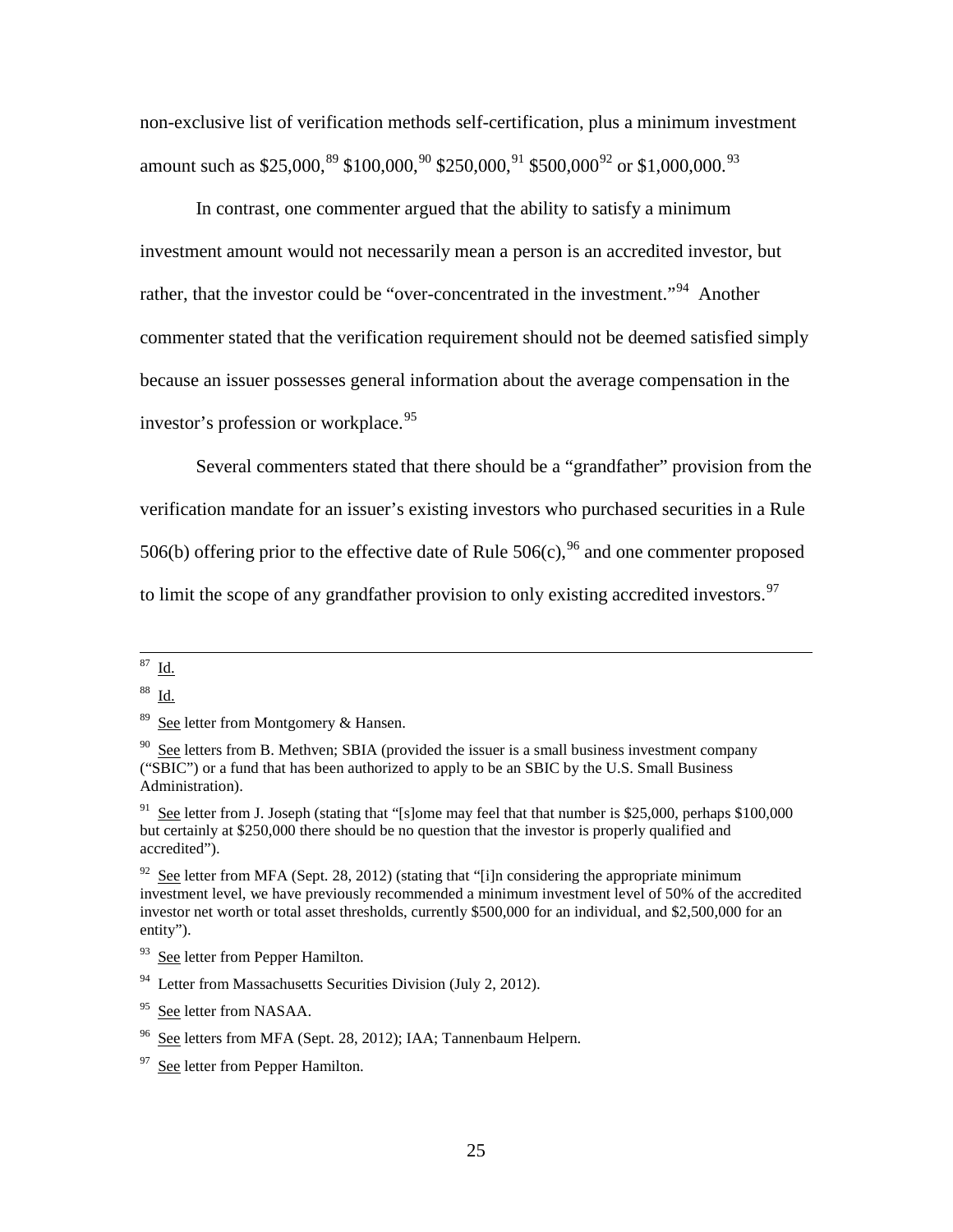Two of these commenters reasoned that, as issuers are prohibited from engaging in general solicitation activities in Rule 506(b) offerings, their existing investors did not purchase securities in offerings that used general solicitation, and any future investments by these investors would be based on their pre-existing relationship with the issuers, and not as a result of general solicitation.<sup>98</sup> Therefore, a grandfather provision would be appropriate because the purpose of the verification mandate in Section 201(a) of the JOBS Act is to require the verification of the accredited investor status of only prospective purchasers who come to the issuer "as a result of" the issuer's general solicitation activities.<sup>[99](#page-25-1)</sup> One commenter stated that, for existing investors, a "reaffirmation representation" of accredited investor status received shortly before or simultaneously with any subsequent investment should be sufficient for Rule 506(c) purposes.[100](#page-25-2)

## **3. Final Rule Amendment**

After considering the comments and as directed by Section 201(a) of the JOBS Act, we are adopting as a condition of new Rule  $506(c)$  the requirement that issuers take "reasonable steps to verify" that purchasers of the offered securities are accredited investors. This requirement is separate from and independent of the requirement that sales be limited to accredited investors, and must be satisfied even if all purchasers happen to be accredited investors.<sup>101</sup> We are also including in Rule 506(c) a non-

<span id="page-25-0"></span>See letters from MFA (Sept. 28, 2012); Tannenbaum Helpern.

<span id="page-25-1"></span><sup>&</sup>lt;sup>99</sup> See letter from Tannenbaum Helpern.

<span id="page-25-2"></span><sup>&</sup>lt;sup>100</sup> See letter from Pepper Hamilton.

<span id="page-25-3"></span><sup>&</sup>lt;sup>101</sup> This will avoid diminishing the incentive for issuers to undertake the reasonable verification steps envisioned by the statute.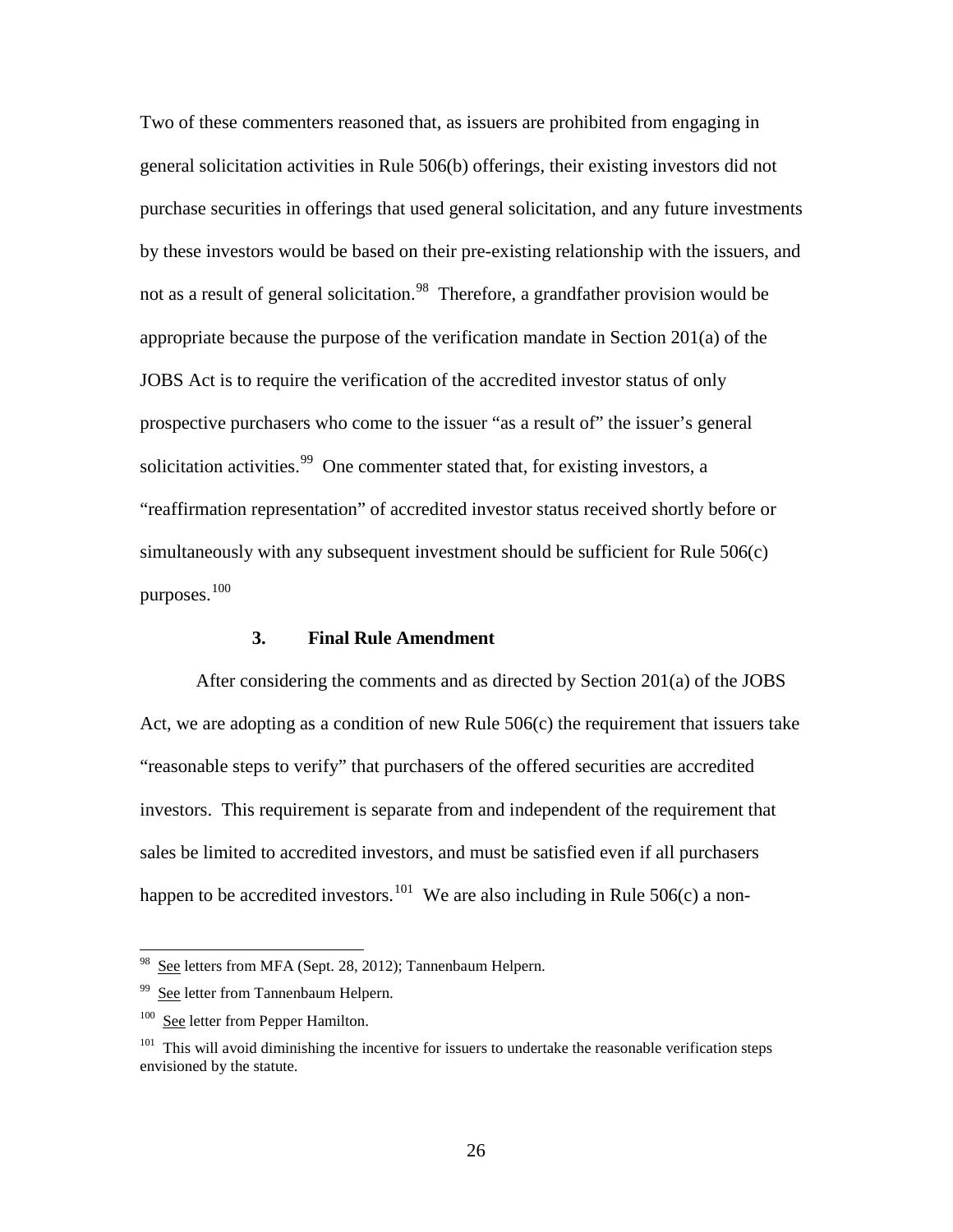exclusive list of methods that issuers may use to satisfy the verification requirement. As discussed above, a number of commenters urged the Commission to provide greater certainty for issuers that the verification requirement has been satisfied by providing a non-exclusive list of methods for verifying the accredited investor status of purchasers in Rule 506(c) offerings. Upon further consideration, we have concluded that a general requirement that issuers take "reasonable steps to verify" that the purchasers are accredited investors, combined with a non-exclusive list of verification methods that are deemed to meet this requirement, would maintain the flexibility of the verification standard while providing additional clarity and certainty that this requirement has been satisfied if one of the specified methods is used. We have specified methods for verifying the accredited investor status of natural persons because we believe that the potential for uncertainty and the risk of participation by non-accredited investors is highest in offerings involving natural persons as purchasers.

## **a. Principles-Based Method of Verification**

Under Rule 506(c), issuers are required to take reasonable steps to verify the accredited investor status of purchasers. Consistent with the Proposing Release, whether the steps taken are "reasonable" will be an objective determination by the issuer (or those acting on its behalf), in the context of the particular facts and circumstances of each purchaser and transaction. Among the factors that issuers should consider under this facts and circumstances analysis are:

- the nature of the purchaser and the type of accredited investor that the purchaser claims to be;
- the amount and type of information that the issuer has about the purchaser; and

27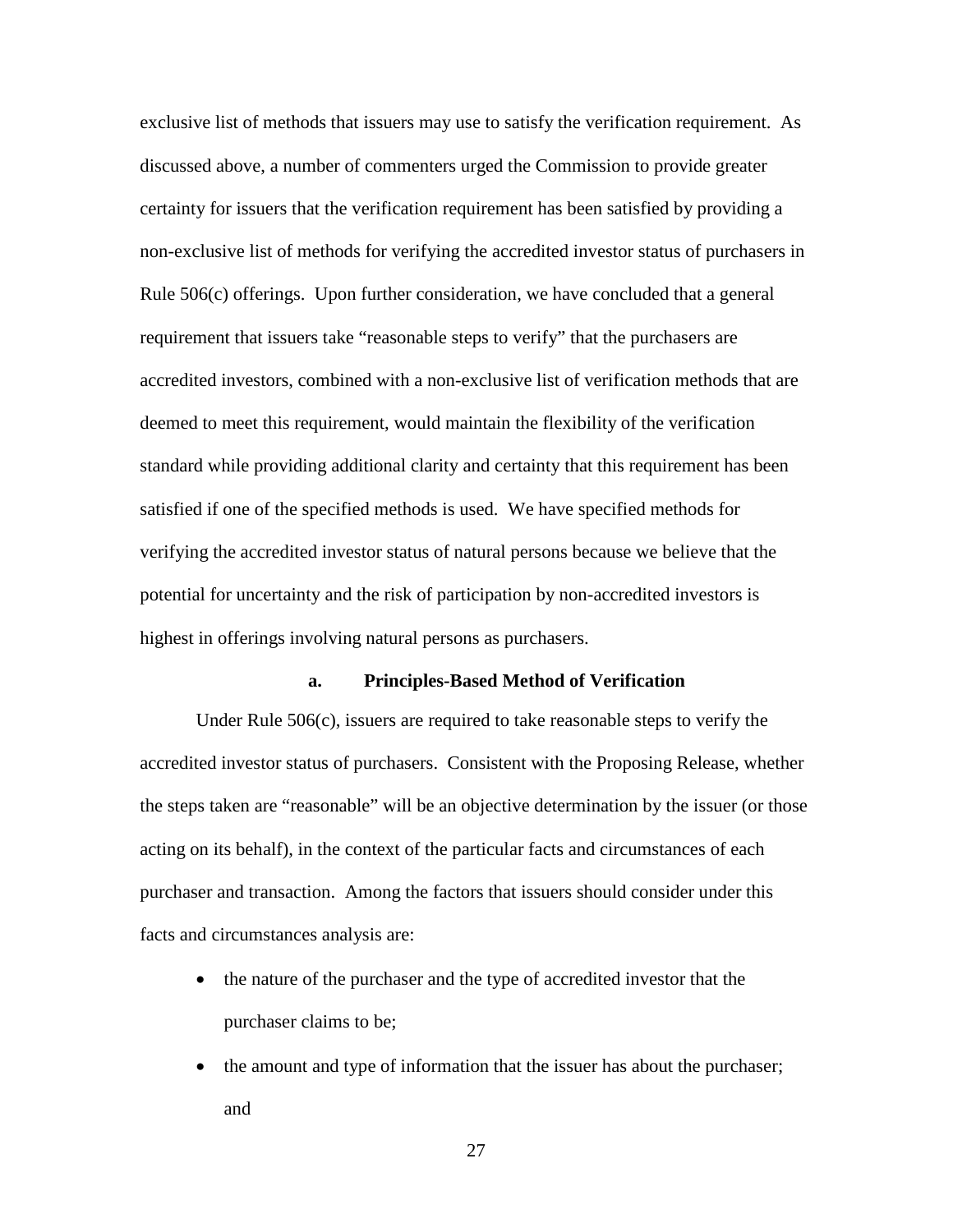• the nature of the offering, such as the manner in which the purchaser was solicited to participate in the offering, and the terms of the offering, such as a minimum investment amount.

As noted in the Proposing Release, these factors are interconnected and are intended to help guide an issuer in assessing the reasonable likelihood that a purchaser is an accredited investor – which would, in turn, affect the types of steps that would be reasonable to take to verify a purchaser's accredited investor status. After consideration of the facts and circumstances of the purchaser and of the transaction, the more likely it appears that a purchaser qualifies as an accredited investor, the fewer steps the issuer would have to take to verify accredited investor status, and vice versa. For example, if the terms of the offering require a high minimum investment amount and a purchaser is able to meet those terms, then the likelihood of that purchaser satisfying the definition of accredited investor may be sufficiently high such that, absent any facts that indicate that the purchaser is not an accredited investor, it may be reasonable for the issuer to take fewer steps to verify or, in certain cases, no additional steps to verify accredited investor status other than to confirm that the purchaser's cash investment is not being financed by a third party.

Regardless of the particular steps taken, because the issuer has the burden of demonstrating that its offering is entitled to an exemption from the registration requirements of Section 5 of the Securities Act, $102$  it will be important for issuers and

<span id="page-27-0"></span> $102$  SEC v. Ralston Purina, 346 U.S. 119, 126 (1953) ("Keeping in mind the broadly remedial purposes of federal securities legislation, imposition of the burden of proof on an issuer who would plead the exemption seems to us fair and reasonable.").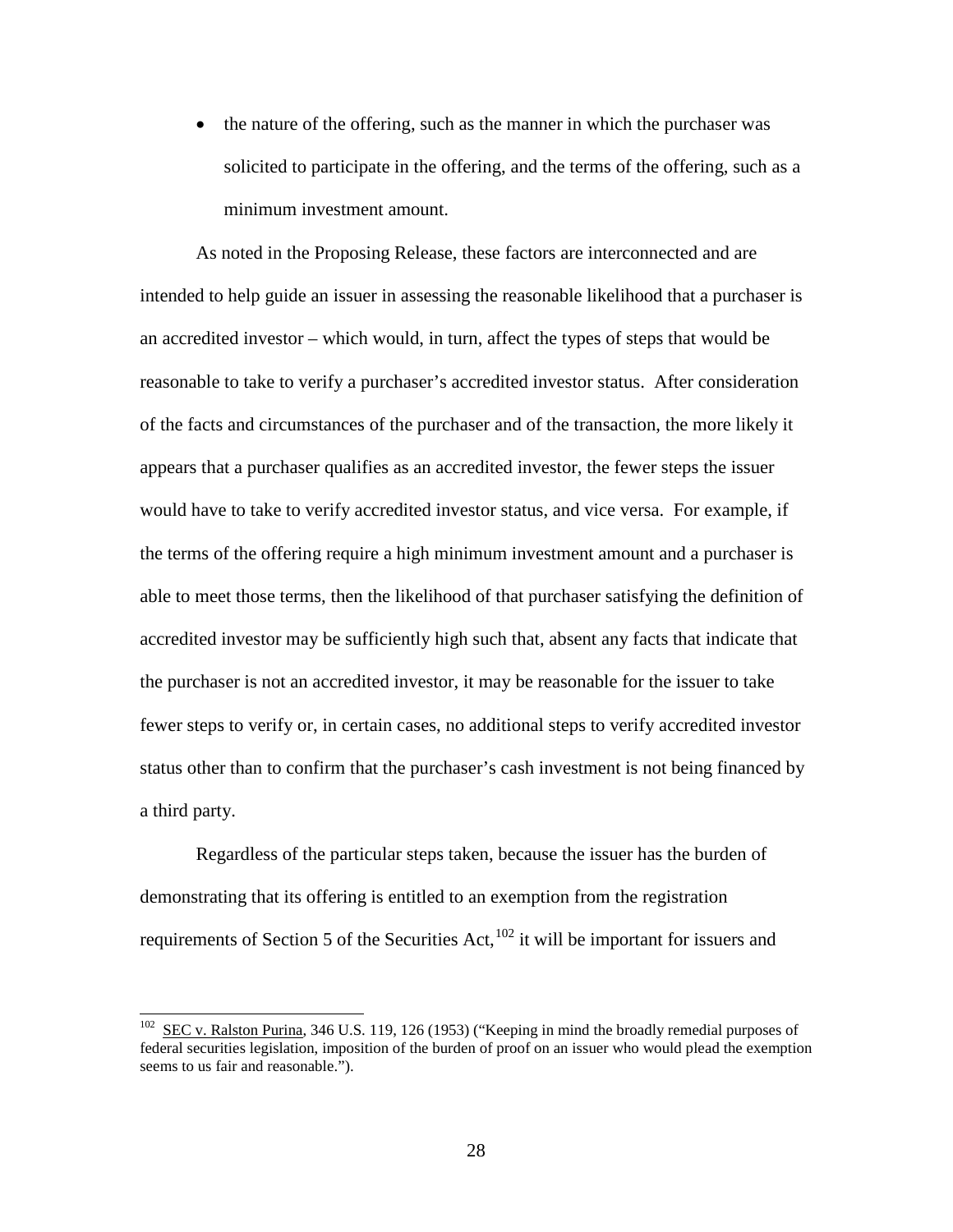their verification service providers to retain adequate records regarding the steps taken to verify that a purchaser was an accredited investor.

Nature of the Purchaser. In determining the reasonableness of the steps to verify accredited investor status, an issuer should consider the nature of the purchaser of the offered securities. The definition of "accredited investor" in Rule 501(a) includes natural persons and entities that come within any of eight enumerated categories in the rule, or that the issuer reasonably believes come within one of those categories, at the time of the sale of securities to that natural person or entity. Some purchasers may be accredited investors based on their status, such as:

- a broker or dealer registered pursuant to Section 15 of the Securities Exchange Act of 1934 (the "Exchange Act"); $^{103}$  $^{103}$  $^{103}$  or
- an investment company registered under the Investment Company Act of 1940 (the "Investment Company Act") or a business development company as defined in Section 2(a)(48) of that Act.<sup>[104](#page-28-1)</sup>

Some purchasers may be accredited investors based on a combination of their status and the amount of their total assets, such as:

• a plan established and maintained by a state, its political subdivisions, or any agency or instrumentality of a state or its political subdivisions, for the benefit of its employees, if such plan has total assets in excess of \$5 million;<sup>[105](#page-28-2)</sup> or

 $103$  See 17 CFR 230.501(a)(1).

<span id="page-28-1"></span><span id="page-28-0"></span> $104$  See id.

<span id="page-28-2"></span> $105$  See id.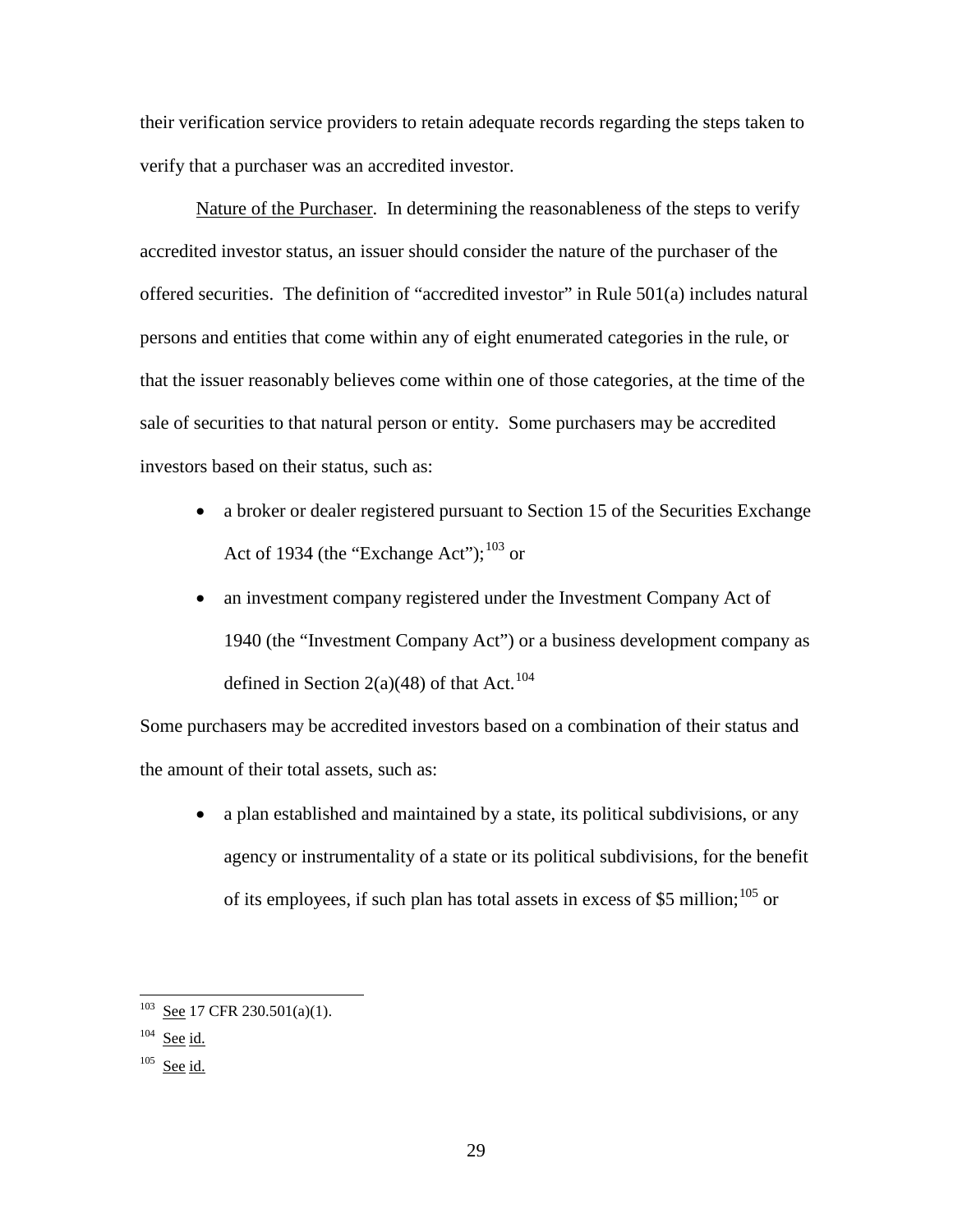• an Internal Revenue Code ("IRC") Section 501(c)(3) organization, corporation, Massachusetts or similar business trust, or partnership, not formed for the specific purpose of acquiring the securities offered, with total assets in excess of \$5 million.<sup>[106](#page-29-0)</sup>

Natural persons may be accredited investors based on either their net worth or their annual income, as follows:

- a natural person whose individual net worth, or joint net worth with that person's spouse, exceeds \$1 million, excluding the value of the person's primary residence; <sup>[107](#page-29-1)</sup> or
- a natural person who had an individual income in excess of \$200,000 in each of the two most recent years, or joint income with that person's spouse in excess of \$300,000 in each of those years, and has a reasonable expectation of reaching the same income level in the current year.<sup>[108](#page-29-2)</sup>

As Rule 501(a) sets forth different categories of accredited investors, an issuer should recognize that the steps that will be reasonable to verify whether a purchaser is an accredited investor will vary depending on the type of accredited investor that the purchaser claims to be. For example, the steps that may be reasonable to verify that an entity is an accredited investor by virtue of being a registered broker-dealer – such as by going to FINRA's BrokerCheck website<sup>109</sup> – will necessarily differ from the steps that may be reasonable to verify whether a natural person is an accredited investor.

 $106$  See 17 CFR 230.501(a)(3).

<span id="page-29-1"></span><span id="page-29-0"></span> $107$  See 17 CFR 230.501(a)(5).

<span id="page-29-2"></span><sup>&</sup>lt;sup>108</sup> See 17 CFR 230.501(a)(6).

<span id="page-29-3"></span><sup>109</sup> This website is available at: [http://www.finra.org/Investors/ToolsCalculators/BrokerCheck/.](http://www.finra.org/Investors/ToolsCalculators/BrokerCheck/)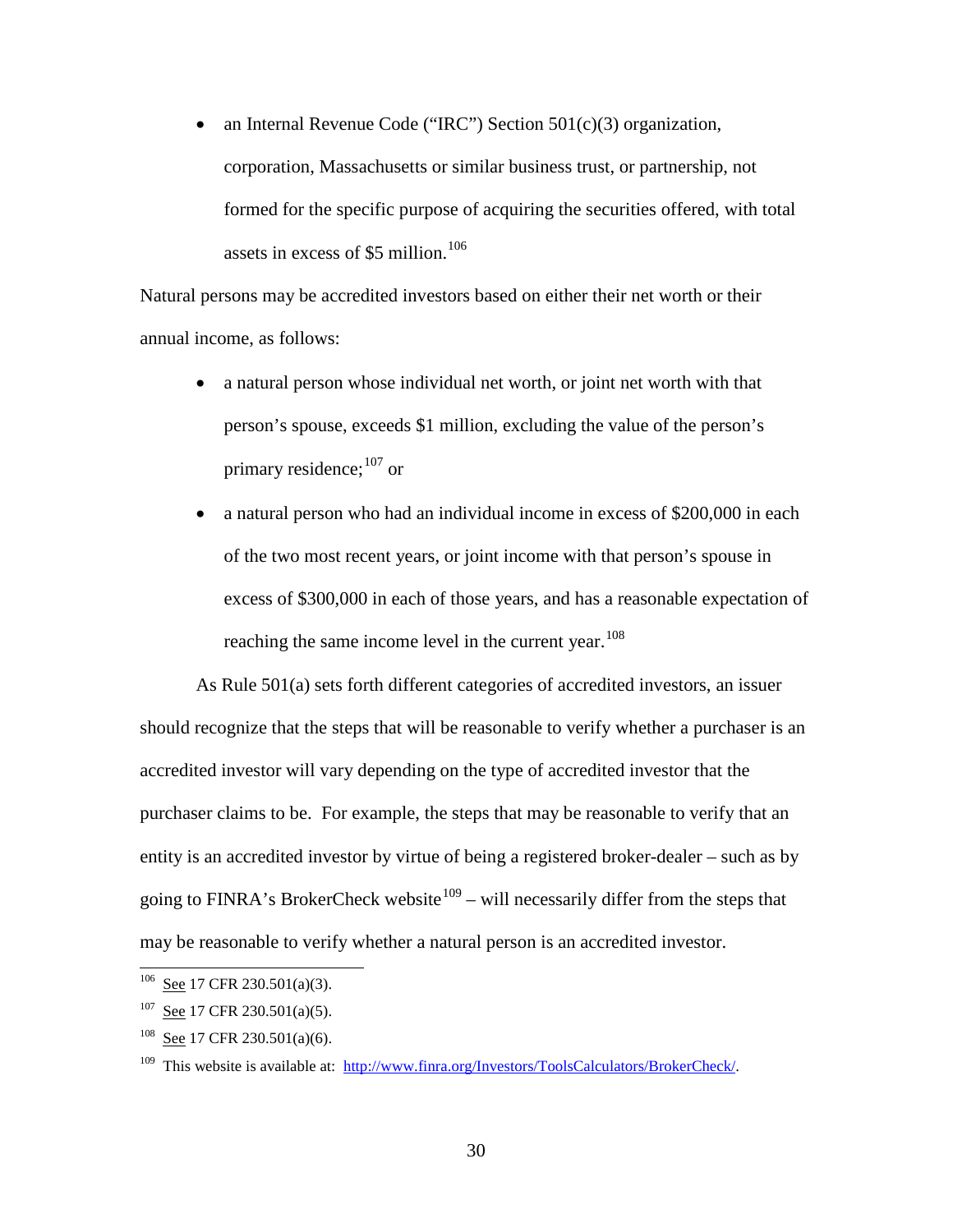As we stated in the Proposing Release, the verification of natural persons as accredited investors may pose greater practical difficulties as compared to other categories of accredited investors, particularly for natural persons claiming to be accredited investors based on the net worth test. These practical difficulties likely will be exacerbated by privacy concerns about the disclosure of personal financial information. As between the net worth test and the income test for natural persons, we recognize that commenters have suggested that it might be more difficult for an issuer to obtain information about the assets and liabilities that determine a person's net worth – particularly the liabilities – than it would be to obtain information about a person's annual income,  $110$  although there could be privacy concerns with respect to either test. The question of what type of information would be sufficient to constitute reasonable steps to verify accredited investor status under the particular facts and circumstances will also depend on other factors, as described below.

Information about the Purchaser. The amount and type of information that an issuer has about a purchaser can also be a significant factor in determining what additional steps would be reasonable to take to verify the purchaser's accredited investor status. The more information an issuer has indicating that a prospective purchaser is an accredited investor, the fewer steps it may have to take, and vice versa.<sup>111</sup> Examples of the types of information that issuers could review or rely upon – any of which might,

<span id="page-30-0"></span><sup>&</sup>lt;sup>110</sup> See letters from NASAA (stating that "[v]erification of net worth is more challenging because an individual could provide proof of assets but not liabilities."); P. Sigelman (Sept. 28, 2012).

<span id="page-30-1"></span><sup>&</sup>lt;sup>111</sup> If an issuer has actual knowledge that the purchaser is an accredited investor, then the issuer will not have to take any steps at all.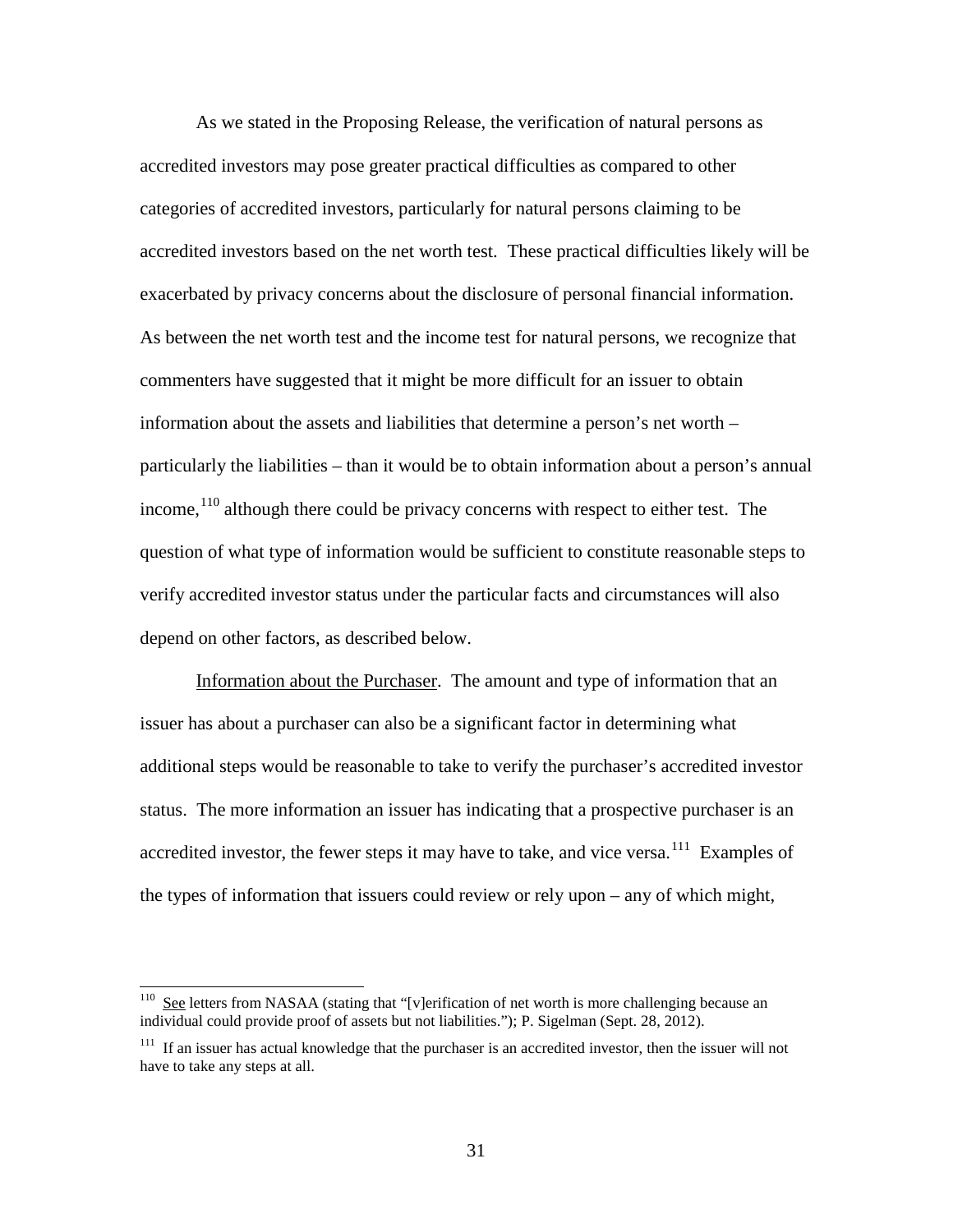depending on the circumstances, in and of themselves constitute reasonable steps to verify a purchaser's accredited investor status – include, without limitation:

- publicly available information in filings with a federal, state or local regulatory body – for example, without limitation:
	- o the purchaser is a named executive officer of an Exchange Act registrant, and the registrant's proxy statement discloses the purchaser's compensation; or
	- o the purchaser claims to be an IRC Section  $501(c)(3)$  organization with \$5 million in assets, and the organization's Form 990 series return filed with the Internal Revenue Service discloses the organization's total assets;  $^{112}$  $^{112}$  $^{112}$
- third-party information that provides reasonably reliable evidence that a person falls within one of the enumerated categories in the accredited investor definition – for example, without limitation:
	- o the purchaser is a natural person and provides copies of pay stubs for the two most recent years and the current year; or
	- o specific information about the average compensation earned at the purchaser's workplace by persons at the level of the purchaser's seniority is publicly available; or

<span id="page-31-0"></span> $112$  Such an organization is required to make the Form 990 series returns available for public inspection. See Internal Revenue Service, Public Disclosure and Availability of Exempt Organizations Returns and Applications: Documents Subject to Public Disclosure, available at: [http://www.irs.gov/Charities-&-Non-](http://www.irs.gov/Charities-&-Non-Profits/Public-Disclosure-and-Availability-of-Exempt-Organizations-Returns-and-Applications:-Documents-Subject-to-Public-Disclosure)[Profits/Public-Disclosure-and-Availability-of-Exempt-Organizations-Returns-and-Applications:-](http://www.irs.gov/Charities-&-Non-Profits/Public-Disclosure-and-Availability-of-Exempt-Organizations-Returns-and-Applications:-Documents-Subject-to-Public-Disclosure) [Documents-Subject-to-Public-Disclosure](http://www.irs.gov/Charities-&-Non-Profits/Public-Disclosure-and-Availability-of-Exempt-Organizations-Returns-and-Applications:-Documents-Subject-to-Public-Disclosure) (last reviewed or updated April 28, 2013).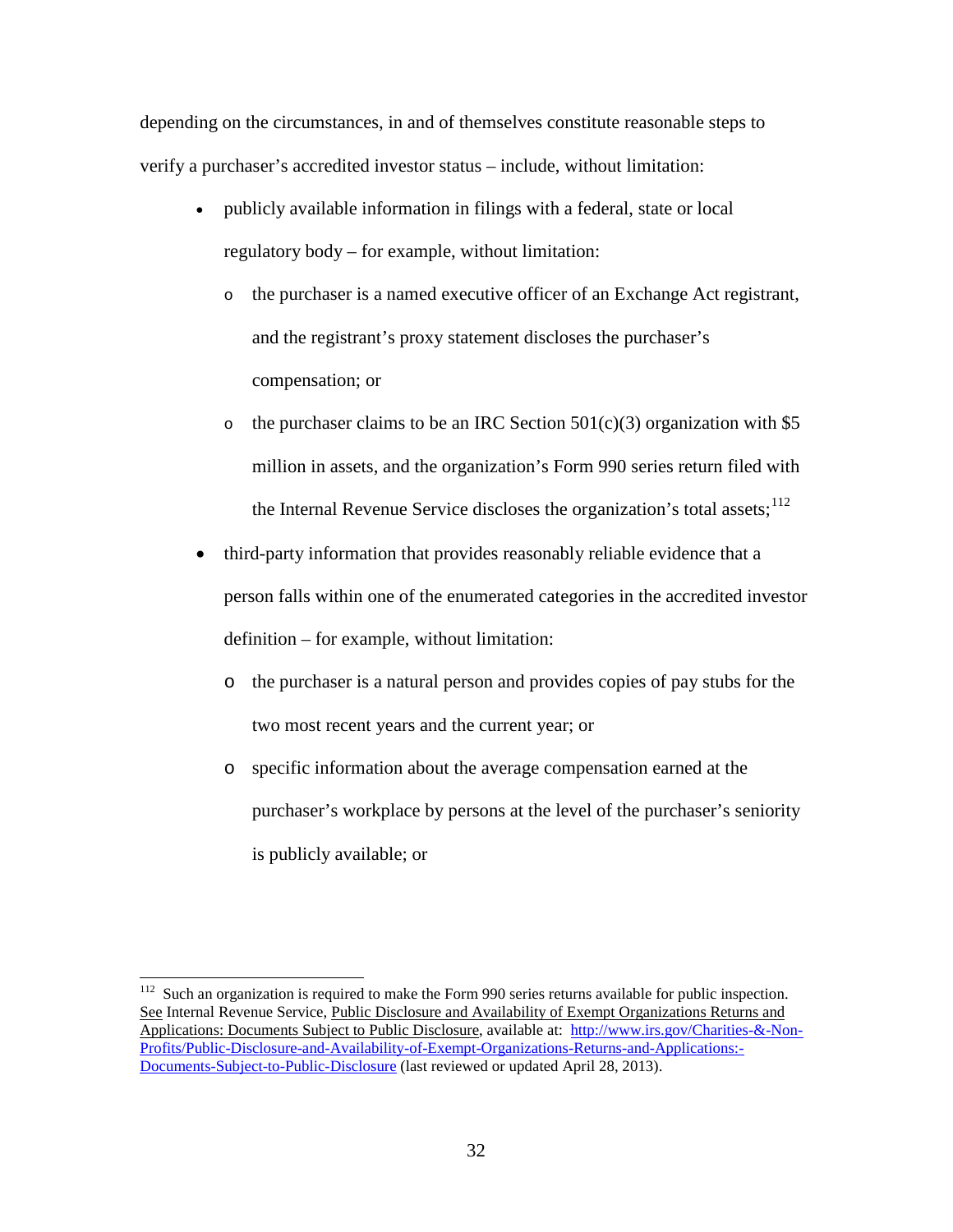• verification of a person's status as an accredited investor by a third party, provided that the issuer has a reasonable basis to rely on such third-party verification. [113](#page-32-0)

Nature and Terms of the Offering. The nature of the offering – such as the means through which the issuer publicly solicits purchasers – may be relevant in determining the reasonableness of the steps taken to verify accredited investor status. An issuer that solicits new investors through a website accessible to the general public, through a widely disseminated email or social media solicitation, or through print media, such as a newspaper, will likely be obligated to take greater measures to verify accredited investor status than an issuer that solicits new investors from a database of pre-screened accredited investors created and maintained by a reasonably reliable third party. We believe that an issuer will be entitled to rely on a third party that has verified a person's status as an accredited investor, provided that the issuer has a reasonable basis to rely on such third-party verification. We do not believe that an issuer will have taken reasonable steps to verify accredited investor status if it, or those acting on its behalf, required only

<span id="page-32-0"></span><sup>&</sup>lt;sup>113</sup> For example, in the future, services may develop that verify a person's accredited investor status for purposes of new Rule 506(c) and permit issuers to check the accredited investor status of possible investors, particularly for web-based Rule 506 offering portals that include offerings for multiple issuers. This third-party service, as opposed to the issuer itself, could obtain appropriate documentation or otherwise take reasonable steps to verify accredited investor status. Several commenters, in fact, have recommended that the Commission take action to facilitate the ability of issuers to rely on third parties to perform the necessary verification. See letters from NASAA (July 3, 2012) (recommending that the Commission allow an issuer to obtain the necessary verification through registered broker-dealers, provided that there are independent liability provisions for failure to adequately perform the verification); Massachusetts Securities Division (July 2, 2012) (urging the Commission to adopt as a safe harbor or best practice the use of an independent party, such as a broker-dealer, bank, or other financial institution, that would verify the accredited investor status of purchasers). One commenter, however, expressed concerns that some of the websites that currently offer lists of accredited investors could be used to facilitate fraud, noting that some offer lists based on "ethnicity, gender, and lifestyle – presumably to make [it] easier for scammers to relate to marks – and ominously, 'seniors.'" Letter from I. Moscovitz and J. Maxfield (June 27, 2012).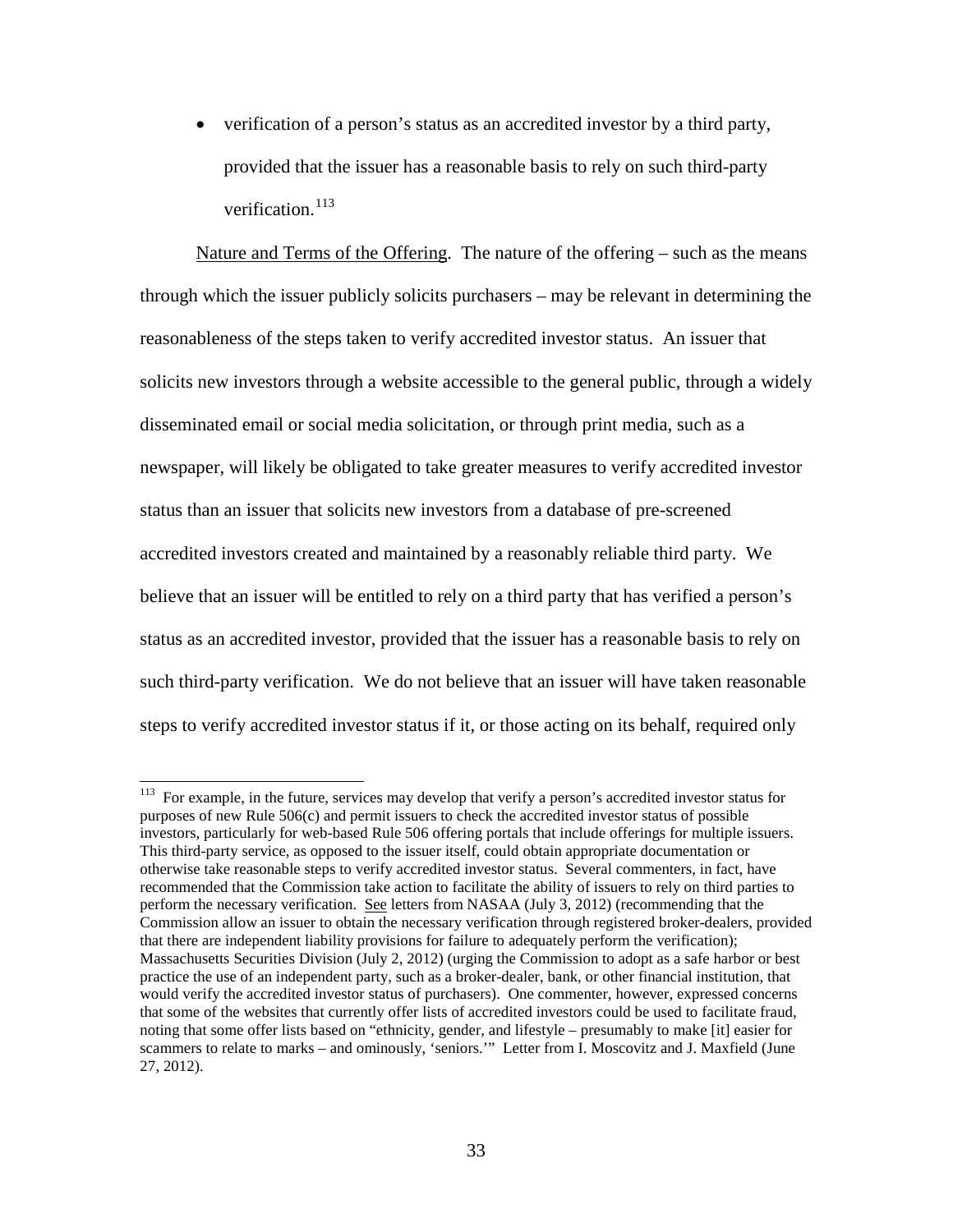that a person check a box in a questionnaire or sign a form, absent other information about the purchaser indicating accredited investor status.

The terms of the offering will also affect whether the verification methods used by the issuer are reasonable. We continue to believe that there is merit to the view that a purchaser's ability to meet a high minimum investment amount could be a relevant factor to the issuer's evaluation of the types of steps that would be reasonable to take in order to verify that purchaser's status as an accredited investor. By way of example, the ability of a purchaser to satisfy a minimum investment amount requirement that is sufficiently high such that only accredited investors could reasonably be expected to meet it, with a direct cash investment that is not financed by the issuer or by any third party, could be taken into consideration in verifying accredited investor status.

Commenters suggested a number of alternative approaches to implementing the verification mandate. Some commenters urged us to adopt a requirement that prescribes specific methods of verification that issuers must use, either because they believed such methods are needed for issuers seeking clarity on how to comply with this condition of Rule  $506(c)^{114}$  $506(c)^{114}$  $506(c)^{114}$  or because they believed that such methods are needed to maintain investor protection.<sup>[115](#page-33-1)</sup> We have decided not to take such an approach. As we stated in the Proposing Release, we believe that, at present, requiring issuers to use specified methods of verification will be impractical and potentially ineffective in light of the numerous ways in which a purchaser can qualify as an accredited investor, as well as the potentially wide range of verification issues that may arise, depending on the nature of

 $114$  See, e.g., letter from Handler Thayer, LLP.

<span id="page-33-1"></span><span id="page-33-0"></span><sup>&</sup>lt;sup>115</sup> See, e.g., letters from AARP; CII.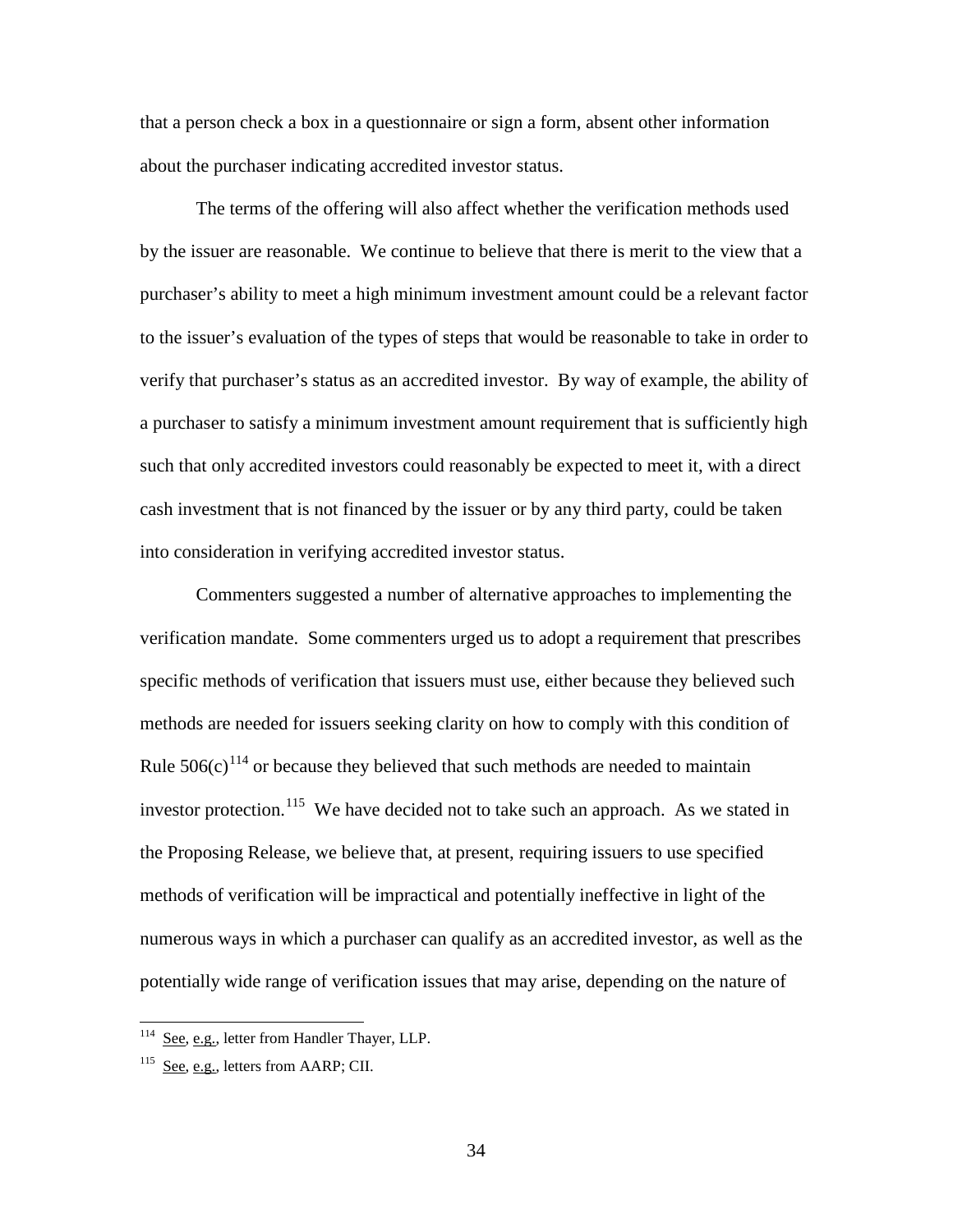the purchaser and the facts and circumstances of a particular Rule 506(c) offering. We are also concerned that a prescriptive rule that specifies required verification methods could be overly burdensome in some cases, by requiring issuers to follow the same steps, regardless of their particular circumstances, and ineffective in others, by requiring steps that, in the particular circumstances, would not actually verify accredited investor status.

We believe that the approach we are adopting appropriately addresses the concerns underlying the verification mandate by obligating issuers to take reasonable steps to verify that the purchasers are accredited investors, but not requiring them to follow uniform verification methods that may be ill-suited or unnecessary to a particular offering or purchaser in light of the facts and circumstances. We also expect that such an approach will give issuers and market participants the flexibility to adopt different approaches to verification depending on the circumstances, to adapt to changing market practices, and to implement innovative approaches to meeting the verification requirement, such as the development of reliable third-party databases of accredited investors and verification services. In addition, we anticipate that many practices currently used by issuers in connection with existing Rule 506 offerings will satisfy the verification requirement for offerings pursuant to Rule 506(c).

## **b. Non-Exclusive Methods of Verifying Accredited Investor Status**

In addition to adopting a principles-based method of verification, we are including in Rule 506(c) four specific non-exclusive methods of verifying accredited investor status for natural persons that, if used, are deemed to satisfy the verification requirement in Rule 506(c); provided, however, that none of these methods will be deemed to satisfy the verification requirement if the issuer or its agent has knowledge that the purchaser is not

35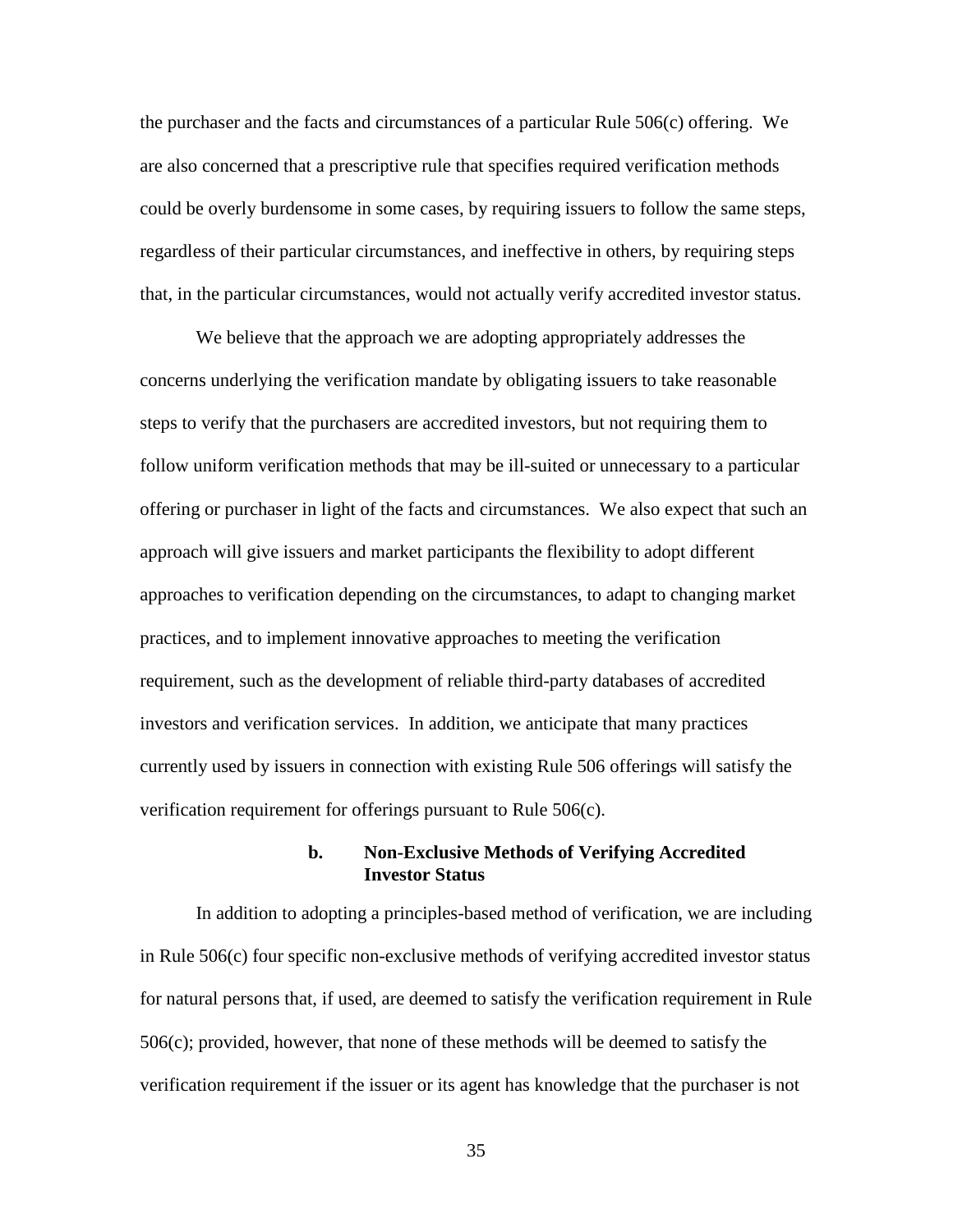an accredited investor.<sup>[116](#page-35-0)</sup> While the principles-based method of verification is intended to provide an issuer with the flexibility to address the particular facts and circumstances surrounding its offering, we appreciate the view of some commenters that the final rule should include a non-exclusive list of specific verification methods for natural persons that may be relied upon by those issuers seeking greater certainty that they satisfy the rule's verification requirement.<sup>[117](#page-35-1)</sup> Accordingly, we are adding a non-exclusive list of specific verification methods to supplement our principles-based framework for verifying accredited investor status.<sup>[118](#page-35-2)</sup> Issuers are not required to use any of the methods discussed below, and can apply the reasonableness standard directly to the specific facts and circumstances presented by the offering and the investors.<sup>[119](#page-35-3)</sup>

First, in verifying whether a natural person is an accredited investor on the basis of income, an issuer is deemed to satisfy the verification requirement in Rule 506(c) by reviewing copies of any Internal Revenue Service ("IRS") form that reports income, including, but not limited to, a Form W-2 ("Wage and Tax Statement"), Form 1099 (report of various types of income), Schedule K-1 of Form 1065 ("Partner's Share of Income, Deductions, Credits, etc."), and a copy of a filed Form 1040 ("U.S. Individual

<span id="page-35-0"></span><sup>&</sup>lt;sup>116</sup> Because an issuer must have a reasonable belief that the purchaser is an accredited investor, the issuer could not form such reasonable belief if it has knowledge that the purchaser is not an accredited investor. See Section II.C of this release for a discussion of the reasonable belief standard in the definition of accredited investor in Rule 501(a).

<span id="page-35-1"></span><sup>&</sup>lt;sup>117</sup> See, e.g., letters from ACA (Sept. 27, 2012 and Dec. 11, 2012); Investor Advisory Committee; MFA (Sept. 28, 2012).

<span id="page-35-2"></span><sup>&</sup>lt;sup>118</sup> Information and documentation collected for these verification purposes may be subject to federal and/or state privacy and data security requirements. See, e.g., Regulation S-P [17 CFR 248.1 - 248.30] (implementing notice requirements and restrictions on a financial institution's ability to disclose nonpublic personal information about customers); Privacy of Consumer Financial Information (Regulation S-P), Release No. 34-42974 (June 22, 2000) [65 FR 40334 (June 29, 2000)].

<span id="page-35-3"></span> $119$  We expect that many issuers will conduct Rule 506(c) offerings in reliance on the principles-based method of verification, in light of its flexibility and efficiency.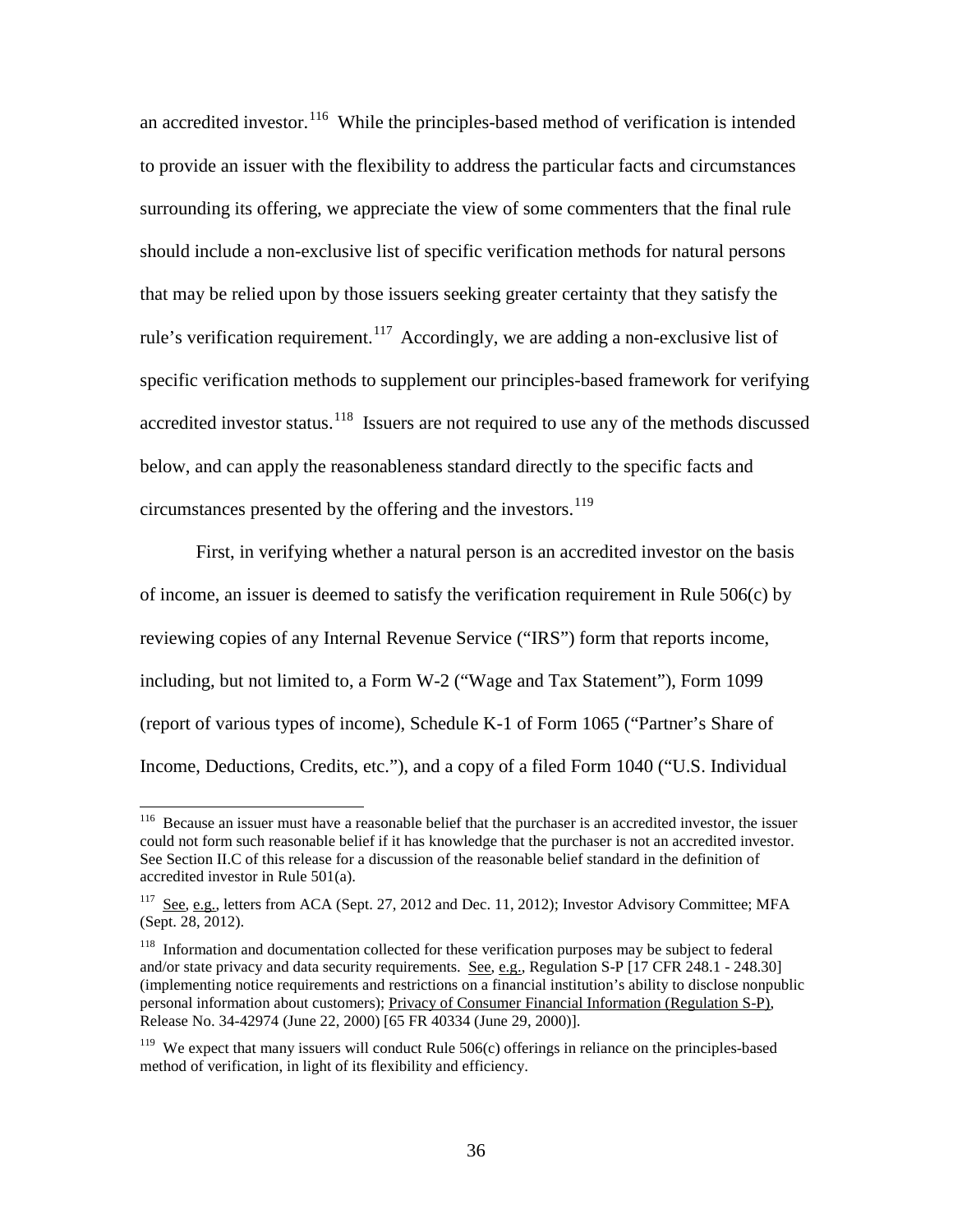Income Tax Return"), $120$  for the two most recent years, along with obtaining a written representation from such person that he or she has a reasonable expectation of reaching the income level necessary to qualify as an accredited investor during the current year. In the case of a person who qualifies as an accredited investor based on joint income with that person's spouse, an issuer would be deemed to satisfy the verification requirement in Rule 506(c) by reviewing copies of these forms for the two most recent years in regard to, and obtaining written representations from, both the person and the spouse.

 Second, in verifying whether a natural person is an accredited investor on the basis of net worth, an issuer is deemed to satisfy the verification requirement in Rule 506(c) by reviewing one or more of the following types of documentation, dated within the prior three months, $121$  and by obtaining a written representation from such person that all liabilities necessary to make a determination of net worth have been disclosed. In the case of a person who qualifies as an accredited investor based on joint net worth with that person's spouse, an issuer would be deemed to satisfy the verification requirement in Rule 506(c) by reviewing such documentation in regard to, and obtaining representations from, both the person and the spouse. For assets: bank statements, brokerage statements and other statements of securities holdings, certificates of deposit, tax assessments and appraisal reports issued by independent third parties are deemed to be satisfactory; and

<span id="page-36-0"></span> $120$  A person could provide a redacted version of an Internal Revenue Service form so as to disclose only information about annual income and to avoid disclosure of personally identifiable information, such as a Social Security number, or other information that would not be relevant to the determination of a person's annual income.

<span id="page-36-1"></span><sup>&</sup>lt;sup>121</sup> A person could provide redacted versions of these documents so as to disclose only information about the amounts of assets and liabilities and to avoid disclosure of personally identifiable information, such as a Social Security number, or other information that would not be relevant to the determination of a person's net worth.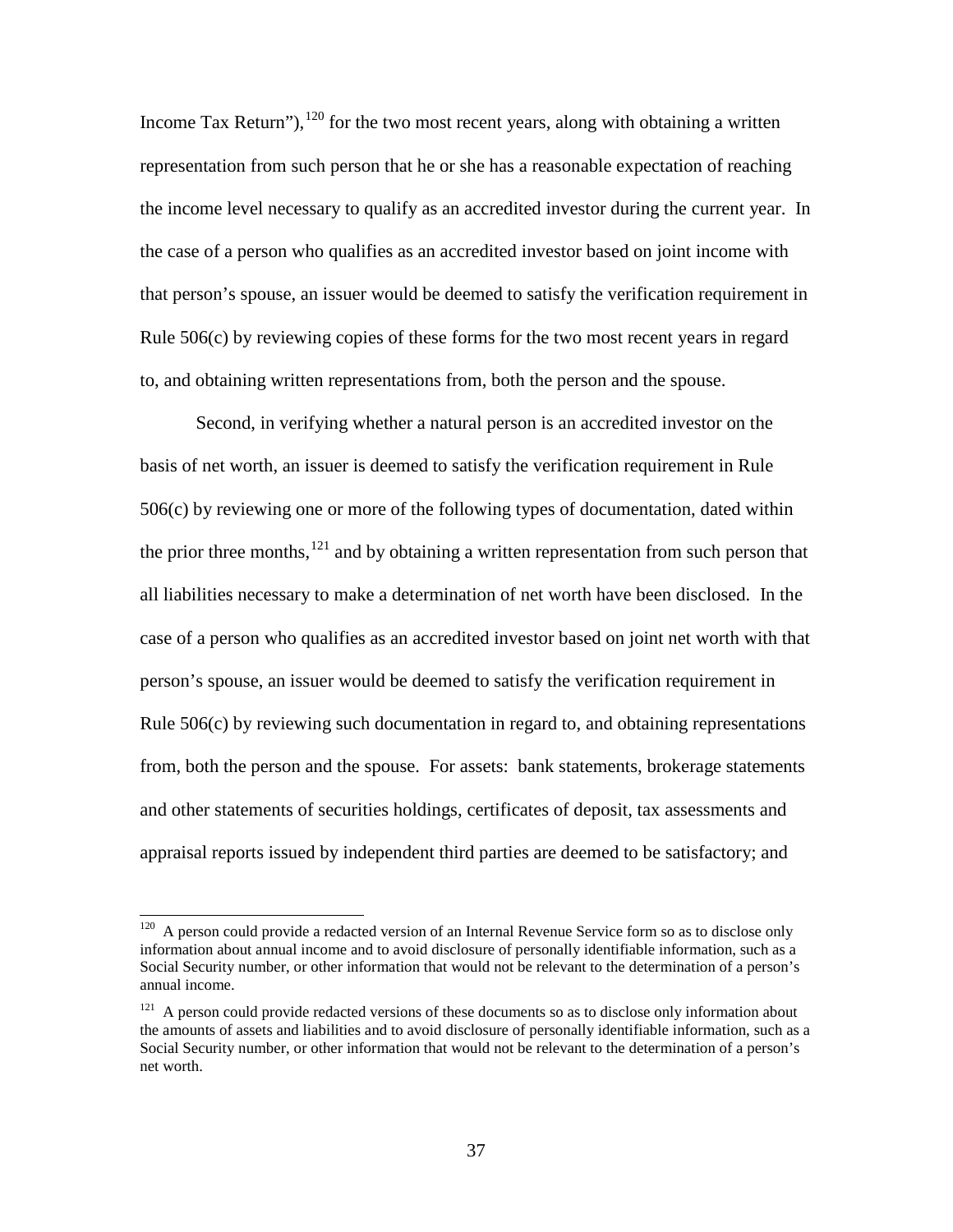for liabilities: a consumer report (also known as a credit report) from at least one of the nationwide consumer reporting agencies is required.<sup>[122](#page-37-0)</sup> Commenters did not provide examples of any other type of documentation that would, in our view, adequately evidence liabilities.<sup>[123](#page-37-1)</sup> We recognize that it will be difficult for an issuer to determine whether it has a complete picture of a natural person's liabilities, and therefore, for purposes of this method, consistent with the suggestions of some commenters, we are requiring a consumer report and a written representation from such person that all liabilities necessary to make a determination of net worth have been disclosed.

Third, an issuer is deemed to satisfy the verification requirement in Rule 506(c) by obtaining a written confirmation from a registered broker-dealer, an SEC-registered investment adviser, a licensed attorney, or a certified public accountant that such person or entity has taken reasonable steps to verify that the purchaser is an accredited investor within the prior three months and has determined that such purchaser is an accredited investor.<sup>[124](#page-37-2)</sup> While third-party confirmation by one of these parties will be deemed to satisfy the verification requirement in Rule 506(c), depending on the circumstances, an issuer may be entitled to rely on the verification of accredited investor status by a person or entity other than one of these parties, provided that any such third party takes

<span id="page-37-0"></span><sup>&</sup>lt;sup>122</sup> We note that the Fair Credit Reporting Act ("FCRA") [15 U.S.C. 1681 et seq.] requires each of the nationwide consumer reporting agencies to provide a person with a free copy of his or her consumer report, upon request, once every 12 months. In addition, the FCRA permits third parties to access individual consumer reports with the written permission of the individual.

<span id="page-37-1"></span><sup>&</sup>lt;sup>123</sup> One commenter suggested that the Commission "require the issuer to obtain a list of liabilities from the investor, which would include a sworn statement that all material liabilities are disclosed." Letter from NASAA. Another commenter noted that liabilities can be cross checked against UCC 1 filings, bankruptcy information on Public Access to Court Electronic Records (PACER), and credit reports. See letter from P. Sigelman (Sept. 28, 2012).

<span id="page-37-2"></span> $124$  For purposes of this method, a licensed attorney must be in good standing under the laws of the jurisdictions in which the attorney is admitted to practice law, and a certified public accountant must be in good standing under the laws of the place of the accountant's residence or principal office.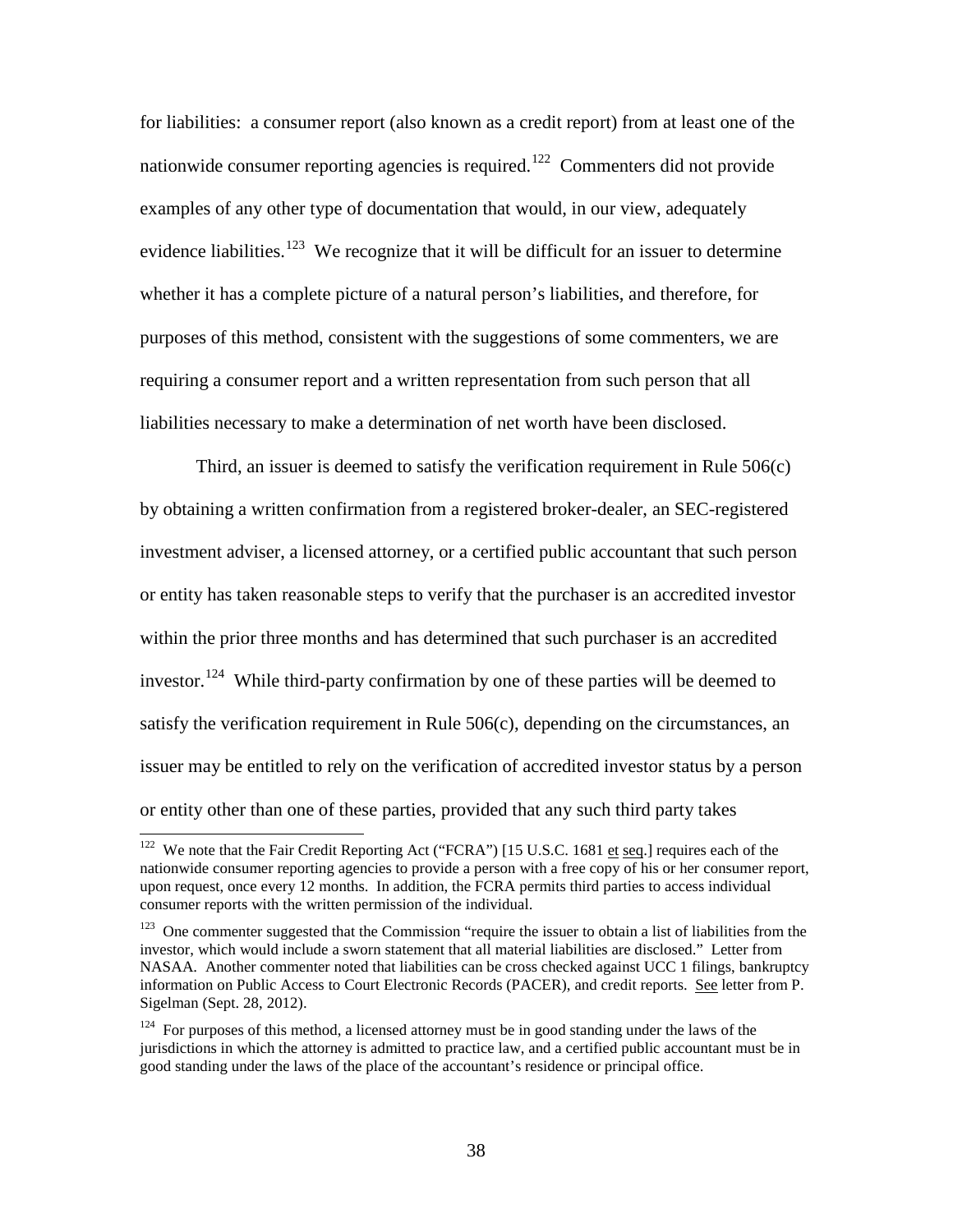reasonable steps to verify that purchasers are accredited investors and has determined that such purchasers are accredited investors, and the issuer has a reasonable basis to rely on such verification.

Fourth, with respect to any natural person who invested in an issuer's Rule 506(b) offering as an accredited investor prior to the effective date of Rule 506(c) and remains an investor of the issuer, for any Rule 506(c) offering conducted by the same issuer, the issuer is deemed to satisfy the verification requirement in Rule 506(c) with respect to any such person by obtaining a certification by such person at the time of sale that he or she qualifies as an accredited investor.

We are including the first three methods in our non-exclusive list of methods that are deemed to satisfy the verification requirement in Rule 506(c) because we believe that there will likely be few instances in which they would not constitute reasonable steps to verify accredited investor status. With respect to the verification method for the income test, there are numerous penalties for falsely reporting information in an Internal Revenue Service form, and these forms are filed with the Internal Revenue Service for purposes independent of investing in a Rule 506(c) offering. Similarly, we believe that the various forms of documentation set forth in the verification method for the net worth test ordinarily are generated for reasons other than to invest in a Rule 506(c) offering (with the possible exception of appraisal reports) and, in combination with a consumer report and a written representation from the investor regarding his or her liabilities, constitute sufficiently reliable evidence that such person's net worth exceeds \$1 million, excluding the value of the person's primary residence. With respect to the third-party verification method, we have included written confirmations from certain third parties in our non-

39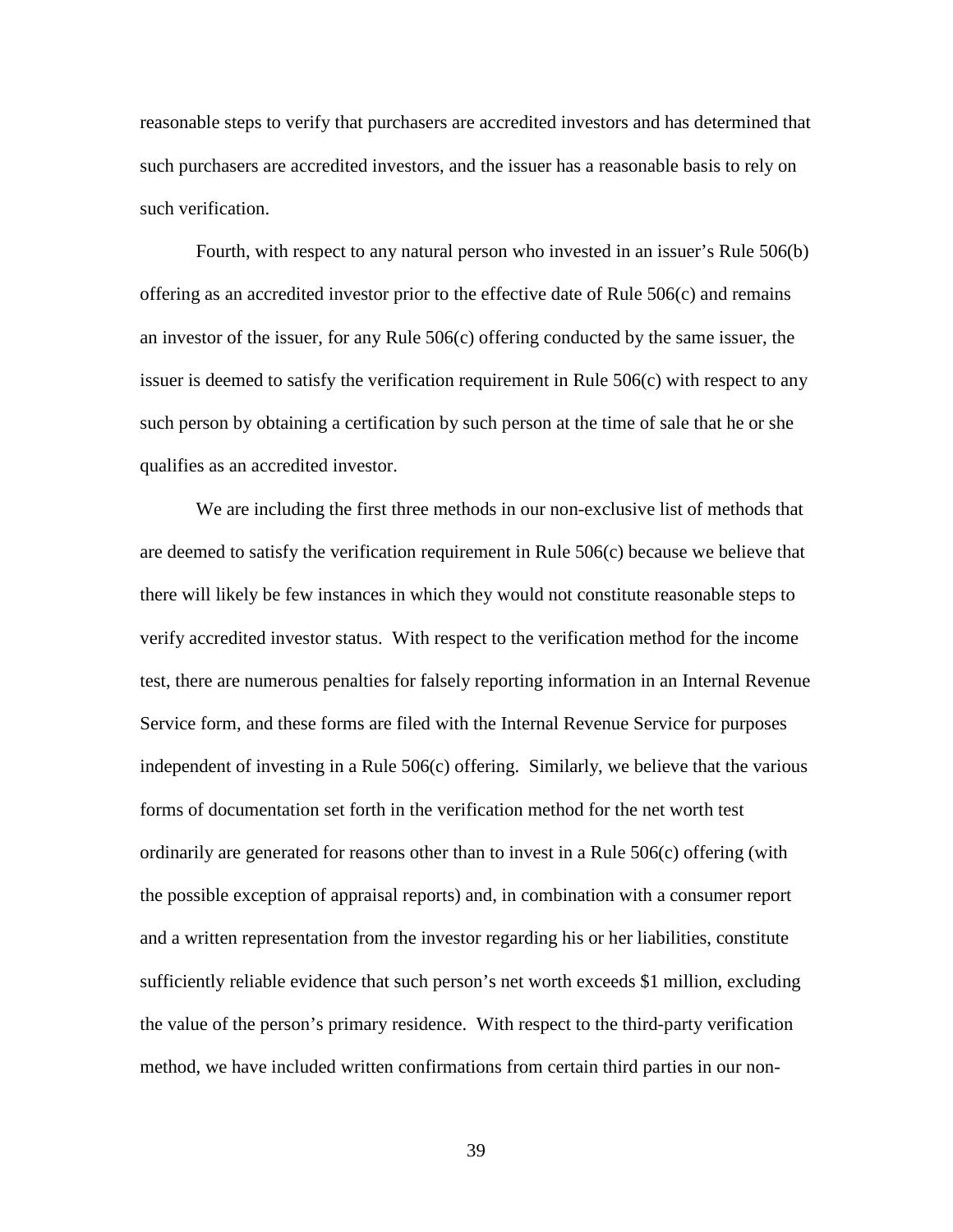exclusive list of verification methods because these third parties are subject to various regulatory and/or licensing requirements. Registered broker-dealers<sup>125</sup> and SEC-registered investment advisers<sup>[126](#page-39-1)</sup> are regulated by the Commission; and in the United States, attorneys and certified public accountants are licensed at the state level and are subject to rules of professional conduct<sup>[127](#page-39-2)</sup> as well as, to the extent they appear or practice before the Commission in any way, to the Commission's Rules of Practice.<sup>128</sup>

<span id="page-39-0"></span><sup>125</sup> Registered broker-dealers are subject to a comprehensive system of oversight by the Commission as well as FINRA. In particular, registered broker-dealers, among other things, must maintain and preserve specified books and records, develop effective supervisory policies and controls, and comply with FINRA rules regarding registration and qualification requirements for their associated persons as well as general and specific conduct rules. In addition, registered broker-dealers are subject to examinations by both FINRA and Commission staff.

<span id="page-39-1"></span><sup>&</sup>lt;sup>126</sup> An investment adviser must register with the Commission unless it is prohibited from registering under Section 203A of the Investment Advisers Act of 1940 [15 USC 80b-3a] (the "Advisers Act") or is exempt from registration under Advisers Act Section 203 [15 USC 80b-3]. Investment advisers that are prohibited from registering with the Commission instead may be subject to regulation by the states, but the antifraud provisions of the Advisers Act continue to apply to them. See Advisers Act Sections 203A(b) and 206 [15 USC 80b-3(a), 15 USC 80b-6]. SEC-registered investment advisers are subject to examinations by Commission staff.

<span id="page-39-2"></span><sup>&</sup>lt;sup>127</sup> Attorneys are subject to state standards for professional competence and ethical conduct, such as those based on the American Bar Association ("ABA") Model Rules of Professional Conduct, which have been adopted by most states in the United States. For example, Rule 4.1 of the ABA Model Rules of Professional Conduct prohibits an attorney from knowingly making a false statement of material fact or law to a third person or failing to disclose a material fact to a third person when disclosure is necessary to avoid assisting a criminal or fraudulent act by a client. Accountants are also subject to state standards for professional competence and ethical conduct, such as those based on the AICPA Code of Professional Conduct. See AICPA Code of Professional Conduct ET 201.01, 202.01; see also, e.g., The Uniform Accountancy Act (5th ed. 2007), available at:

[http://www.aicpa.org/Advocacy/State/StateContactInfo/uaa/DownloadableDocuments/UAA\\_Fifth\\_Edition](http://www.aicpa.org/Advocacy/State/StateContactInfo/uaa/DownloadableDocuments/UAA_Fifth_Edition_January_2008.pdf) January 2008.pdf.

The Commission recognizes that there may be particular considerations a certified public accountant would need to take into account to comply with applicable professional standards for attestation engagements to provide a report that constitutes a confirmation in the context of this rule.

<span id="page-39-3"></span><sup>&</sup>lt;sup>128</sup> See Rule 102(e) of the Rules of Practice [17 CFR 201.102(e)] (The Commission may censure a person or deny, temporarily or permanently, the privilege of appearing and practicing before it in any way to any person who is found by the Commission after notice and opportunity for hearing in the matter: (i) Not to possess the requisite qualifications to represent others; or (ii) To be lacking in character or integrity or to have engaged in unethical or improper professional conduct; or (iii) To have willfully violated, or willfully aided and abetted the violation of any provision of the Federal securities laws or the rules and regulations thereunder.).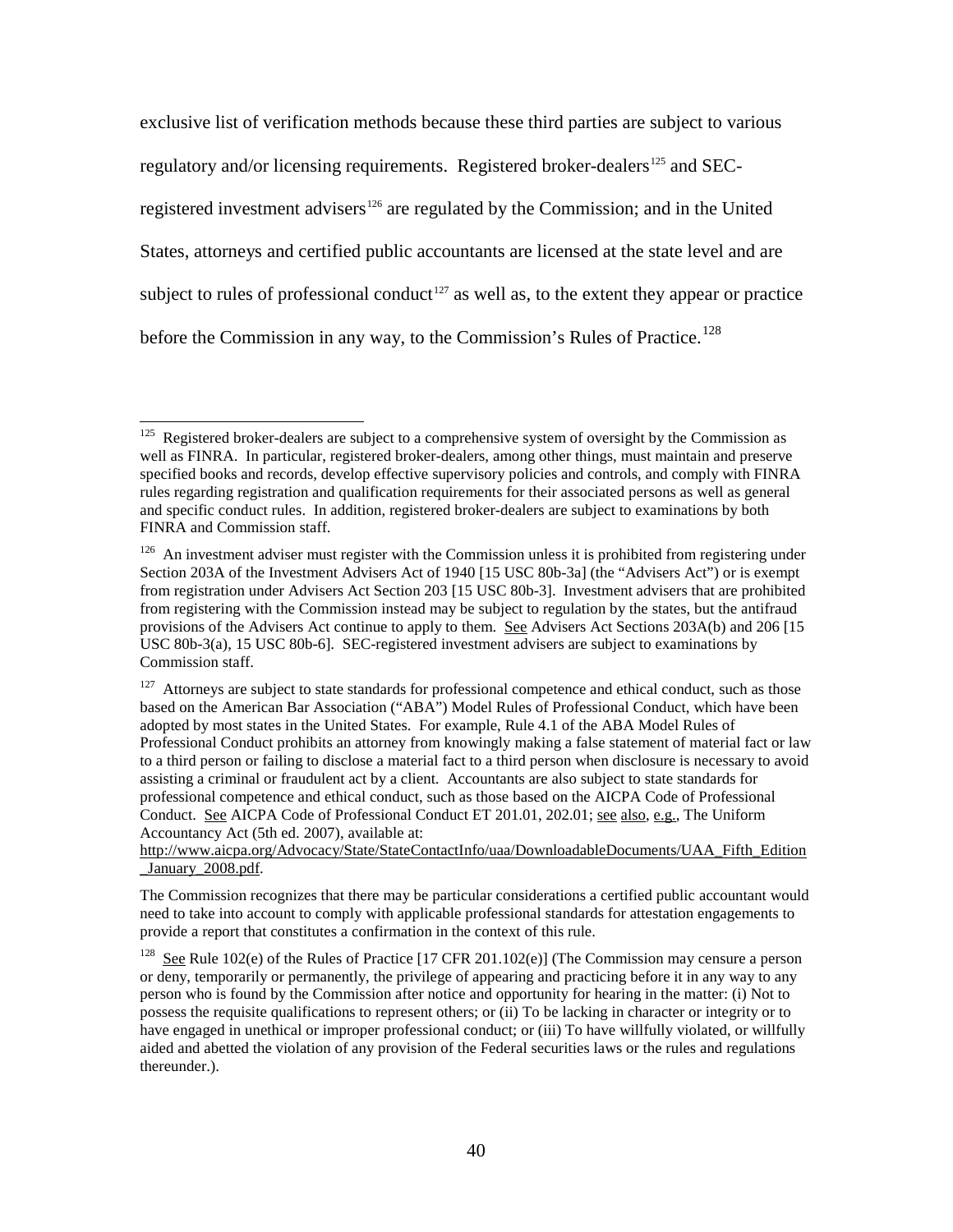We are including the fourth method in our non-exclusive list of methods that are deemed to satisfy the verification requirement in Rule 506(c) because we acknowledge that existing accredited investors who purchased securities in an issuer's Rule 506(b) offering prior to the effective date of Rule 506(c) would presumably participate in any subsequent offering by the same issuer conducted pursuant to Rule 506(c) based on their pre-existing relationships with the issuer. Accordingly, for these existing investors who were accredited investors in a Rule 506(b) offering prior to the effective date of Rule 506(c), a self-certification at the time of sale that he or she is an accredited investor will be deemed to satisfy the verification requirement in Rule 506(c). This provision does not extend to existing investors in an issuer who were not accredited investors in a Rule 506(b) offering that was conducted prior to the effective date of Rule 506(c).

While we have not adopted the recommendations of commenters who believe that even more prescriptive verification requirements are needed, we do recognize the general concern regarding possible misuse of the new Rule 506(c) exemption to sell securities to those who are not qualified to participate in the offering. We will closely monitor and study the development of verification practices by issuers, securities intermediaries and others by undertaking a review of whether such practices are, in fact, resulting in the exclusion of non-accredited investors from participation in these offerings, and the impact of compliance with this verification requirement on investor protection and capital formation.

# **C. Reasonable Belief that All Purchasers Are Accredited Investors**

In the Proposing Release, we noted that a number of commenters had raised concerns that the language of Section 201(a) of the JOBS Act could be interpreted as precluding the use of the "reasonable belief" standard in the definition of "accredited

41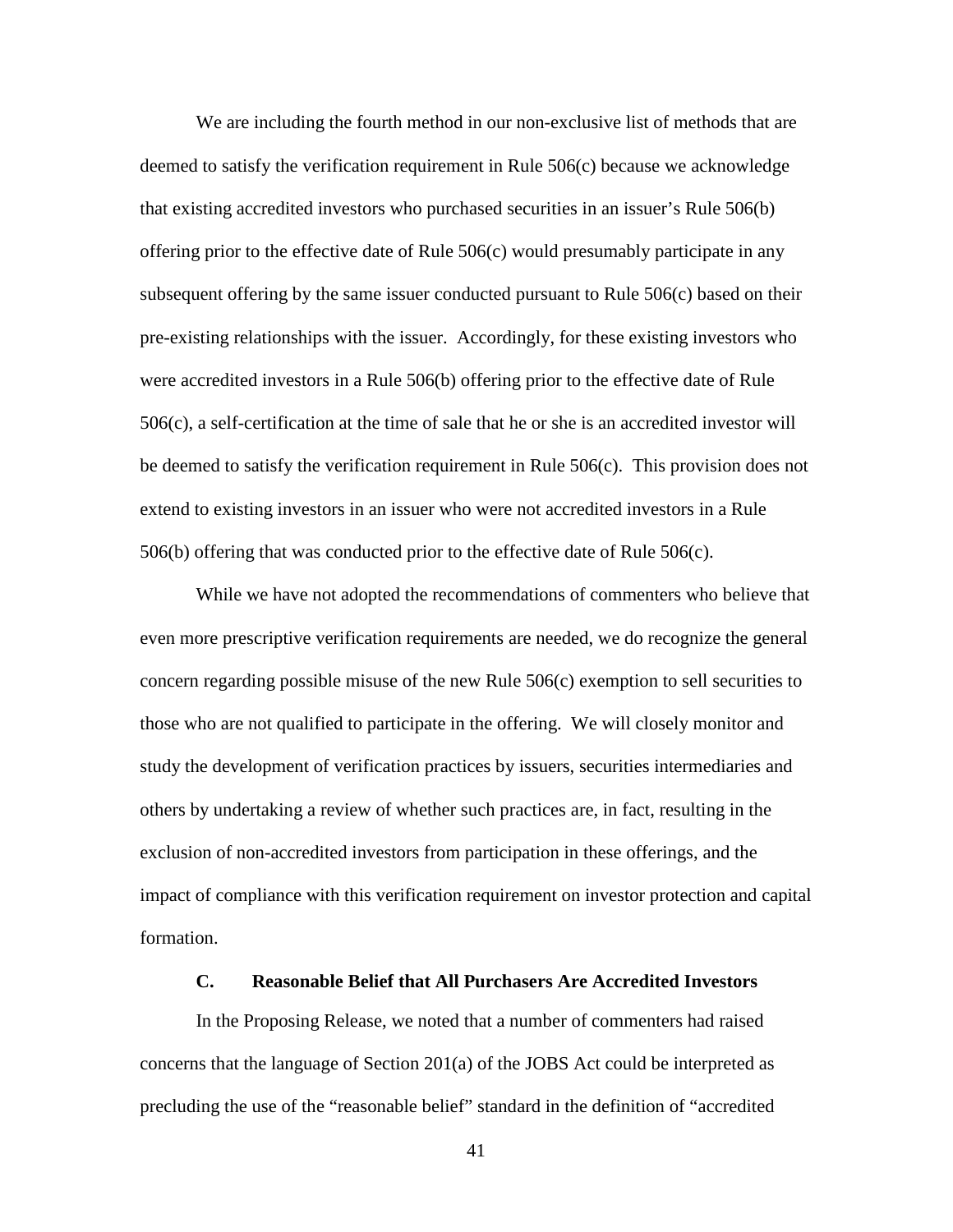investor" in Rule 501(a) in determining whether a purchaser is an accredited investor, such that an issuer's determination as to whether a purchaser is an accredited investor is subject to an absolute, rather than a "reasonable belief," standard.<sup>[129](#page-41-0)</sup> In their view, issuers may be more reluctant to use general solicitation in Rule 506 offerings if their determinations as to whether a purchaser is an accredited investor are subject to an absolute standard. Other commenters had interpreted the difference in the statutory language used in Section 201(a)(1) and Section 201(a)(2)<sup>[130](#page-41-1)</sup> as indicating Congress' intent that the Commission "raise the 'reasonable belief' standard for Rule 506 offerings...."<sup>[131](#page-41-2)</sup>

Commenters on the Proposing Release were divided on the Commission's

interpretation that the reasonable belief standard in Rule 501(a) applies to offerings under

Rule 506(c). Several commenters supported this interpretation;  $^{132}$  $^{132}$  $^{132}$  and other commenters

opposed this interpretation.<sup>[133](#page-41-4)</sup>

<span id="page-41-0"></span> $129$  See, e.g., letters from ABA Fed. Reg. Comm. (Apr. 30, 2012); BlackRock (May 3, 2012); NYCBA (May 4, 2012); W. Sjostrom, Jr. (Apr. 14, 2012).

<span id="page-41-1"></span><sup>&</sup>lt;sup>130</sup> Section 201(a)(2) of the JOBS Act, which calls for amendments to Rule 144A, specifically refers to a "reasonable belief" standard as to whether a purchaser is a QIB, whereas Section  $201(a)(1)$  does not mention a similar "reasonable belief" standard with respect to the amendments to Rule 506.

<span id="page-41-2"></span><sup>&</sup>lt;sup>131</sup> Letter from Fund Democracy (May 24, 2012). See also letter from Massachusetts Securities Division (July 2, 2012).

<span id="page-41-3"></span><sup>&</sup>lt;sup>132</sup> See letters from ABA Fed. Reg. Comm. (stating that it "strongly support[s] the continued inclusion of the reasonable belief standard in the accredited investor definition, whether the offering is conducted under Rule 506(b) without general solicitation, or under Rule 506(c) with general solicitation"); IAA; MFA (Sept. 28, 2012) (stating that "[e]liminating the 'reasonable belief' standard in the definition of accredited investor would preclude issuers from relying on Rule 506(c)" and that, if this were the case, "[i]ssuers would not engage in general solicitation and Section 201 would fail in its intended purposes to modernize the securities laws"); NSBA; NYCBA; P. Rutledge.

<span id="page-41-4"></span><sup>133</sup> See letters from AFL-CIO and AFR (stating that "the legislative record reflects unmistakable congressional intent that securities sold through general solicitation and advertising under Rule 506 be sold only to accredited investors, not individuals issuers reasonably believe to be accredited investors"); Sen. Levin (stating that the "Proposed Rule also creates, with no statutory basis, an alternative to the 'reasonable steps' requirement in the statute by stating that issuers may engage in a general solicitation or advertising so long as they 'reasonably believe' that the investors to be addressed will be accredited"); Consumer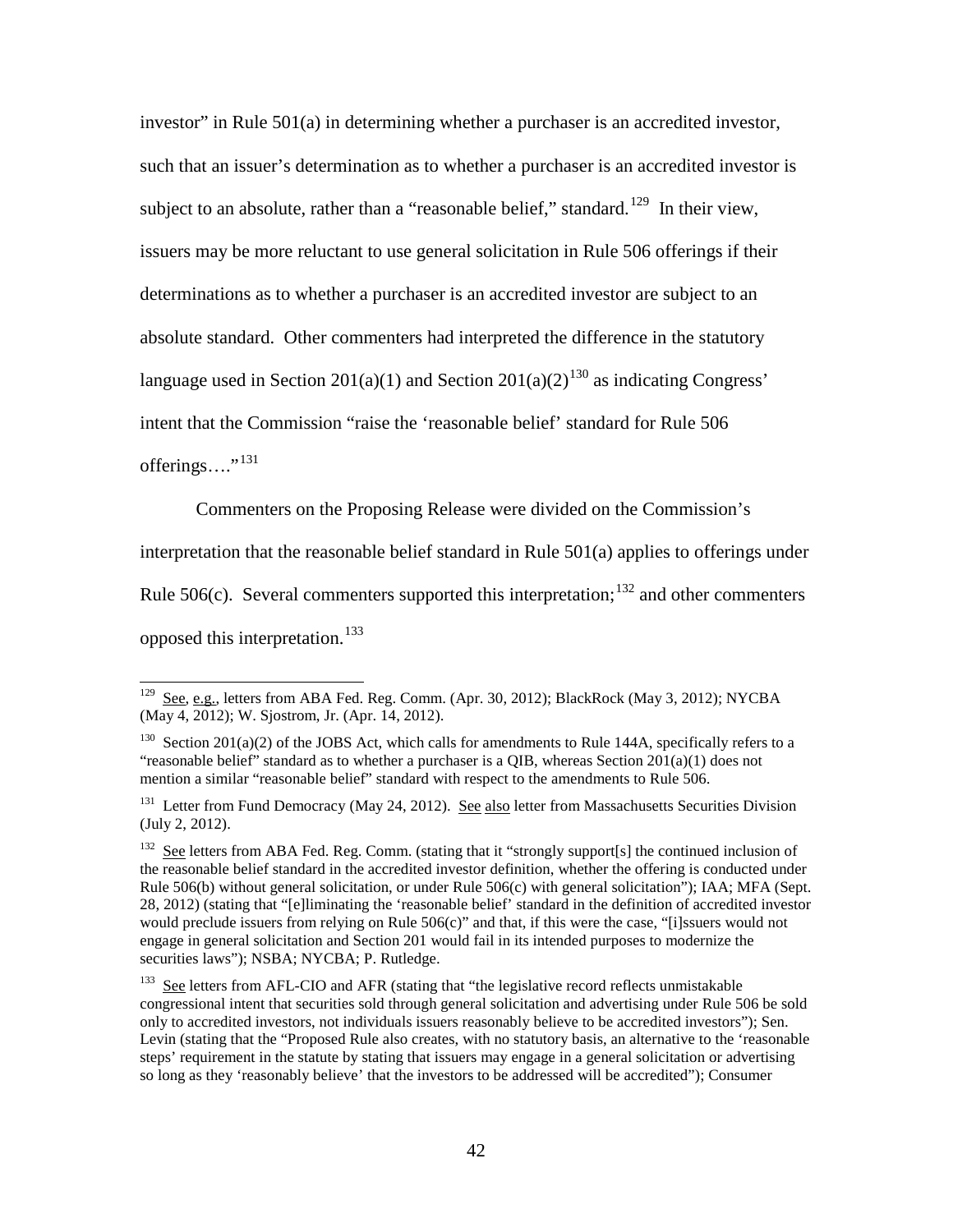We are reaffirming the view that we expressed on this issue in the Proposing Release. In our view, the difference in the language between Section  $201(a)(1)$  and Section  $201(a)(2)$  reflects only the differing manner in which the reasonable belief standard was included in the respective rules at the time they were adopted, and does not represent a Congressional intent to eliminate the existing reasonable belief standard in Rule 501(a) or for Rule 506 offerings.<sup>134</sup> We note that the definition of accredited investor remains unchanged with the enactment of the JOBS Act and includes persons that come within any of the listed categories of accredited investors, as well as persons that the issuer reasonably believes come within any such category.

Further, as discussed in the Proposing Release, we continue to recognize that a person could provide false information or documentation to an issuer in order to purchase securities in an offering made under new Rule 506(c). Thus, even if an issuer has taken reasonable steps to verify that a purchaser is an accredited investor, it is possible that a person nevertheless could circumvent those measures.<sup>135</sup> If a person who does not meet

Federation (stating that a reasonable belief standard "is in direct conflict with the statutory mandate that all investors in offerings sold through general solicitation and advertising be accredited investors and that the Commission specify methods issuers must follow to ensure that this is the case"); Fund Democracy (arguing that "Congress intentionally chose not to make such [a reasonable belief] exception to the mandate that Rule 506 purchasers be accredited investors").

<span id="page-42-0"></span><sup>&</sup>lt;sup>134</sup> Both Rule 506 and Rule 144A currently provide for a reasonable belief standard regarding the eligibility of an investor to participate in an offering under the respective rules, but they reach that result in different ways. For Rule 506, the Commission chose to include the reasonable belief standard within the Rule 501(a) definition of "accredited investor"; for Rule 144A, the Commission chose to include the standard as a condition, in paragraph  $(d)(1)$ , to the use of the exemption.

<span id="page-42-1"></span><sup>&</sup>lt;sup>135</sup> We note that several federal courts have been unsympathetic to attempts by investors who represented that they were accredited investors at the time of the sale of securities to subsequently disavow those representations in order to pursue a cause of action under the federal securities laws. See, e.g., Wright v. Nat'l Warranty Co., 953 F.2d 256 ( $6<sup>th</sup>$  Cir. 1991) (rejecting the plaintiffs' argument that Rule 505 was unavailable because the plaintiffs "specifically warranted and represented in the subscription agreement … that they were accredited investors"); Goodwin Properties, LLC v. Acadia Group, Inc., No. 01-49-P-C, 2001 U.S. Dist. LEXIS 9975 (D. Me. 2001) (noting that the plaintiffs "provided the defendants with reason to believe that they were accredited investors as defined by 17 C.F.R.  $\S$  230.501(a)" and stating that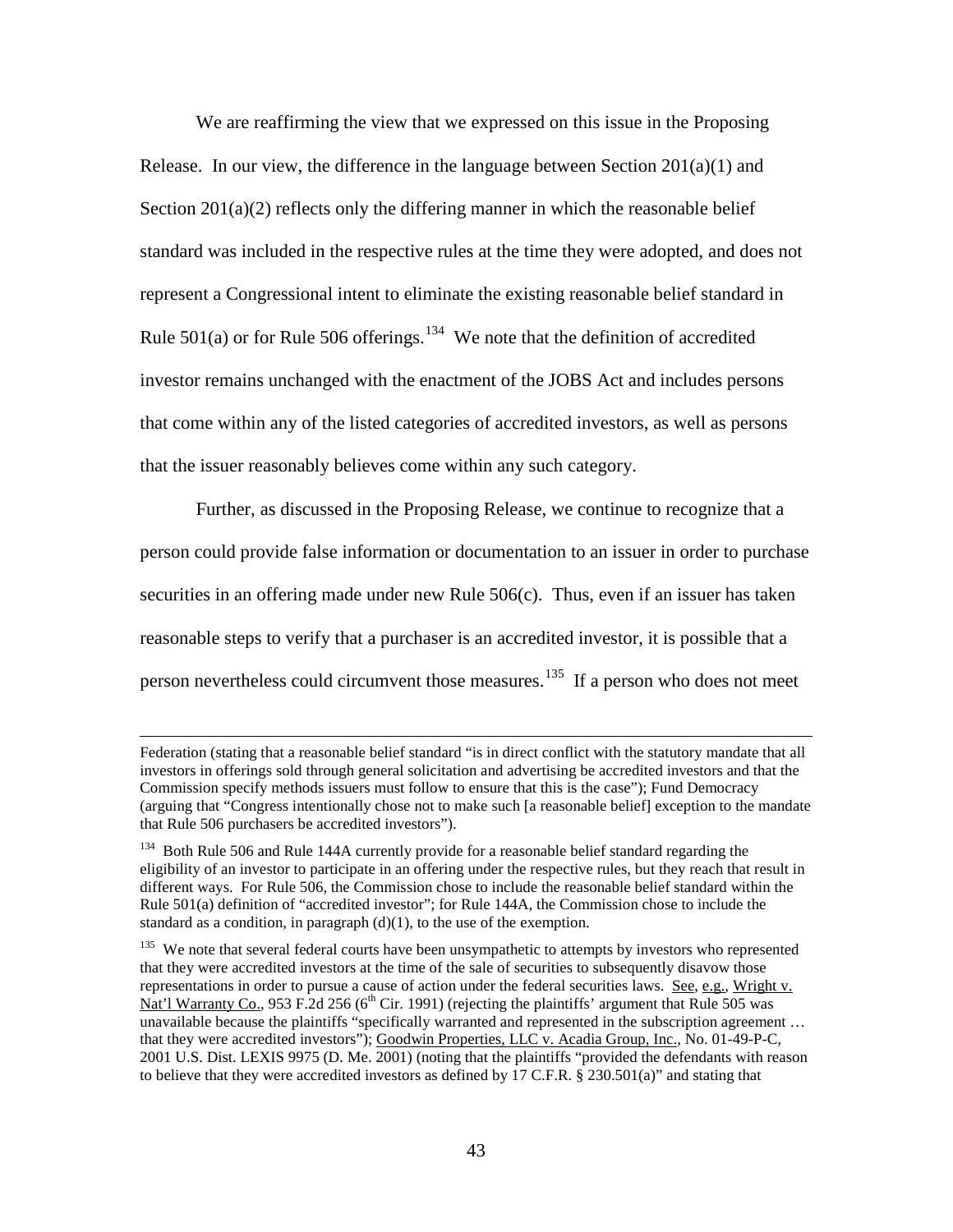the criteria for any category of accredited investor purchases securities in a Rule 506(c) offering, we believe that the issuer will not lose the ability to rely on Rule 506(c) for that offering, so long as the issuer took reasonable steps to verify that the purchaser was an accredited investor and had a reasonable belief that such purchaser was an accredited investor at the time of sale. [136](#page-43-0) 

### **D. Form D Check Box for Rule 506(c) Offerings**

Form D is the notice of an offering of securities conducted without registration under the Securities Act in reliance on Regulation  $D<sup>137</sup>$  Under Rule 503 of Regulation D, an issuer offering or selling securities in reliance on Rule 504, 505 or 506 must file a notice of sales on Form D with the Commission for each new offering of securities no later than 15 calendar days after the first sale of securities in the offering. Form D is currently organized around 16 numbered "items" or categories of information. The information required to be provided in a Form D filing includes basic identifying information, such as the name of the issuer of the securities and the issuer's year and place of incorporation or organization; information about related persons (executive

therefore "[t]hey cannot now disavow those representations in order to support their claims against the defendants"); Faye L. Roth Revocable Trust v. UBS Painewebber Inc., 323 F. Supp. 2d 1279 (S.D. Fla. 2004) (stating that the plaintiffs "cannot disavow their representations that they were accredited investors" and concluding that there was no material dispute that the offering complied with Regulation D).

<span id="page-43-0"></span><sup>&</sup>lt;sup>136</sup> Our views regarding an issuer's ability to maintain the exemption for a Rule 506(c) offering notwithstanding the fact that not all purchasers meet the criteria for any category of accredited investor are consistent with our views regarding the effect of attempts by prospective investors to circumvent the requirement in Regulation S that offers and sales be made only to non-U.S. persons. See Statement of the Commission Regarding Use of Internet Web Sites to Offer Securities, Solicit Securities Transactions or Advertise Investment Services Offshore, Release No. 33-7516 (Mar. 23, 1998) [63 FR 14806 (Mar. 27, 1998)] ("In our view, if a U.S. person purchases securities or investment services notwithstanding adequate procedures reasonably designed to prevent the purchase, we would not view the Internet offer after the fact as having been targeted at the United States, absent indications that would put the issuer on notice that the purchaser was a U.S. person.").

<span id="page-43-1"></span><sup>&</sup>lt;sup>137</sup> Form D also applies to offerings conducted using the Section  $4(a)(5)$  exemption. The Commission adopted Form D when it adopted Regulation D in 1982. Release No. 33-6389 (adopting Form D as a replacement for Forms 4(6), 146, 240 and 242).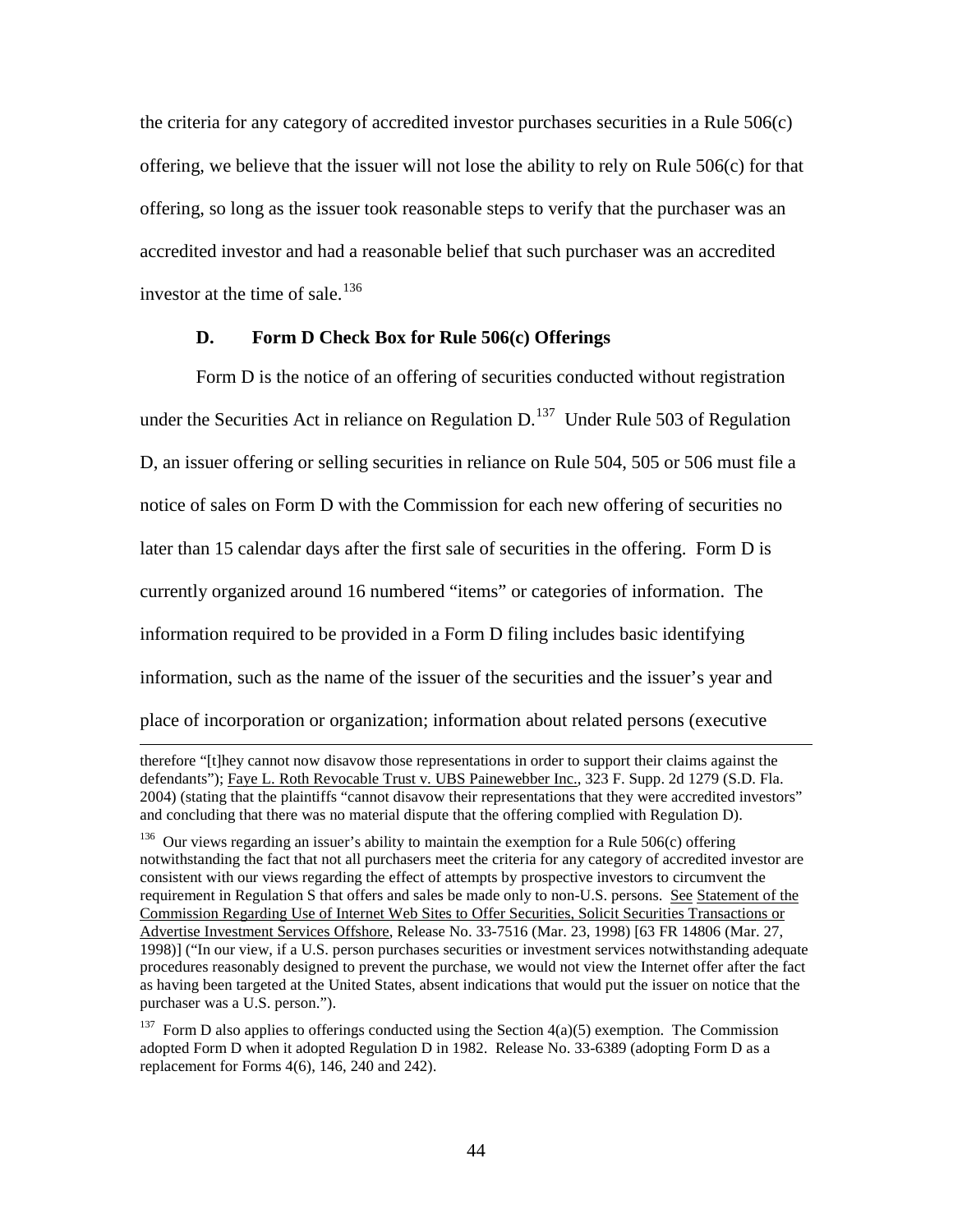officers, directors, and promoters); the exemption or exemptions being claimed for the offering; and factual information about the offering, such as the duration of the offering, the type of securities offered and the total offering amount.

### **1. Proposed Form Amendment**

We proposed revising Form D to add a separate field or check box for issuers to indicate whether they are claiming an exemption under Rule 506(c). Item 6 of Form D currently requires the issuer to identify the claimed exemption or exemptions for the offering from among Rule 504's paragraphs and subparagraphs, Rule 505, Rule 506 and former Section 4(5), as applicable. Under the proposal, a new check box in Item 6 of Form D would require issuers to indicate specifically whether they are relying on the Rule 506(c) exemption. In addition, the current check box for "Rule 506" would be renamed "Rule 506(b)," and the current check box for "Section 4(5)" would be renamed "Section  $4(a)(5)$ " to update the reference to former Section  $4(5)$  of the Securities Act.

 We explained in the Proposing Release that this revision would provide additional information needed to assist our efforts to analyze the use of general solicitation in Rule 506(c) offerings and the size of this offering market. The information would also help us to look into the practices that may develop to satisfy the verification requirement, which would assist us in assessing the effectiveness of various verification practices in identifying and excluding non-accredited investors from participation in Rule 506(c) offerings.

## **2. Comments on the Proposed Form Amendment**

Most commenters who expressed a view on the proposed checkbox in Form D supported the addition of this checkbox for issuers to indicate whether they are relying on

45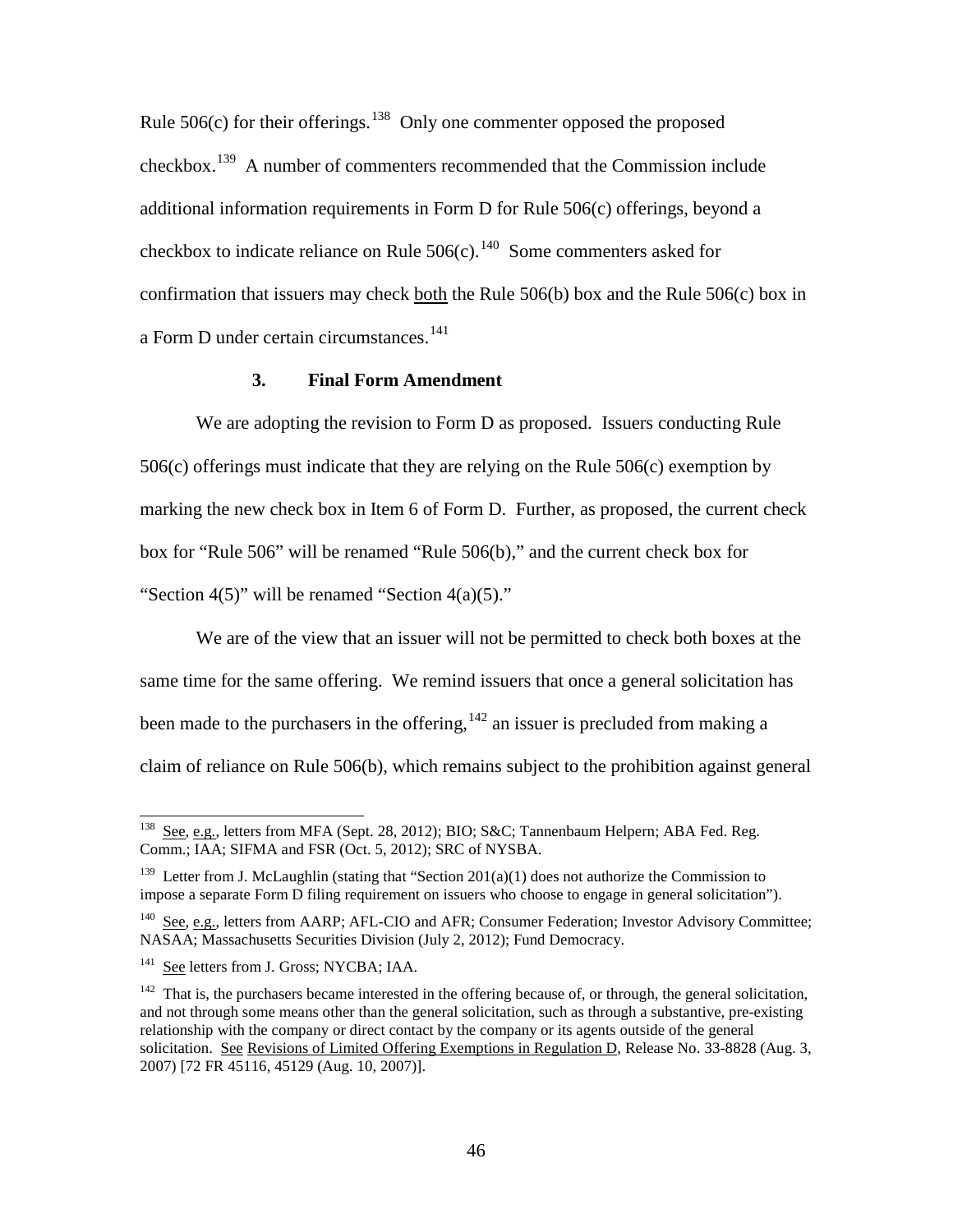solicitation, for that same offering.

## **E. Specific Issues for Private Funds**

Private funds, such as hedge funds, venture capital funds and private equity funds, typically rely on Section 4(a)(2) and Rule 506 to offer and sell their interests without registration under the Securities Act.<sup>[143](#page-46-0)</sup> In addition, private funds generally rely on one of two exclusions from the definition of "investment company" under the Investment Company Act – Section 3(c)(1)<sup>144</sup> and Section 3(c)(7)<sup>[145](#page-46-2)</sup> – which enables them to be excluded from substantially all of the regulatory provisions of that Act.<sup>[146](#page-46-3)</sup> Private funds are precluded from relying on either of these two exclusions if they make a public offering of their securities.<sup>[147](#page-46-4)</sup> Section  $3(c)(1)$  excludes from the definition of "investment" company" any issuer whose outstanding securities (other than short-term paper) are beneficially owned by not more than 100 beneficial owners,  $148$  and which is not making and does not presently propose to make a public offering of its securities. Section  $3(c)(7)$ excludes from the definition of "investment company" any issuer whose outstanding securities are owned exclusively by persons who, at the time of acquisition of such

<span id="page-46-0"></span> $\overline{a}$ <sup>143</sup> See, e.g., Implications of the Growth of Hedge Funds, Staff Report to the Securities and Exchange Commission (Sept. 2003) ("Staff Report on Hedge Funds"), available at: <http://www.sec.gov/news/studies/hedgefunds0903.pdf> .

<span id="page-46-1"></span> $144$  15 U.S.C. 80a-3(c)(1).

<span id="page-46-2"></span> $145$  15 U.S.C. 80a-3(c)(7).

<span id="page-46-3"></span><sup>&</sup>lt;sup>146</sup> We also refer in this release to "pooled investment funds" because that term is used in Form D. Issuers that rely on Section  $3(c)(1)$  or  $3(c)(7)$  of the Investment Company Act are a subset of pooled investment funds.

<span id="page-46-4"></span><sup>&</sup>lt;sup>147</sup> See also Section 202(a)(29) of the Advisers Act [15 U.S.C. 80b-2(a)(29)] (defining a "private fund" as an issuer that would be an investment company under the Investment Company Act, but for Sections  $3(c)(1)$  or  $3(c)(7)$  of that Act). Many ABS issuers also rely on the exclusions contained in Sections  $3(c)(1)$ or 3(c)(7) of the Investment Company Act. These ABS issuers frequently participate in Rule 144A offerings.

<span id="page-46-5"></span><sup>&</sup>lt;sup>148</sup> See also Rule 3c-5 under the Investment Company Act [17 CFR 270.3c-5] (providing that the section's limit of 100 beneficial owners does not include "knowledgeable employees," as defined in the rule).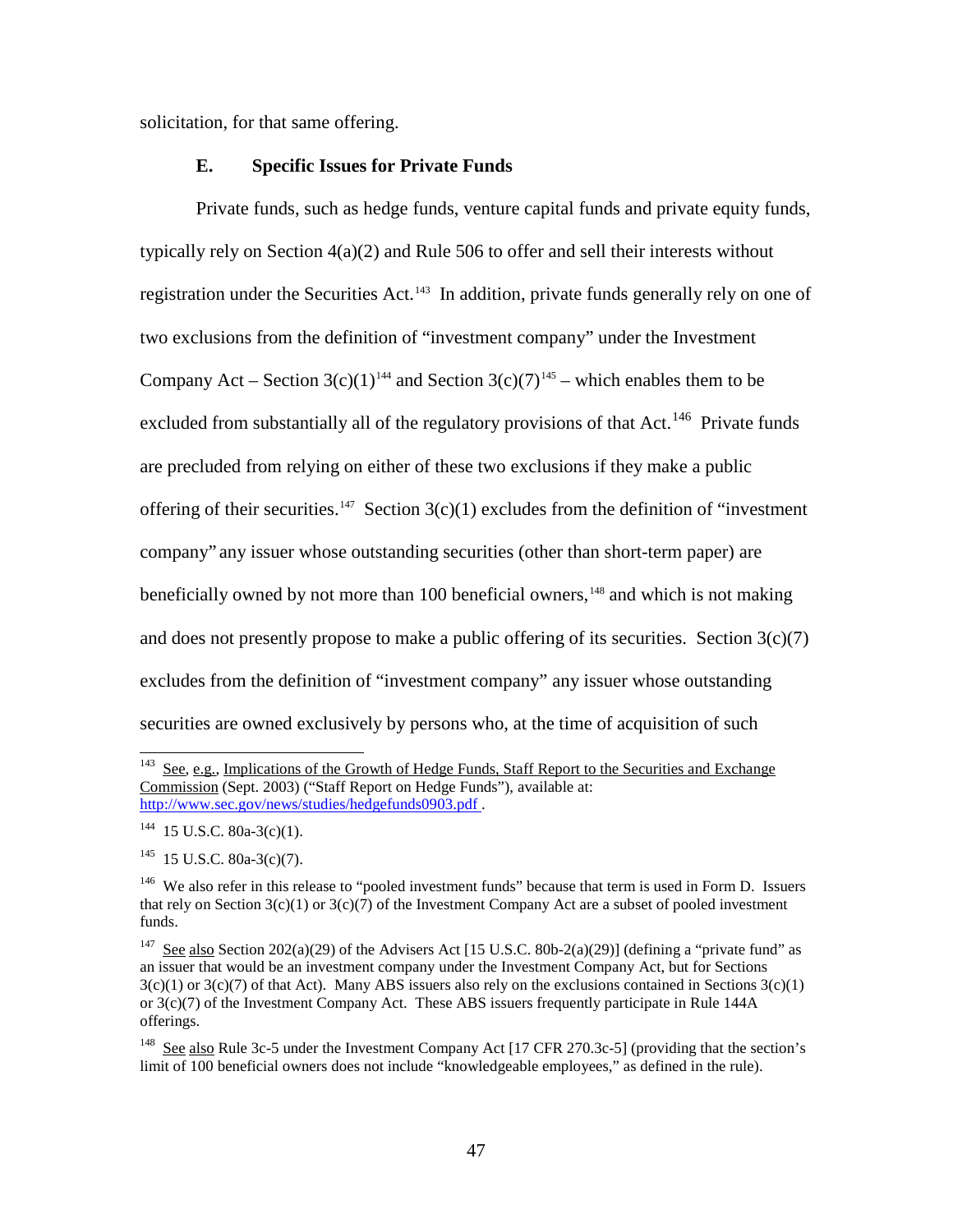securities, are "qualified purchasers,"<sup>149</sup> and which is not making and does not at that time propose to make a public offering of its securities.

Section 201(a)(1) of the JOBS Act directs the Commission to eliminate the prohibition against general solicitation for a new category of Rule 506 offerings, and makes no specific reference to private funds. Section 201(b) of the JOBS Act also provides that "[o]ffers and sales exempt under [Rule 506, as revised pursuant to Section 201(a)] shall not be deemed public offerings under the Federal securities laws as a result of general advertising or general solicitation." We historically have regarded Rule 506 transactions as non-public offerings for purposes of Sections  $3(c)(1)$  and  $3(c)(7)$ .<sup>150</sup> As we stated in the Proposing Release and reaffirm here, the effect of Section 201(b) is to permit private funds to engage in general solicitation in compliance with new Rule 506(c) without losing either of the exclusions under the Investment Company Act.

A few commenters argued that Section 201(b) does not permit private funds to engage in general solicitation under proposed Rule 506(c) without losing their exclusions under the Investment Company Act.<sup>[151](#page-47-2)</sup> In our view, although Section 201(b) does not explicitly reference the meaning of "public offering" under the Investment Company Act, it clearly states that "[o]ffers and sales exempt under [Rule 506, as revised pursuant to

<span id="page-47-0"></span><sup>&</sup>lt;sup>149</sup> See Section 2(a)(51) of the Investment Company Act [15 U.S.C. 80a-2(a)(51)] and the rules thereunder. See also Rule 3c-5 under the Investment Company Act (excluding "knowledgeable employees" from the determination of whether all of the outstanding securities of the fund relying on Section  $3(c)(7)$  are owned exclusively by qualified purchasers).

<span id="page-47-1"></span><sup>&</sup>lt;sup>150</sup> See Release No. 33-6389 (noting that the "Commission regards rule 506 transactions as non-public offerings for purposes of the definition of 'investment company' in section  $3(c)(1)$  of the Investment Company Act"); Privately Offered Investment Companies, Release No. IC-22597 (Apr. 3, 1997) [62 FR 17512 (Apr. 9, 1997)], at n. 5 (noting that the "Commission believes that section  $3(c)(7)$ 's public offering limitation should be interpreted in the same manner as the limitation in section  $3(c)(1)$ ").

<span id="page-47-2"></span><sup>&</sup>lt;sup>151</sup> See letter from Fund Democracy (stating that "Section 201(b) refers only to Rule 506; it makes no reference to the meaning of 'public offering' under the Investment Company Act exemptions"). See also letter from AFL-CIO and AFR.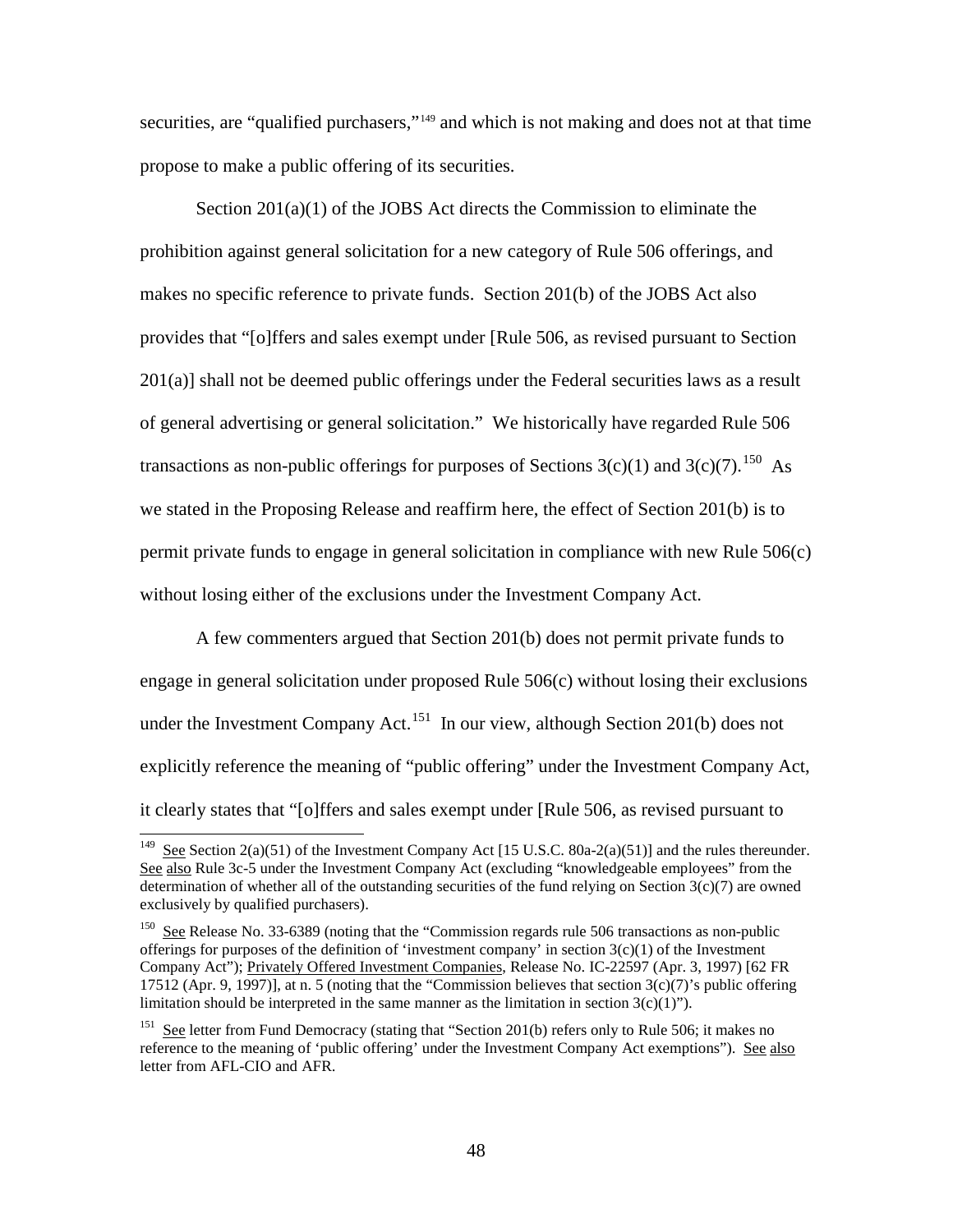Section 201(a)] shall not be deemed public offerings under the Federal securities laws as a result of general advertising or general solicitation" (emphasis added). As the Investment Company Act is a federal securities law, the effect of Section 201(b) is to permit offers and sales of securities under Rule 506(c) by private funds relying on the exclusions from the definition of "investment company" under Section 3(c)(1) or Section 3(c)(7) of the Investment Company Act.

Some commenters expressed concerns about private funds engaging in general solicitation under proposed Rule  $506(c)$ .<sup>[152](#page-48-0)</sup> Other commenters, however, supported the removal of the prohibition against general solicitation in Rule 506(c) offerings with respect to private funds,<sup>[153](#page-48-1)</sup> with some commenters stating that the removal of the ban would bring greater transparency to the private fund industry and allow managers of private funds to communicate more effectively with the public and prospective investors.<sup>154</sup>

Some commenters who were concerned about private funds engaging in general solicitation recommended that we impose additional conditions on private funds that rely on Rule 506(c). In particular, a number of commenters believed that private funds engaging in general solicitation should be subject to some form of content and/or other restrictions, and suggested potential methods.<sup>155</sup> For example, some believed that, in

<span id="page-48-0"></span>See, e.g., letters from A. La Rosa; A. Pierwola; AFL-CIO and AFR; C. Erickson; Consumer Federation; E. Guthrie; F. Urling; Fund Democracy; J. Clark; K. Pesson; M. Gessford; M. Trail; M. Zartler; R. Dunn; S. Johnston; W. Cunningham.

<span id="page-48-1"></span><sup>&</sup>lt;sup>153</sup> See, e.g., letters from BlackRock; Dukas; Forum for U.S. Securities Lawyers in London; HFA; IAA; MFA (Sept. 28, 2012); NYCBA; SRC of NYSBA.

<span id="page-48-2"></span><sup>&</sup>lt;sup>154</sup> See, e.g., letters from Dukas; HFA.

<span id="page-48-3"></span><sup>&</sup>lt;sup>155</sup> See, e.g., letters from ICI; AFL-CIO and AFR; C. Corn; Sen. Levin (stating that "Congress did not contemplate removing the general solicitation ban – without retaining any limitations on forms of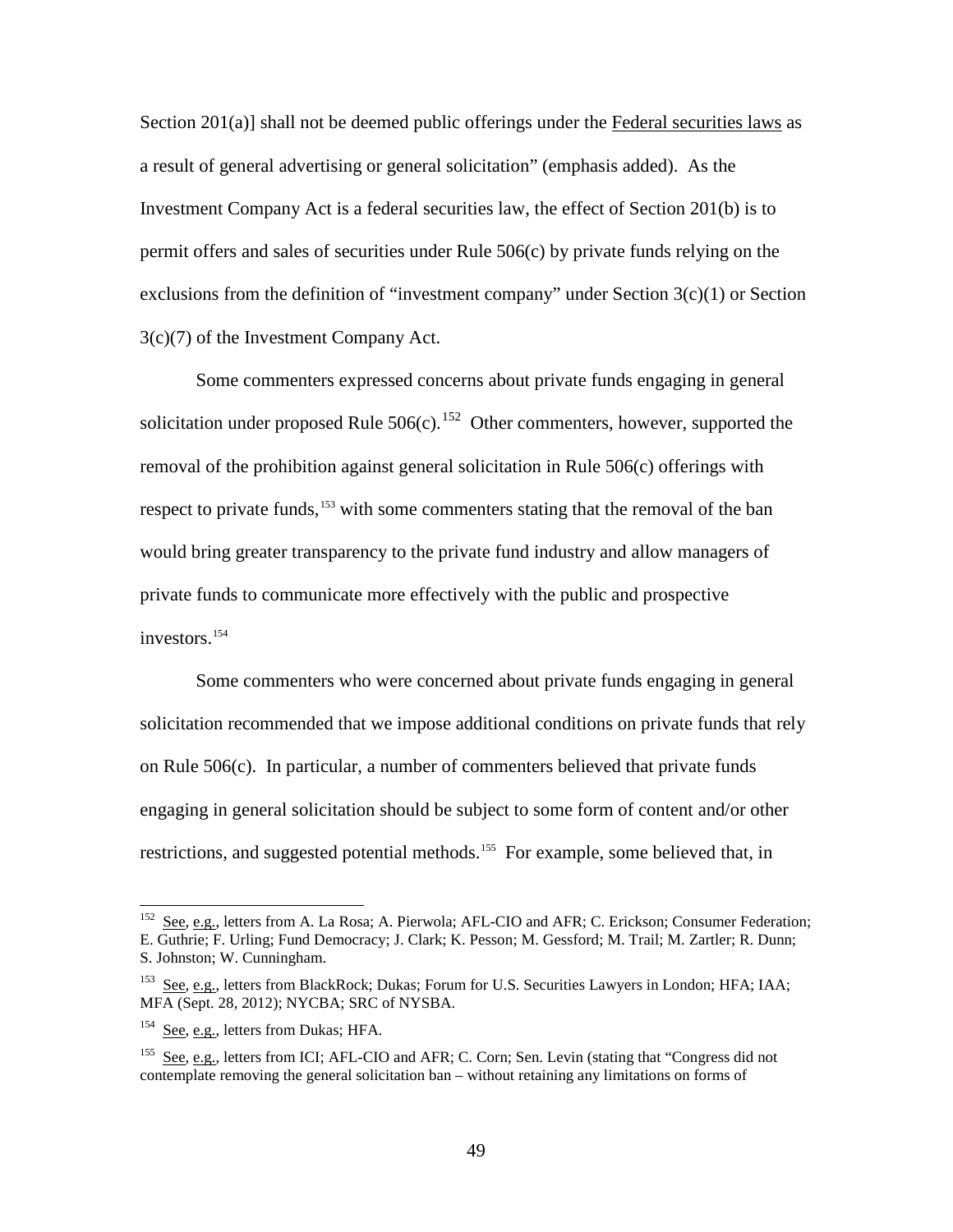order to engage in general solicitation, private funds should be held to performance and advertising standards that are analogous to mutual fund standards.<sup>[156](#page-49-0)</sup> One of these commenters suggested that the Commission develop rules tailored to the ways private funds calculate and present investment performance, rather than extending mutual fund performance rules to private funds.<sup>157</sup> Some made other suggestions, such as requiring each private fund relying on Rule 506(c) to disclose that the private fund is not registered with the Commission and should not be confused with a registered fund, such as a mutual fund.<sup>[158](#page-49-2)</sup> With respect to private funds sold through broker-dealers subject to FINRA's rules of conduct, some commenters believed that we should direct FINRA to require the

<span id="page-49-0"></span>156 See, e.g., letters from C. Corn; Sen. Levin (noting that "[a]lready, the Commission has determined that the manner and substance of solicitation and advertising for investments in registered investment companies deserves significant regulatory oversight. Many of those same concerns apply to investments in private investment vehicles. Accordingly, the Commission should impose analogous protections for investments in private funds."); Consumer Federation (stating that "[s]hort of an outright prohibition on general solicitation and advertising by private funds, the Commission should at the very least adopt clear standards for the reporting of performance and fees by private funds, and delay their eligibility from engaging in general solicitation and advertising until such time as those standards are in place," including a requirement to include in private fund advertisements "a clear, prominent warning that they are not mutual funds and carry special risks."); D. Kronheim; D. Smith; Fund Democracy (noting that an alternative would be to "apply mutual fund advertising and valuation rules to hedge funds that engage in [general solicitation and advertising] (and, in any case, require standardized performance and fee reporting for all hedge funds), and require explicit, large-font disclaimers that hedge funds are not mutual funds and present special risks."); G. Lavy; ICI (recommending content restrictions on private fund advertising at least as extensive as those currently applicable to mutual funds (e.g., disclaimers regarding the performance figures or measures displayed in any advertisement), with a prohibition on use of performance advertising until the Commission can develop a new rule regarding such advertising); IDC; NASAA (stating that "because the investment strategies of private funds are typically more opaque, risky, and illiquid than those of mutual funds, private fund advertisements should be subject to restrictions that are comparable to the rules for mutual funds."); P. Turney.

solicitation – for private investment vehicles"); Consumer Federation; D. Kronheim; D. Smith; Fund Democracy; G. Lavy; G. Morin; Investor Advisory Committee; IDC; J. Sanders; Rep. Waters; NASAA; P. Turney; Sens. Reed, Levin, Durbin, Harkin, Lautenberg, Franken and Akaka.

<span id="page-49-1"></span><sup>&</sup>lt;sup>157</sup> See letter from ICI (arguing that the antifraud provisions in Section 206(4) of the Advisers Act [15 U.S.C. 80b-6(4)] and Rule 206(4)-8 thereunder [17 CFR 275.206(4)-8] would not be enough to protect investors because these advertisements will be presented before accredited and non-accredited investors at the same time).

<span id="page-49-2"></span><sup>&</sup>lt;sup>158</sup> See letters from ICI; IDC.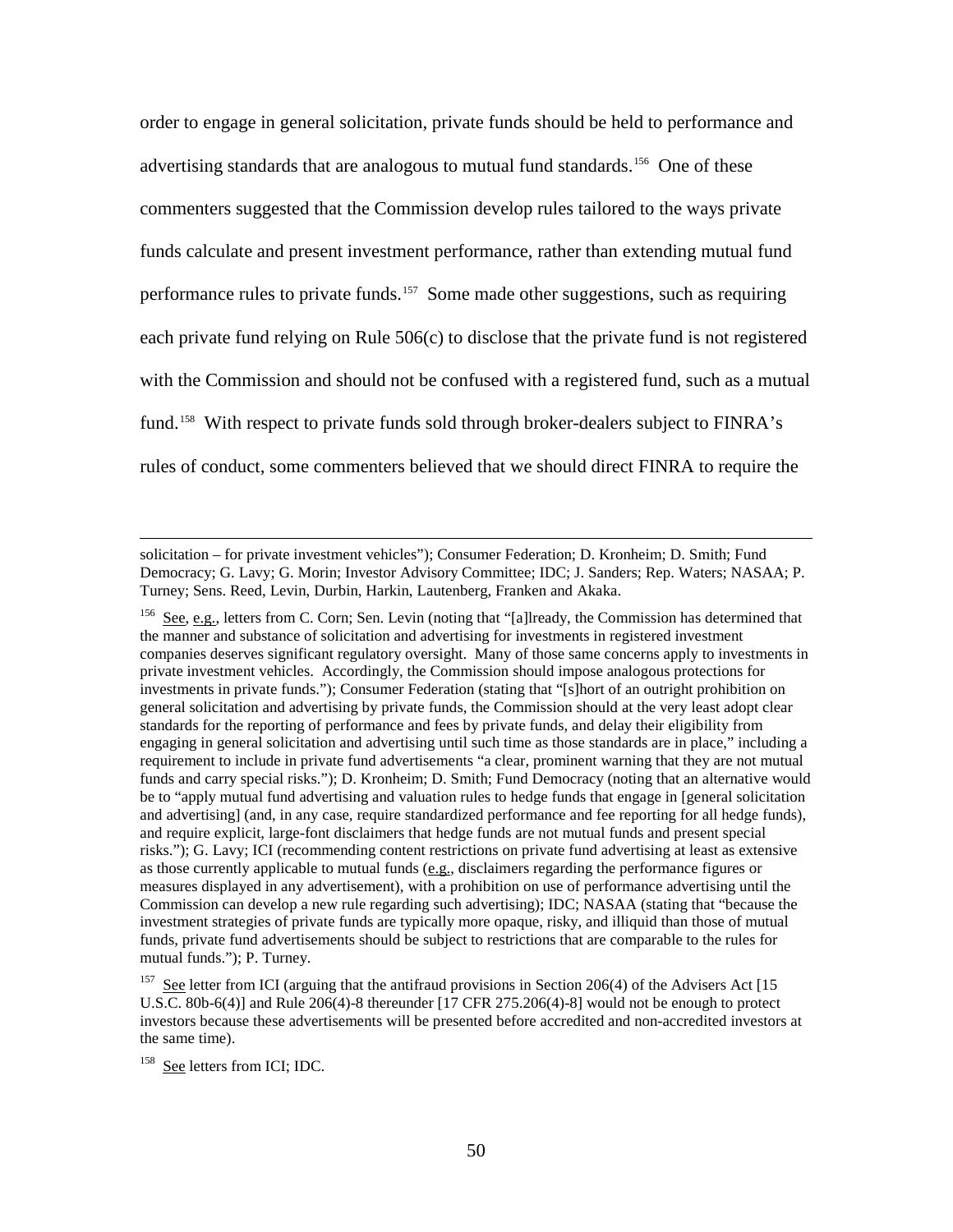filing and review of private fund advertisements.<sup>[159](#page-50-0)</sup>

Finally, some commenters opposed the imposition of content and/or other restrictions for private funds.<sup>160</sup> They asserted that purchasers of the securities of a private fund that relies on Rule 506(c), must be, at a minimum, accredited investors and thus have met objective criteria demonstrating financial sophistication, which they believed eliminates the risk that other types of investors could be defrauded.<sup>161</sup> A number of commenters pointed out that advertisements of private funds are subject to the antifraud provisions of the federal securities laws and suggested that liability under such provisions provides sufficient investor protections.<sup>162</sup>

We have carefully considered commenters' suggestions and concerns. We are mindful of certain commenters' concerns that private funds engaging in general solicitation may raise certain investor protection issues. We also understand that other commenters believe that additional measures regarding private fund advertising are not necessary because the antifraud provisions of the federal securities laws continue to apply. We will monitor and study the development of private fund advertising and

<span id="page-50-0"></span><sup>&</sup>lt;sup>159</sup> See letters from AFL-CIO and AFR (stating that "FINRA already pre-reviews broker-dealer advertising; the same requirement should apply to general solicitation and advertising in Rule 506 offerings in light of the significant potential for abuse."); ICI (noting that "FINRA has developed an infrastructure to handle such filings and an expertise to substantively review them, and accordingly is best positioned to handle this task.").

<span id="page-50-1"></span><sup>160</sup> See, e.g., letters from Verrill Dana LLP (stating that "[t]here is no suggestion in Section 201 that the Commission must distinguish between 'issuers that engage in operational businesses' and 'those that are merely investment vehicles'"); Artivest (noting that for private funds managed by a registered commodity pool operator, the National Futures Association Rule 2-29 contains standards regarding marketing materials).

<span id="page-50-2"></span><sup>&</sup>lt;sup>161</sup> In general, private funds that pay performance fees to their managers are available only to "qualified" clients" that have at least \$1 million in assets under management or that have a net worth of \$2 million (excluding the value of the client's primary residence). See Rule 205-3 under the Advisers Act [17 CFR 275.205-3]. See also letter from BlackRock.

<span id="page-50-3"></span><sup>&</sup>lt;sup>162</sup> See, e.g., letters from BlackRock; HFA; MFA (Mar. 22, 2013).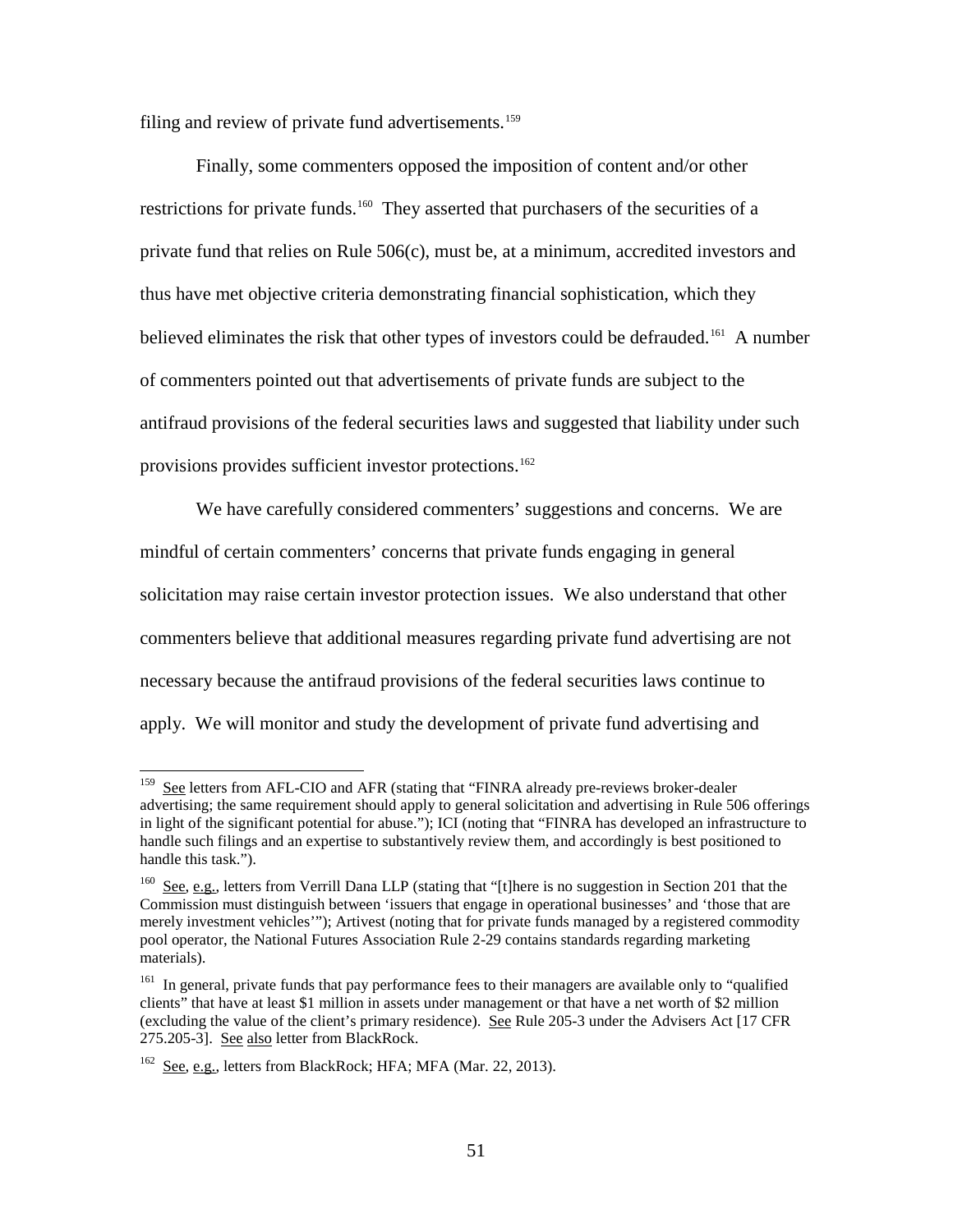undertake a review to determine whether any further action is necessary.

We remind investment advisers to private funds that they are subject to Rule 206(4)-8 under the Advisers Act.<sup>163</sup> Rule 206(4)-8 provides that it shall constitute a fraudulent, deceptive or manipulative act, practice or course of business within the meaning of Section 206(4) of the Advisers Act for any investment adviser to a pooled investment vehicle<sup>[164](#page-51-1)</sup> to "(1) [m]ake any untrue statement of a material fact or to omit to state a material fact necessary to make the statements made, in light of the circumstances under which they were made, not misleading, to any investor or prospective investor in the pooled investment vehicle; or (2) otherwise engage in any act, practice or course of business that is fraudulent, deceptive, or manipulative with respect to any investor or prospective investor in the pooled investment vehicle."<sup>[165](#page-51-2)</sup>

As was stated by the Commission when it adopted Rule 206-4(8), "[t]he rule clarifies that an adviser's duty to refrain from fraudulent conduct under the federal securities laws extends to the relationship with ultimate investors and that the Commission may bring enforcement actions under the Advisers Act against investment advisers who defraud investors or prospective investors in those pooled investment vehicles."<sup>[166](#page-51-3)</sup> We further stated that we "intend to employ all of the broad authority that Congress provided us in section 206(4) and direct it at adviser conduct affecting an

<span id="page-51-2"></span> $165$  Id.

<span id="page-51-0"></span><sup>&</sup>lt;sup>163</sup> 17 CFR 275.206(4)-8.

<span id="page-51-1"></span><sup>&</sup>lt;sup>164</sup> Rule 206(4)-8 defines a pooled investment vehicle to mean any investment company as defined in Section 3(a) of the Investment Company Act [15 U.S.C. 80a-3(a)] or any company that would be an investment company under Section  $3(a)$  of that Act but for the exclusion provided from that definition by either Section 3(c)(1) or Section 3(c)(7) of that Act [15 U.S.C. 80a-3(c)(1) or (7)].

<span id="page-51-3"></span><sup>&</sup>lt;sup>166</sup> Prohibition of Fraud by Advisers to Certain Pooled Investment Vehicles, Release No. IA-2628 (Aug. 3, 2007) [72 FR 44756 (Aug. 9, 2007)].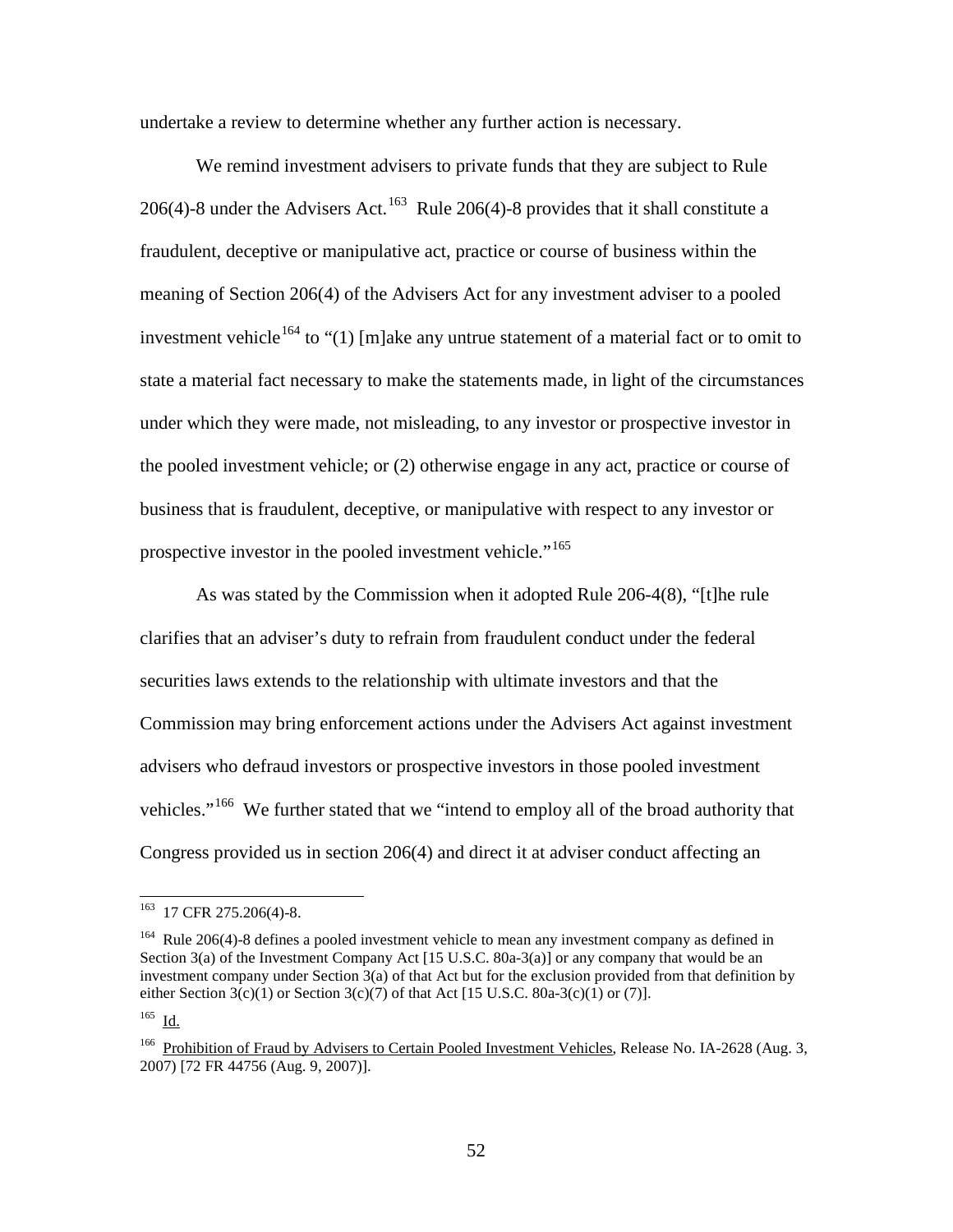investor or potential investor in a pooled investment vehicle."<sup>[167](#page-52-0)</sup> Recently, for example, we have brought enforcement actions against private fund advisers and others for material misrepresentations to investors and prospective investors regarding fund performance, strategy, and investments, among other things,  $^{168}$ 

We believe that investment advisers that have implemented appropriate policies and procedures regarding, among other things, the nature and content of private fund sales literature, including general solicitation materials, are less likely to use materials that materially mislead investors or otherwise violate the federal securities laws. Accordingly, we believe that investment advisers to private funds should carefully review any such policies and procedures that have been implemented to determine whether they are reasonably designed to prevent the use of fraudulent or materially misleading private fund advertising and make appropriate amendments to those policies and procedures, particularly if the private funds intend to engage in general solicitation activity.<sup>[169](#page-52-2)</sup>

# **F. Technical and Conforming Amendments**

We proposed a number of technical and conforming amendments to Rules 502 and 506 of Regulation D. Under the proposal, we would amend various provisions in

<span id="page-52-0"></span> $^{167}$  Id.

<span id="page-52-1"></span><sup>&</sup>lt;sup>168</sup> See, e.g., In the Matter of Oppenheimer Asset Management Inc. and Oppenheimer Alternative Investment Management, LLC, Release No. IA-3566 (Mar. 11, 2013); In the Matter of Sentinel Investment Management Corp., Release No. IA-3530 (Dec. 27, 2012); In the Matter of Weizhan Tang, Release No. IA-3482 (Oct. 5, 2012); In the Matter of Calhoun Asset Management, LLC, et al., Release No. IA-3428 (July 9, 2012); In the Matter of Belal K. Faruki, Release No. IA-3405 (May 17, 2012); In the Matter of GMB Capital Management LLC, et al., Release No. IA-3399 (Apr. 20, 2012).

<span id="page-52-2"></span><sup>&</sup>lt;sup>169</sup> We remind investment advisers that are registered or required to be registered under Section 203 of the Advisers Act that they must adopt and implement written policies and procedures reasonably designed to prevent violations of the Advisers Act which include, but are not limited to, violations of Section 206 of the Advisers Act and the rules thereunder. They must also review, no less frequently than annually, the adequacy of the written policies and procedures and the effectiveness of the policies and procedures' implementation. See CFR 275.206(4)-7.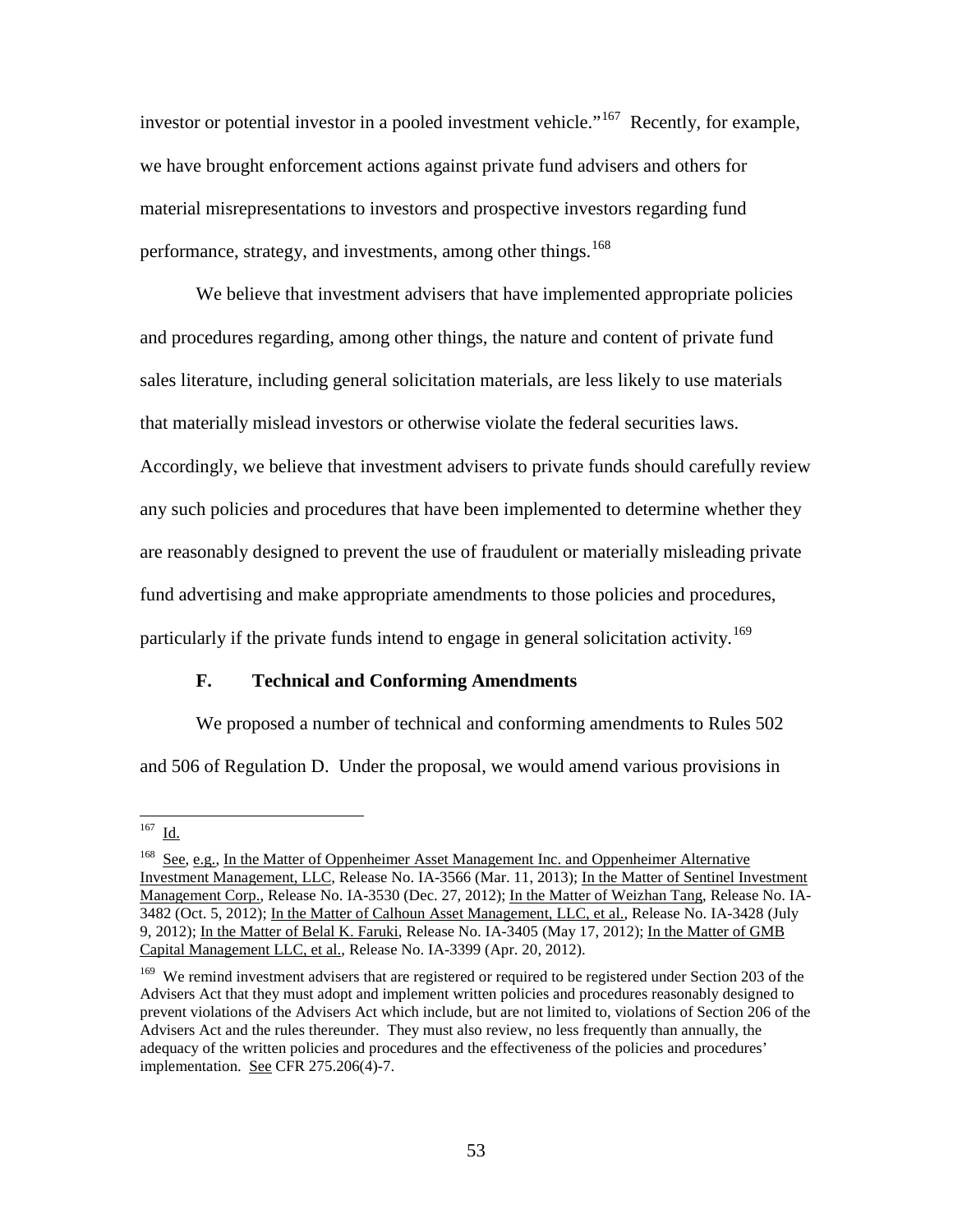Rule 502(b) to clarify that the references to sales to non-accredited investors under Rule 506, and the corresponding informational requirements, would be applicable to offerings under Rule 506(b) and not to offerings under Rule 506(c). We proposed to amend Rule 502(c) to clarify that Rule 502(c)'s prohibition against general solicitation would not apply to offerings under Rule  $506(c)$ . In addition, as Section 201(c) of the JOBS Act renumbered Section 4 of the Securities Act, we proposed to amend Regulation D and Rule 144A to update the references to Section 4. Finally, the proposal would update references to Section 2 of the Securities Act in these rules as some of the references have not been updated to reflect the current numbering scheme in Section 2. We received no comments regarding these technical and conforming amendments and are adopting these rule amendments as proposed.

### **III. FINAL AMENDMENT TO RULE 144A**

Section 201(a)(2) of the JOBS Act directs the Commission to revise Rule 144A(d)(1) under the Securities Act to provide that securities sold pursuant to Rule 144A may be offered to persons other than QIBs, including by means of general solicitation, provided that securities are sold only to persons that the seller and any person acting on behalf of the seller reasonably believe is a QIB. To implement the mandated rule change, we proposed amending Rule 144A(d)(1) to eliminate the references to "offer" and "offeree." All of the commenters that expressed a view on the proposed amendment to Rule  $144A(d)(1)$  stated that they supported the Commission's proposal.<sup>[170](#page-53-0)</sup> We are adopting the amendment as proposed. As amended, Rule  $144A(d)(1)$  will require only that the securities be sold to a QIB or to a purchaser that the seller and any person acting  $\overline{a}$ 

<span id="page-53-0"></span><sup>&</sup>lt;sup>170</sup> See letters from IAA; SIFMA and FSR (Oct. 5, 2012); J. Johnson; OTC Markets Group Inc.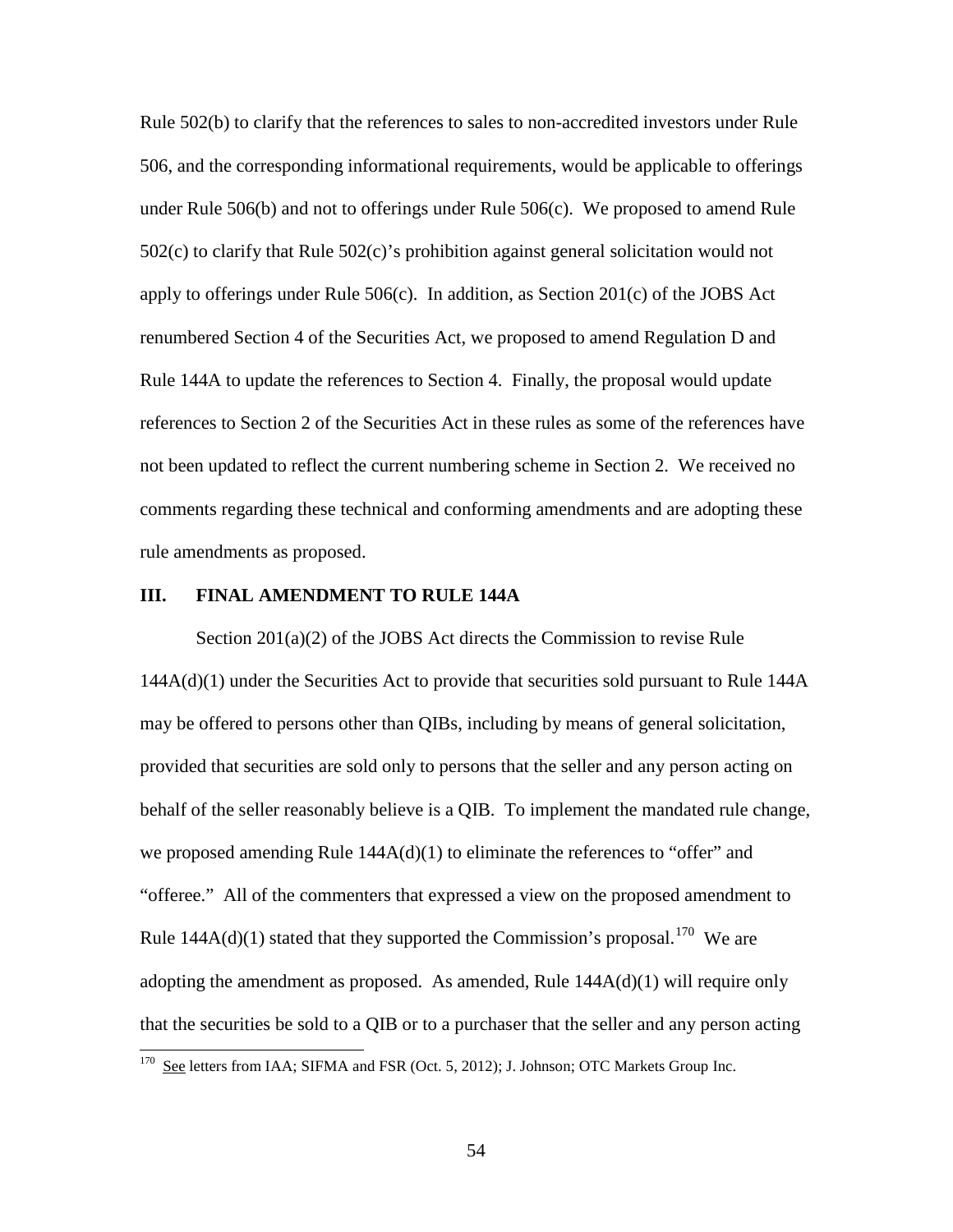on behalf of the seller reasonably believe is a  $QIB$ .<sup>171</sup> Under this amendment, resales of securities pursuant to Rule 144A can be conducted using general solicitation, so long as the purchasers are limited in this manner.<sup>[172](#page-54-1)</sup>

As a result of the Section 201(a)(2) mandate and the resulting Rule 144A revisions, we are also making technical and conforming revisions to the exceptions in Regulation M relating to transactions in Rule 144A securities, specifically Regulation M Rules  $101(b)(10)$ ,  $102(b)(7)$  and  $104(j)(2)$ . When adopted in 1996, the exceptions delineated in Rules  $101(b)(10)(i)$ ,  $102(b)(7)(i)$  and  $104(i)(2)(i)$  were generally intended to permit transactions in securities eligible for resale under Rule 144A during a distribution of securities, provided that offers and sales of such securities were made solely to QIBs or persons reasonably believed to be QIBs in certain transactions exempt from registration.<sup>[173](#page-54-2)</sup>

 As explained above, Section 201(a)(2) of the JOBS Act directs the Commission to revise Rule 144A to permit offers of securities to persons other than QIBs. As noted above, Rule 144A is being amended to eliminate references to "offer" and "offeree," so that the amended rule will require only that securities be sold to a QIB or to a purchaser that the seller and any person acting on behalf of the seller reasonably believes is a QIB.

<span id="page-54-0"></span><sup>&</sup>lt;sup>171</sup> Rule 144A(d)(1).

<span id="page-54-1"></span><sup>&</sup>lt;sup>172</sup> The general solicitation that is permitted in Rule 144A resales from the initial purchaser to the QIBs will not affect the availability of the Section  $4(a)(2)$  exemption or Regulation S for the initial sale of securities by the issuer to the initial purchaser.

<span id="page-54-2"></span><sup>173</sup> See Anti-Manipulation Rules Concerning Securities Offerings, Release No. 34-38067 (Dec. 20, 1996) [62 FR 520 (Jan. 3, 1997)] at 530 ("As adopted, the exception permits transactions in Rule 144A securities during a distribution of such securities, provided that sales of such securities within the United States are made solely to: qualified institution buyers ('QIBs'), or persons reasonably believed to be QIBs, in transactions exempt from registration under the Securities Act…. The exception covers both the Rule 144A security being distributed and any reference security.").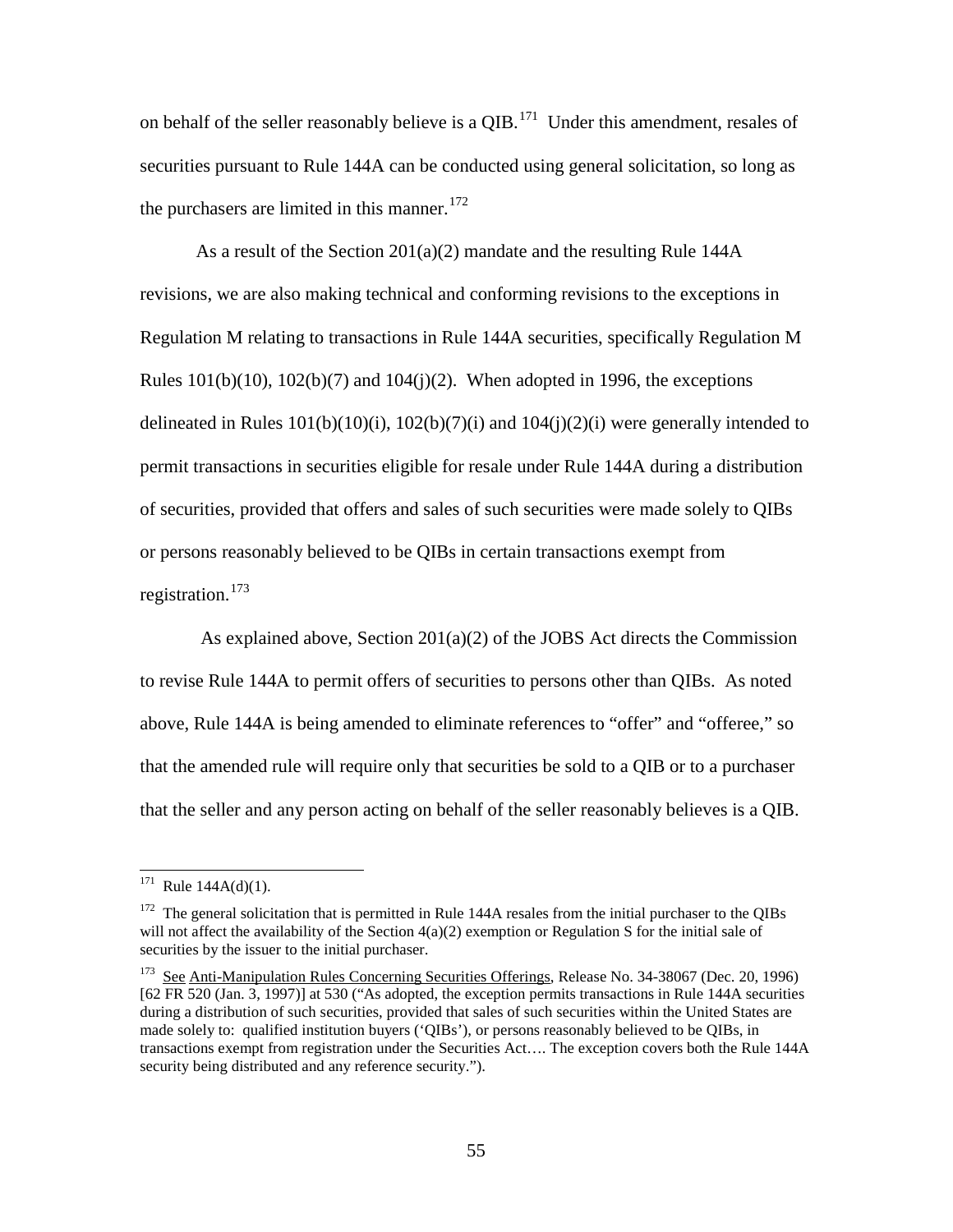In order to conform the language in Regulation M to Rule 144A, as amended, we are conforming the Regulation M exceptions by similarly eliminating the references to "offered" and "offerees." We believe that these conforming modifications do not result in any substantive change to the Regulation M exceptions and are consistent with the purpose of the exceptions.

As a transition matter, for an ongoing Rule 144A offering that commenced before the effective date of the amendment to Rule  $144A(d)(1)$ , offering participants will be entitled to conduct the portion of the offering following the effective date of the amendment to Rule  $144A(d)(1)$  using general solicitation, without affecting the availability of Rule 144A for the portion of the offering that occurred prior to the effective date of the amended rule.

## **IV. INTEGRATION WITH OFFSHORE OFFERINGS**

 $\overline{a}$ 

In the Proposing Release, we noted that the mandate in Section 201(a) that the Commission amend Rule 506 and Rule 144A to permit the use of general solicitation in transactions under those rules has raised questions from some commenters<sup>[174](#page-55-0)</sup> regarding the impact of the use of general solicitation on the availability of the Regulation S safe harbors for concurrent unregistered offerings inside and outside the United States.<sup>[175](#page-55-1)</sup> The safe harbors are important when U.S. and non-U.S. companies engage in global

<span id="page-55-0"></span><sup>&</sup>lt;sup>174</sup> See, e.g., letters from ABA Fed. Reg. Comm. (Apr. 30, 2012); L. Neumann (June 12, 2012); NYCBA (May 4, 2012); SecuritiesLawUSA, PC (June 26, 2012); SIFMA (Apr. 27, 2012).

<span id="page-55-1"></span><sup>&</sup>lt;sup>175</sup> Regulation S provides a safe harbor for offers and sales of securities outside the United States and includes an issuer and a resale safe harbor. Two general conditions apply to both safe harbors: (1) the securities must be sold in an offshore transaction and (2) there can be no "directed selling efforts" in the United States. Rule  $902(c)(1)$  [17 CFR 230.902(c)(1)] broadly defines "directed selling efforts" as: any activity undertaken for the purpose of, or that could reasonably be expected to have the effect of, conditioning the market in the United States for any of the securities offered in reliance on Regulation S. Such activity includes placing an advertisement in a publication "with a general circulation in the United States" that refers to the offering of securities being made in reliance upon Regulation S.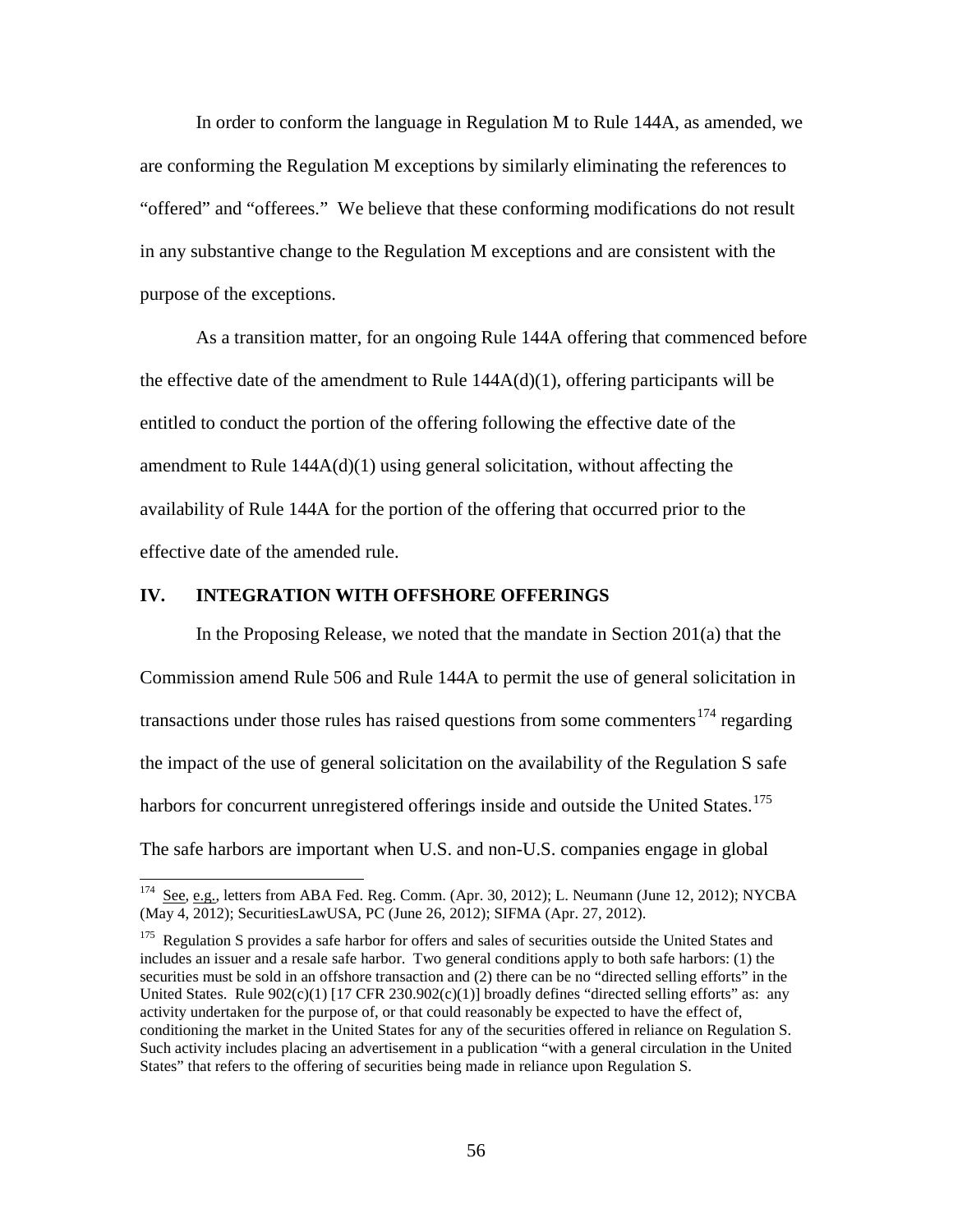offerings of securities in which the U.S. portion of the offering is conducted in accordance with Rule 144A or Rule 506 and the offshore portion is conducted in reliance on Regulation S.

We expressed our view on this issue in the Proposing Release, which we are reaffirming in this release.<sup>[176](#page-56-0)</sup> Concurrent offshore offerings that are conducted in compliance with Regulation S will not be integrated with domestic unregistered offerings that are conducted in compliance with Rule 506 or Rule 144A, as amended. As explained in the Proposing Release, we believe that our view is consistent with the historical treatment of concurrent Regulation S and Rule 144A/Rule 506 offerings.<sup>[177](#page-56-1)</sup>

# **V. PAPERWORK REDUCTION ACT**

## **A. Background**

The amendment to Form D contains a "collection of information" requirement

within the meaning of the Paperwork Reduction Act of 1995 ("PRA").<sup>178</sup> We published

a notice requesting comment on the collection of information requirement in the

Proposing Release for the rule and form amendments. We submitted that requirement to

<span id="page-56-0"></span><sup>&</sup>lt;sup>176</sup> All of the commenters who expressed a view on our interpretation supported it and encouraged us to reiterate it in this release. See letters from ABA Fed. Reg. Comm; Forum for U.S. Securities Lawyers in London; IAA; IPA; NYCBA.

<span id="page-56-1"></span><sup>&</sup>lt;sup>177</sup> See Offshore Offers and Sales, Release No. 33-6863 (Apr. 24, 1990) [55 FR 18306 (May 2, 1990)] (stating that "[o]ffshore transactions made in compliance with Regulation S will not be integrated with registered domestic offerings or domestic offerings that satisfy the requirements for an exemption from registration under the Securities Act."). In addressing the offshore transaction component of the Regulation S safe harbor, the Commission also stated, "Offers made in the United States in connection with contemporaneous registered offerings or offerings exempt from registration will not preclude reliance on the safe harbors." Id. at n. 36. Likewise, in addressing directed selling efforts, the Commission stated, "Offering activities in contemporaneous registered offerings or offerings exempt from registration will not preclude reliance on the safe harbors." Id. at n. 47. See also Rule 500(g) of Regulation D [17 CFR  $230.500(g)$ ] (formerly Preliminary Note No. 7 to Regulation D) ("Regulation S may be relied upon for such offers and sales even if coincident offers and sales are made in accordance with Regulation D inside the United States.").

<span id="page-56-2"></span><sup>&</sup>lt;sup>178</sup> 44 U.S.C. 3501 et seq.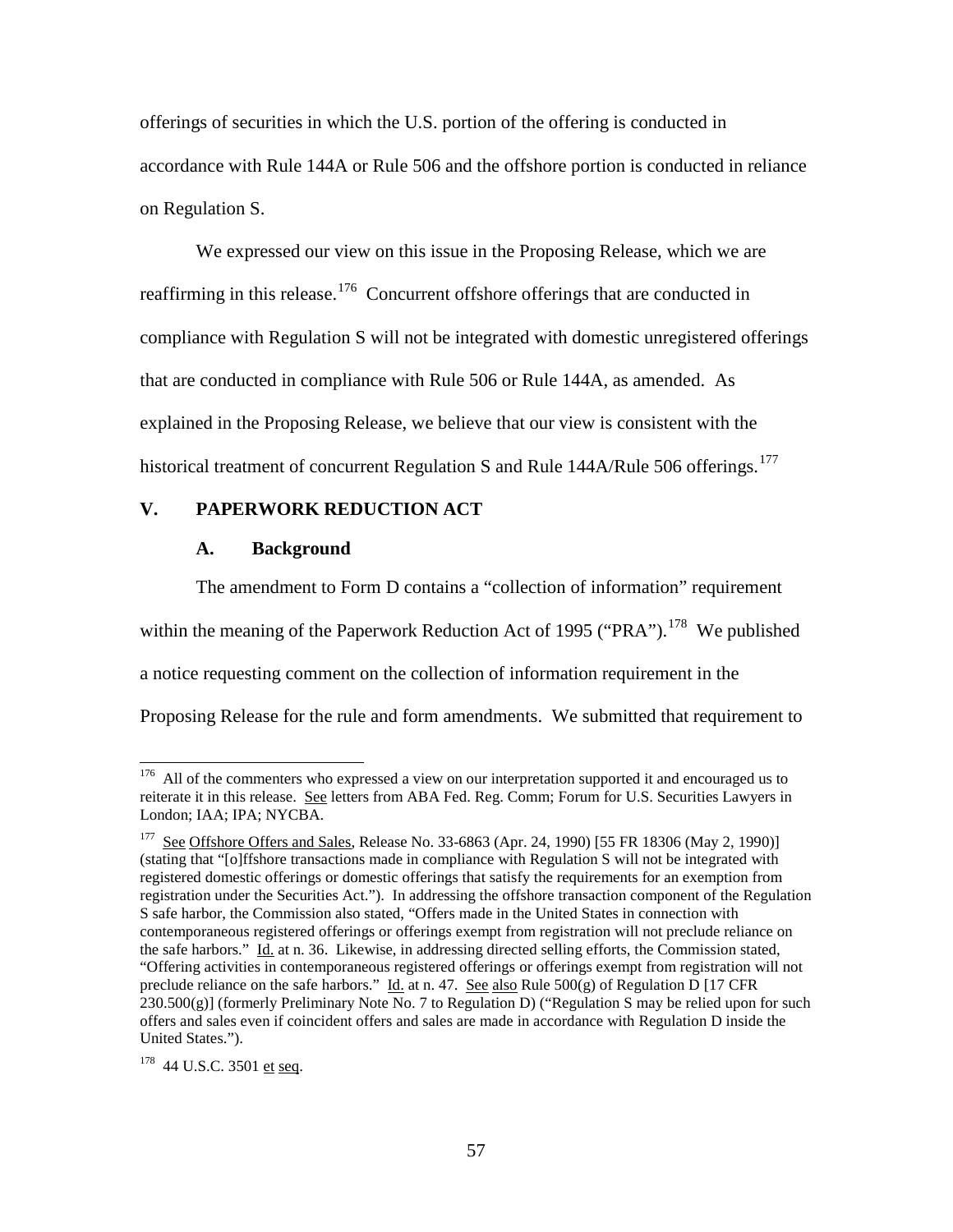the Office of Management and Budget ("OMB") for review and approval in accordance with the PRA and its implementing regulations.<sup>179</sup> The title of this requirement is: "Form D" (OMB Control No. 3235-0076).<sup>180</sup>

We adopted Regulation D and Form D as part of the establishment of a series of exemptions for offerings and sales of securities under the Securities Act. The Form D filing is required to be made by issuers as a notice of sales without registration under the Securities Act based on a claim of exemption under Regulation D or Section 4(a)(5) of the Securities Act. The Form D filing is required to include basic information about the issuer, certain related persons, and the offering. This information is needed for implementing the exemptions and analyzing their use. The information collection requirements related to the filing of Form D with the Commission are mandatory to the extent that an issuer elects to make an offering of securities in reliance on the relevant exemption. Responses are not confidential. The hours and costs associated with preparing and filing forms and retaining records constitute reporting and cost burdens imposed by the collection of information requirements. An agency may not conduct or sponsor, and a person is not required to respond to, a collection of information requirement unless it displays a currently valid OMB control number.

As discussed above, we proposed to amend Form D to add a check box to indicate an offering relying on the Rule 506(c) exemption. In the Proposing Release, we requested comment on our PRA burden hour and cost estimates and the analysis used to derive such estimates. One commenter responded to our request for comment on the

<span id="page-57-0"></span><sup>&</sup>lt;sup>179</sup> 44 U.S.C. 3507(d); 5 CFR 1320.11.

<span id="page-57-1"></span><sup>&</sup>lt;sup>180</sup> Form D was adopted under the authority of Sections 2(a)(15), 3(b), 4(a)(2), 19(a) and 19(c)(3) of the Securities Act [15 U.S.C. 77b(a)(15), 77c(b), 77d(a)(2), 77s(a) and 77s(c)(3)].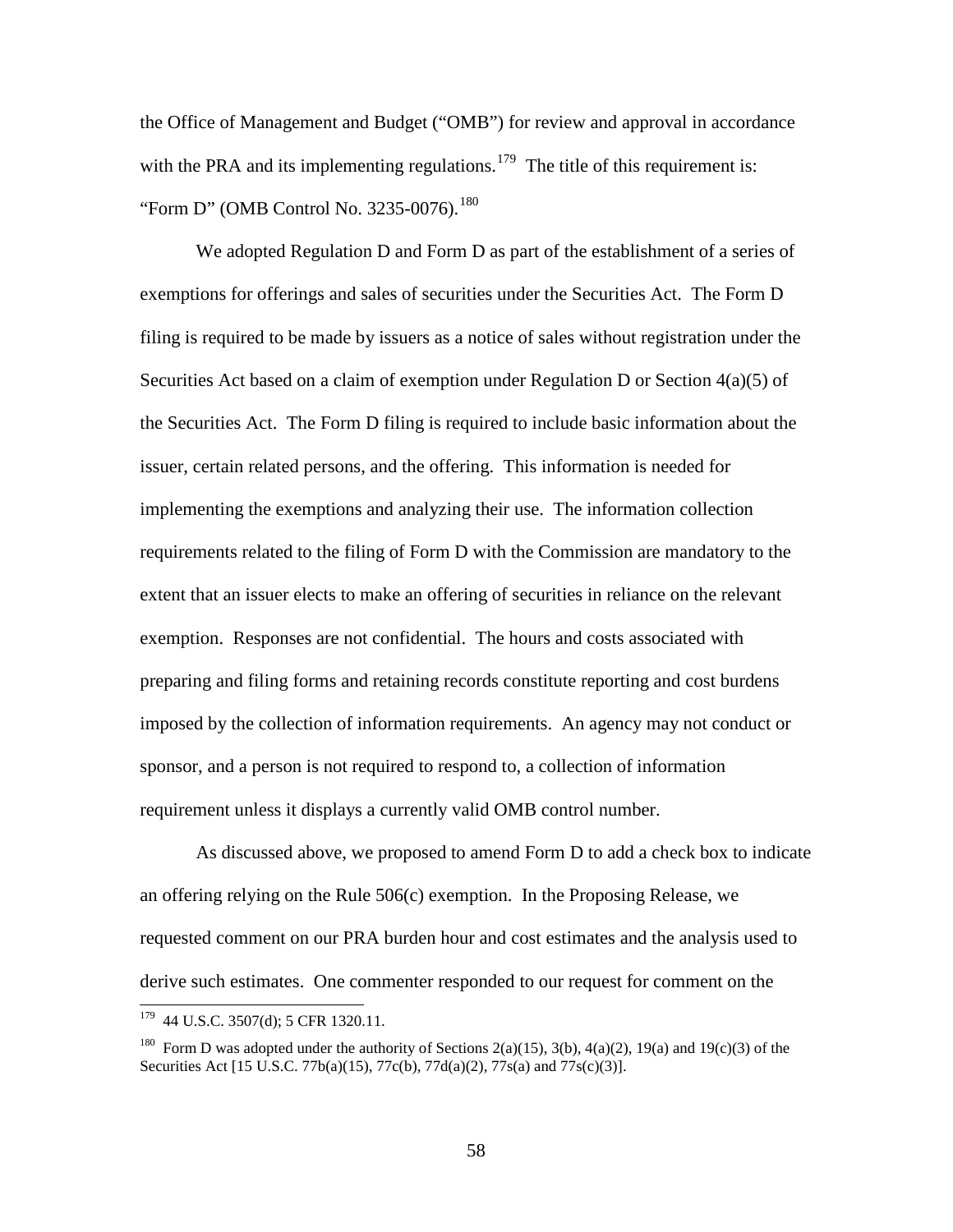PRA analysis and stated that it believed that the cost estimates in the PRA and economic analysis are too low.<sup>[181](#page-58-0)</sup>

## **B. Revisions to PRA Reporting and Cost Burden Estimates**

Consistent with the PRA analysis in the Proposing Release, we believe that the addition of a check box on Form D to indicate that an issuer is relying on the Rule 506(c) exemption for its offering will have a negligible effect on the paperwork burden of the form. Form D already contains a check box for each basis of exemption claimed under Regulation D; this change simply conforms the form to the new rule amendment. Accordingly, we estimate that under the amendment to Form D, the burden for responding to the collection of information in Form D will be substantially the same as before the amendment to Form D. We believe, however, that the amendment to Rule 506 could increase the number of Form D filings that are made with the Commission because we expect issuers may conduct more Rule 506 offerings.

The table below shows the current total annual compliance burden, in hours and in costs, of the collection of information pursuant to Form D. For purposes of the PRA, we estimate that, over a three-year period, the average burden estimate will be four hours per Form D filing. Our burden estimate represents the average burden for all issuers. This burden is reflected as a one hour burden of preparation on the issuer and a cost of \$1,200 per filing. In deriving these estimates, we assume that 25% of the burden of preparation is carried by the issuer internally and that 75% of the burden of preparation is

<span id="page-58-0"></span> $181$  See letter from NSBA (stating that "the compliance cost estimates should include the time required by the issuer and their advisors to familiarize themselves with the rule and to comply with the additional verification requirements and the time and costs of investors to comply (for example, with a third-party verification requirement)"). For PRA purposes, we consider only the burden of responding to the collection of information in Form D; we do not consider any of the other costs, direct or indirect, of conducting a Rule 506(c) offering.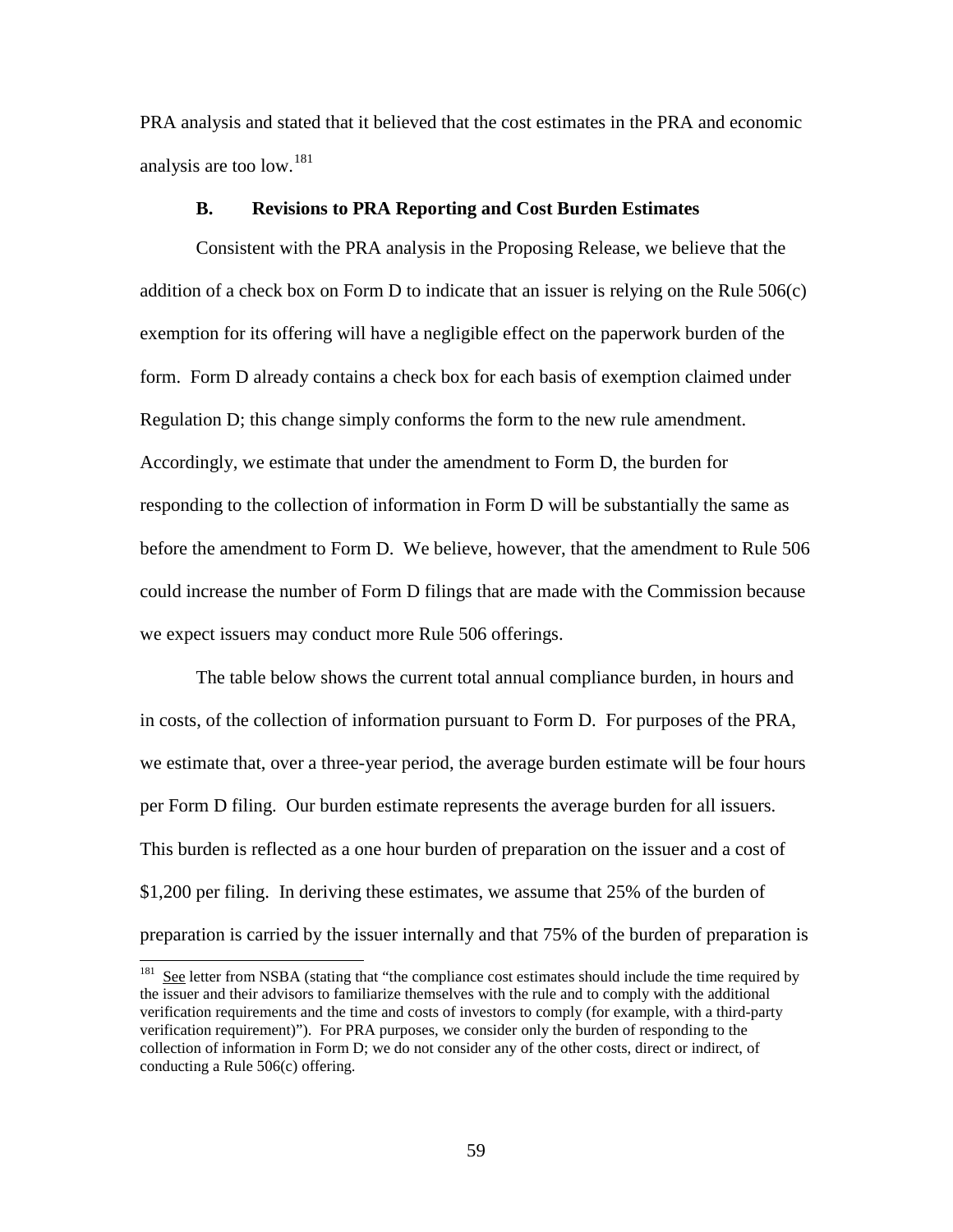carried by outside professionals retained by the issuer at an average cost of \$400 per hour. The portion of the burden carried by outside professionals is reflected as a cost, while the portion of the burden carried by the issuer internally is reflected in hours.

**Table 1. Estimated paperwork burden under Form D, pre-amendment to Rule 506**

|        | Number of<br>responses<br>$(A)^{182}$ | Burden<br>hours/form<br>B) | Total burden<br>hours<br>$(C)= (A) * (B)$ | Internal issuer<br>time<br>(D) | External<br>professional<br>time<br>(E) | Professional<br>costs<br>$(F)=(E)*\$400$ |
|--------|---------------------------------------|----------------------------|-------------------------------------------|--------------------------------|-----------------------------------------|------------------------------------------|
| Form D | 18.187                                |                            | 72.748                                    | 18.187                         | 54.561                                  | \$21,824,400                             |

According to our Division of Economic and Risk Analysis ("DERA"), in 2012, 16,067 companies made 18,187 new Form D filings. The annual number of new Form D filings rose from 13,764 in 2009 to 18,187 in 2012, an average increase of approximately 1,474 Form D filings per year, or approximately 10%. Assuming that the macroeconomic factors underlying this increase persist and the number of Form D filings continues to increase by 1,474 filings per year for each of the next three years, the average number of Form D filings in each of the next three years, absent the elimination of the prohibition against general solicitation, would be approximately 21,135.

We anticipate that new paragraph (c) of Rule 506 could result in an even greater annual increase in the number of Form D filings than the 10% annual increase estimated above. As a reference point for the potential increase, we use the impact of another past rule change on the market for Regulation D offerings. In 1997, the Commission amended

<span id="page-59-0"></span> $182$  We had previously estimated the number of responses to be 25,000, as reflected in OMB's Inventory of Currently Approved Information Collections (available at:

[http://www.reginfo.gov/public/do/PRAMain;jsessionid=D37174B5F6F9148DB767D63DF6983A65\)](http://www.reginfo.gov/public/do/PRAMain;jsessionid=D37174B5F6F9148DB767D63DF6983A65), but we are revising this estimate to reflect the number of new Form D filings made in 2012.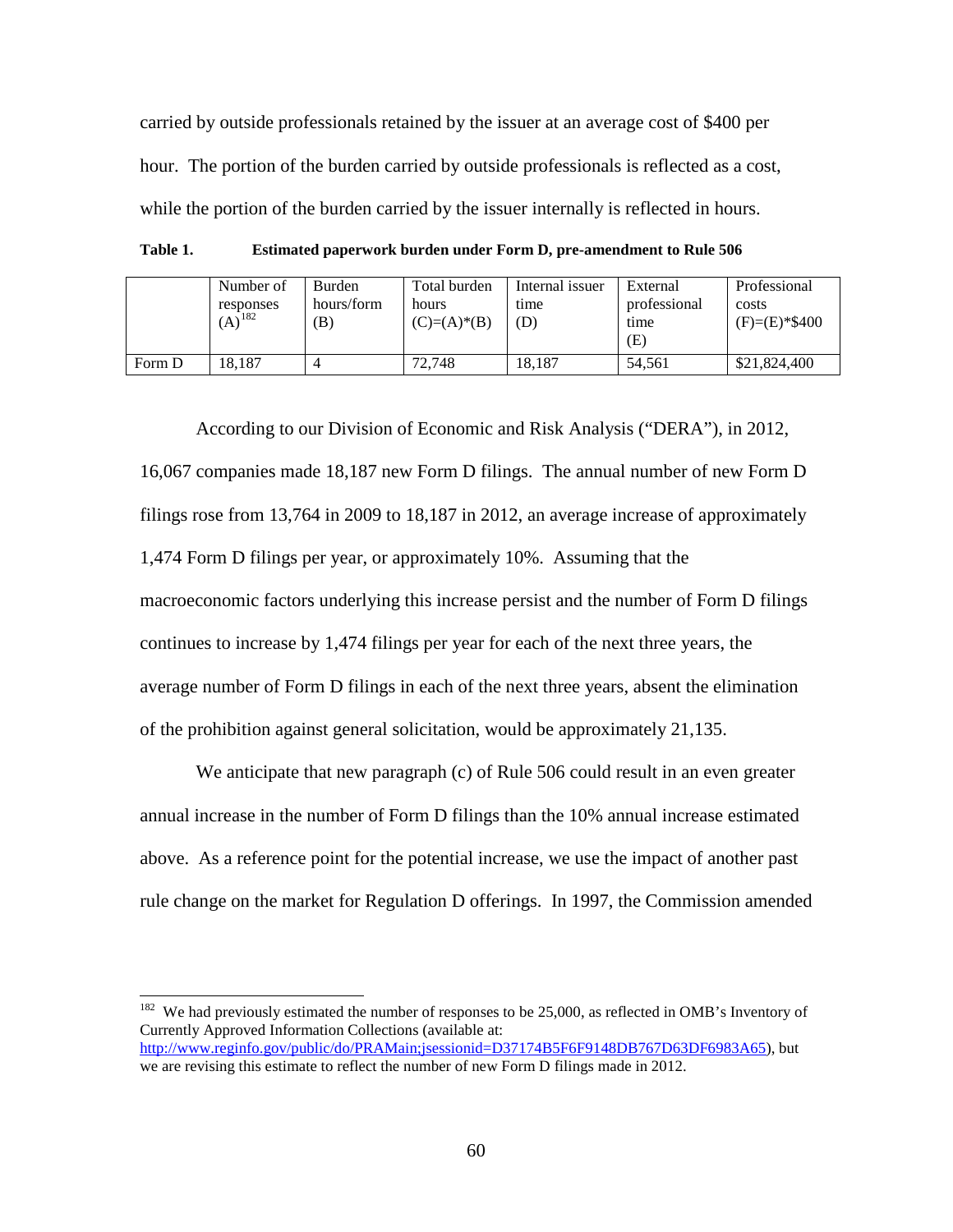Rule 144(d) under the Securities Act<sup>[183](#page-60-0)</sup> to reduce the holding period for restricted securities from two years to one year, <sup>[184](#page-60-1)</sup> thereby increasing the attractiveness of Regulation D offerings to investors and to issuers. There were 10,341 Form D filings in 1996. This was followed by a 20% increase in the number of Form D filings in each of the subsequent three calendar years, reaching 17,830 by 1999. Although it is not possible to predict with any degree of accuracy the increase in the number of Rule 506 offerings following the elimination of the prohibition against general solicitation for a new category of Rule 506 offerings, we assume for purposes of this analysis that there could be a similarly significant increase.

For purposes of the PRA and based on our analysis above, we estimate that the amendment to Rule 506 will result in a 20% increase in Form D filings relying on the Rule 506 exemption, or approximately 3,637 filings.<sup>[185](#page-60-2)</sup> We also assume that the number of Form D filings will increase by approximately 3,637 in each year following the adoption of the rule.

Based on this increase, we estimate that the annual compliance burden of the collection of information requirements for the first year in which issuers will make Form D filings after the adoption of Rule 506(c) will be an aggregate of 21,824 hours of issuer personnel time and \$26,188,800 for the services of outside professionals per year.

<span id="page-60-0"></span> $183$  17 CFR 230.144(d).

<span id="page-60-1"></span><sup>&</sup>lt;sup>184</sup> See Revision of Holding Period Requirements in Rules 144 and 145, Release No. 33-7390 (Feb. 20, 1997) [62 FR 9242 (Feb. 28, 1997)].

<span id="page-60-2"></span><sup>&</sup>lt;sup>185</sup> This number is based on the 18,187 new Form D filings that were made in 2012.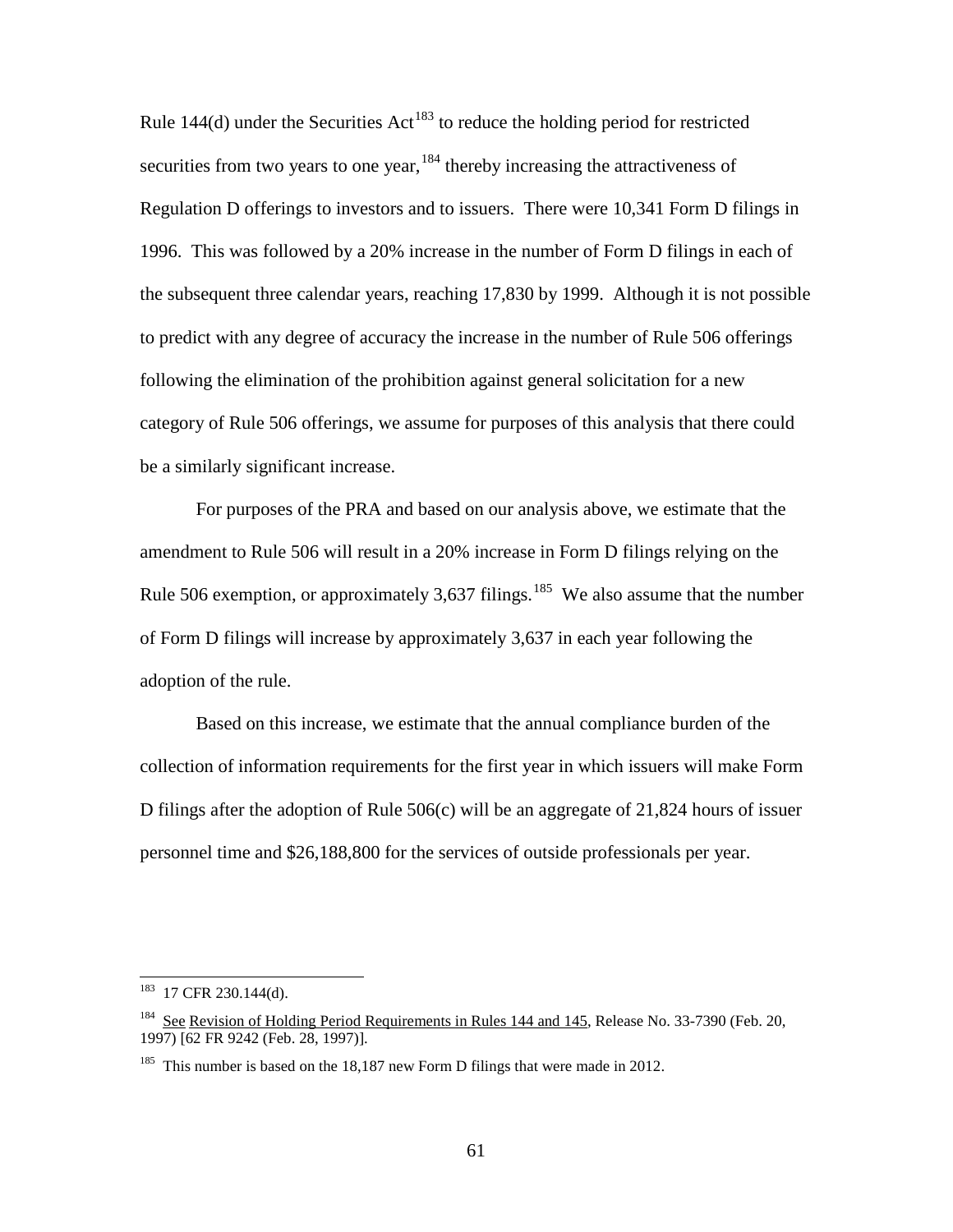|        | Number of<br>responses<br>$(A)^{186}$ | <b>Burden</b><br>hours/form<br>$\left( \mathrm{B}\right)$ | Total burden<br>hours<br>$(C)= (A)* (B)$ | Internal issuer<br>time<br>(D) | External<br>professional<br>time<br>Έ) | Professional<br>costs<br>$(F)=(E)*\$400$ |
|--------|---------------------------------------|-----------------------------------------------------------|------------------------------------------|--------------------------------|----------------------------------------|------------------------------------------|
| Form D | 21,824                                |                                                           | 87.296                                   | 21,824                         | 65.472                                 | \$26,188,800                             |

#### **Table 2. Estimated paperwork burden under Form D, post-amendment to Rule 506**

## **VI. ECONOMIC ANALYSIS**

#### **A. Background**

 $\overline{a}$ 

We are adopting amendments to Rule 506 and Rule 144A to implement the requirements of Section 201(a) of the JOBS Act.<sup>187</sup> Section 201(a)(1) directs the Commission to revise Rule 506 to provide that the prohibition against general solicitation contained in Rule 502(c) shall not apply to offers and sales of securities made pursuant to Rule 506, as amended, provided that all purchasers of the securities are accredited investors. Section  $201(a)(1)$  also provides that "such rules shall require the issuer to take reasonable steps to verify that purchasers of the securities are accredited investors, using such methods as determined by the Commission." Section 201(a)(2) of the JOBS Act directs the Commission to revise Rule  $144A(d)(1)$  to provide that securities sold pursuant to Rule 144A may be offered to persons other than QIBs, including by means of general solicitation, provided that securities are sold only to persons that the seller and any person acting on behalf of the seller reasonably believe are QIBs.

We are mindful of the costs imposed by and the benefits obtained from our rules.

<span id="page-61-0"></span><sup>&</sup>lt;sup>186</sup> The information in this column is based on the 18,187 new Form D filings that were made in 2012, plus the additional 3,637 filings we estimate would be filed in the first year after the effectiveness of Rule 506(c).

<span id="page-61-1"></span> $187$  As explained above, the Commission in this release is adopting only those rule and form amendments that are specifically mandated by Section 201(a). Correspondingly, we analyze the economic impacts – including the benefits and costs – only of those rules and form amendments considered within the scope of this release.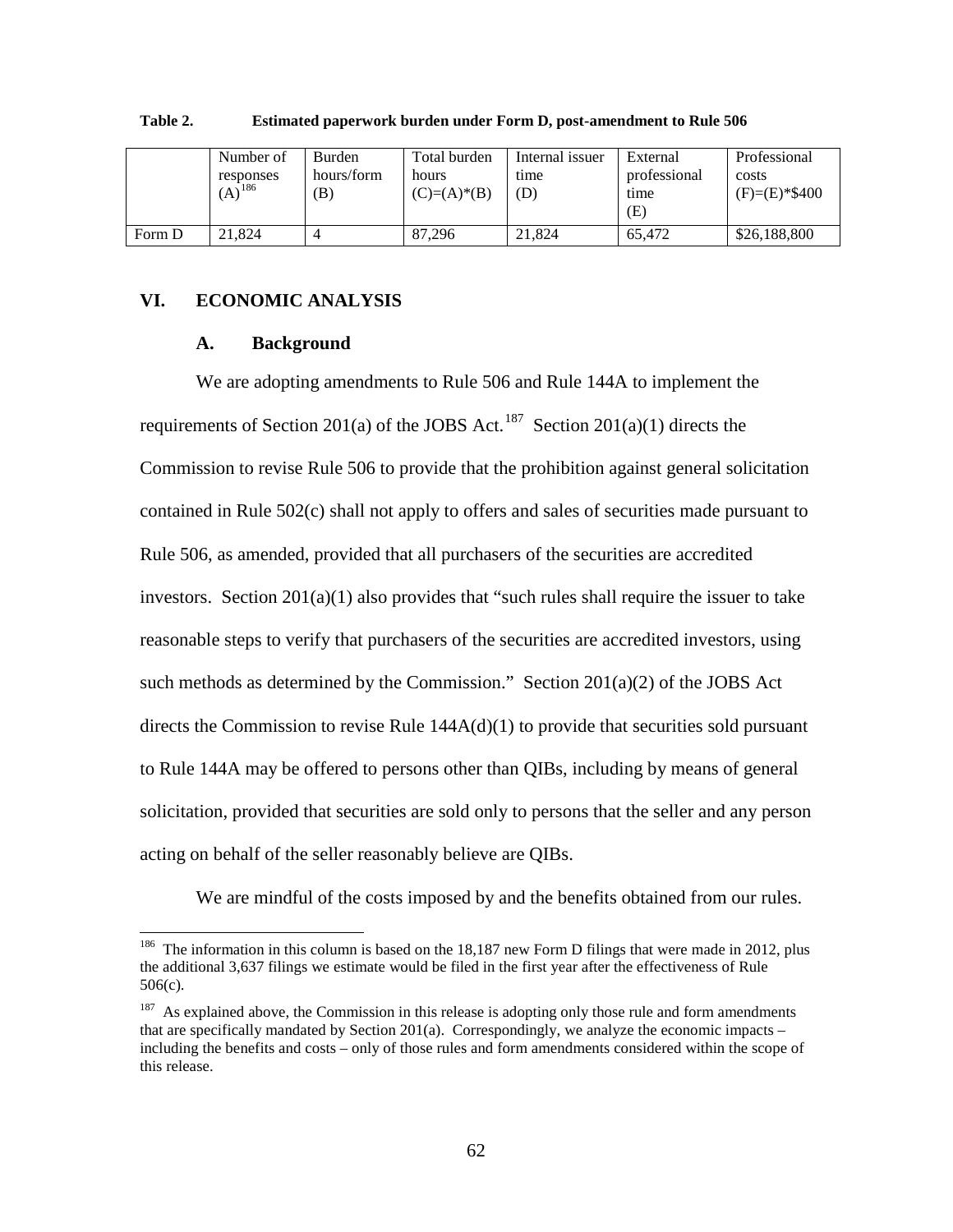The discussion below addresses the economic effects of the amendments to Rule 506, Rule 144A and Form D, including the likely benefits and costs of the amendments as well as the effect of the amendments on efficiency, competition and capital formation.<sup>188</sup> Some of the costs and benefits stem from the statutory mandate of Section 201(a), whereas others are affected by the discretion we have exercised in implementing this mandate. These two types of costs and benefits may not be entirely separable to the extent that our discretion is exercised to realize the benefits that we believe were intended by Section 201(a).

## **B. Economic Baseline**

 $\overline{a}$ 

The baseline analysis that follows is in large part based on information collected from Form D filings submitted by issuers relying on Regulation D to raise capital. As we describe in more detail below, we believe that we do not have a complete view of the Rule 506 market, particularly with respect to the amount of capital raised. Currently, issuers are required to file a Form D within 15 days of the first sale of securities, and are required to report additional sales through amended filings only under certain conditions. In addition, issuers may not report all required information, either due to error or because they do not wish to make the information public. Commenters have suggested and we also have evidence that some issuers do not file a Form D for their offerings in

<span id="page-62-0"></span><sup>&</sup>lt;sup>188</sup> Section 2(b) of the Securities Act [15 U.S.C. 77b(b)] requires the Commission, when engaging in rulemaking that requires it to consider whether an action is necessary or appropriate in the public interest, to consider, in addition to the protection of investors, whether the action would promote efficiency, competition, and capital formation.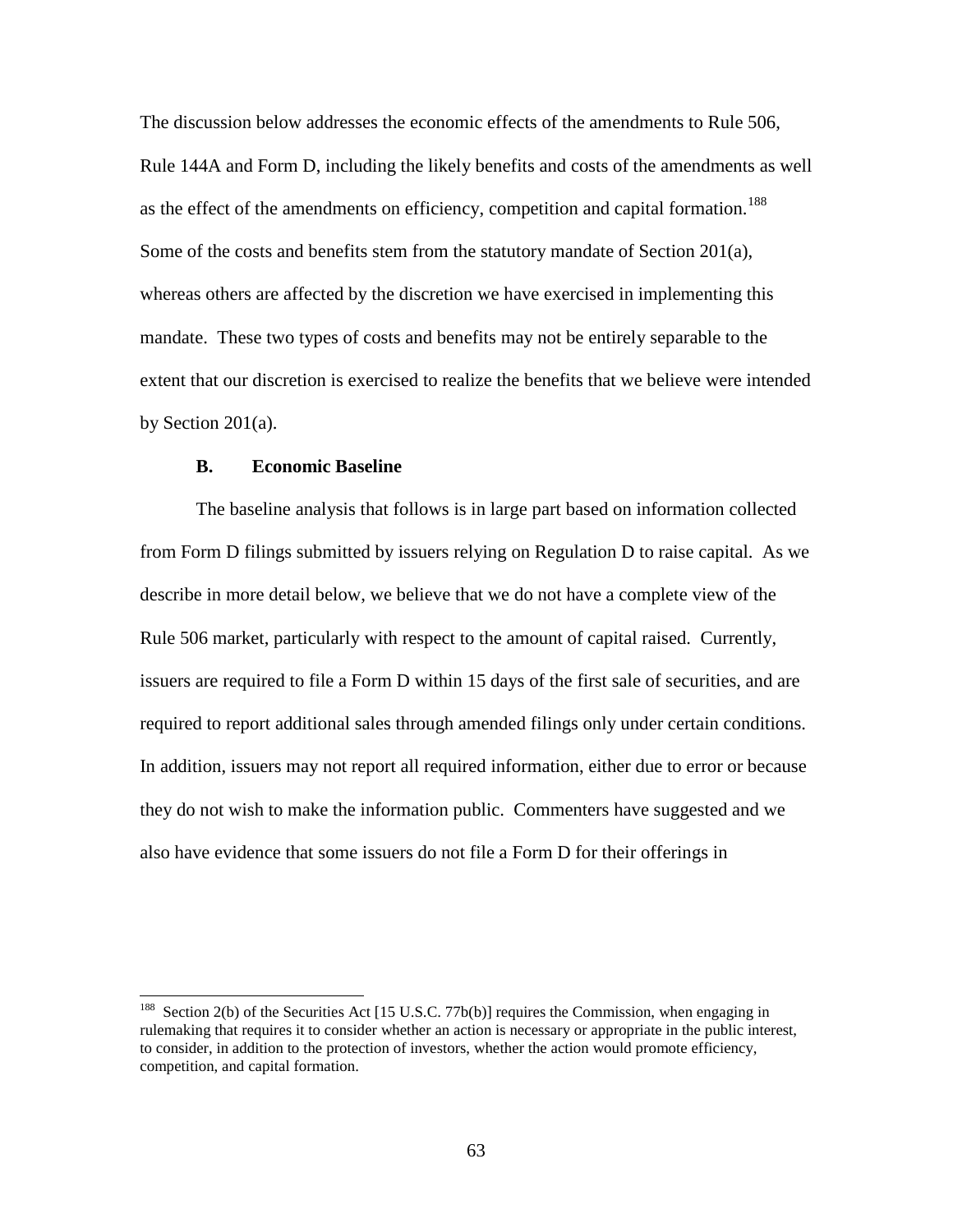compliance with Rule  $503<sup>189</sup>$  $503<sup>189</sup>$  $503<sup>189</sup>$  Consequently, the analysis that follows is necessarily subject to these limitations in the current Form D reporting process.

# **1. Size of the Exempt Offering Market**

Exempt offerings play a significant role in capital formation in the United States. Offerings conducted in reliance on Rule 506 account for 99% of the capital reported as being raised under Regulation D from 2009 to 2012, and represent approximately 94% of the number of Regulation D offerings.<sup>[190](#page-63-1)</sup> The significance of Rule 506 offerings is underscored by the comparison to registered offerings. In 2012, the estimated amount of capital reported as being raised in Rule 506 offerings (including both equity and debt) was \$898 billion, compared to \$1.2 trillion raised in registered offerings.<sup>191</sup> Of this \$898 billion, operating companies (issuers that are not pooled investment funds) reported raising \$173 billion, while pooled investment funds reported raising \$725 billion.<sup>[192](#page-63-3)</sup> The amount reported as being raised by pooled investment funds is comparable to the amount of capital raised by registered investment funds. In 2012, registered investment funds

<span id="page-63-0"></span><sup>&</sup>lt;sup>189</sup> Many commenters asserted that non-compliance with Form D filing obligations is widespread. See, e.g., letters from Investor Advisory Committee (stating that "[i]t is generally acknowledged that a significant number of issuers do not currently file Form D..."); AARP (stating that "[s]imply adding a checkbox to a form that too often goes unfiled and then only after the fact is inadequate to the task at hand."); AFL-CIO and AFR (stating that "many issuers today flout the Form D filing requirement for such offerings, further limiting the Commission's ability to provide effective oversight"). See also Securities and Exchange Commission, Office of Inspector General, Regulation D Exemption Process (Mar. 31, 2009) ("OIG Report"), available at:<http://www.sec-oig.gov/Reports/AuditsInspections/2009/459.pdf> (stating that while the Commission staff "strongly encourage companies to comply with Rule 503, they are aware of instances in which issuers have failed to comply with Rule 503…"). Based on its analysis of the filings required by FINRA Rules 5122 and 5123 during the period of December 3, 2012 to February 5, 2013, DERA estimates that as many as 9% of the offerings represented in the FINRA filings for Regulation D or other private offerings that used a registered broker did not have a corresponding Form D.

<span id="page-63-1"></span><sup>&</sup>lt;sup>190</sup> See Ivanov/Bauguess Study.

<span id="page-63-2"></span> $191$  See id.

<span id="page-63-3"></span> $192$  See id.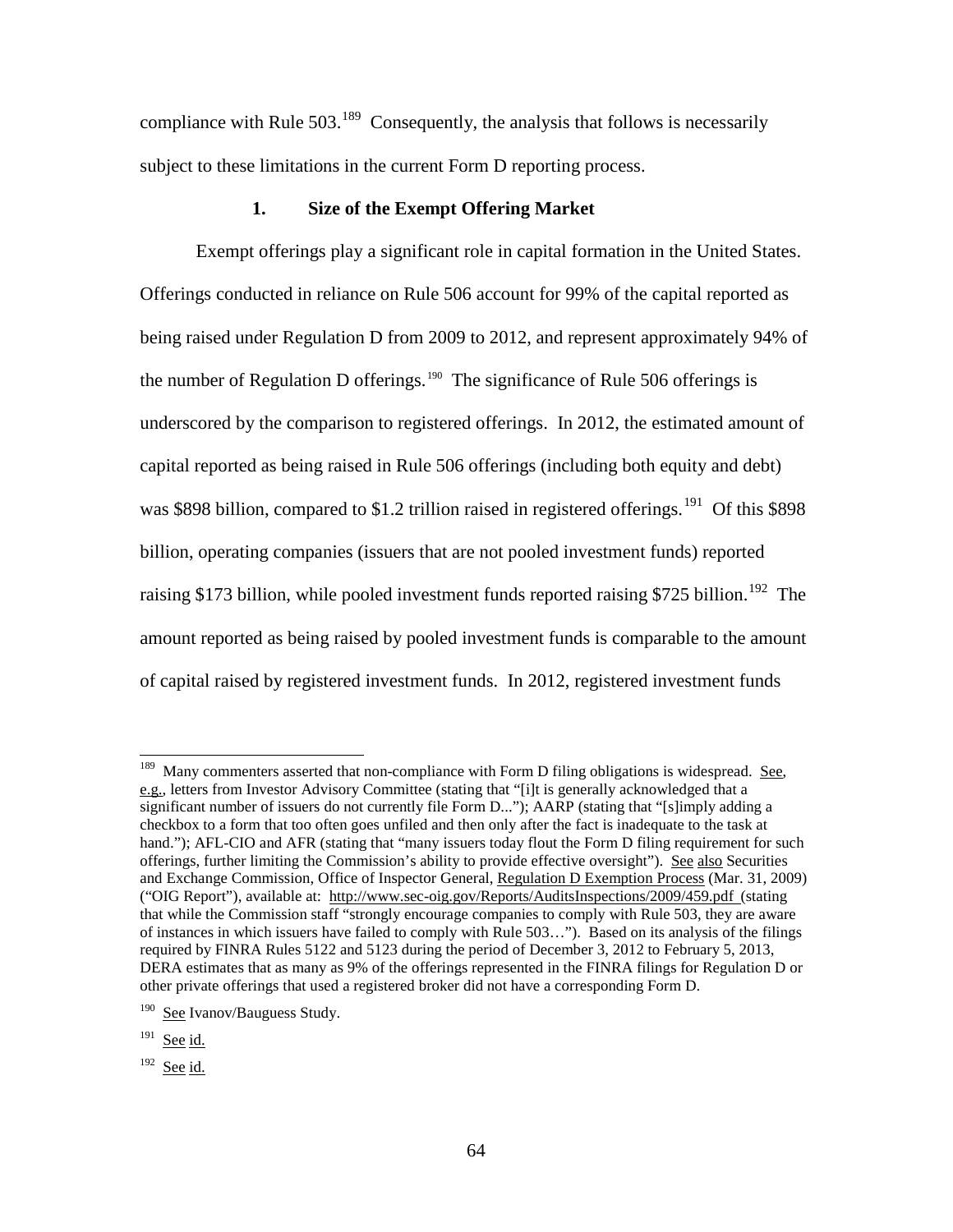(which include money market mutual funds, long-term mutual funds, exchange-traded funds, closed-end funds and unit investment trusts) raised approximately \$727 billion.<sup>193</sup>

In 2011, the estimated amount of capital (including both equity and debt) reported as being raised in Rule 506 offerings was \$849 billion compared to \$985 billion raised in registered offerings.<sup>194</sup> Of the \$849 billion, operating companies reported raising \$71 billion, while pooled investment funds reported raising \$778 billion.<sup>195</sup> More generally, when including offerings pursuant to other exemptions – Rule 144A, Regulation S and Section  $4(a)(2)$  – significantly more capital appears to be raised through exempt offerings than registered offerings (Figure 1).<sup>[196](#page-64-3)</sup>

<span id="page-64-0"></span><sup>&</sup>lt;sup>193</sup> In calculating the amount of capital raised by registered investment funds, we use the net amounts (plus reinvested dividends and reinvested capital gains), which reflect redemptions, and not gross amounts, by open-ended registered investment funds because they face frequent redemptions and do not have redemption restrictions and lock-up periods common among private funds. In addition, we use the new issuances of registered closed-end funds and the new deposits of registered unit investment trusts. See 2013 Investment Company Institute Factbook, available at: [http://www.icifactbook.org.](http://www.icifactbook.org/)

<span id="page-64-1"></span><sup>194</sup> See Ivanov/Bauguess Study.

<span id="page-64-2"></span> $195$  See id.

<span id="page-64-3"></span> $196$  See id.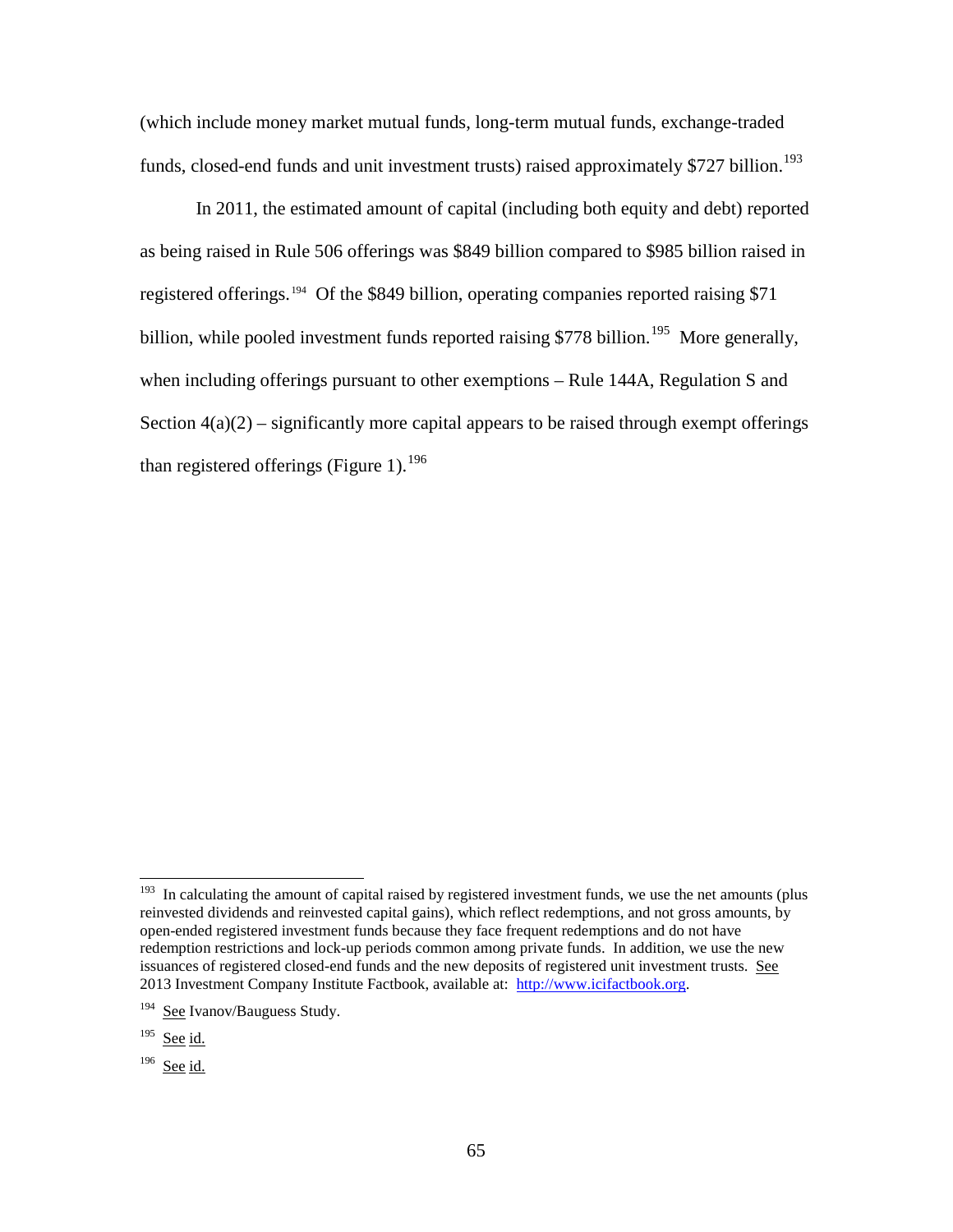

**Figure 1: Capital Raised in U.S. Capital Markets during 2009-2012[197](#page-65-0)** 

At present, issuers are required to file a Form D not later than 15 days after the first sale of securities in a Regulation D offering and an amendment to the Form D only under certain circumstances. Since issuers are not required to submit a Form D filing when an offering is completed, and submit amendments only under certain circumstances, we have no definitive information on the final amounts raised. Figure 2, below, illustrates that at the time of the Form D filing, only 39% of offerings by nonpooled investment fund issuers were completed relative to the total amount sought. Separately, 70% of pooled investment funds state their total offering amount to be "Indefinite" in their Form D filings. As a result, the Form D filings of these pooled investment funds likely do not accurately reflect the total amount of securities offered or sold.

<span id="page-65-0"></span> $197$  The 2012 non-ABS Rule 144A offerings data is based on an extrapolation of currently available data through May 2012 from Sagient Research System's Placement Tracker database. For more detail, see the Ivanov/Bauguess Study.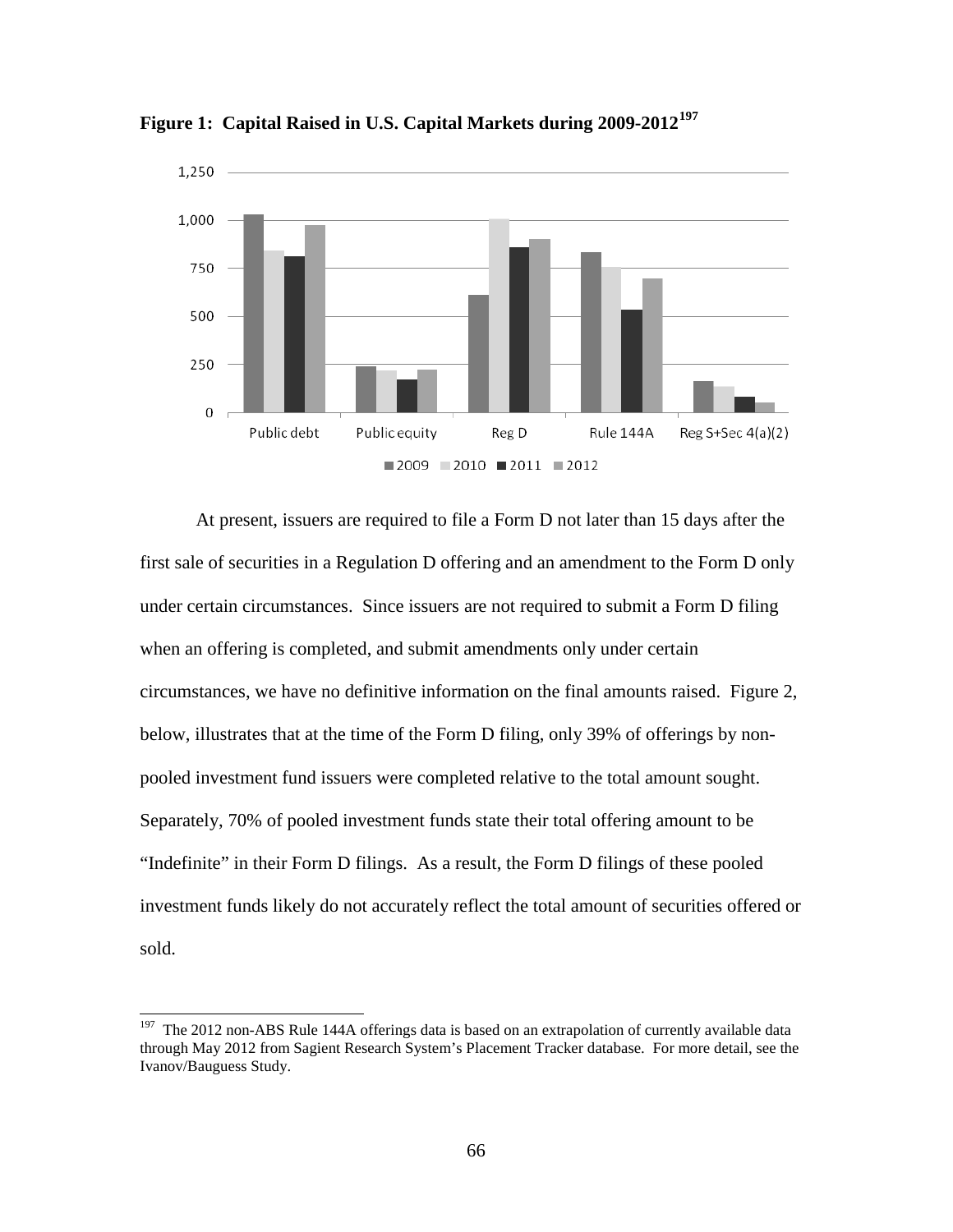**Figure 2: Amount Sold as Percentage of Total Offering Amount by Non-Pooled Investment Fund Issuers in Regulation D Offerings at the Time of Form D Filing: 2009-2012**



## **2. Affected Market Participants**

The amendments to Rule 506 we are adopting today will affect a number of different market participants. Issuers of securities in Rule 506 offerings include both reporting and non-reporting operating companies and pooled investment funds. Investment advisers organize and sponsor pooled investment funds that conduct Rule 506 offerings. Intermediaries that facilitate Rule 506 offerings include registered brokerdealers, finders and placement agents. Investors in Rule 506 offerings include accredited investors (both natural persons and legal entities) and non-accredited investors who meet certain "sophistication" requirements. Each of these market participants is discussed in further detail below.

## **a. Issuers**

Based on the information submitted in 112,467 new and amended Form D filings between 2009 and 2012, there were 67,706 new Regulation D offerings by 49,740 unique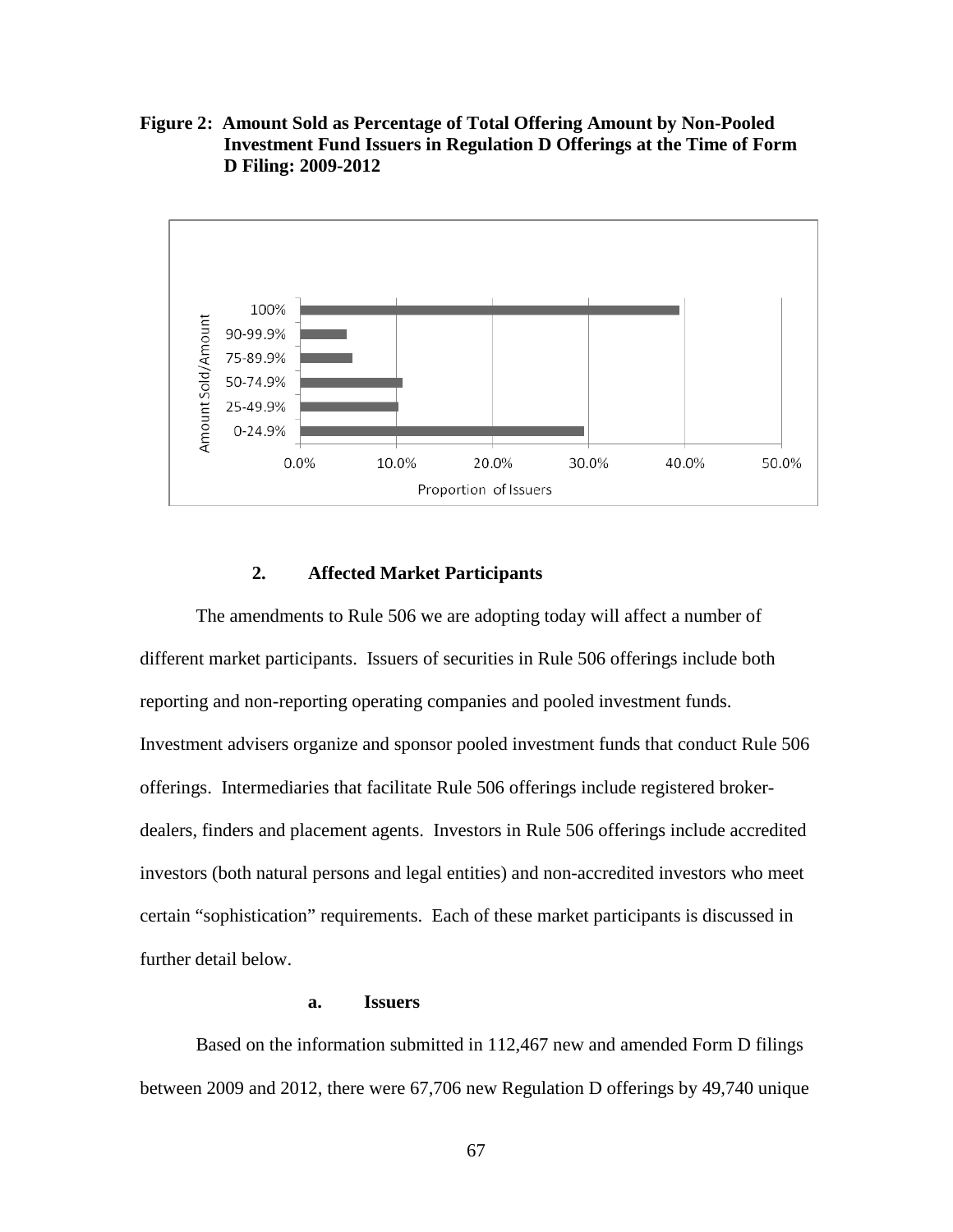issuers during this four-year period.<sup>[198](#page-67-0)</sup> The size of the average Regulation D offering during this period was approximately \$30 million, whereas the size of the median offering was approximately \$1.5 million.<sup>[199](#page-67-1)</sup> The difference between the average and median offering sizes indicates that the Regulation D market is comprised of many small offerings, which is consistent with the view that many smaller businesses are relying on Regulation D to raise capital, and a smaller number of much larger offerings.

Some information about issuer size is available from Item 5 in Form D, which requires issuers in Regulation D offerings to report their size in terms of revenue ranges or, in the case of certain pooled investment funds, net asset value ranges. All issuers can currently choose not to disclose this size information, however, and a significant majority of issuers that are not pooled investment funds declined to disclose their revenue ranges in the Forms D that they filed between 2009 and 2012. For those that did, most reported a revenue range of less than \$1 million (Figure 3).<sup>[200](#page-67-2)</sup> During the 2009-2011 period, approximately 10% of all public companies raised capital in Regulation D offerings; in [201](#page-67-3)2, approximately 6% of such companies did so.<sup>201</sup> These public companies tended to be smaller and less profitable than their industry peers, which illustrates the significance of the private capital markets to smaller companies, whether public or private.<sup>202</sup>

<span id="page-67-0"></span> $198\,$ See Ivanov/Bauguess Study.

<span id="page-67-1"></span><sup>&</sup>lt;sup>199</sup> See id. A study of unregistered equity offerings by publicly-traded companies over the period 1980-1996 found that the mean offering amount was \$12.7 million, whereas the median offering amount was \$4.5 million. See Michael Hertzel, Michael Lemmon, James Linck and Lynn Rees, Long-Run Performance Following Private Placements of Equity*,* 57 Journal of Finance 2595 (2002).

<span id="page-67-2"></span><sup>200</sup> See Ivanov/Bauguess Study.

<span id="page-67-3"></span><sup>&</sup>lt;sup>201</sup> Id. (explaining the methodology of using listings in the Standard & Poor's Compustat database and the University of Chicago's Center for Research in Securities Prices database to determine which companies were public companies).

<span id="page-67-4"></span> $202 \frac{Id.}{.}$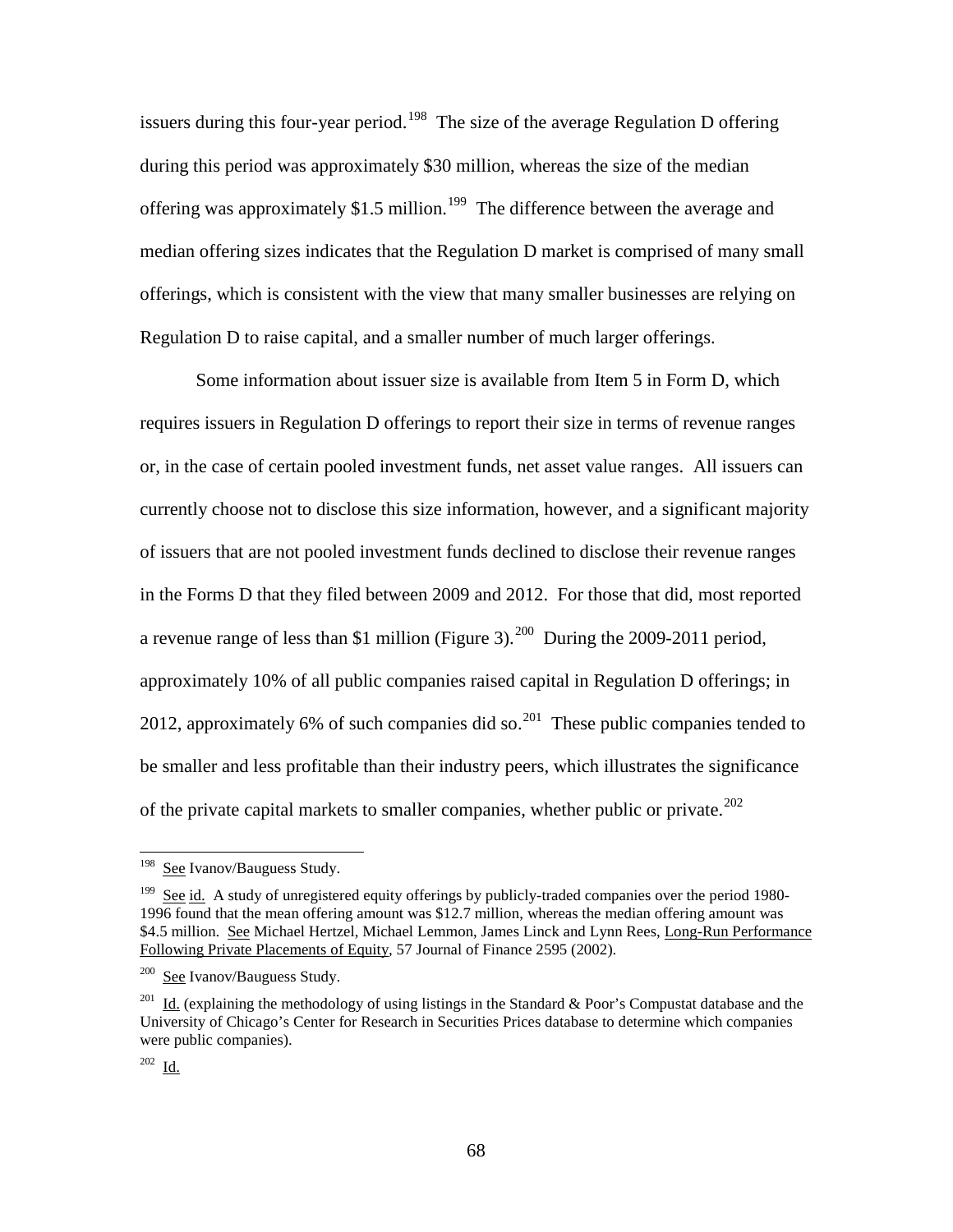



During this period, pooled investment funds conducted approximately 24% of the total number of Regulation D offerings and raised approximately 81% of the total amount of capital raised in Regulation D offerings.[203](#page-68-0) More than 75% of pooled investment funds declined to disclose their net asset value range.

<span id="page-68-0"></span>203 <u>Id.</u>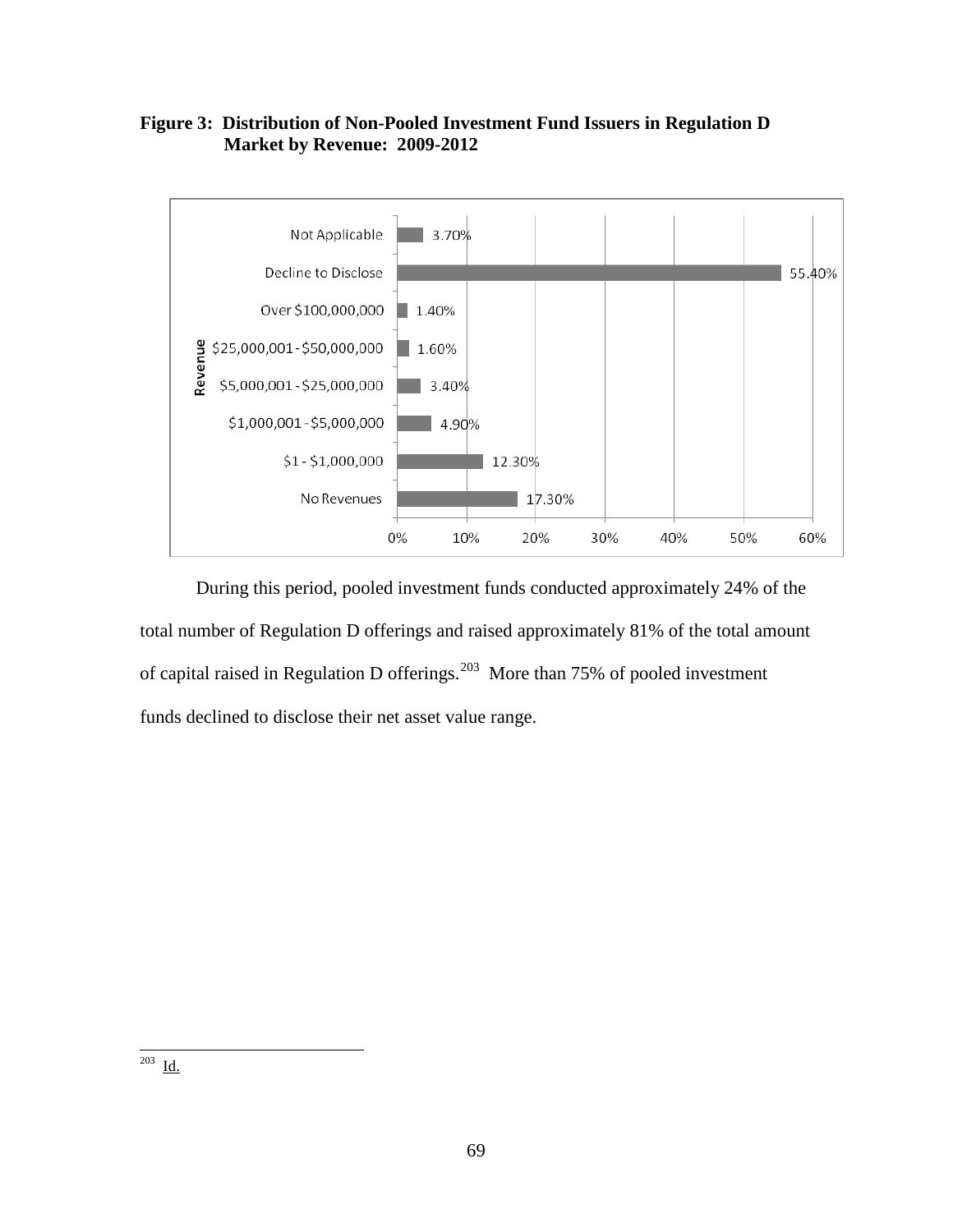# **Figure 4: Distribution of Pooled Investment Fund Issuers in Regulation D Market by Net Asset Value: 2009-2012**



Between 2009 and 2012, approximately 66% of Regulation D offerings were of equity securities, and almost two-thirds of these were by issuers other than pooled investment funds.<sup>[204](#page-69-0)</sup> Non-U.S. issuers accounted for approximately 19% of the amount of capital raised in Regulation D offerings, indicating that the U.S. market is a significant source of capital for these issuers.<sup>[205](#page-69-1)</sup>

Unlike in Regulation D offerings, issuers conducting Rule 144A offerings are not required to disclose information about their offerings to the Commission, which limits our ability to measure the size of the Rule 144A market. Based on transaction

 $\overline{a}$  $^{204}$  Id.

<span id="page-69-1"></span><span id="page-69-0"></span> $205$  <u>Id.</u>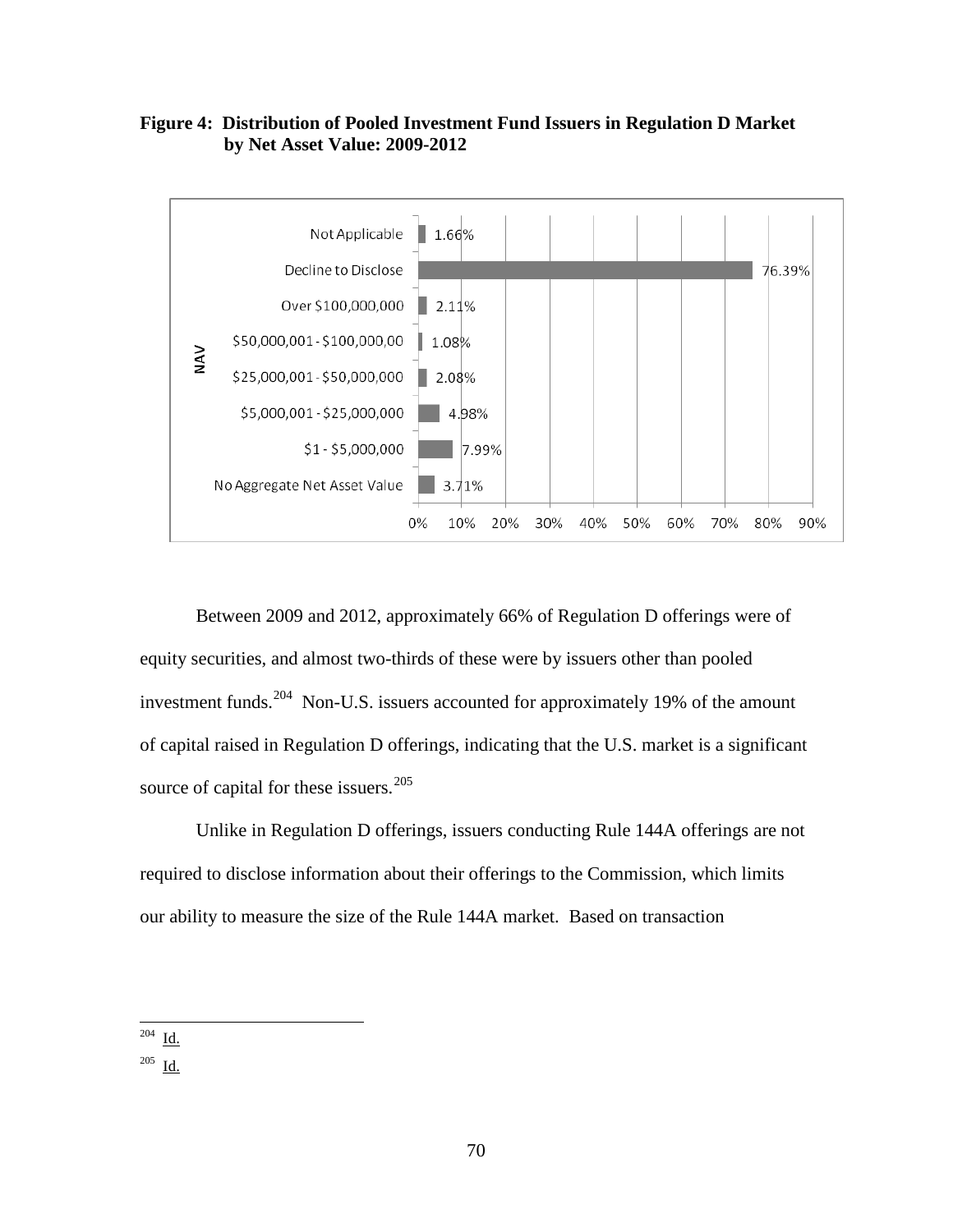information collected by third-party data providers, $206$  we can broadly characterize the Rule 144A market as being divided between ABS and non-ABS offerings. These sources indicate that, over the four-year period from 2009 to 2012, there were 3,510 non-ABS Rule 144A offerings by 1,965 unique issuers. During this period, the average non-ABS offering size was approximately \$526 million, while the median non-ABS offering size was \$350 million. These offering sizes are significantly larger than the average and median amounts of Regulation D offerings, as discussed above, indicating that the Rule 144A market, as compared to the Regulation D market, is characterized by much larger issues (which we presume correlate to larger issuers, as well) and, based on the number of Rule 144A offerings, far fewer issuers. Another significant difference from Regulation D offerings is the type of security offered. During this period, over 99% of the non-ABS offerings in the Rule 144A market were debt offerings,  $207$  compared to 13% of Regulation D offerings.<sup>[208](#page-70-2)</sup>

### **b. Investors**

We have relatively little information on the types and number of investors in Rule 506 offerings. Form D currently requires issuers in Rule 506 offerings to provide information about the total number of investors who have already invested in the offering and the number of persons who do not qualify as accredited investors.<sup>209</sup> In 2012,

<span id="page-70-0"></span><sup>206</sup> 206 These statistics are based on a review of data from Securities Data Corporation's New Issues database (Thomson Financial) and Sagient Research System's Placement Tracker database.

<span id="page-70-1"></span> $207$  This statistic is based on a review of data from Securities Data Corporation's New Issues database (Thomson Financial) and Sagient Research System's Placement Tracker database.

<span id="page-70-2"></span><sup>208</sup> See Ivanov/Bauguess Study.

<span id="page-70-3"></span><sup>&</sup>lt;sup>209</sup> See Item 14 of Form D. Form D does not require any other information on the types of investors, such as whether they are natural persons or legal entities.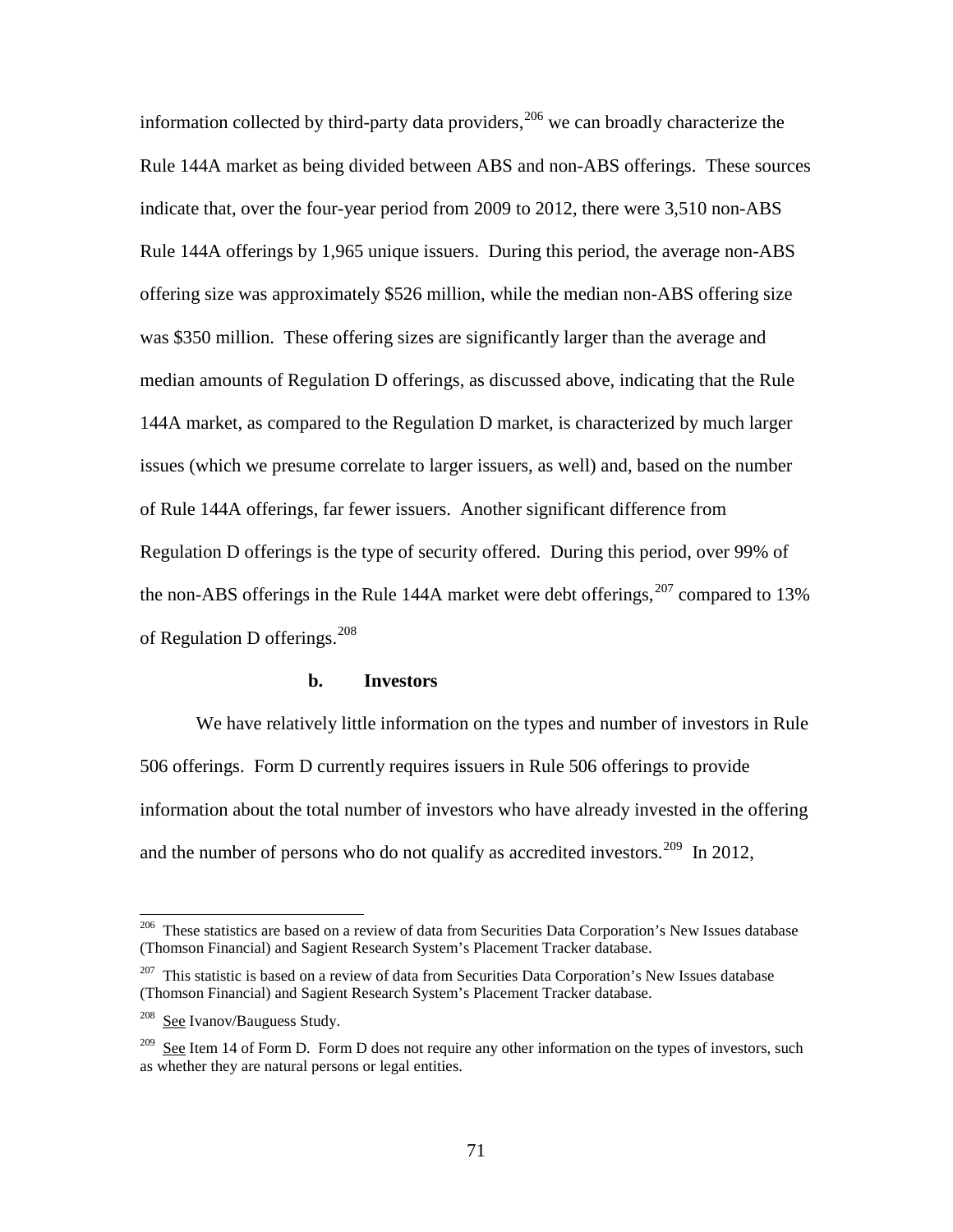approximately 153,000 investors participated in offerings by operating companies, while approximately 81,000 investors invested in offerings by pooled investment funds.<sup>210</sup> Because some investors participate in multiple offerings, these numbers likely overestimate the actual number of unique investors in these reported offerings. In offerings under Rule 506(b), both accredited investors and up to 35 non-accredited investors who meet certain sophistication requirements are eligible to purchase securities. In offerings under new Rule  $506(c)$ , only accredited investors will be eligible to purchase securities.

Information collected from Form D filings indicates that most Rule 506 offerings do not involve broad investor participation. More than two-thirds of these offerings have ten or fewer investors, while less than 5% of these offerings have more than 30 investors. Although Rule 506 currently allows for the participation of non-accredited investors who meet certain sophistication requirements, such non-accredited investors reportedly purchased securities in only 11% of the Rule 506 offerings conducted between 2009 and 2012.[211](#page-71-1) Only 8% of the offerings by pooled investment funds included non-accredited investors, compared to  $12\%$  of the offerings by other issuers.<sup>[212](#page-71-2)</sup>

<span id="page-71-0"></span><sup>&</sup>lt;sup>210</sup> These numbers are based on initial Form D filings submitted in 2012.

<span id="page-71-1"></span> $211$  See Ivanov/Bauguess Study.

<span id="page-71-2"></span><sup>212</sup> Id.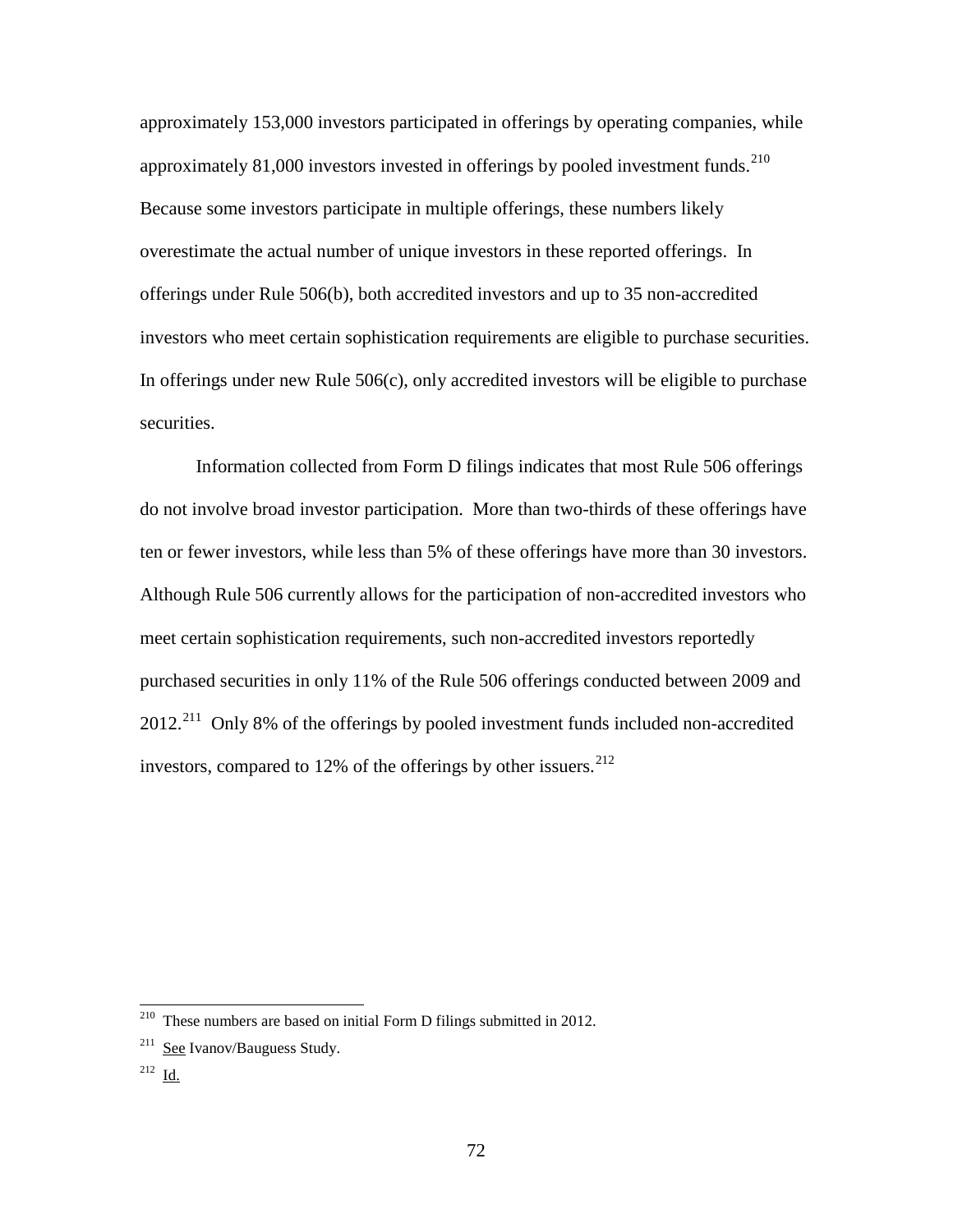

**Figure 5: Distribution of Regulation D Offerings by Number of Investors: 2009- 2012** 

As stated above, between 2009 and 2012, the size of the median Regulation D offering, based on the information in Form D filings, was approximately \$1.5 million. The presence of so many relatively small offerings suggests that a sizable number of current investors in Rule 506 offerings are natural persons or legal entities in which all equity owners are natural persons. This is because smaller offerings may not provide sufficient scale for institutional investors to earn a sizable return. Institutional investors typically have a larger investible capital base and more formal screening procedures compared to investors who are natural persons, and the associated costs of identifying potential investments and monitoring their investment portfolio lead them to make larger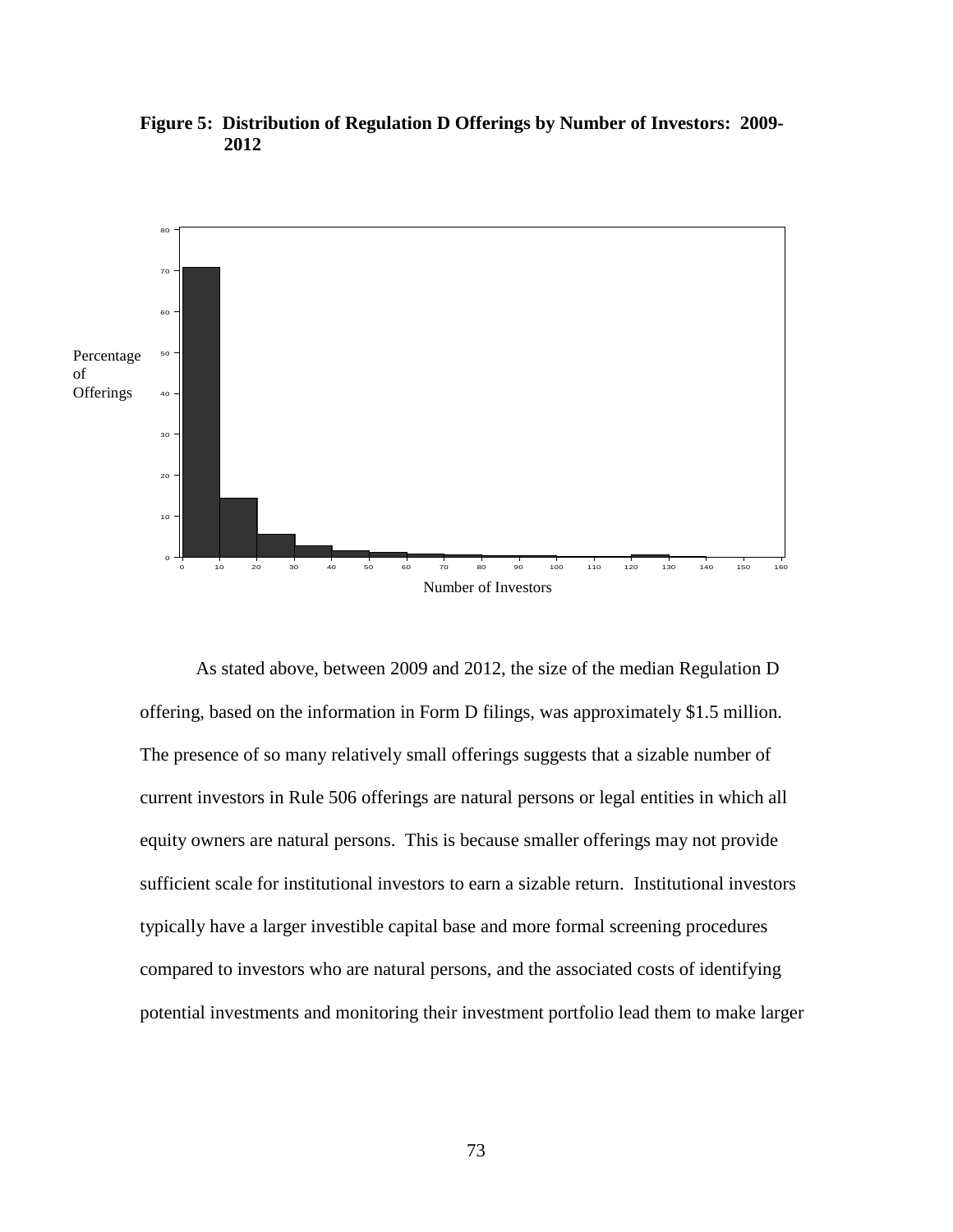investments than natural persons.<sup>213</sup> As for whether natural persons investing in these offerings are accredited investors or non-accredited investors, almost 90% of the Regulation D offerings conducted between 2009 and 2012 did not involve any non-accredited investors.<sup>[214](#page-73-1)</sup>

While we do not know what percentage of investors in Rule 506 offerings are natural persons, the vast majority of Regulation D offerings are conducted without the use of an intermediary,  $2^{15}$  suggesting that many of the investors in Regulation D offerings likely have a pre-existing relationship with the issuer or its management because these offerings would not have been conducted using general solicitation. This category of investors is likely to be much smaller than the total number of eligible investors for Rule 506(c) offerings, which is potentially very large. We estimate that at least 8.7 million U.S. households, or 7.4% of all U.S. households, qualified as accredited investors in 2010, based on the net worth standard in the definition of "accredited investor" (Figure  $6)$ <sup>216</sup>

<span id="page-73-0"></span><sup>&</sup>lt;sup>213</sup> See, e.g., George Fenn, Nellie Liang and Stephen Prowes, The Economics of Private Equity Markets (1998); Steven Kaplan and Per Strömberg, Leveraged Buyouts and Private Equity*,* 23 Journal of Economic Perspectives 121 (2009).

<span id="page-73-1"></span><sup>&</sup>lt;sup>214</sup> See Ivanov/Bauguess Study.

<span id="page-73-2"></span><sup>215</sup> An analysis of all Form D filings submitted between 2009 to 2012 shows that approximately 11% of all new offerings reported sales commissions of greater than zero because the issuers used intermediaries. See Ivanov/Bauguess Study. We assume that the lack of a commission indicates the absence of an intermediary.

<span id="page-73-3"></span><sup>216</sup> This estimate is based on net worth and household data from the Federal Reserve Board's Triennial Survey of Consumer Finances 2010. Our calculations are based on all 32,410 observations in the 2010 survey.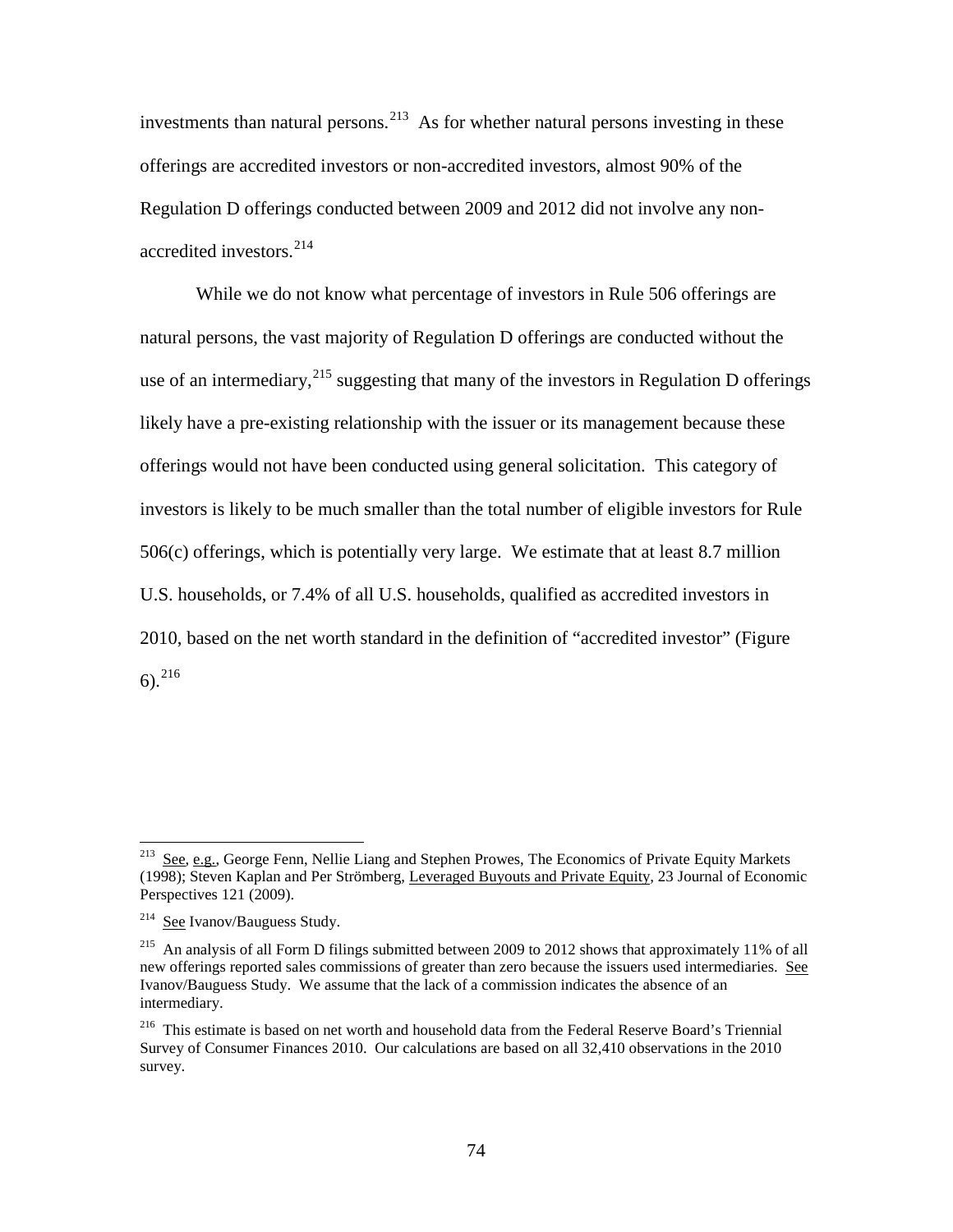# **Figure 6: Number of U.S. Households that Qualify as Accredited Investors Based on 2010 Net Worth**



Household Net Worth (\$ millions)

Our analysis, however, leads us to believe that only a small percentage of these households are likely to participate in securities offerings, especially exempt offerings. First, as mentioned above, data from Form D filings in 2012 suggests that fewer than 234,000 investors (of which an unknown subset are natural persons) participated in Regulation D offerings, which is small compared to the 8.7 million households that qualify as accredited investors. Second, evidence suggests that only a small fraction of the total accredited investor population has significant levels of direct stockholdings. Based on an analysis of retail stock holding data for 33 million brokerage accounts in 2010, only 3.7 million accounts had at least \$100,000 of direct investments in equity securities issued by public companies listed on domestic national securities exchanges, while only 664,000 accounts had at least \$500,000 of direct investments in such equity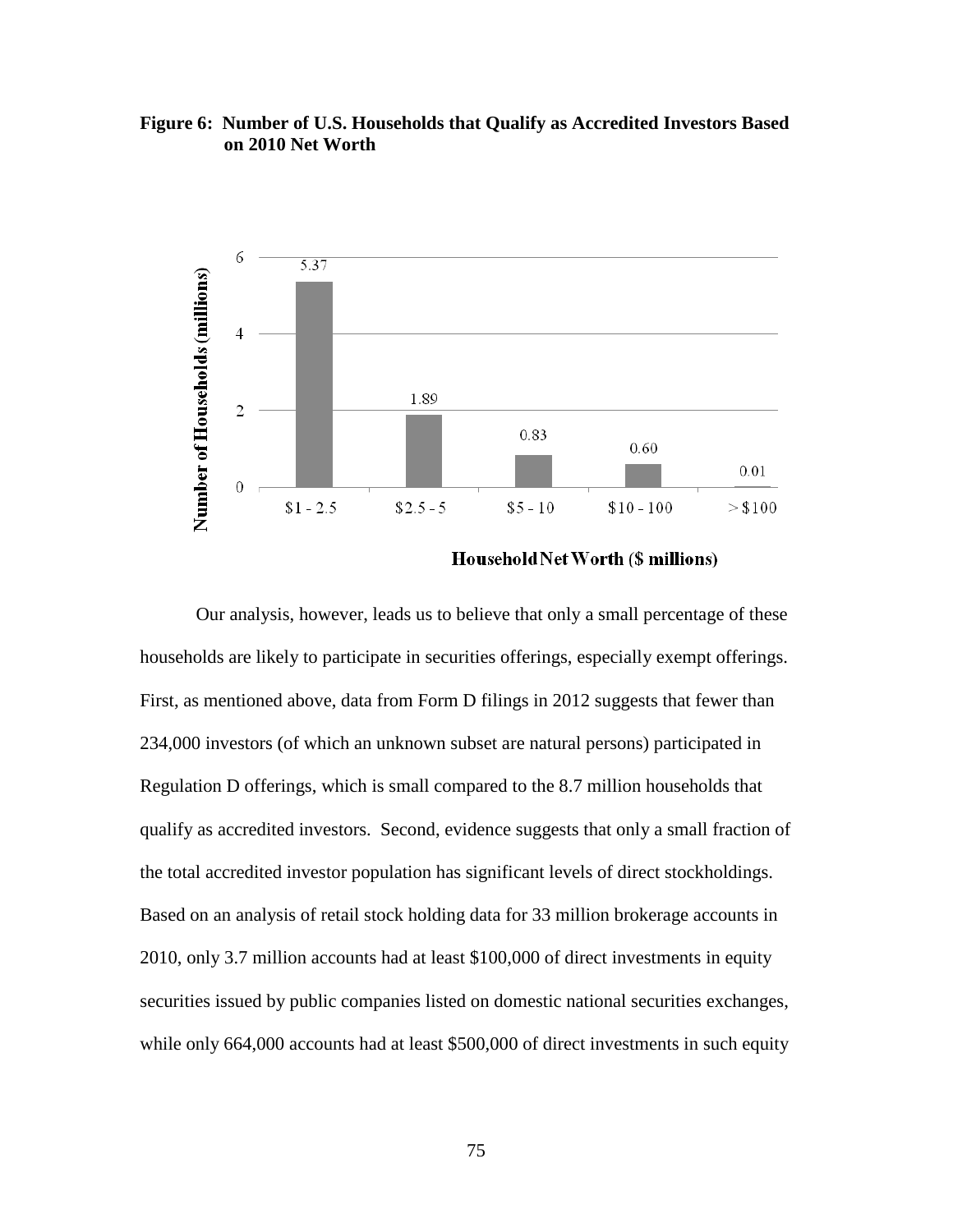securities (Figure  $7$ ).<sup>[217](#page-75-0)</sup> Assuming that investments in publicly-traded equity securities are a gateway to investments in securities issued in exempt offerings, and accredited investors with investment experience in publicly-traded equity securities are more likely to participate in an exempt offering than accredited investors who do not, the set of accredited investors likely to be interested in investing in Rule 506(c) offerings could be significantly smaller than the total accredited investor population.





**Brokerage Account Holdings (\$ million)** 

Investors in Rule 144A offerings are QIBs, which comprise a broad range of U.S. entities, including mutual funds, pension funds, banks, savings and loan associations, investment companies, insurance companies and entities whose equity owners are all

<span id="page-75-0"></span><sup>&</sup>lt;sup>217</sup> This analysis by DERA is based on the stock holdings of retail investors from more than 100 brokerage firms covering more than 33 million accounts during the period June 2010-May 2011.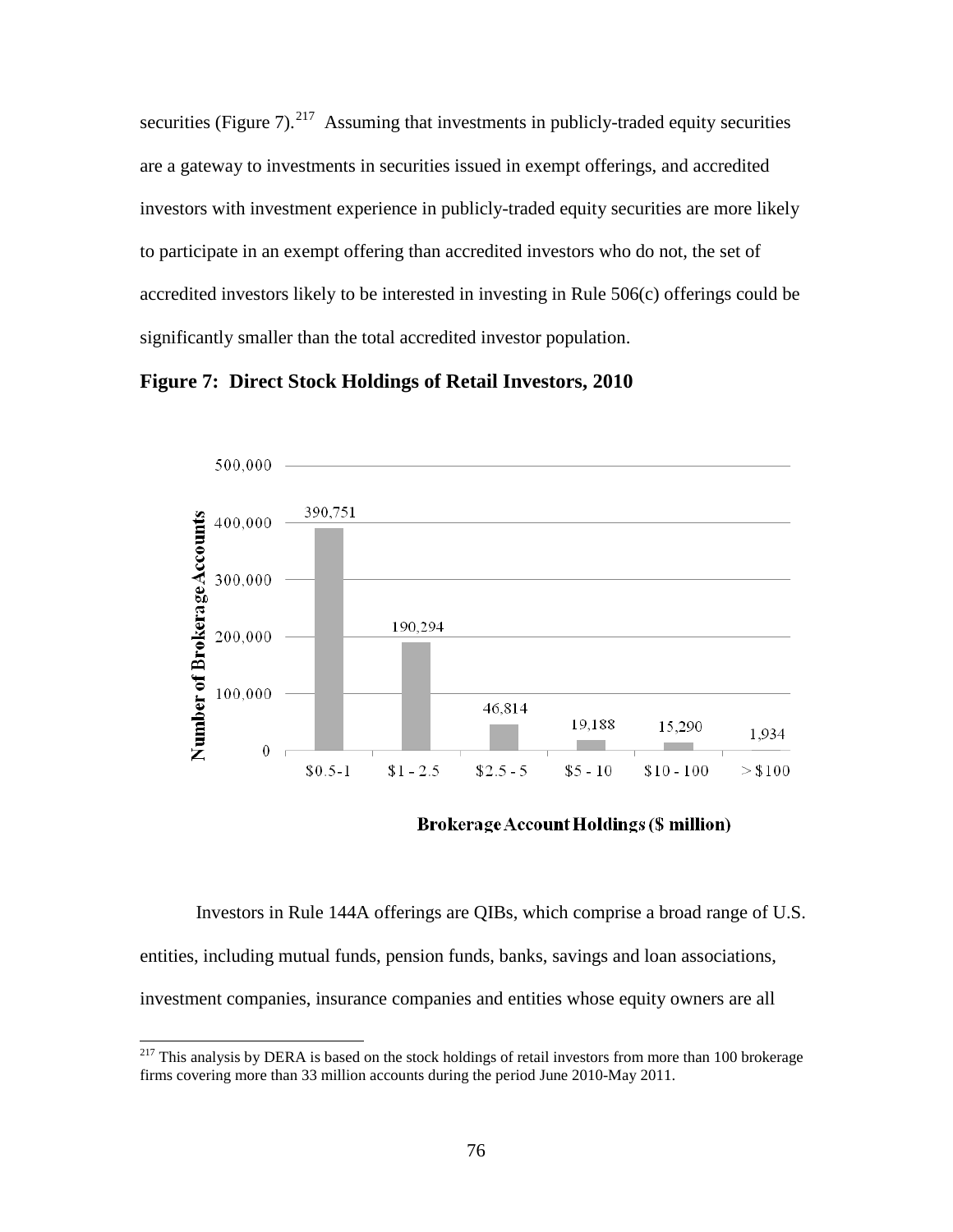$OIBs<sup>218</sup>$  $OIBs<sup>218</sup>$  $OIBs<sup>218</sup>$  As there is no obligation for issuers in Rule 144A offerings to publicly disclose the characteristics of their investors, the information available on the number and types of QIBs in the Rule 144A market is not broadly known, and is generally available only to those financial intermediaries who act as initial purchasers in the offerings.

#### **c. Investment Advisers**

As of December 2012, there were 10,870 Commission-registered investment advisers that filed Form ADV with the Commission, representing approximately \$50 trillion total assets under management.<sup>[219](#page-76-1)</sup> The average investment adviser registered with the Commission has assets under management of approximately \$4.6 billion; the median size of assets under management for these registered investment advisers is \$258 million.

Approximately one-fourth of registered investment advisers (2,842) currently advise (or advised) private funds that filed Form D between 2002 and 2012, while another 1,250 registered investment advisers currently advise (or advised) private funds that did not file Form D during the same period. The registered investment advisers advising private funds that submitted Form D filings during this period had average assets under management of \$8.7 billion, while the ones advising private funds that did not submit Form D filings had average assets under management of \$8.6 billion. Registered investment advisers that did not advise private funds (6,623) are considerably smaller, with average assets under management of \$2.1 billion.

<span id="page-76-0"></span><sup>&</sup>lt;sup>218</sup> Non-U.S. investors generally do not participate in Rule 144A offerings; rather, they participate in Regulation S offerings. Issuers will frequently conduct side-by-side Rule 144A and Regulation S offerings.

<span id="page-76-1"></span><sup>&</sup>lt;sup>219</sup> For the same time period, 2,303 exempt reporting advisers filed a Form ADV with the Commission. Certain investment advisers that are ineligible to register with the Commission may also be exempt from registration with any state.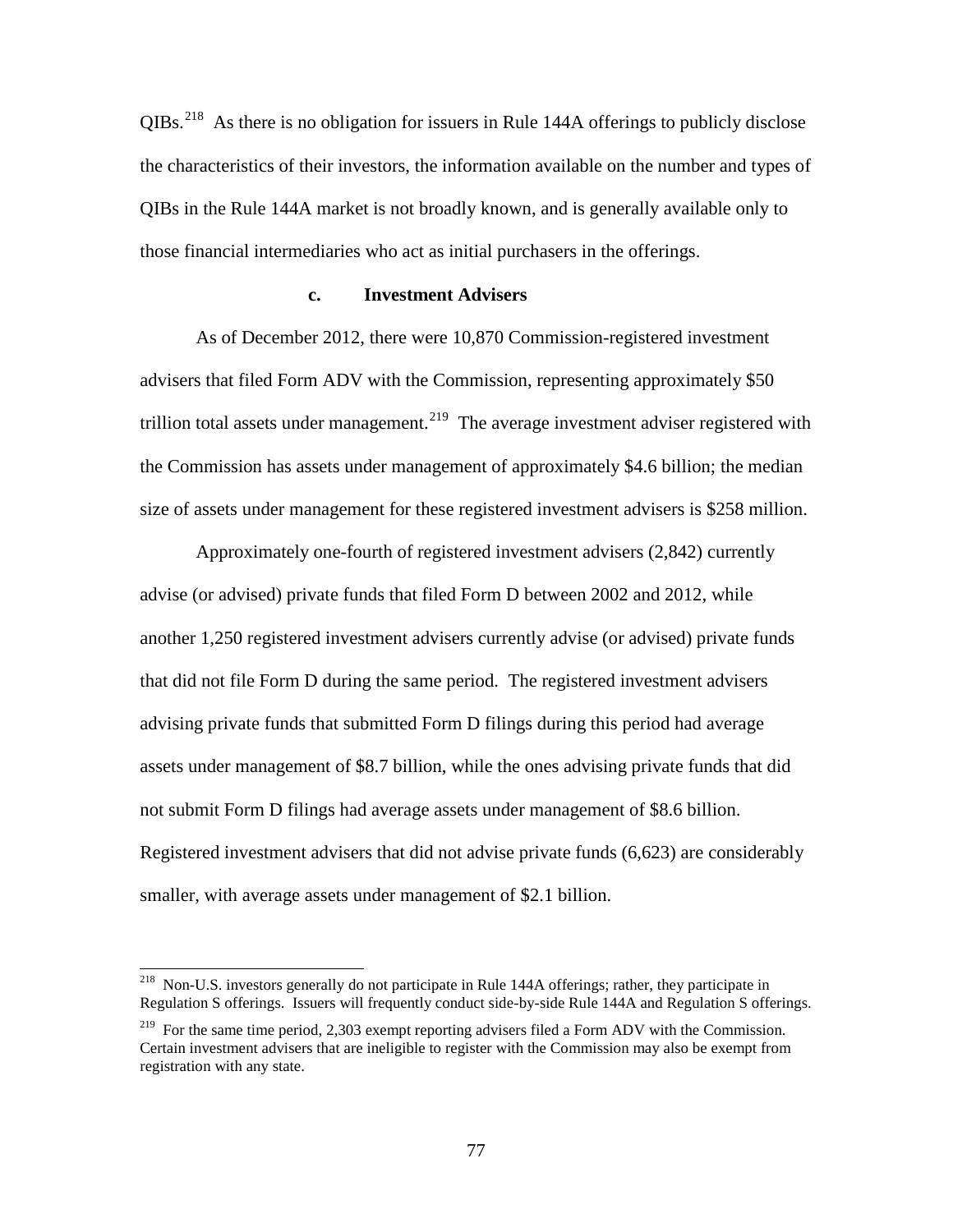## **d. Broker-Dealers**

As of December 2012, there were 4,450 broker-dealers registered with the Commission who file on Form X-17A-5, with average total assets of approximately \$1.1 billion per broker-dealer. The aggregate total assets of these registered broker-dealers are approximately \$4.9 trillion. Of these registered broker-dealers, 410 are dually registered as investment advisers. The dually registered broker-dealers are larger (average total assets of \$6.4 billion) than those that are not dually registered. Among the dually registered broker-dealers, we identified 24 that currently have or have had private funds that submitted Form D filings between 2002 and 2012.

### **3. Current Practices**

The extent of the economic impact of the amendments to Rule 506 will depend on the current practices of issuers and market participants in Rule 506 offerings. As issuers in the Regulation D market are not required to disclose in Form D how they formed a reasonable belief that the purchasers in their Rule 506 offerings are accredited investors or sophisticated investors and are not currently required to take reasonable steps to verify the accredited investor status of these purchasers, the Commission does not have any data on current verification practices used in such offerings, if any. Commenters, however, provided examples of current practices of how issuers collect information from a potential purchaser to form a reasonable belief that he or she is an accredited investor. One commenter suggested that a large number of issuers rely on lists of accredited investors created and maintained by a reliable third party, such as registered broker-

78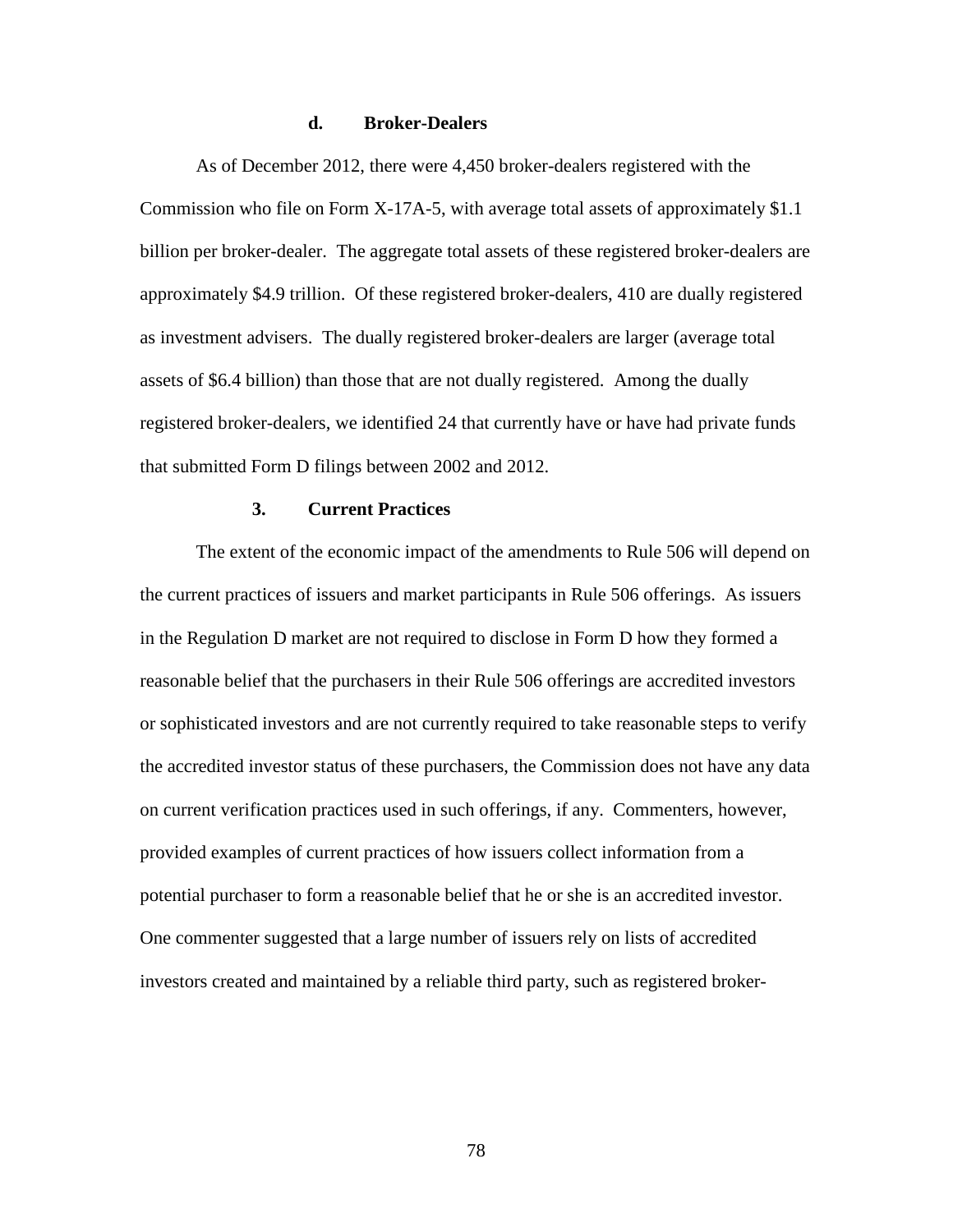dealers,[220](#page-78-0) which would be consistent with the Commission's view that an issuer would not contravene Rule 502(c)'s prohibition against general solicitation if the issuer or its agent has a pre-existing substantive relationship with the offerees.<sup>221</sup> Other commenters asserted that many issuers rely on the services of placement agents to obtain information about accredited investor status and to complete a Rule 506 transaction.<sup>[222](#page-78-2)</sup> One commenter stated that the most common practice was a combination of an investor suitability questionnaire and investor self-certification.<sup>223</sup> These commenters, however, did not provide data to allow for an estimate of the frequency of usage and the costs associated with these practices.

# **C. Analysis of the Amendment to Rule 506**

Congress has mandated that we eliminate the prohibition against general solicitation for a subset of Rule 506 offerings.<sup>[224](#page-78-4)</sup> Below, we analyze the benefits and costs associated with the amendments to Rule 506 in light of the baseline discussed above. Because existing Rule 506 has always been subject to the prohibition against

<span id="page-78-0"></span><sup>&</sup>lt;sup>220</sup> See letter from J. McLaughlin.

<span id="page-78-1"></span> $221$  See Release No. 33-7856.

<span id="page-78-2"></span> $222$  See letters from SIFMA and FSR (Oct. 5, 2012); IAA.

<span id="page-78-3"></span><sup>&</sup>lt;sup>223</sup> See letters from NSBA; MFA (May 4, 2012) (noting that, in the hedge fund industry, a potential hedge fund investor must complete "a subscription document provided by the fund's manager that provides a detailed description of, among other things, the qualification standards that a purchaser must meet under the federal securities laws").

<span id="page-78-4"></span><sup>&</sup>lt;sup>224</sup> The legislative history of a bill that was introduced (but not adopted) at or around the time of the JOBS Act may be instructive with respect to how Congress viewed the effect of eliminating the prohibition against general solicitation in private offerings. In its report on a bill that would have amended Section 4(a)(2) of the Securities Act to permit the use of general solicitation, the House Committee on Financial Services stated that "regulations such as the prohibition of general solicitation and advertising in Regulation D Rule 506 offerings inhibit capital formation." Access to Capital for Job Creators Act, H.R. Rep. 112-263, at 2 (2011). Accordingly, "[t]he legislation would allow companies greater access to accredited investors and to new sources of capital to grow and create jobs, without putting less sophisticated investors at risk." Id.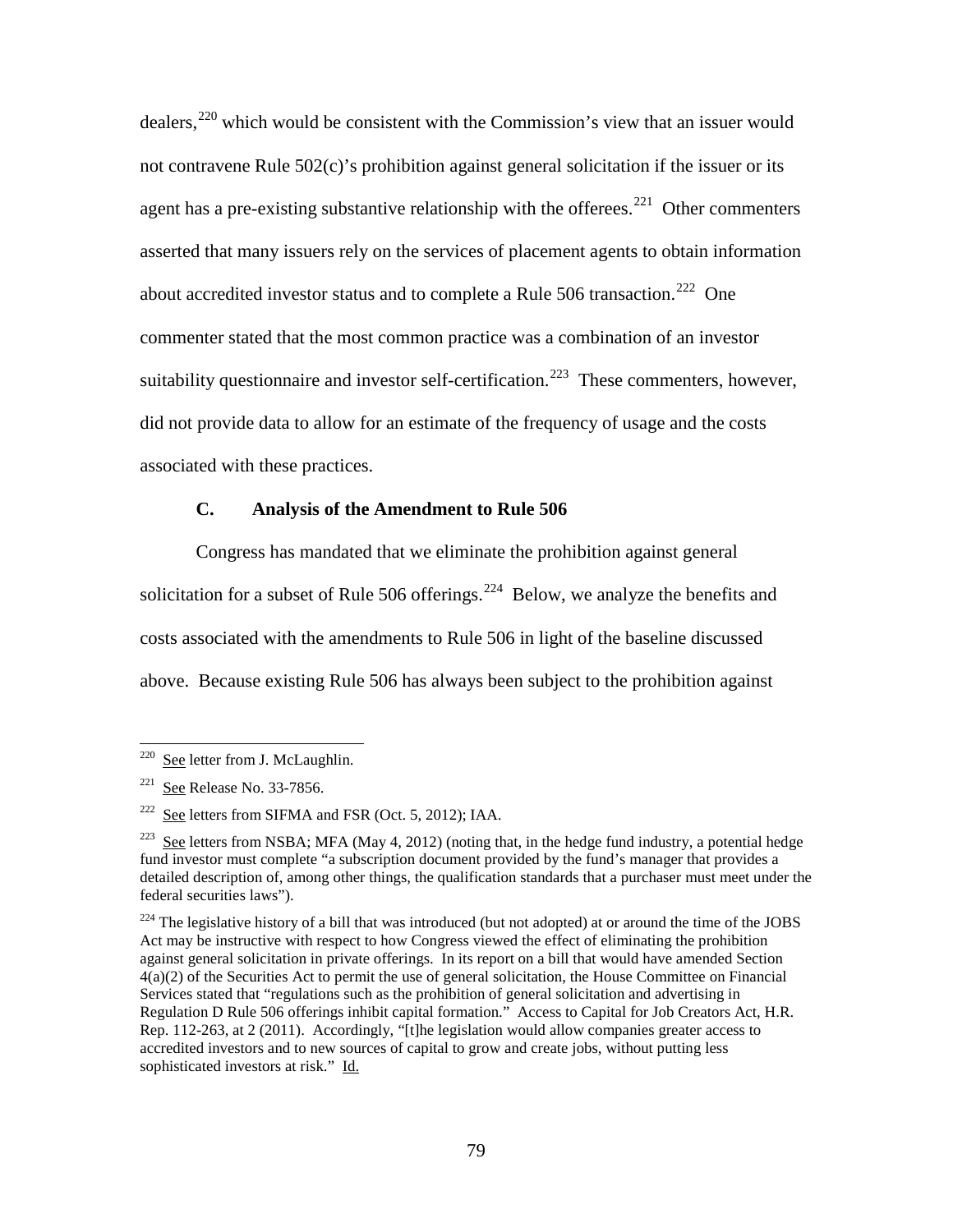general solicitation, there are significant data and informational limitations on our ability to quantify the economic impact of eliminating that prohibition in certain Rule 506 offerings. As discussed above, we do not believe that the Form D filings available on the Commission's Electronic Data Gathering, Analysis and Retrieval ("EDGAR") system present a complete view of the Rule 506 market, as there are some Rule 506 offerings for which a Form D is not filed and the information presented in the Forms D that are filed is not necessarily comprehensive.<sup>225</sup> In addition, as discussed below, we believe that there are sufficient differences between Rule 504, as amended to permit general solicitation from 1992 to 1999, and Rule 506(c) such that it would not be useful to look to the Rule 504 market during that period to make meaningful predictions as to the type or magnitude of the effects of eliminating the prohibition against general solicitation for Rule 506(c) offerings. For example, the amount of capital that could be raised under Rule 504, as amended during this period, was capped at \$1 million over a 12-month period; the securities in a Rule 504 offering could be sold to an unlimited number of non-accredited investors; and the securities sold in Rule 504 offerings were not restricted securities for purposes of resale. We provide below a qualitative analysis of the potential costs and benefits of eliminating the prohibition against general solicitation in certain Rule 506 offerings, supplementing that analysis with quantification, where possible, based on existing data.

<span id="page-79-0"></span> $225$  Because filing a Form D is not a condition for relying on Regulation D, commenters have noted that many issuers do not file a Form D when raising capital under Rule 506. Issuers are currently required to file an initial Form D within 15 days of the first sale of securities, but are required to report additional sales through amended filings only under certain conditions, which means that in many cases, the total amount of capital raised in a Regulation D offering is not reported on Form D. Finally, issuers do not report all required information, either due to error or because they do not wish to make the information public. For example, issuers have the option in Form D to decline to disclose their revenues or net asset values.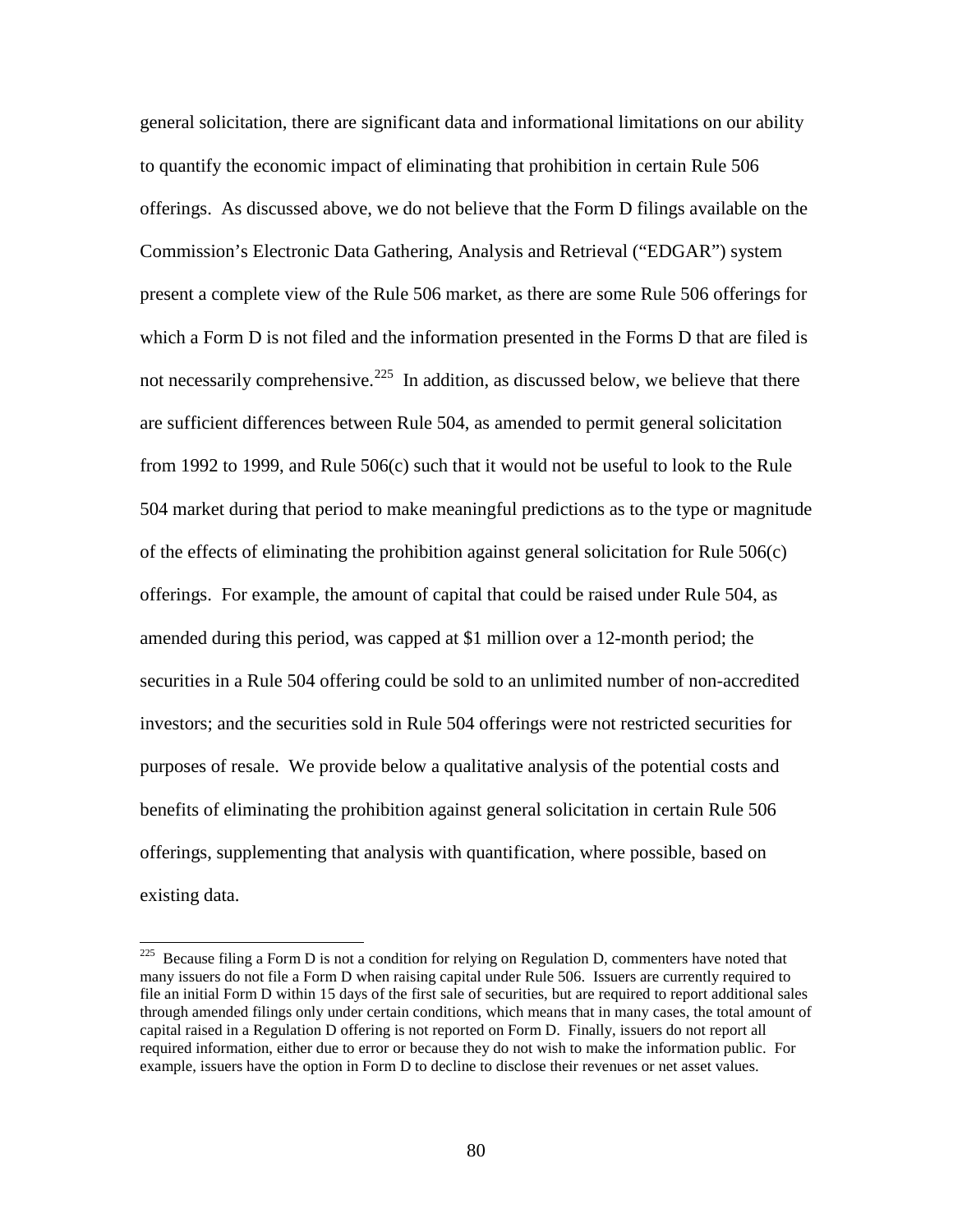#### **1. Benefits to Issuers**

The elimination of the prohibition against general solicitation for a subset of Rule 506 offerings will enable issuers to solicit potential investors directly, through both physical (such as mailings, newspaper advertisements and billboards) and electronic (such as the Internet, social media, email and television) means. As a result, we anticipate that issuers will be able to reach a much greater number of potential investors than is currently the case, thereby increasing their access to sources of capital. We note that many commenters, including those representing small businesses, biotechnology companies and angel investors, stated that the elimination of the prohibition against general solicitation will facilitate capital formation by allowing businesses, particularly early-stage companies, to solicit investments from a larger pool of investors.<sup>[226](#page-80-0)</sup> This could increase overall capital formation if issuers that previously did not raise capital from individual investors because it was too costly to solicit them through intermediaries now choose to solicit investors directly using general solicitation in accordance with Rule 506(c). Alternatively, if issuers use new Rule 506(c) in lieu of other methods of raising capital, such as registered offerings or unregistered non-Rule 506(c) offerings, then Rule 506(c) would replace one source of capital for another, thereby potentially improving the efficiency of capital flow through lower issuance costs, but not necessarily increasing the gross amount raised.

We believe that it is reasonable to conclude that allowing issuers to have wider access to accredited investors by eliminating the prohibition against general solicitation for a category of Rule 506 offerings will significantly improve their access to capital and  $\overline{a}$ 

81

<span id="page-80-0"></span> $226$  See, e.g., letters from BIO; NSBA.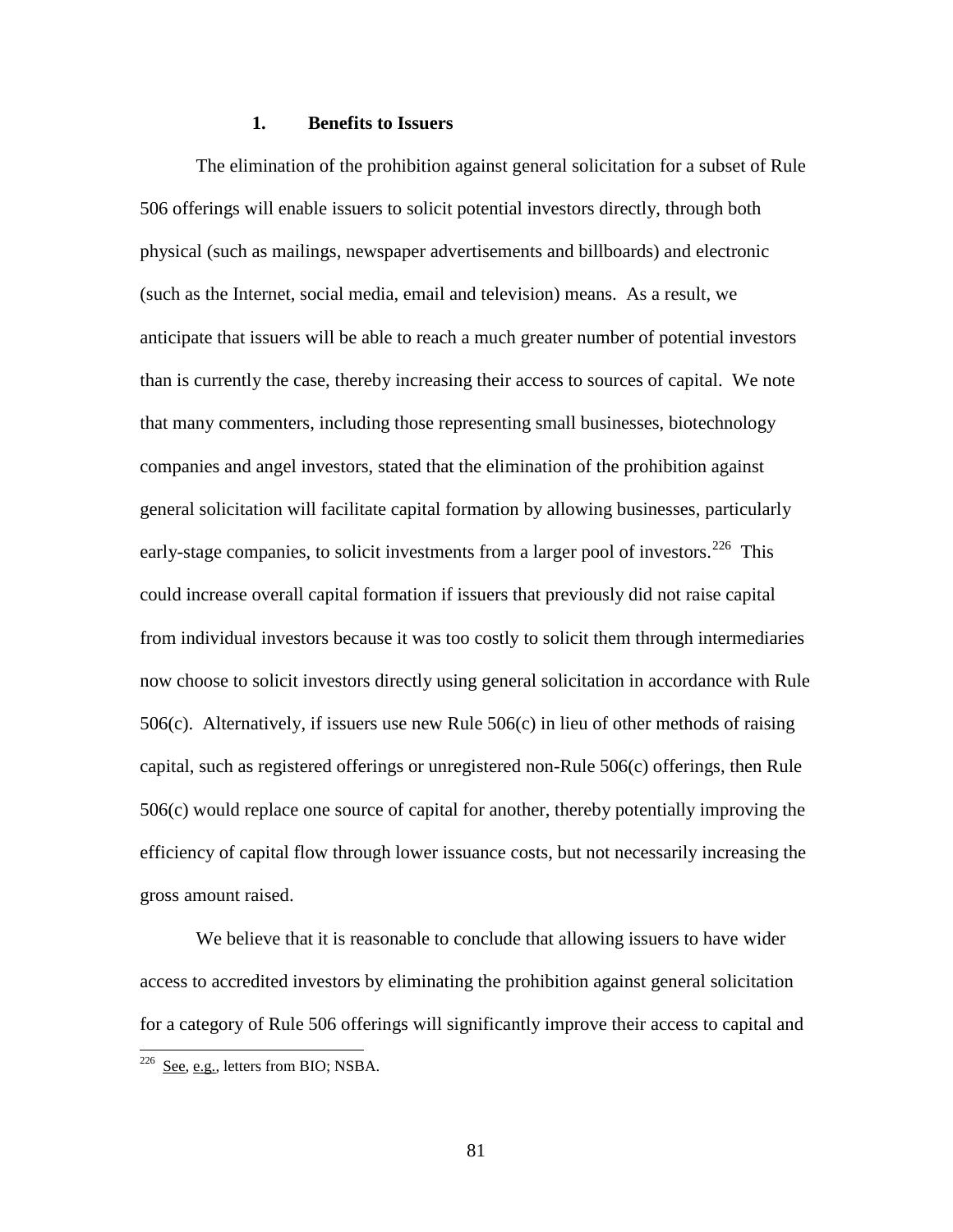potentially enhance capital formation and lower the issuance cost. Although the lack of available data on the economic impact of eliminating the prohibition against general solicitation in Rule 506 offerings precludes us from quantifying the magnitude of this effect, the Commission has some evidence of the effect of the availability of general solicitation on issuers' ability to raise capital based on information about the number of Rule 504 offerings from 1992 to 2001, which covers the period during which the prohibition against general solicitation was lifted for Rule  $504$ ,  $227$  and subsequently reinstated in 1999.<sup>228</sup> In particular, and as shown in the chart below, the number of Rule 504 offerings increased at an average annual rate of  $10.6\%$  from 1992 through 1999.<sup>[229](#page-81-2)</sup> In 2000, following the reinstatement of the ban, the number of Rule 504 offerings declined by almost 44%. This decline is coincident with the general market decline in 2000, including the collapse of the Internet bubble, which may have been the cause or at least a significant contributing factor to the rate of decline. During 2000, however, there was not a concurrent decline in either the number of Rule 505 offerings or the number of Rule 506 offerings. To the contrary, the number of Rule 506 offerings increased by about 54% in 2000, while the number of Rule 505 offerings remained largely unchanged (Figure 8). Declines in the numbers of Rule 505 and Rule 506 offerings followed in 2001, when presumably both types of offerings were negatively affected by the general market decline, although Rule 504 offerings experienced a sharper decline (-35%) compared to Rule 506 offerings (-30%). While it is not possible to disentangle the

<span id="page-81-0"></span> $227$  See Small Business Initiatives, Release No. 33-6949 (July 30, 1992) [57 FR 36442 (Aug. 13, 1992)]. 228 See Release No. 33-7644.

<span id="page-81-2"></span><span id="page-81-1"></span> $229$  This is based on an analysis of Form REGDEX filings on EDGAR.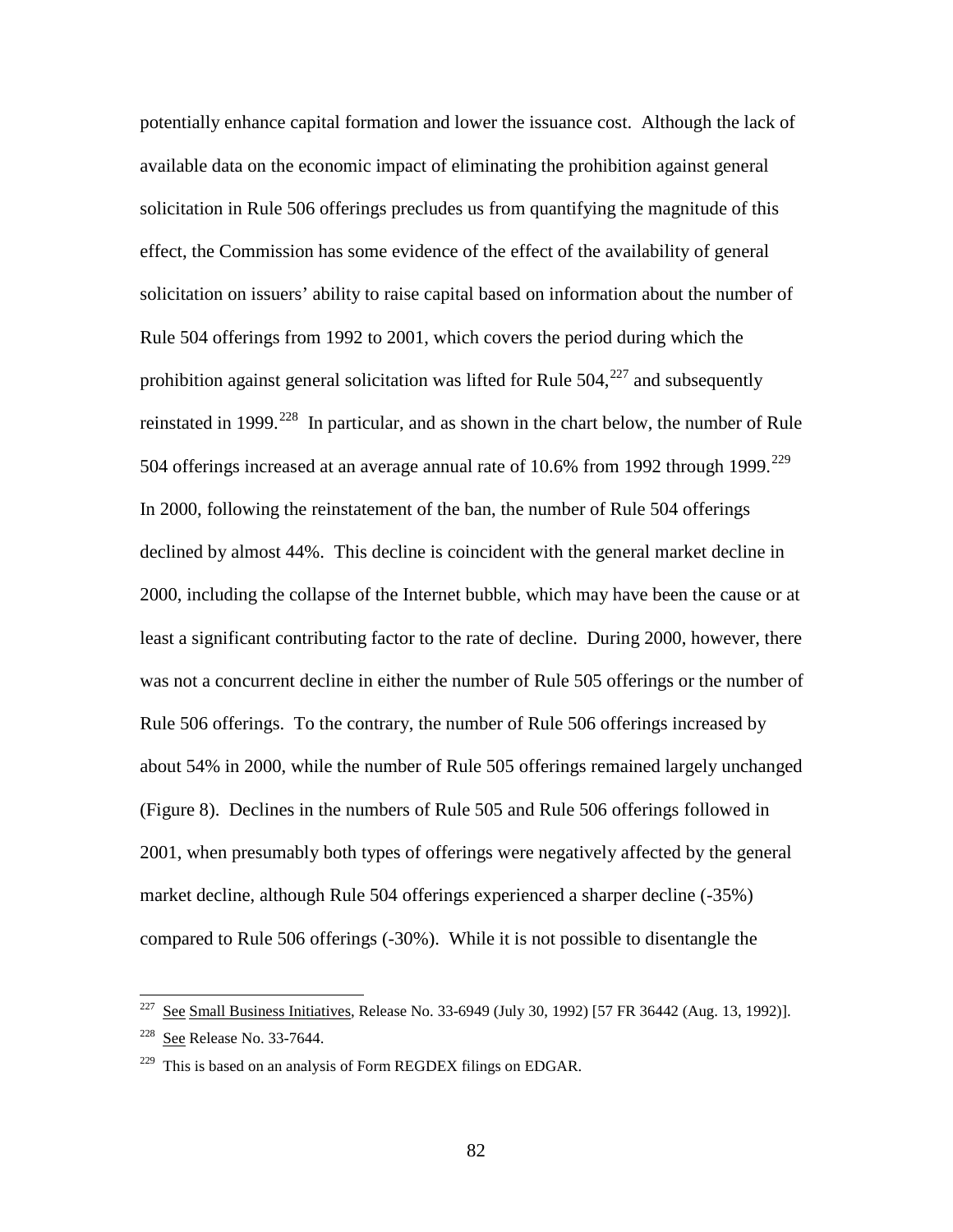broader market effects in 2000 from the reinstatement of the prohibition against general solicitation on the number of Rule 504 offerings, the steady increase in the number of Rule 504 offerings during the seven-year period following the elimination, in 1992, of the prohibition against general solicitation and the subsequent sharp decline in the number of Rule 504 offerings is consistent with the view that issuers' ability to generally solicit may enhance their ability to raise capital.



**Figure 8: Number of New Regulation D Offerings: 1992-2001** 

The development of the venture capital (VC) industry in the United States may also be a relevant example to illustrate the potential for enhanced capital formation that may result from allowing issuers to have access to a wider range of investors. Under the Employment Retirement Income Security Act of 1974, pension fund managers are subject to a "prudent man" standard of care in making investments.<sup>230</sup> Prior to 1979, there was uncertainty under the U.S. Department of Labor's then-existing interpretations

<span id="page-82-0"></span> $230$  29 U.S.C. 1104(a).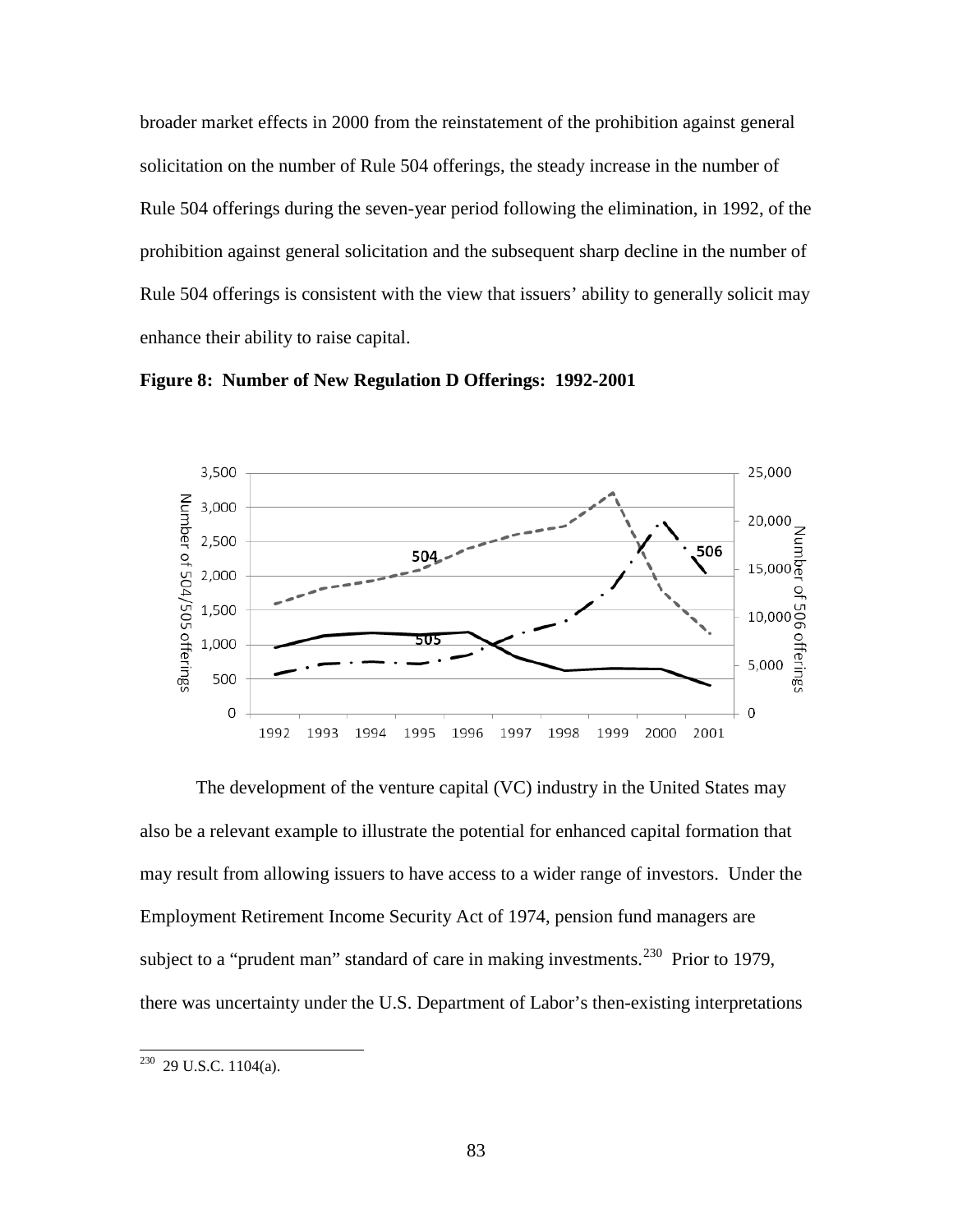of this standard as to whether pension funds could invest in venture capital and start-up companies. In 1979, the Department clarified its interpretation of this standard by indicating that portfolio diversification is a factor in determining whether an investment is prudent, which indicated that pension funds would not be precluded from making investments in VC funds.<sup>231</sup> Following this regulatory change, the VC industry experienced substantial growth: VC commitments increased from \$218 million in 1978 (of which pension funds supplied approximately 15%) to \$3 billion in 1988 (of which pension funds supplied approximately  $46\%$ ).<sup>232</sup>

We also anticipate that allowing issuers to solicit potential investors directly will lower the direct costs of Rule 506 offerings. Although none of the commenters provided data on direct cost savings, and although Form D filings do not present a complete view of the market, we do have estimates of the direct offering costs paid by issuers that use an intermediary to locate investors in Rule 506 offerings. An analysis of all Form D filings submitted between 2009 to 2012 shows that approximately 11% of all new Regulation D offerings reported sales commissions of greater than zero because the issuers used intermediaries.<sup>[233](#page-83-2)</sup> The average commission paid to these intermediaries was 5.9% of the offering size, with the median commission being approximately 5%. Accordingly, for a \$5 million offering, which was the median size of a Regulation D offering with a commission during this period, an issuer could potentially save up to \$250,000 if it solicits investors directly rather than through an intermediary, minus the cost of its own

<span id="page-83-0"></span><sup>&</sup>lt;sup>231</sup> See 29 CFR 2550.404a-1(b)(1)(i).

<span id="page-83-1"></span><sup>&</sup>lt;sup>232</sup> See Paul A. Gompers and Josh Lerner, The Venture Capital Cycle (2006); Paul Gompers, The Rise and Fall of Venture Capital*,* 23 Business and Economic History 1 (1994).

<span id="page-83-2"></span><sup>233</sup> See Ivanov/Bauguess Study.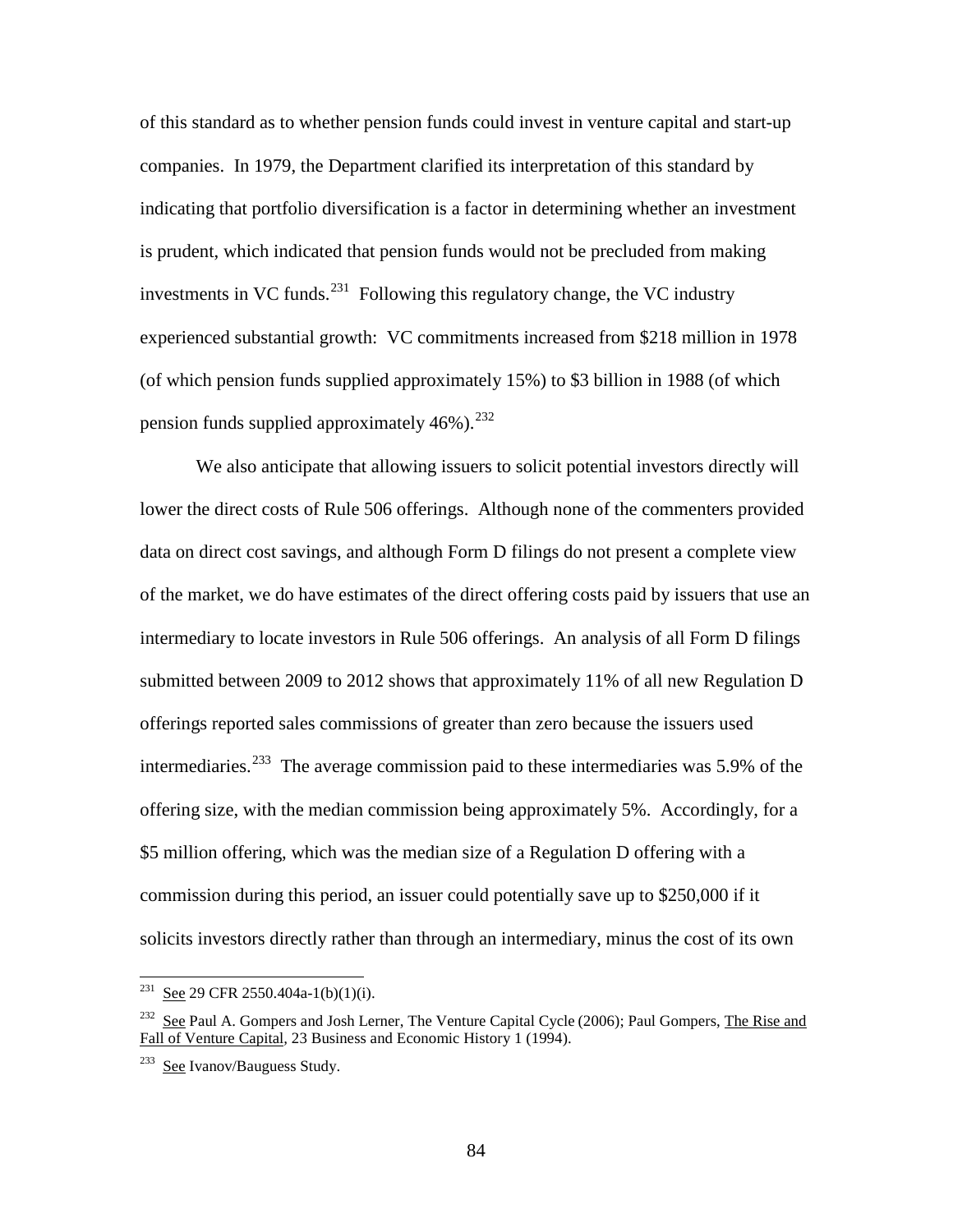solicitation efforts and the cost associated with verifying accredited investor status.<sup>234</sup> This potential benefit would likely be larger on a percentage basis for smaller offerings. During this four-year period, of the issuers that paid a commission in connection with a Regulation D offering, issuers raising up to \$1 million in capital paid on average a 6.5% commission, whereas issuers raising over \$50 million in capital paid on average a 1.9% commission $^{235}$ 

Even for issuers that do not currently use an intermediary, allowing issuers to generally solicit would likely lower the search costs associated with finding accredited investors who would be interested in a particular offering, thus enhancing economic efficiency.<sup>236</sup> If lower search costs expand the pool of interested investors for offerings, there could be greater competition among investors, thereby lowering the costs of capital for issuers.<sup>[237](#page-84-3)</sup>

The elimination of the prohibition against general solicitation would also reduce the uncertainty for issuers as to whether a Rule 506 offering can be completed in certain situations, and would eliminate the costs of complying with the prohibition.<sup>[238](#page-84-4)</sup> Under existing Rule 506, an inadvertent release of information about an offering to entities or persons with whom the issuer does not have a pre-existing substantive relationship has

<span id="page-84-0"></span><sup>&</sup>lt;sup>234</sup> We recognize that intermediaries can provide benefits to issuers in addition to locating investors. For example, an intermediary may be able to help an issuer obtain better pricing and terms or provide access to investors that can provide strategic or other advice to the issuer. An intermediary could also provide accreditation services. Unfortunately, we do not have data to quantify these benefits.

<span id="page-84-1"></span><sup>&</sup>lt;sup>235</sup> See Ivanov/Bauguess Study.

<span id="page-84-2"></span><sup>&</sup>lt;sup>236</sup> See, for example, Erik Sirri and Peter Tufano, Costly Search and Mutual Fund Flows, 53 Journal of Finance 1589 (1998), for a similar argument with respect to investors in mutual funds.

<span id="page-84-3"></span> $237$  For example, a study on offerings involving venture capitalists finds that increased competition among them results in higher valuations for issuers. See Paul Gompers and Josh Lerner, Money Chasing Deals? The Impact of Fund Inflows on Private Equity Valuations*,* 55 Journal of Financial Economics 281 (2000).

<span id="page-84-4"></span><sup>&</sup>lt;sup>238</sup> See letter from MFA (May 4, 2012).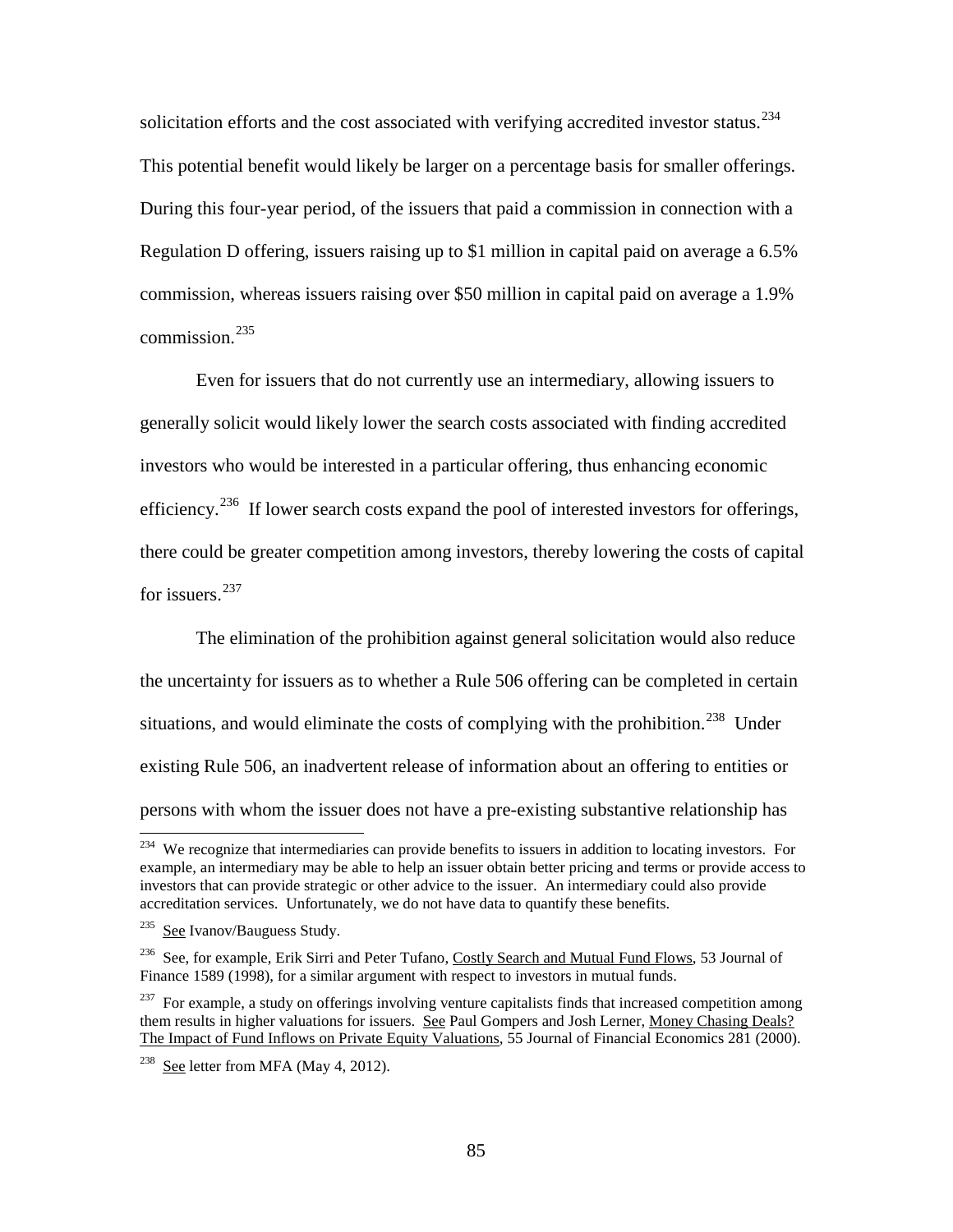been viewed by some as raising questions about the issuer's ability to rely on the exemption for the entire offering.<sup>[239](#page-85-0)</sup> In addition, some private funds have been reluctant to respond to press inquiries or to correct inaccurate reports due to concerns about these discussions being misconstrued as a general solicitation.<sup>[240](#page-85-1)</sup> Under Rule 506(c), any such uncertainty as to the availability of the exemption due to the public disclosure of information will be reduced. Nevertheless, there is no data available to quantify or estimate these effects.

#### **2. Benefits to Investors**

 $\overline{a}$ 

The elimination of the prohibition against general solicitation in Rule 506(c) offerings will likely increase the amount and types of information about issuers and offerings that are communicated to investors, which could also lead to more efficient pricing for the offered securities. In addition, accredited investors who previously have found it difficult to find investment opportunities in Rule 506 offerings may be able to find and potentially invest in a larger and more diverse pool of potential investment opportunities, which would result in a more efficient allocation of investments by accredited investors.<sup>[241](#page-85-2)</sup> Thus, Rule 506(c) could increase capital formation and at the

<span id="page-85-0"></span> $2^{239}$  See, e.g., letter from S. Lorne and J. McLaughlin (Aug. 5, 2008) on Release No. 33-8828 (stating that "[o]n occasion, the prohibition forces issuers to delay or even cancel offerings because of communications – sometimes inadvertent – that could be viewed in hindsight as a solicitation. The need to police communications by transaction participants, and to analyze and remedy inadvertent communications, also adds significantly to the cost of effecting private placements.").

<span id="page-85-1"></span><sup>&</sup>lt;sup>240</sup> See, e.g., letters from D.E. Shaw & Co. (Apr. 3, 2006) on Exposure Draft of Final Report of Advisory Committee on Smaller Public Companies, Release No. 33-8666 (Feb. 28, 2006); MFA (May 4, 2012).

<span id="page-85-2"></span><sup>&</sup>lt;sup>241</sup> This benefit may not be applicable with respect to every issuer (e.g., certain private funds that offer their shares continuously at net asset value).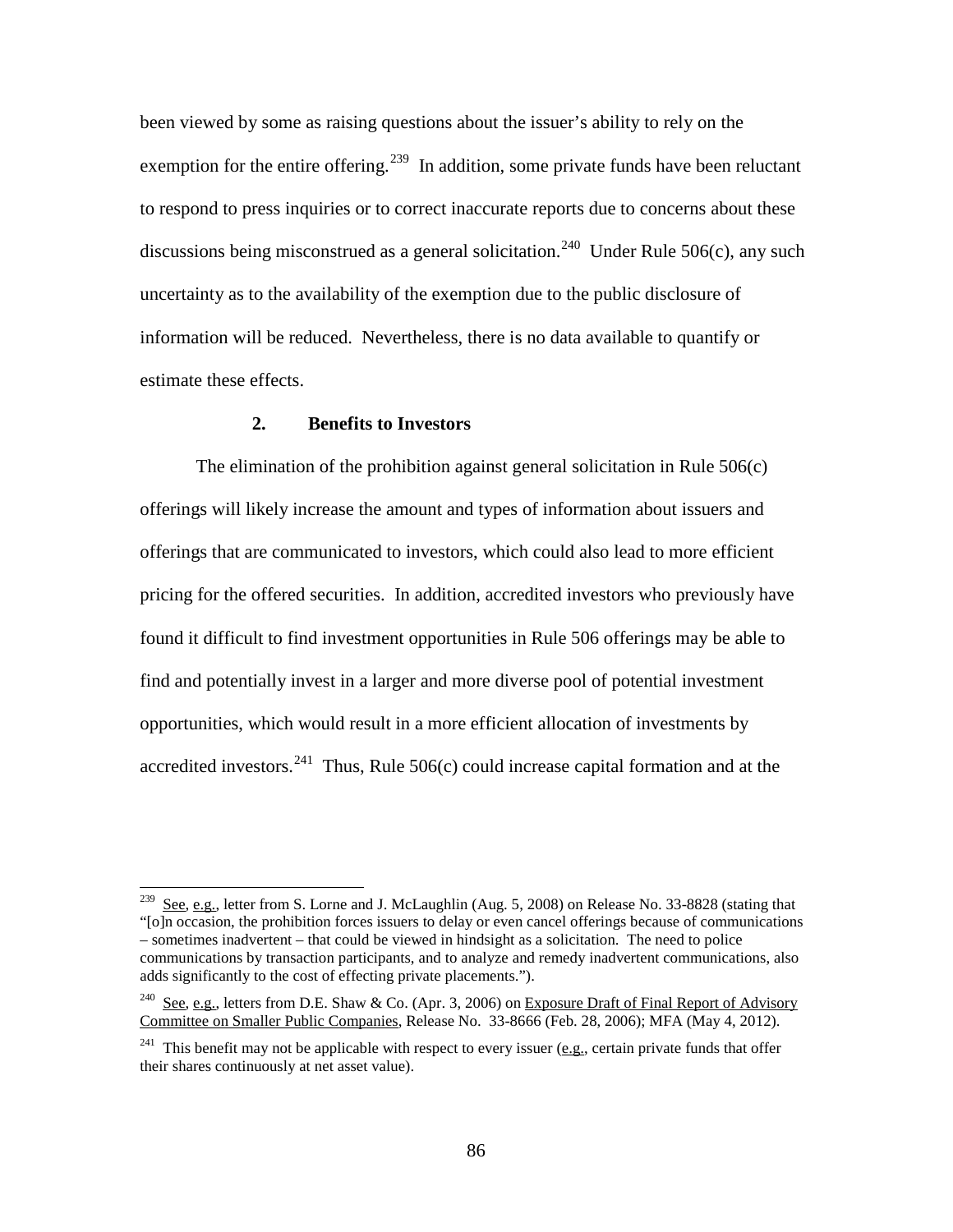same time improve its allocative efficiency.<sup>242</sup> One commenter argued that we do not provide data to support the statements that accredited investors need new opportunities or cannot find new opportunities under the current rules prohibiting the use of general solicitation in Rule 506 offerings. $243$  While we do not have data to test the validity of these statements since general solicitation has heretofore been prohibited in Rule 506 offerings, economic theory suggests that expanding investors' opportunities for investment generally results in more efficient allocation of capital. For example, one seminal study suggests that if some investors have incomplete information and are not aware of all firms in the economy, risk sharing is incomplete and inefficient.<sup>[244](#page-86-2)</sup> Information that makes investors aware of the existence of these firms and enlarges the investor base leads to improved risk sharing and lower cost of capital.

With respect to private funds in particular, in the Proposing Release, we noted that eliminating the prohibition against general solicitation would allow accredited investors to gather information about private funds at relatively lower costs and to allocate their capital more efficiently.<sup>[245](#page-86-3)</sup> Increased information about private fund strategies, management fees and performance information would likely lead to greater competition among private funds for investor capital.

<span id="page-86-0"></span> $242$  Allocative efficiency is a condition that is reached when resources are allocated in a way that allows the maximum possible net benefit from their use. In this context, it means the right number of dollars from the right types of investors going to the most suitable investments on efficient terms.

<span id="page-86-1"></span><sup>&</sup>lt;sup>243</sup> See letter from Consumer Federation.

<span id="page-86-2"></span><sup>244</sup> See Robert Merton, A Simple Model of Capital Market Equilibrium with Incomplete Information*,* 42 Journal of Finance 483 (1987).

<span id="page-86-3"></span><sup>&</sup>lt;sup>245</sup> See, e.g., letter from MFA (May 4, 2012); and Managed Funds Association, Petition for Rulemaking on Rule 502 of Regulation D under the Securities Act of 1933, File No. 4-643 (Jan. 9, 2012) ("MFA Petition").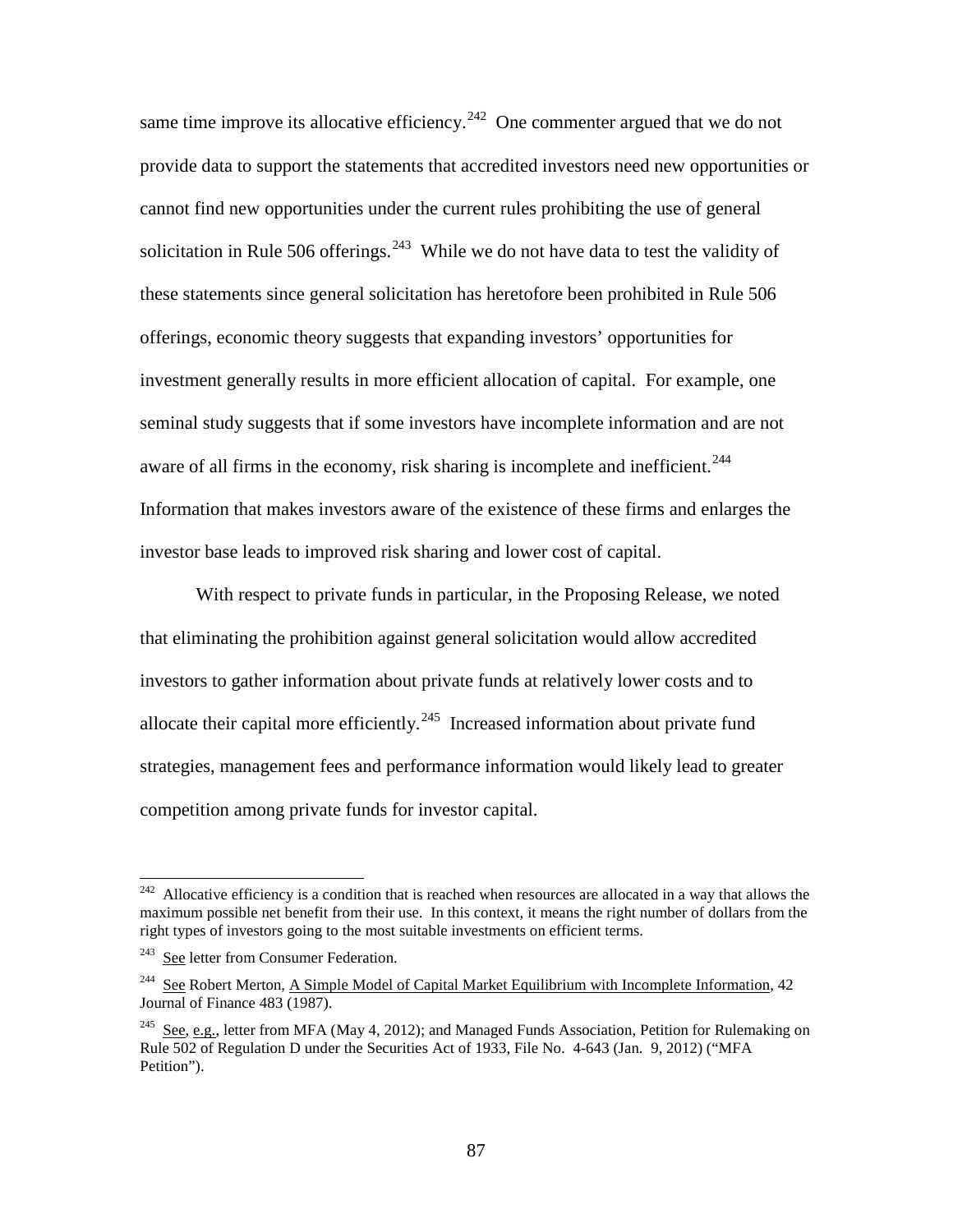Some commenters noted that greater transparency about private funds' activities would benefit investors in these funds, and communications about these activities would be subject to the antifraud provisions of the federal securities laws and FINRA regulations on the preparation of marketing materials.<sup>246</sup> Other commenters believed that private funds engaging in general solicitation should be subject to form, content and/or other restrictions, such as performance and advertising standards that are analogous to the standards that are applicable to mutual funds in order to engage in general solicitation.<sup>247</sup> One of the commenters suggested that the Commission develop a rule tailored to the ways private funds calculate and present performance, rather than extending mutual fund performance rules to private funds.<sup>248</sup> With respect to private funds sold through brokerdealers subject to FINRA's rules of conduct, some commenters believed that we should direct FINRA to require the filing and review of private fund advertisements.<sup>249</sup>

While the lack of data does not allow us to quantify the costs and benefits of eliminating the prohibition against general solicitation under Rule 506(c) for private funds, we believe that the potential for an increase in fraudulent or deceptive issuer behavior due to the elimination of the prohibition may be limited to some extent by the competitive nature of the private funds industry as well as by the fact that there are often repeat interactions between private funds and their investors.<sup>250</sup>

<span id="page-87-0"></span><sup>&</sup>lt;sup>246</sup> See letters from IAA; BlackRock; MFA (Sept. 28, 2012).

<span id="page-87-1"></span><sup>&</sup>lt;sup>247</sup> See, e.g., letters from AFL-CIO and AFR; Sen. Levin; Consumer Federation; Fund Democracy; Investor Advisory Committee; ICI; IDC; Rep. Waters; NASAA; P. Turney; and Sens. Reed, Levin, Durbin, Harkin, Lautenberg, Franken and Akaka.

<span id="page-87-2"></span><sup>&</sup>lt;sup>248</sup> See letter from ICI.

<span id="page-87-3"></span><sup>249</sup> Letters from AFL-CIO and AFR; ICI.

<span id="page-87-4"></span><sup>250</sup> See, e.g., William Fung and David Hsieh, Hedge Fund Benchmarks: Information Content and Biases*,* 58 Financial Analysts Journal 22 (2002); Rajarishi Nahata, Venture Capital Reputation and Investment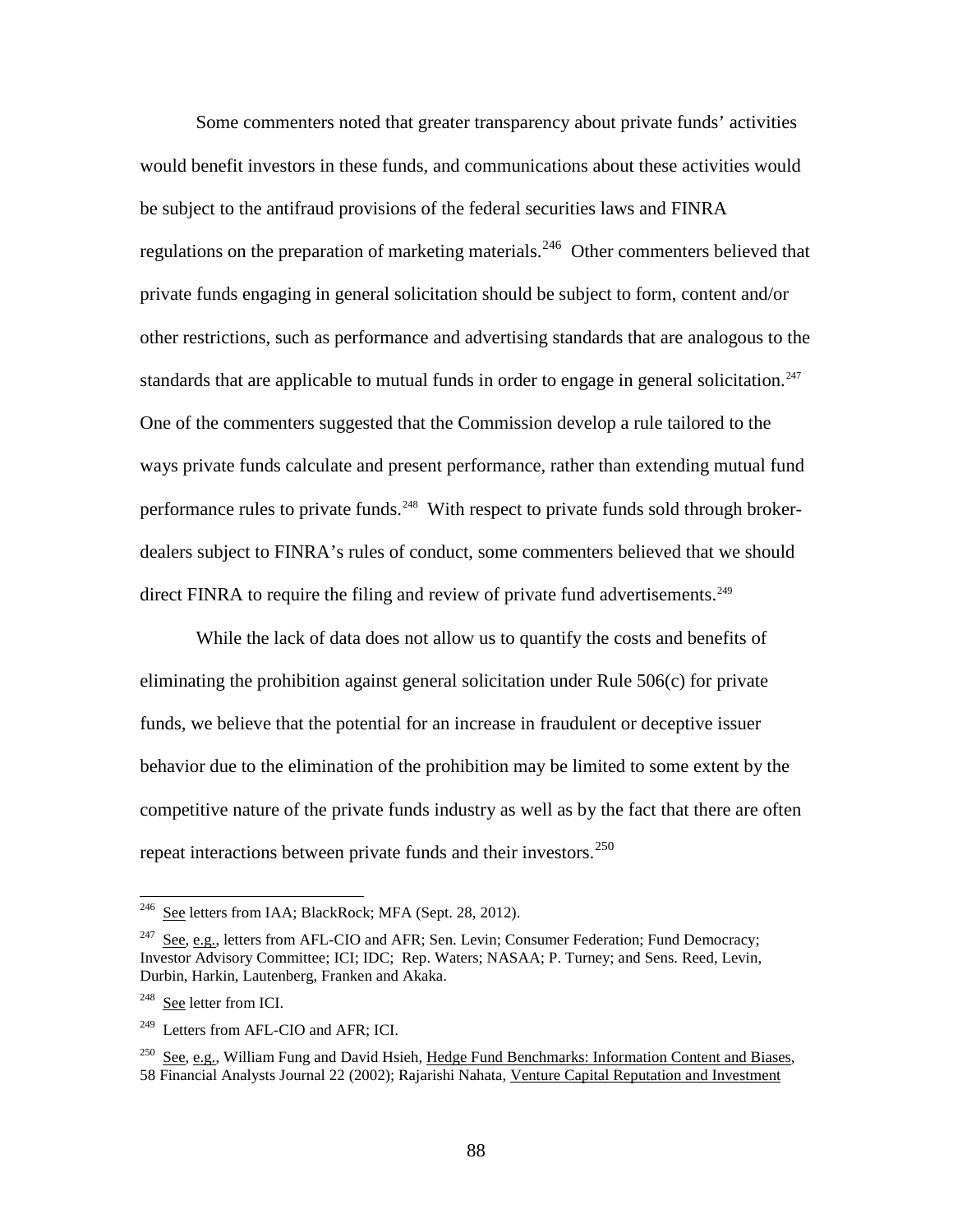# **3. Costs**

 $\overline{a}$ 

Eliminating the prohibition against general solicitation could result in heightened fraudulent activity in Rule 506(c) offerings because it will be easier for promoters of fraudulent schemes to reach potential investors through general solicitation. An increase in fraud would not only harm those investors who are defrauded, it would undermine investor participation in Rule 506(c) offerings and could negatively affect capital-raising by legitimate issuers – for example, by reducing investor participation in Rule 506(c) offerings – thereby inhibiting capital formation and reducing efficiency. One commenter was concerned that investors may confuse private funds with registered investment companies.<sup>[251](#page-88-0)</sup> In such cases, fraud that occurs with private funds may cause investors to associate the wrongdoing with registered investment companies, and therefore refrain from investing in registered investment companies. In addition, some issuers with publicly-traded securities may use general solicitation for a purported Rule 506(c) offering to generate investor interest in the secondary trading markets, especially in the over-the-counter markets, which could be used by insiders to resell securities at inflated prices. This would impose costs to investors in these secondary markets, as well as investors in Rule 506(c) offerings, and could erode investor participation in Rule 506(c) offerings, thus potentially raising the cost of capital for issuers in this market. As discussed above, we cannot quantify these potential costs because the existence of the prohibition against general solicitation in Rule 506 offerings until now means that data on the economic impact of eliminating the prohibition is not available.

<span id="page-88-0"></span>Performance*,* 90 Journal of Financial Economics 127 (2008); Douglas Cumming and Uwe Walz, Private Equity Returns and Disclosure Around the World*,* 41 Journal of International Business Studies 727 (2010). <sup>251</sup> See letters from ICI; ICI re: MFA Petition (Feb. 7, 2012).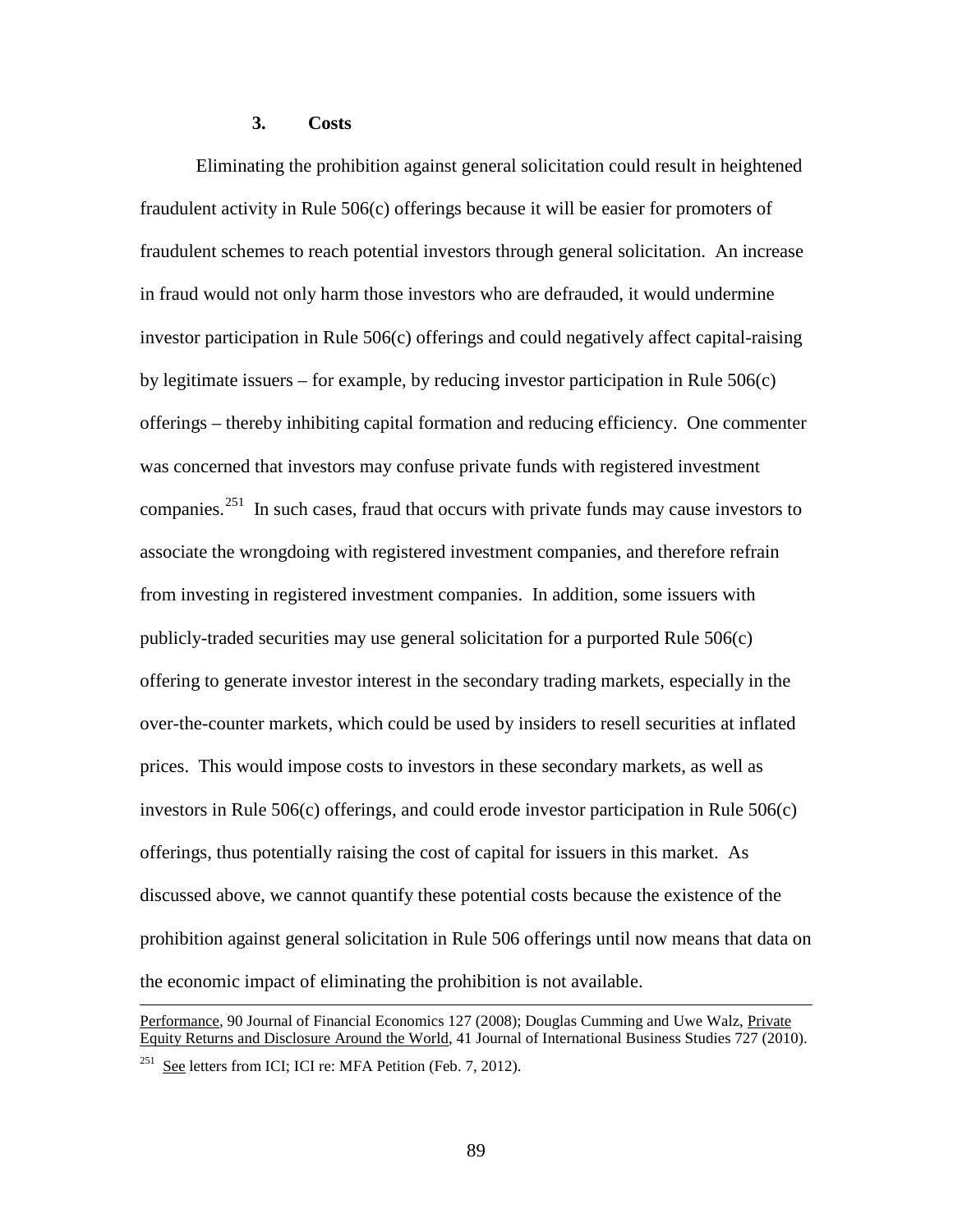Several commenters echoed concerns regarding the potential of fraud related to private funds in the Rule  $506(c)$  market.<sup>[252](#page-89-0)</sup> Empirical evidence on the extent of fraud involving private funds is not readily available. While a few economic studies suggest that certain hedge funds engage in various types of misreporting, such as misrepresenting past performance,<sup>253</sup> delaying disclosure of returns<sup>[254](#page-89-2)</sup> and inflating returns at the end of the fiscal year in order to earn higher fees,  $^{255}$  these studies do not provide information about the extent or magnitude of any such misreporting activities. In a 2003 report, the Commission staff noted that there was no evidence that hedge funds were disproportionately involved in fraudulent activity and that the charges brought by the Commission in 38 enforcement actions against hedge fund advisers and hedge funds between 1999 and 2003 were similar to the charges against other types of investment advisers.<sup>[256](#page-89-4)</sup> Evidence on the extent of fraud involving other types of pooled investment funds also is sparse. A more recent study has identified 245 lawsuits (both federal and state) involving 200 venture capitalists as defendants between 1975 and 2007, and has shown that VC funds that are older and have a larger presence in terms of size and network are less likely to be sued.<sup>[257](#page-89-5)</sup>

<span id="page-89-0"></span><sup>&</sup>lt;sup>252</sup> See letters from Consumer Federation; Fund Democracy; IDC.

<span id="page-89-1"></span><sup>&</sup>lt;sup>253</sup> See Andrew Patton, Tarun Ramadorai, and Michael Streatfield, Change You Can Believe In? Hedge Fund Data Revisions (Duke University, Working Paper, 2013). But see letter from MFA (June 20, 2013) (questioning the reliability of the underlying data used in the study).

<span id="page-89-2"></span><sup>&</sup>lt;sup>254</sup> See George Aragon and Vikram Nanda, Strategic Delays and Clustering in Hedge Fund Reported Returns (Arizona State University, Working Paper, 2013).

<span id="page-89-3"></span><sup>&</sup>lt;sup>255</sup> See Vikas Agarwal, Naveen Daniel, and Naranyan Naik, Do Hedge Funds Manage Their Reported Returns?*,* 24 Review of Financial Studies 3282 (2011).

<span id="page-89-4"></span><sup>&</sup>lt;sup>256</sup> See Staff Report on Hedge Funds.

<span id="page-89-5"></span> $257$  See Vladimir Atanasov, Vladimir Ivanov, and Kate Litvak, Does Reputation Limit Opportunistic Behavior in the VC Industry? Evidence From Litigation Against VCs*,* 67 Journal of Finance 2215 (2012).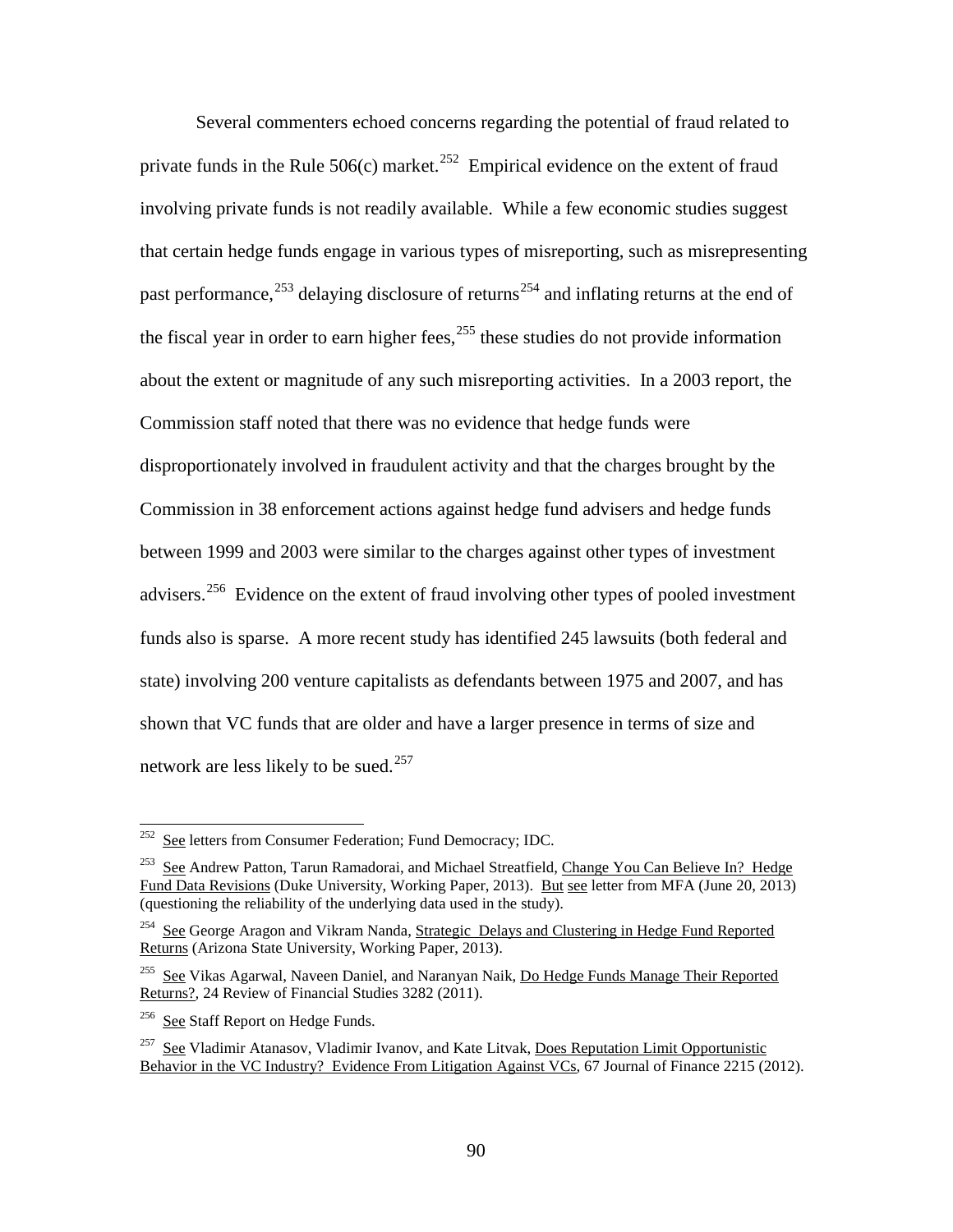A number of commenters<sup>258</sup> noted the Commission's experience with the elimination of the prohibition against general solicitation for Rule 504 offerings in 1992, $^{259}$  and its subsequent reinstatement in 1999 as a result of heightened fraudulent activity.<sup>260</sup> We do not believe that our experience with offerings conducted pursuant to Rule 504, as amended in 1992, is particularly instructive with respect to the potential incidence of fraud resulting from our implementation of Section 201(a) of the JOBS Act, for a number of reasons. In 1992, when we amended Rule 504 to eliminate the prohibition against general solicitation, we also provided that the securities issued in these Rule 504 offerings would not be "restricted securities" for purposes of resale pursuant to Rule 144 under the Securities Act.<sup>261</sup> As a result, a non-reporting company could sell up to \$1 million of immediately freely-tradable securities in a 12-month period and be subject only to the antifraud and civil liability provisions of the federal securities laws.

By 1998, we concluded that securities issued in these Rule 504 offerings facilitated a number of fraudulent secondary transactions in the over-the-counter markets, and that these securities were issued by "microcap" companies, characterized by thin capitalization, low share prices and little or no analyst coverage.<sup>[262](#page-90-4)</sup> At that time, we stated that, while "we believe that the scope of abuse is small in relation to the actual

<span id="page-90-0"></span><sup>258</sup> See letters from Consumer Federation; Fund Democracy; Sen. Levin.

<span id="page-90-1"></span><sup>&</sup>lt;sup>259</sup> See Release No. 33-6949.

<span id="page-90-2"></span><sup>260</sup> See Release No. 33-7644.

<span id="page-90-3"></span> $261$  17 CFR 230.144.

<span id="page-90-4"></span><sup>&</sup>lt;sup>262</sup> Revision of Rule 504 of Regulation D, the "Seed Capital" Exemption, Release No. 33-7541 (May 21, 1998) [63 FR 29168 (May 28, 1998)].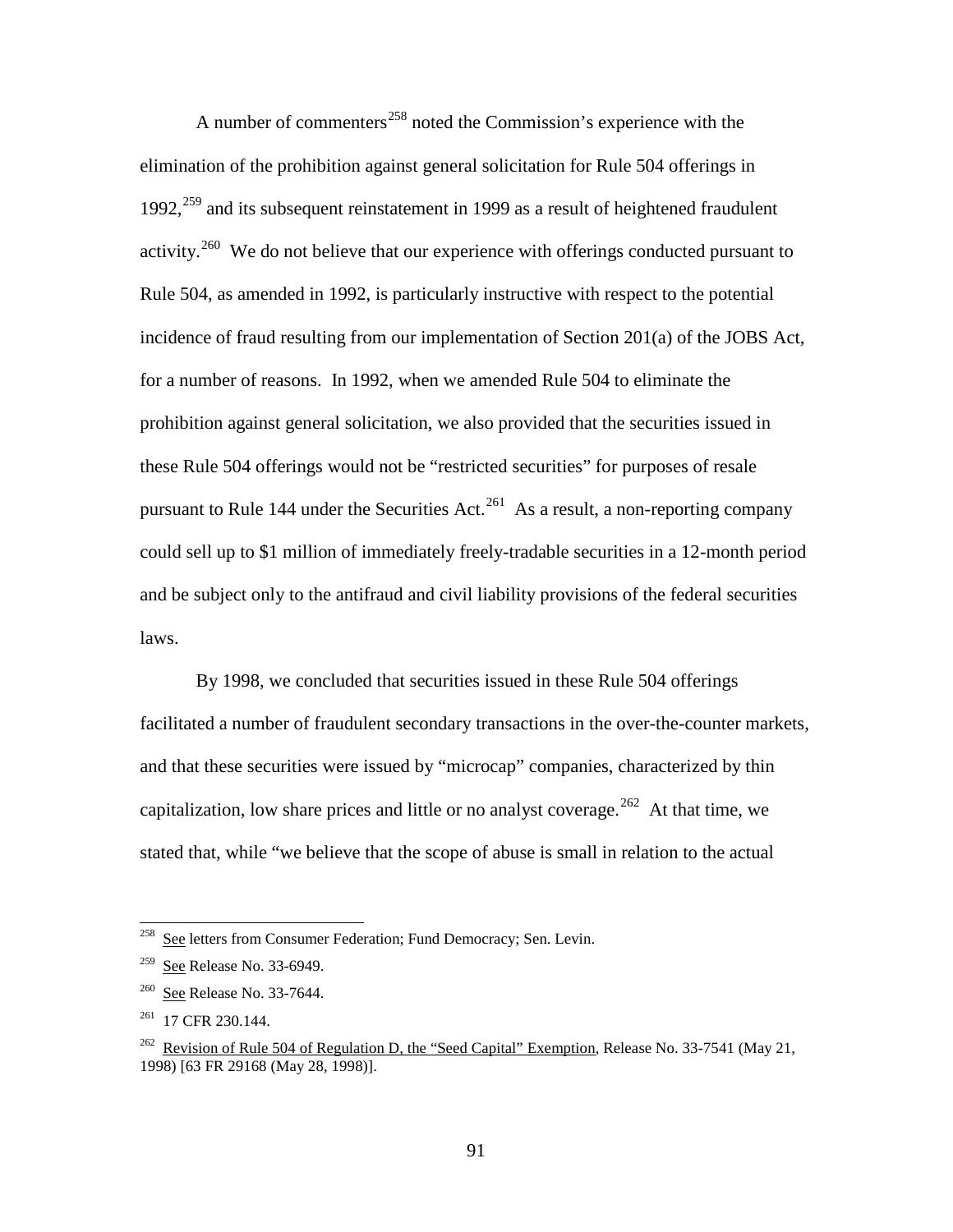usage of the exemption, we also believe that a regulatory response may be necessary.<sup> $263$ </sup> As the freely-tradable nature of the securities facilitated the fraudulent secondary transactions, we proposed to "implement the same resale restrictions on securities issued in a Rule 504 transaction as apply to transactions under the other Regulation D exemptions," in addition to reinstating the prohibition against general solicitation. Although we recognized that resale restrictions would have "some impact upon small businesses trying to raise 'seed capital' in bona fide transactions," we believed that such restrictions were necessary so that "unscrupulous stock promoters will be less likely to use Rule 504 as the source of the freely tradable securities they need to facilitate their fraudulent activities in the secondary markets."<sup>[264](#page-91-1)</sup>

In contrast, issuers using Rule  $506(c)$  can sell only to accredited investors, and the securities issued in these offerings are deemed to be "restricted securities" for purposes of resale under Rule 144. As a result, schemes involving price manipulation to defraud unknowing investors in the immediate resale of securities purchased directly from issuers (colloquially referred to as "pump and dump" schemes) $^{265}$  $^{265}$  $^{265}$  are not the types of fraud we believe are likely to occur in Rule 506(c) offerings, given the holding period requirement in Rule 144(d) and other structural impediments, such as restricted transfer legends on stock certificates.

<span id="page-91-0"></span> $\frac{263}{\underline{10}}$ . at 29169.

<span id="page-91-1"></span> $264$  Id.

<span id="page-91-2"></span><sup>&</sup>lt;sup>265</sup> See, e.g., Testimony of Arthur Levitt, Chairman, U.S. Securities and Exchange Commission, before the Permanent Subcommittee on Investigations, Senate Committee on Governmental Affairs, Sept. 22, 1997; SEC v. Huttoe, Litigation Release No. 15237 (Jan. 31, 1997), 63 SEC Docket 2383 (Mar. 4, 1997); SEC v. Spencer, Litigation Release No. 14856 (Mar. 29, 1996), 61 SEC Docket 1960 (Apr. 30, 1996), and Litigation Release No. 15042 (Sept. 12, 1996), 62 SEC Docket 2409 (Oct. 8, 1996).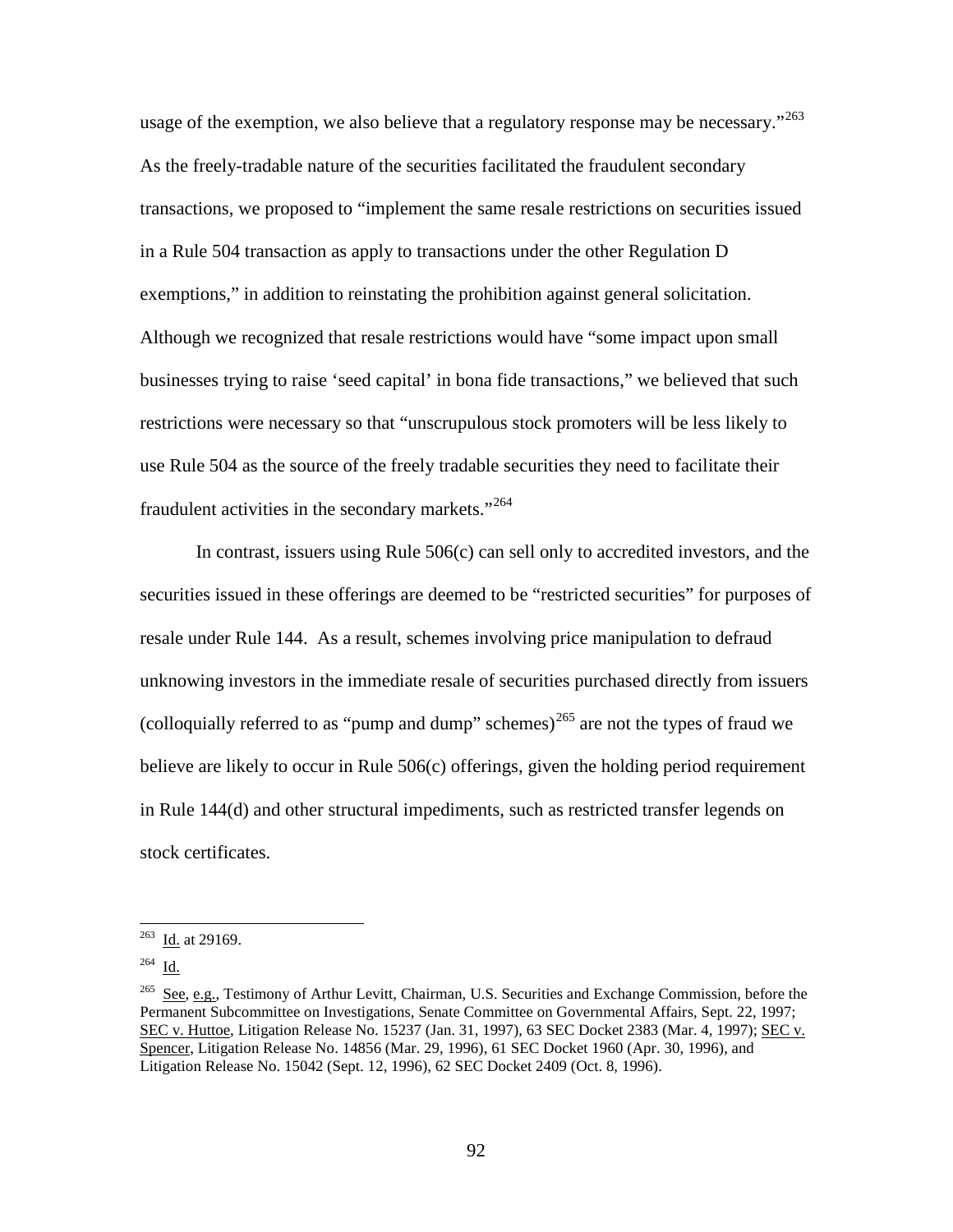The risks to investors of fraudulent offerings conducted under Rule 506(c) may be mitigated to some extent by the requirement that issuers sell only to accredited investors (and take reasonable steps to verify such status), who, by virtue of meeting the requirements of the definition, may be better able to assess their ability to take financial risks and bear the risk of loss than investors who are not accredited investors. Issuers will still be subject to the antifraud provisions under the federal securities laws, and the public nature of these solicitations may also facilitate detection of fraudulent activity in that the fraudulent nature of some offerings may be inferred from particular statements contained in solicitation materials, for example, representations of guaranteed high rates of return.

Several commenters asserted that satisfying the definition of accredited investor does not equate to financial sophistication and that it is questionable whether accredited investors will be better able to identify the financial risks of the offerings and detect fraudulent offerings as compared to non-accredited investors.<sup>266</sup> They also noted that the income test and the net worth test have been significantly eroded by inflation. These commenters also stated that not all general solicitation activities are widely known or accessible, and that fraudulent offerings sold through telemarketing calls and email solicitations, for example, will be difficult if not impossible to detect until after significant damage has occurred.

#### **4. Indirect Effects on Other Markets**

Although Rule 506(c) will directly affect the private offering market, it could also have an indirect effect on other markets. The lower search costs associated with finding

<span id="page-92-0"></span><sup>&</sup>lt;sup>266</sup> See, e.g., letters from Consumer Federation; Fund Democracy.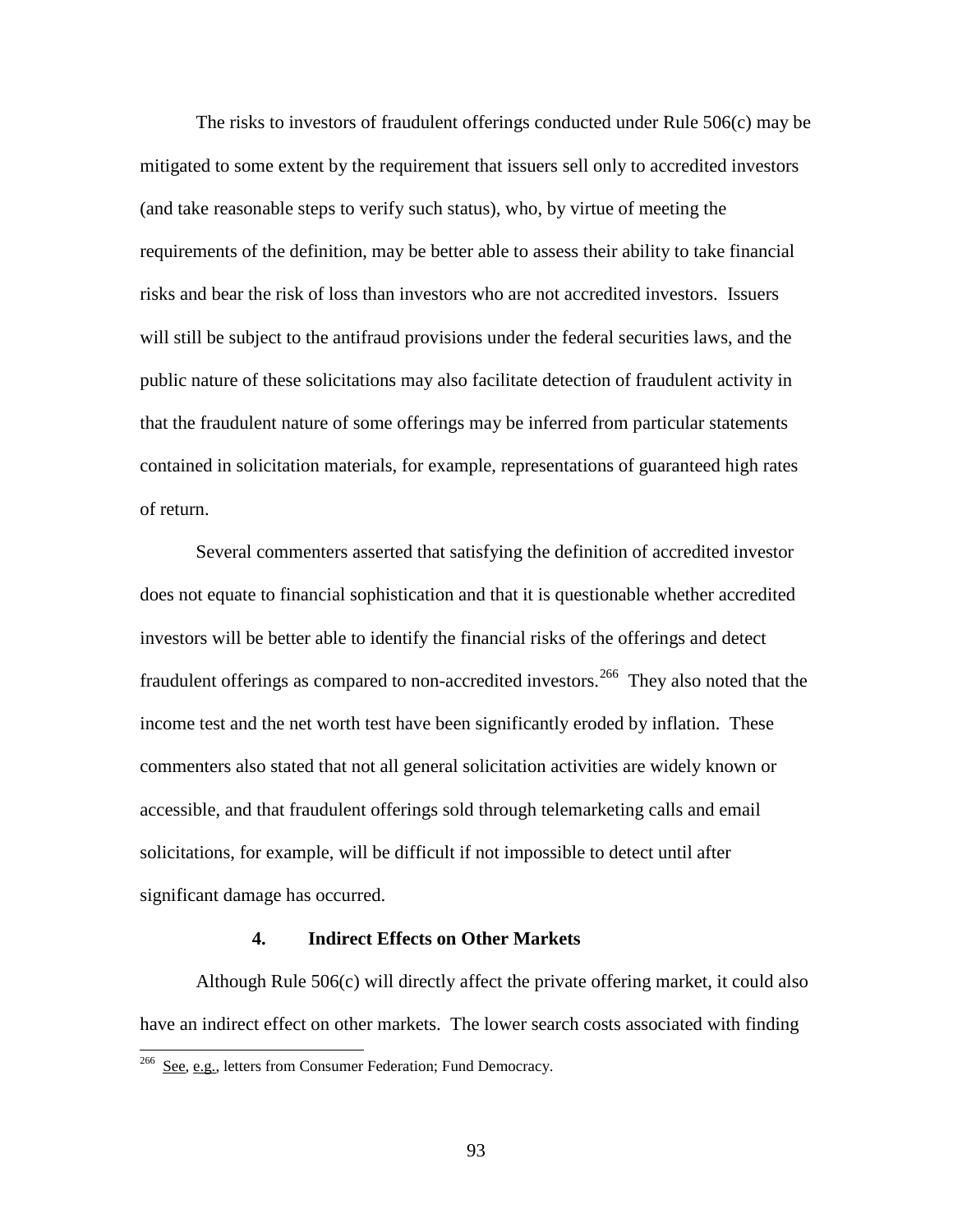Rule 506(c) offerings may cause some investors that currently invest in public equity and debt markets or other non-registered offering markets to reallocate capital to offerings made under Rule  $506(c)$ . If a significant number of investors make a greater proportion of their investments in Rule 506(c) offerings, such investor behavior may reduce the supply of capital and prices in the public equity and debt markets and in other nonregistered offering markets. For example, issuers currently using the exemptions in Regulation A under the Securities Act<sup>267</sup> and in Rules  $504(b)(1)(i)$  through (iii) of Regulation  $D^{268}$  $D^{268}$  $D^{268}$  to solicit investors could prefer to rely on the exemption under Rule 506(c) because they would be able to raise unlimited amounts of capital under Rule 506(c) and state blue sky securities registration requirements do not apply to Rule 506(c) offerings.<sup>[269](#page-93-2)</sup> Although it is difficult to estimate how many of these issuers will choose to rely on Rule 506(c) in lieu of other available exemptions from registration, we believe that it is likely that Rule 506(c) will have a larger impact on issuers using Rule 504 rather than Regulation A because very few issuers have been using the Regulation A exemption in recent years.<sup>270</sup> In addition, to the extent that accredited investors have invested in registered investment companies instead of private funds because of information asymmetry between private funds and registered investment companies, it is possible that registered investment companies' assets may decrease if these investors now transfer

<span id="page-93-0"></span><sup>&</sup>lt;sup>267</sup> 17 CFR 230.251 through 17 CFR 230.263.

<span id="page-93-1"></span> $^{268}$  17 CFR 230.504(b)(1)(i)-(iii).

<span id="page-93-2"></span><sup>&</sup>lt;sup>269</sup> 17 CFR 230.251 through 17 CFR 230.263.

<span id="page-93-3"></span><sup>&</sup>lt;sup>270</sup> The Ivanov/Bauguess Study reported that 1,852 issuers relied on the Rule 504 exemption to raise capital between 2009 to 2012, and 20 issuers relied on Regulation A. The number of issuers using Regulation A to raise capital may increase once the Commission adopts rules implementing Title IV of the JOBS Act, which directs the Commission to adopt an exemption based on Regulation A to permit offerings of up to \$50 million.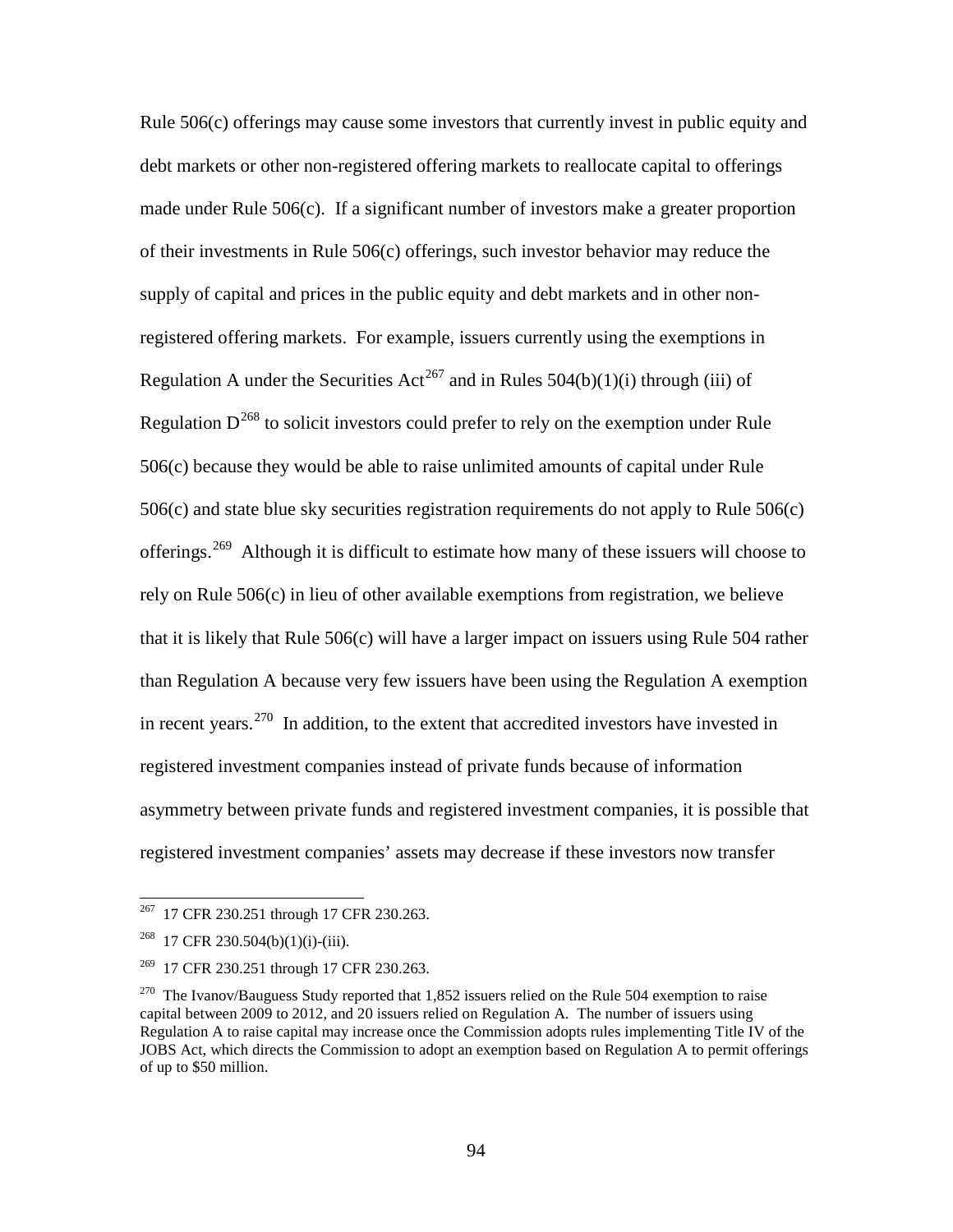their assets to private funds. Because we cannot predict how issuers will use the various exemptions from registration after the elimination of the prohibition against general solicitation in Rule 506(c) offerings, we cannot quantify these potential effects.

#### **5. Retention of Rule 506(b)**

We believe that retaining existing Rule 506(b) will have benefits for both issuers and investors. It will allow issuers that do not wish to generally solicit in their private offerings to avoid the added expense of complying with the rules applicable to Rule 506(c) offerings. It will also allow issuers to continue selling privately to up to 35 nonaccredited investors who meet existing Rule 506's sophistication requirements. The continued availability of Rule 506(b) may also be beneficial to investors with whom the issuer has a pre-existing substantive relationship and who do not wish to bear additional verification costs that may be associated with participation in Rule 506(c) offerings. All but one commenter supported the Commission's decision to retain Rule  $506(b)$ <sup>[271](#page-94-0)</sup>

#### **D. Verifying Accredited Investor Status in Rule 506(c) Offerings**

As there is no information available to us on the costs currently incurred by issuers to form a reasonable belief that a purchaser in a Rule 506 offering is an accredited investor, we are unable to quantify the estimated costs and benefits of the verification requirement in Rule 506(c). Comments from the public on this issue also did not provide any estimates.

<span id="page-94-0"></span><sup>271</sup> See, e.g., letters from ABA Fed. Reg. Comm.; ACA (Sept. 27, 2012); CFIRA; IPA; Montgomery & Hansen; NSBA; NYCBA; S&C; SIFMA and FSR (Oct. 5, 2012). Only one commenter opposed retaining it. Letter from J. McLaughlin (stating that "[t]here is no basis in the statute for the Commission to continue to apply the prohibition to a set of offerings exempt under Rule 506, especially since the effect of maintaining a parallel rule may have the effect of discouraging some issuers from using general solicitation….").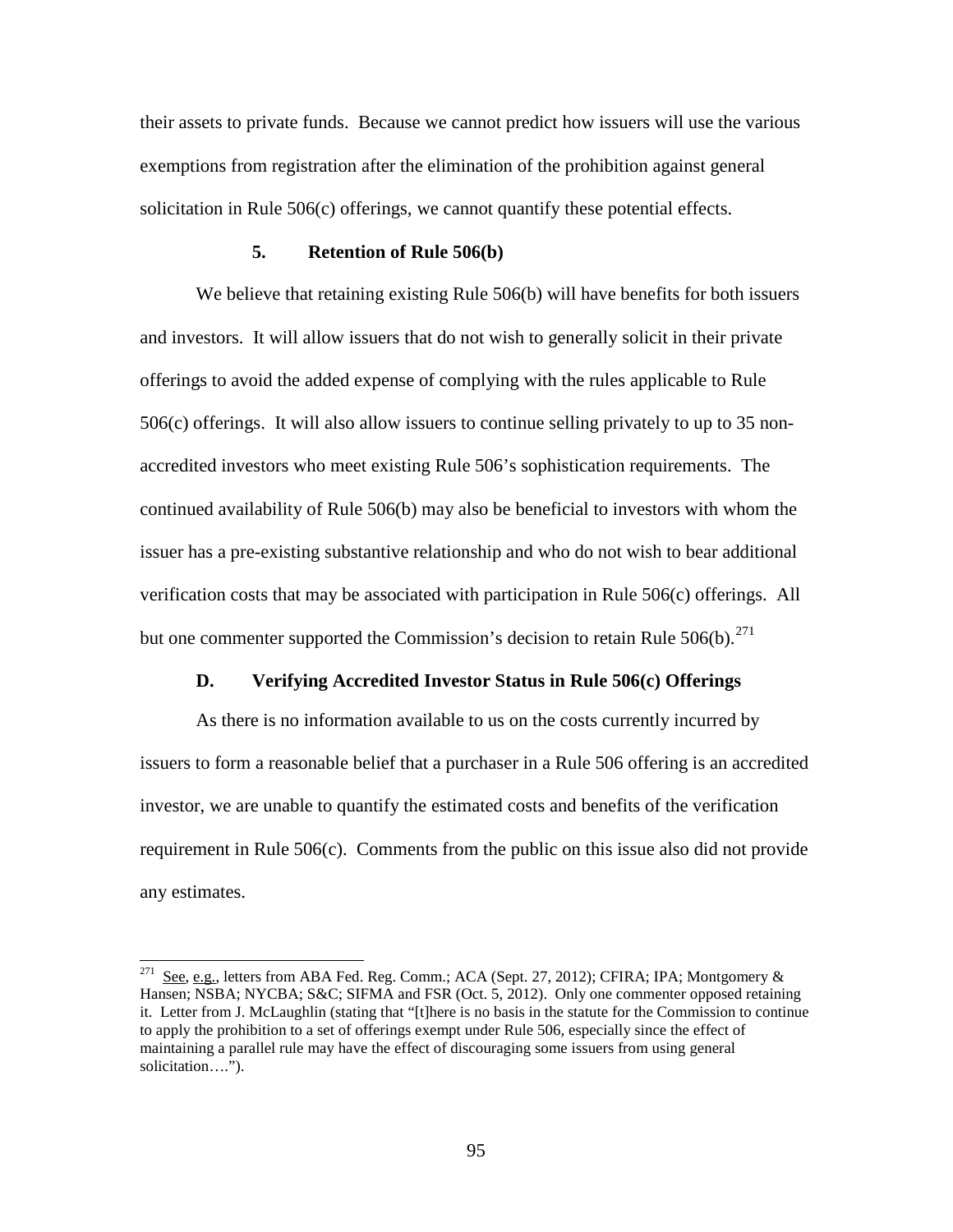The requirement in Rule 506(c) for issuers to take reasonable steps to verify that purchasers are accredited investors will likely make it more difficult for issuers to sell securities to non-accredited investors. This, in turn, may reduce the likelihood that fraudulent offerings would be completed because those who are eligible to purchase are more likely to be able to protect their interests than investors who are not accredited investors. Issuers would also benefit from measures that improve the integrity and reputation of the Rule 506(c) market because the measures would facilitate investor participation, which could result in issuers having greater access to capital.

The verification requirement in Rule 506(c) would impose costs as well. Because the requirement is to take "reasonable" steps to verify, and not every conceivable step to verify, it is possible that some investors in Rule 506(c) will not be accredited investors, even if the issuer takes reasonable steps to verify their status as accredited investors. If so, then these investors will participate in offerings for which they are not qualified and that may not be appropriate for them, thereby resulting in a potentially inefficient allocation of capital for these investors. These investors could also face an additional cost in the form of heightened risk of significant losses on their investments, which they may not be able to manage or diversify in a way that accredited investors could.

In addition, some potential investors likely would have to provide more information to issuers than they currently provide, while issuers may have to apply a stricter and more costly process to determine accredited investor status than what they currently use. While commenters provided us with examples of the methods currently used by issuers in the Rule 506 market to collect information about purchasers, they did not provide any data on the costs of these methods. While it is reasonable to expect that

96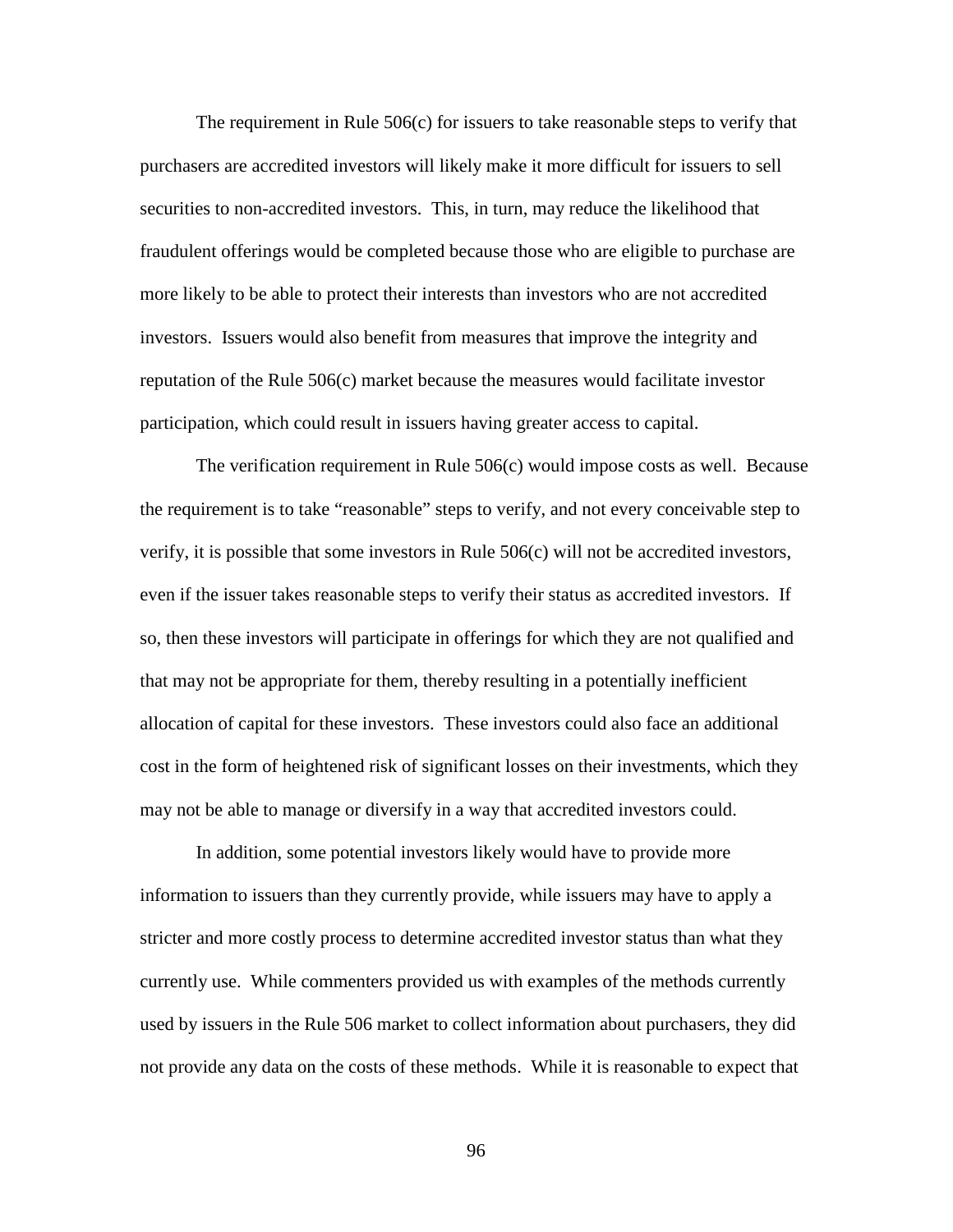the costs associated with the verification requirement could be offset somewhat by its benefits, it is also reasonable to expect that some accredited investors who would participate in existing Rule 506(b) offerings would decline to participate in Rule 506(c) offerings in light of the verification requirement.

To the extent that issuers require investors to provide personally identifiable information (e.g., Social Security numbers, tax information, bank or brokerage account information) in order to verify their accredited investor status, these investors may be reluctant to do so in the context of making an investment in an issuer, particularly an issuer with which they may have no prior relationship.<sup>[272](#page-96-0)</sup> In addition to concerns about maintaining personal privacy, investors may be concerned that their personally identifiable information could be stolen or accessed by third parties or used by unscrupulous issuers in various ways (e.g., identity theft), which could impose costs to investors that go well beyond the costs typically associated with investing. As a consequence, some potential investors may elect not to participate in Rule 506(c) offerings, thus impeding capital formation to some extent.

Our decision not to specify the verification methods that an issuer must use in taking reasonable steps to verify accredited investor status would provide issuers with the flexibility to use methods that are appropriate in light of the facts and circumstances of each offering and each purchaser. Such flexibility could mitigate the cost to issuers of complying with Rule 506(c) because it would allow them to select the most cost-effective verification method for each offering. We anticipate, however, that issuers or their verification service providers will document the particular verification methods used in

<span id="page-96-0"></span><sup>&</sup>lt;sup>272</sup> See letter from SecondMarket Holdings, Inc. (May 25, 2012).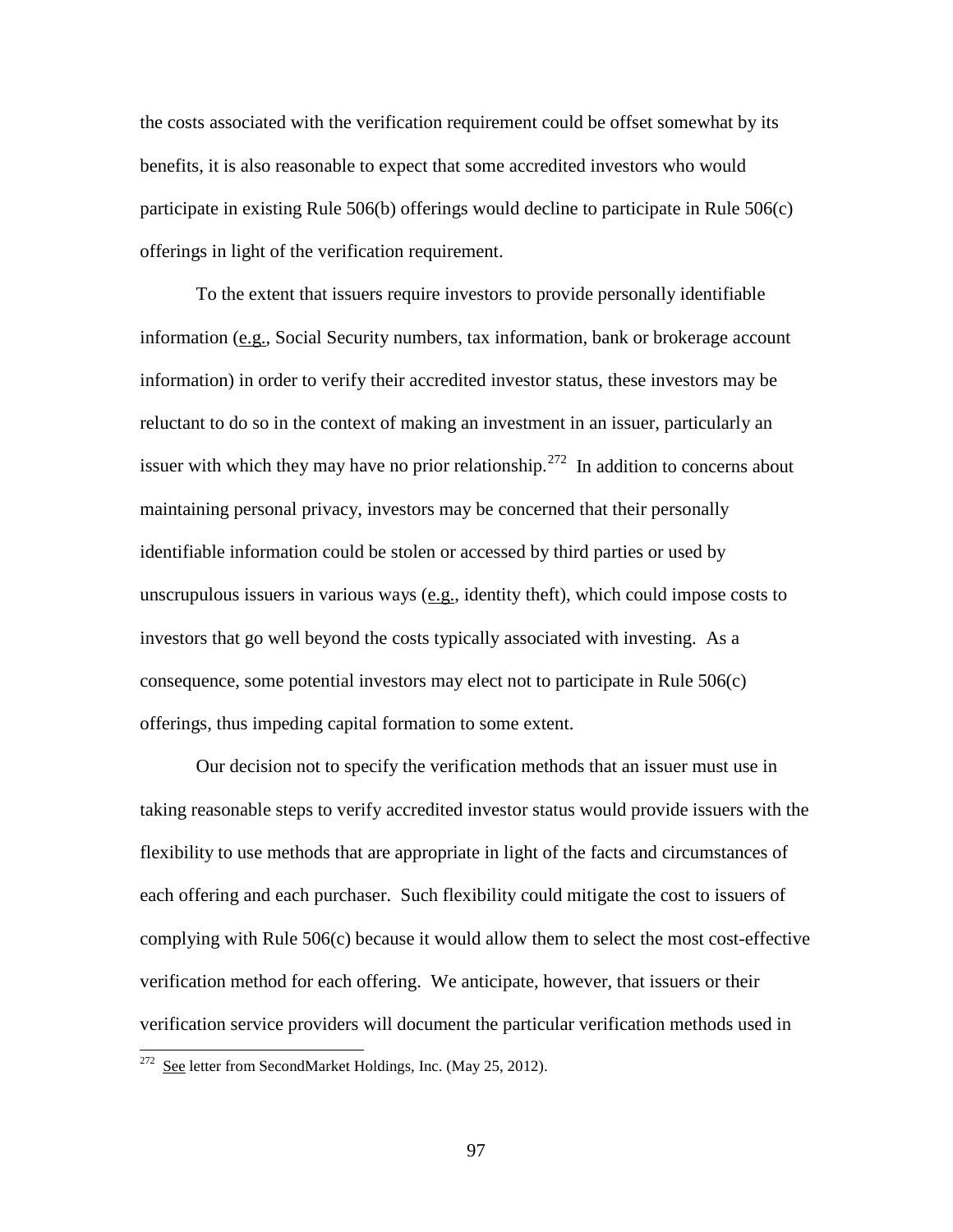the event of any question being raised about the availability of the exemption. Although we do not specify the nature or extent of any such documentation, we acknowledge that it will create some cost.

On the other hand, the greater flexibility of the principles-based "reasonableness" verification method could result in less rigorous verification, thus allowing some unscrupulous issuers to more easily sell securities to purchasers who are not accredited investors and perpetrate fraudulent schemes, or it could create or promote legal uncertainty about the availability of Rule 506(c), which may cause some issuers to interpret "reasonable steps to verify" in a manner that is more burdensome than if specific verification methods were prescribed, thus incurring higher cost. We believe that the non-exclusive list of specific methods of verification we are including in Rule 506(c), as adopted, should help to mitigate the impact of these costs.

Some commenters suggested that using a flexible verification standard is optimal for issuers because it closely resembles current market practices which they believe have worked well in this market.<sup>[273](#page-97-0)</sup> Such flexibility will allow issuers to adopt different approaches based on the types of accredited investors, types of offerings and changing market practices. In contrast, other commenters questioned the benefits of the flexibility provided by the principles-based verification method and criticized the Commission for not quantifying the costs and benefits of currently used verification methods.<sup>274</sup> They argued that the application of the reasonableness standard in the principles-based method

<span id="page-97-0"></span> $2^{273}$  See letters from SIFMA and FSR (Oct. 5, 2012); and IAA.

<span id="page-97-1"></span><sup>&</sup>lt;sup>274</sup> See letters from Consumer Federation; Fund Democracy.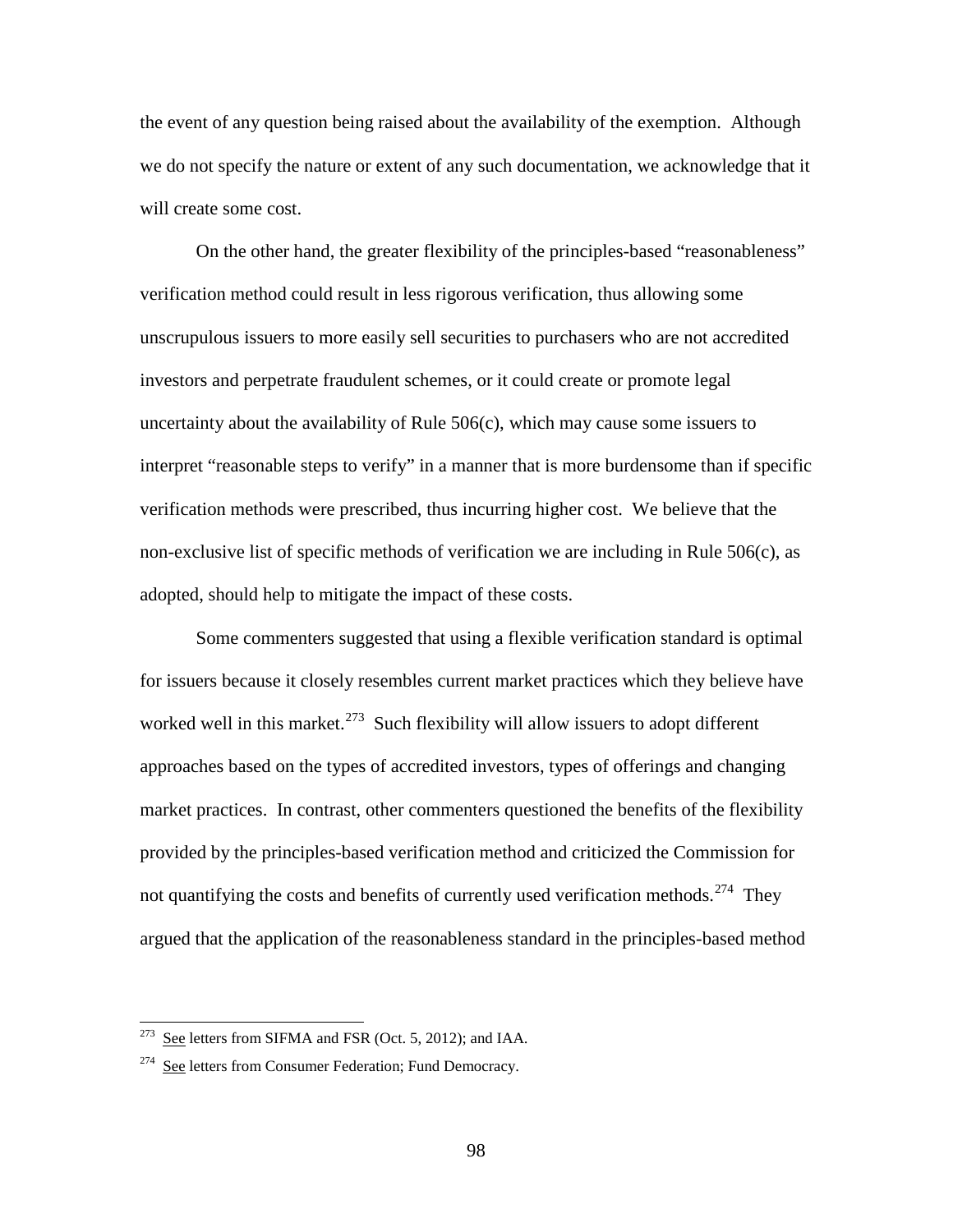will lead to lax verification practices by issuers, which would lessen investor protection by allowing sales of securities to non-accredited investors.

Our decision to provide a non-exclusive list of specified methods that issuers can use to verify a purchaser's accredited investor status will provide legal certainty in those circumstances in which there is a question as to whether or not the steps taken are reasonable in light of the facts and circumstances. Using a specified method would reduce issuers' verification costs to the extent that they would otherwise incur costs to analyze whether or not the steps they had taken or proposed to take satisfied the reasonableness standard in Rule 506(c). It could also reduce investors' costs, since the methods for verifying income and net worth rely mostly on documents prepared by third parties at no cost to the investors. On the other hand, some investors may be reluctant to provide the personal financial information required by the income and net worth methods; and with respect to the third-party method, it may be relatively costly to pay for the verification services of a lawyer or accountant as they may be concerned about professional liability. The grandfather method – which permits self-certification by existing investors who purchased securities as accredited investors in an issuer's Rule 506(b) offering before the effective date of Rule  $506(c)$  – could result in investors that do not meet the definition of "accredited investor" participating in Rule 506(c) offerings because issuers conducting Rule 506(b) offerings are not required to take reasonable steps to verify the accredited investor status of their purchasers.

In addition, our non-exclusive list of specified verification methods could be mistakenly viewed by market participants as the required verification methods, in which compliance with at least one of the enumerated methods could be viewed, in the practical

99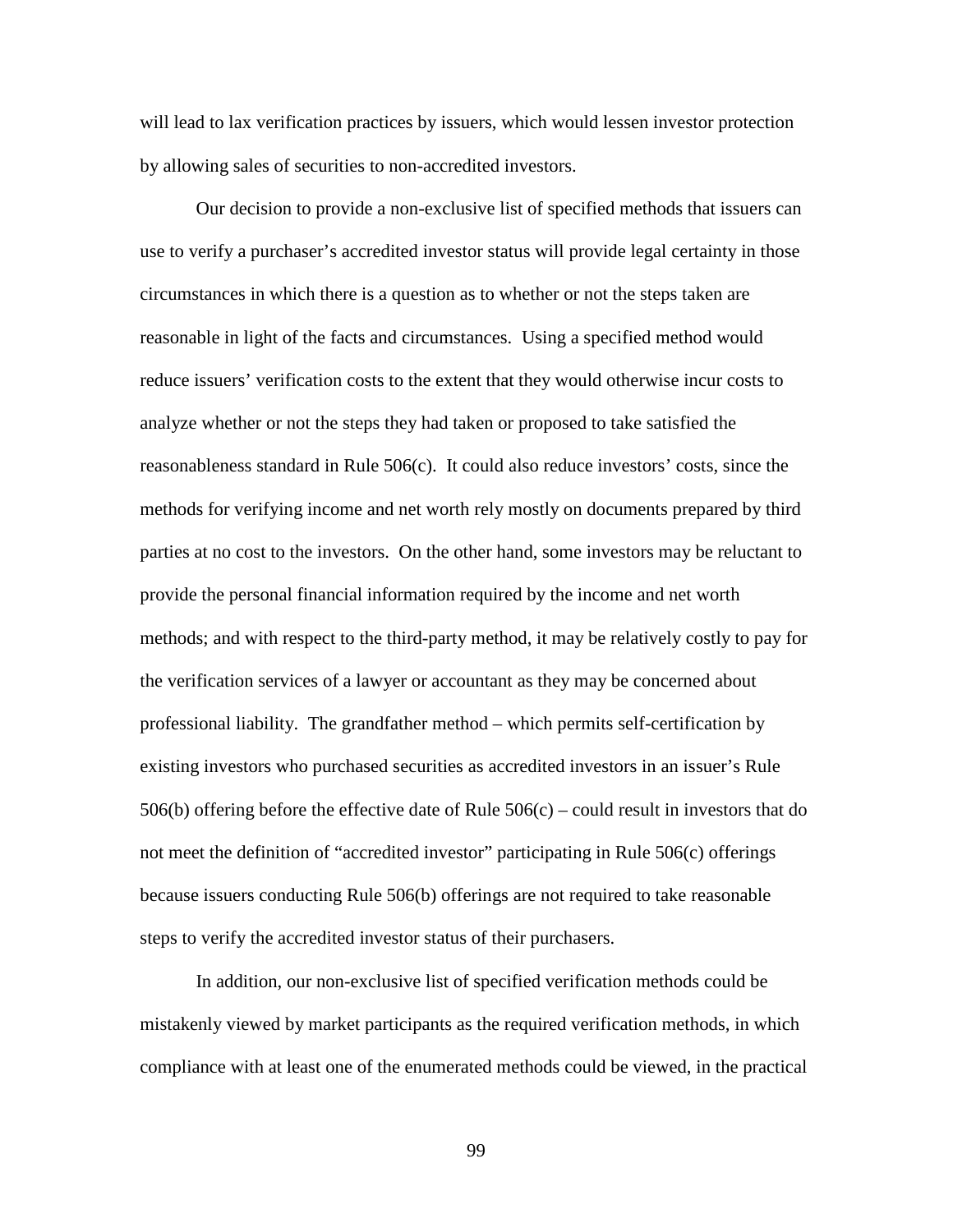application of the verification requirement, as necessary in all circumstances to demonstrate that the verification requirement has been satisfied, thereby eliminating the flexibility that Rule 506(c) is intended to provide.<sup>[275](#page-99-0)</sup> If issuers choose not to use verification methods different from those on the non-exclusive list, then some potential investors may limit their participation in the Rule 506(c) market, which may impede capital formation to some extent. Finally, even if a specified method has been used, thereby satisfying the verification requirement, there may be circumstances in which issuers may unreasonably overlook or disregard other information indicating that a purchaser is not, in fact, an accredited investor. This could lead to sales being made to persons who are not accredited investors. Because, as stated above, the Commission does not have data on current verification practices, we cannot quantify the effect of the new verification requirement in Rule 506(c).

#### **E. Analysis of the Amendment to Rule 144A**

 $\overline{a}$ 

We expect the potential benefits of the amendments to Rule 144A to be lower (i.e., less available) for issuers in Rule 144A offerings as compared to issuers in Rule 506(c) offerings because QIBs, which are the only permitted investors in Rule 144A offerings, are generally fewer in number, known by market participants, and better networked than accredited investors. Thus, as we noted in the Proposing Release, we believe that eliminating the prohibition against general solicitation for Rule 144A offerings is unlikely to dramatically increase issuers' access to QIBs in such offerings or to lower the cost of capital in Rule 144A offerings.

<span id="page-99-0"></span><sup>&</sup>lt;sup>275</sup> The use of any of the specified methods is optional. We expect that many issuers will conduct Rule 506(c) offerings in reliance on the principles-based method of verification, in light of its flexibility and efficiency.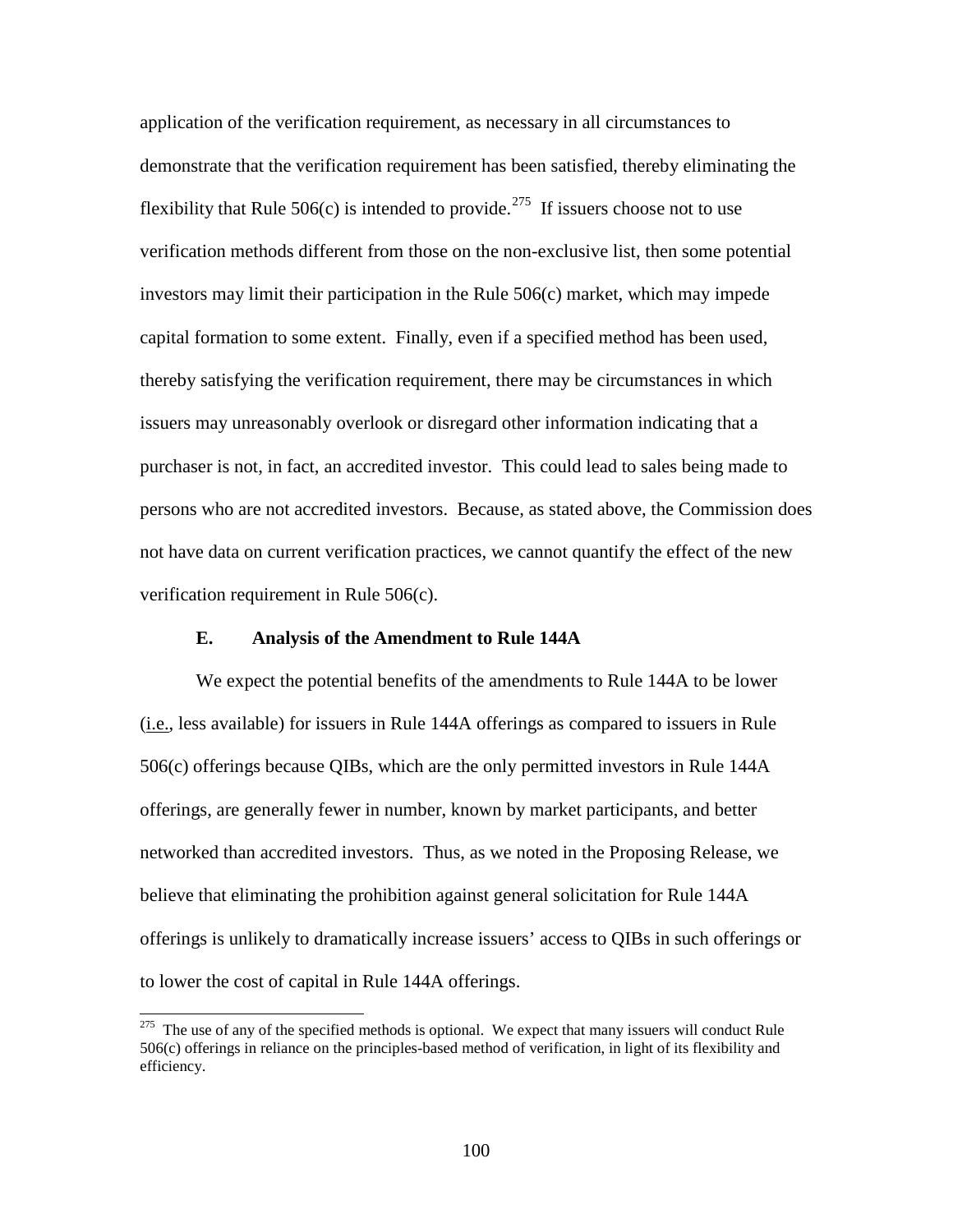We expect that there would be fewer potential occurrences of general solicitationinduced fraud in Rule 144A offerings, as compared to Rule 506(c) transactions, because Rule 144A offerings involve an intermediary that, as the initial purchaser of the securities, typically performs a due diligence investigation and assists the issuer in preparing the offering materials, thereby adding a layer of protection against fraud. Also, Rule 144A investors are generally large institutions, which are thought to be better able to identify fraudulent activities than smaller institutions and retail investors in general.

We also anticipate that eliminating the prohibition against general solicitation would significantly affect private trading systems by permitting information vendors to provide more information about Rule 144A securities. Indeed, because offers will be able to be made to the public, the information on private trading systems for Rule 144A securities could be made available to all investors, even though sales would be limited to  $QIBs$ <sup>[276](#page-100-0)</sup> In addition, currently there is no public dissemination through Trade Reporting and Compliance Engine ("TRACE") of transactions in Rule 144A securities.<sup>[277](#page-100-1)</sup> Now that Rule 144A is being amended to permit offers to be made to persons other than QIBs, transaction information with respect to Rule 144A securities can be publicly disseminated. Such improvements in the information available to potential investors could enhance efficiency in the Rule 144A market.

<span id="page-100-0"></span><sup>&</sup>lt;sup>276</sup> Under the PORTAL Trading System developed by the Nasdaq Stock Market for trading Rule 144A securities, access is restricted to QIBs. Other privately developed Rule 144A trading systems, such as Portal Alliance, have similar restrictions.

<span id="page-100-1"></span> $277$  See FINRA Rule 6750. There is mandatory reporting of over-the-counter trades in fixed income securities. On April 19, 2013, the FINRA Board of Governors announced that it has authorized FINRA to file with the Commission "proposed amendments to FINRA Rules 6750 and 7730 to provide for the dissemination of transactions in TRACE-eligible securities effected pursuant to Securities Act Rule 144A (Rule 144A transactions)." See Letter from Richard G. Ketchum, Chairman and CEO, FINRA (Apr. 19, 2013), available at: [http://www.finra.org/Industry/Regulation/Guidance/CommunicationstoFirms/P244913.](http://www.finra.org/Industry/Regulation/Guidance/CommunicationstoFirms/P244913)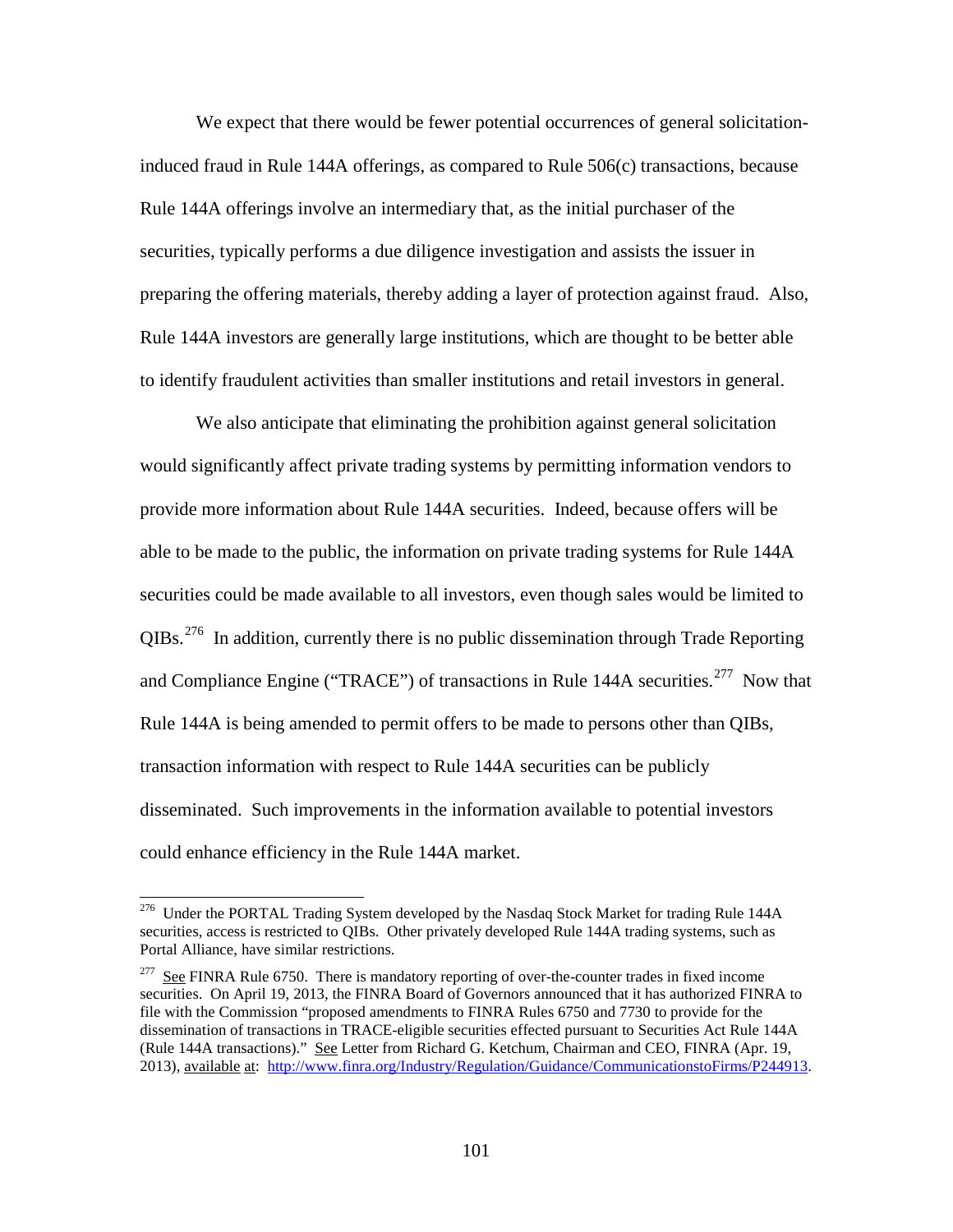### **F. Additional Information Collection and Disclosures**

We are amending Form D to add a new check box in Item 6 of Form D that will require an issuer to indicate whether it is relying on Rule 506(c) in conducting its offering. With this information, the Commission will be able to more effectively analyze the use of Rule 506(c). The marginal cost to issuers of providing this information is likely to be low because Form D already requires issuers to identify the exemption on which they are relying. Commenters generally supported the proposal to have a new check box in Item 6 of Form D as a way to identify Rule  $506(c)$  offerings.<sup>278</sup> One commenter, however, questioned the usefulness of the information provided by the new check box. $279$ 

Much of what we know about the size and characteristics of the private offering market comes from Form D filings. The information collected to date and described in this release illustrates and underscores the importance of the private offering market to the U.S. economy. The continued collection of this information following the elimination of the prohibition against general solicitation in Rule 506(c) and Rule 144A offerings will be an important tool in assessing the ongoing economic impact of the new rule amendments.

# **VII. FINAL REGULATORY FLEXIBILITY ANALYSIS**

This Final Regulatory Flexibility Analysis ("FRFA") has been prepared in accordance with Section 603 of the Regulatory Flexibility Act.<sup>[280](#page-101-2)</sup> It relates to the

<span id="page-101-0"></span> $278$  See letters from MFA (Sept. 28, 2012); SIFMA and FSR (Oct. 5, 2012); IAA.

<span id="page-101-1"></span><sup>&</sup>lt;sup>279</sup> See letter from Consumer Federation.

<span id="page-101-2"></span><sup>280</sup> See 5 U.S.C. 603.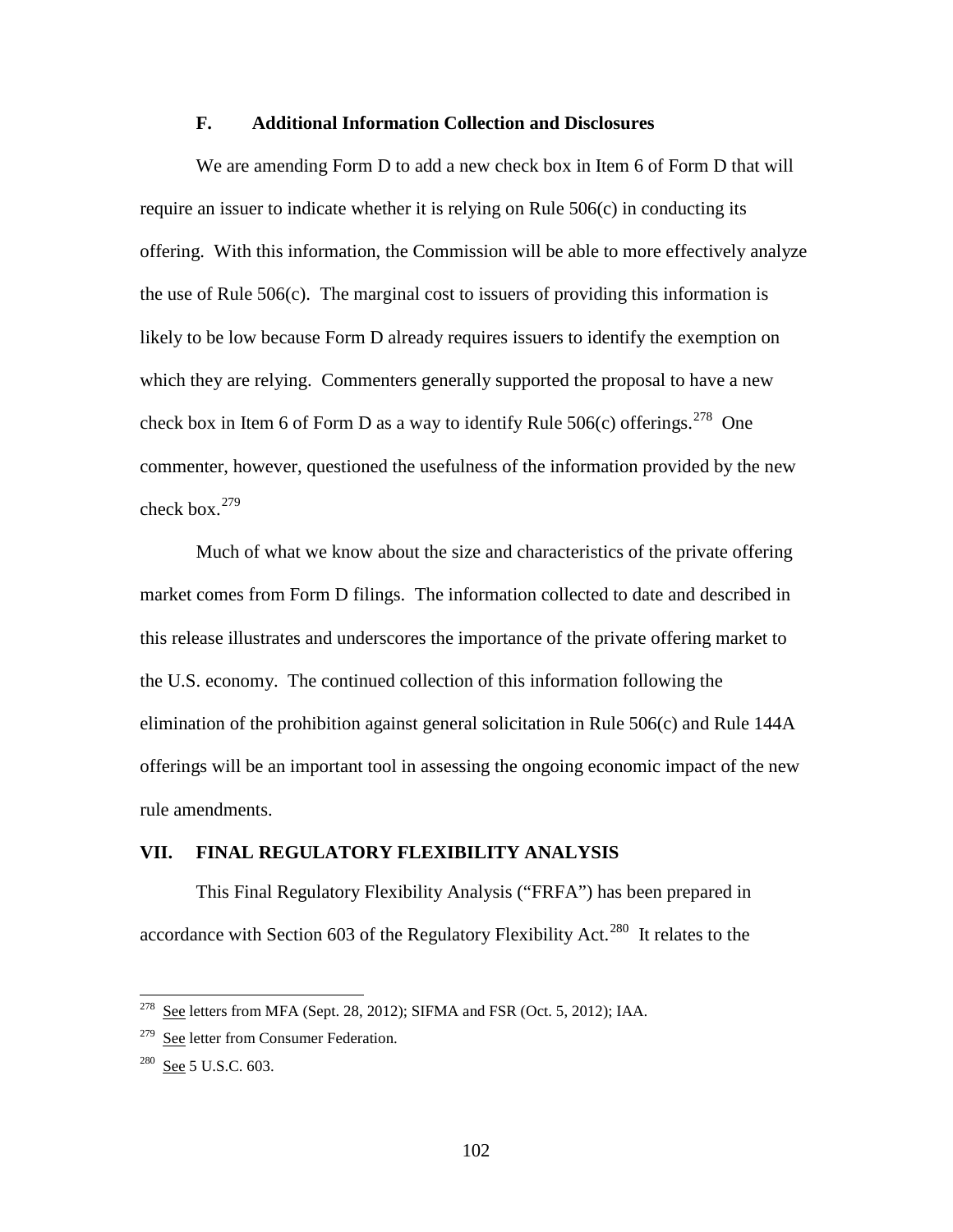amendments to Rules 500, 501, 502 and 506 of Regulation D, Form D and Rule 144A that we are adopting in this release. An Initial Regulatory Flexibility Analysis ("IRFA") was prepared in accordance with the Regulatory Flexibility Act and included in the Proposing Release.

### **A. Reasons for, and Objectives of, the Action**

 The primary reason for, and objective of, the amendments to Rule 502 and Rule 506 is to implement the statutory requirements of Section 201(a)(1) of the JOBS Act, which directs the Commission to revise Rule 506 to provide that the prohibition against general solicitation in Rule 502(c) shall not apply to offers and sales of securities made pursuant to Rule 506, provided that all purchasers of the securities are accredited investors. Consistent with the language in Section 201(a), the amendment to Rule 506 requires issuers to take reasonable steps to verify that purchasers in any Rule 506 offering using general solicitation are accredited investors. The primary reason for, and objective of, the amendment to Form D is to assist our efforts to analyze the use of general solicitation in Rule 506(c) offerings and the size of this offering market.

The primary reason for, and objective of, the final amendment to Rule 144A is to implement the statutory requirements of Section 201(a)(2) of the JOBS Act, which directs the Commission to revise Rule  $144A(d)(1)$  to provide that securities sold pursuant to Rule 144A may be offered to persons other than QIBs, including by means of general solicitation, provided that securities are sold only to persons that the seller and any person acting on behalf of the seller reasonably believe are QIBs.

## **B. Significant Issues Raised By Public Comments**

 In the Proposing Release, we requested comment on any aspect of the IRFA, including the number of small entities that would be subject to the proposed rule and

103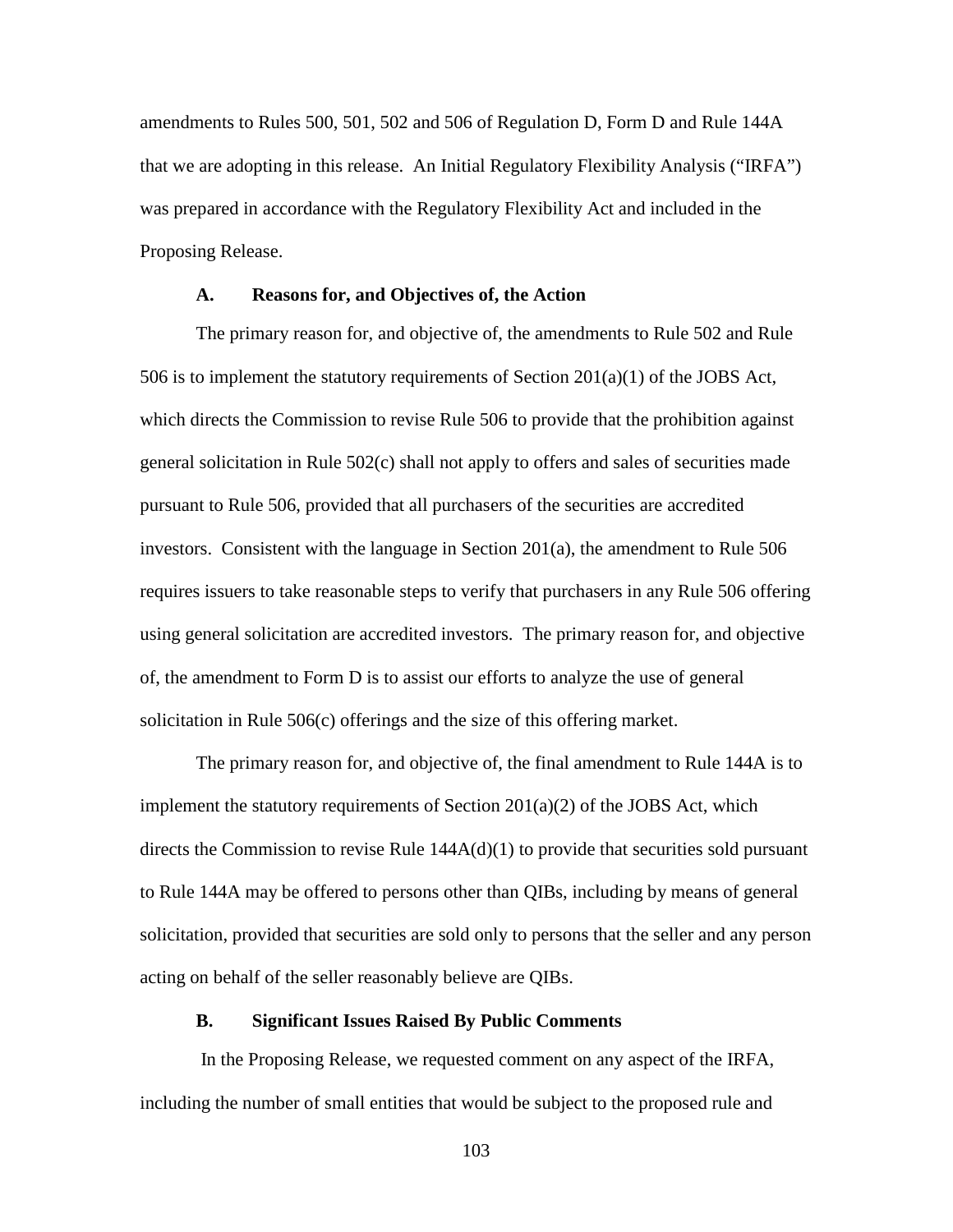form amendments and the nature of the effects of the proposed amendments on small entities. We received one comment addressing the IRFA.<sup>[281](#page-103-0)</sup> This commenter stated that the Commission failed in its IRFA to consider the alternative of eliminating Form D or significantly reducing the scope of information required to be disclosed on Form D. As Form D provides meaningful information about the Regulation D market, and our need for information about this market will only increase once Rule 506(c) is in effect, we are not considering eliminating Form D or significantly reducing the scope of information required to be disclosed on Form D.

### **C. Small Entities Subject to the Final Rule and Form Amendments**

For purposes of the Regulatory Flexibility Act, under our rules, an issuer, other than an investment company, is a "small business" or "small organization" if it has total assets of \$5 million or less as of the end of its most recent fiscal year and is engaged or proposing to engage in an offering of securities which does not exceed \$5 million.<sup>[282](#page-103-1)</sup> For purposes of the Regulatory Flexibility Act, an investment company is a small entity if it, together with other investment companies in the same group of related investment companies, has net assets of \$50 million or less as of the end of its most recent fiscal vear. $283$ 

Rule 506(c) will affect small issuers (including both operating businesses and investment funds that raise capital under Rule 506) relying on this exemption from Securities Act registration. All issuers that sell securities in reliance on Regulation D are

<span id="page-103-0"></span> $281$  See letter from K. Bishop.

<span id="page-103-1"></span><sup>282 17</sup> CFR 230.157.

<span id="page-103-2"></span> $283$  17 CFR 270.0-10(a).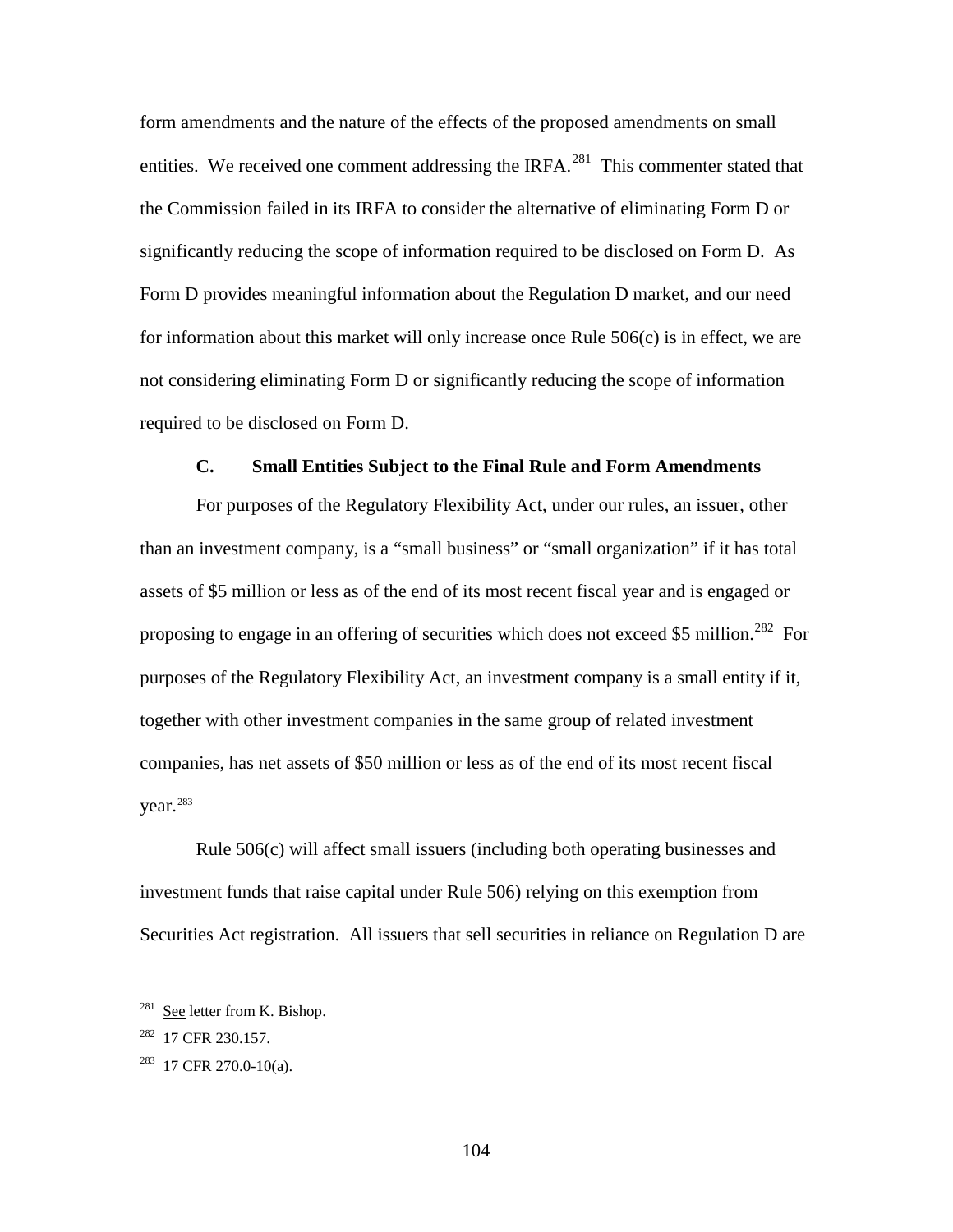required to file a Form D with the Commission reporting the transaction. For the year ended December 31, 2012, 16,067 issuers made 18,187 new Form D filings, of which 15,208 issuers relied on the Rule 506 exemption. Based on the information reported by issuers on Form D, there were  $3,958$  small issuers<sup>[284](#page-104-0)</sup> relying on the Rule 506 exemption in 2012. This number likely underestimates the actual number of small issuers relying on the Rule 506 exemption, however, because over 60% of issuers that are not pooled investment funds and over 80% of issuers that are pooled investment funds declined to report their amount of revenues in 2012.

The final amendment to Rule 144A will affect small entities that engage in Rule 144A offerings.<sup>285</sup> Unlike issuers that use Regulation D, issuers conducting Rule 144A offerings are not required to file any form with the Commission. This lack of data significantly limits our ability to assess the number and the size of issuers that conduct Rule 144A offerings. Still, we are able to obtain some data on non-ABS Rule 144A offerings during the 2009 to 2012 period from two commercial databases.<sup>286</sup> Based on these data, we identified 3,510 offerings involving 1,965 issuers from 2009 to 2012. We were able to obtain 2011 financial information for 598 of these issuers,  $287$  of which only 11 issuers reported total assets of less than \$50 million.

<span id="page-104-0"></span> $284$  Of this number, 3,627 of these issuers are not investment companies, and 331 are investment companies. We also note that issuers that are not investment companies disclose only revenues on Form D, and not total assets. Hence, we use the amount of revenues as a measure of issuer size.

<span id="page-104-1"></span><sup>&</sup>lt;sup>285</sup> While it may be theoretically possible for a small entity to meet one part of the definition of "qualified" institutional buyer" (e.g., an "entity, all of the equity owners of which are qualified institutional buyers, acting for its own account or the accounts of other qualified institutional buyers"), we do not have any information to suggest that there are such small entities. Accordingly, the regulatory flexibility analysis in regard to Rule 144A is focused on small issuers that engage in Rule 144A offerings.

<span id="page-104-2"></span><sup>286</sup> These databases are Thomson Financial's SDC Platinum Service and Sagient Research System's Placement Tracker database.

<span id="page-104-3"></span> $^{287}$  Financial data for fiscal year 2011 was obtained from Compustat, a product of Standard and Poor's.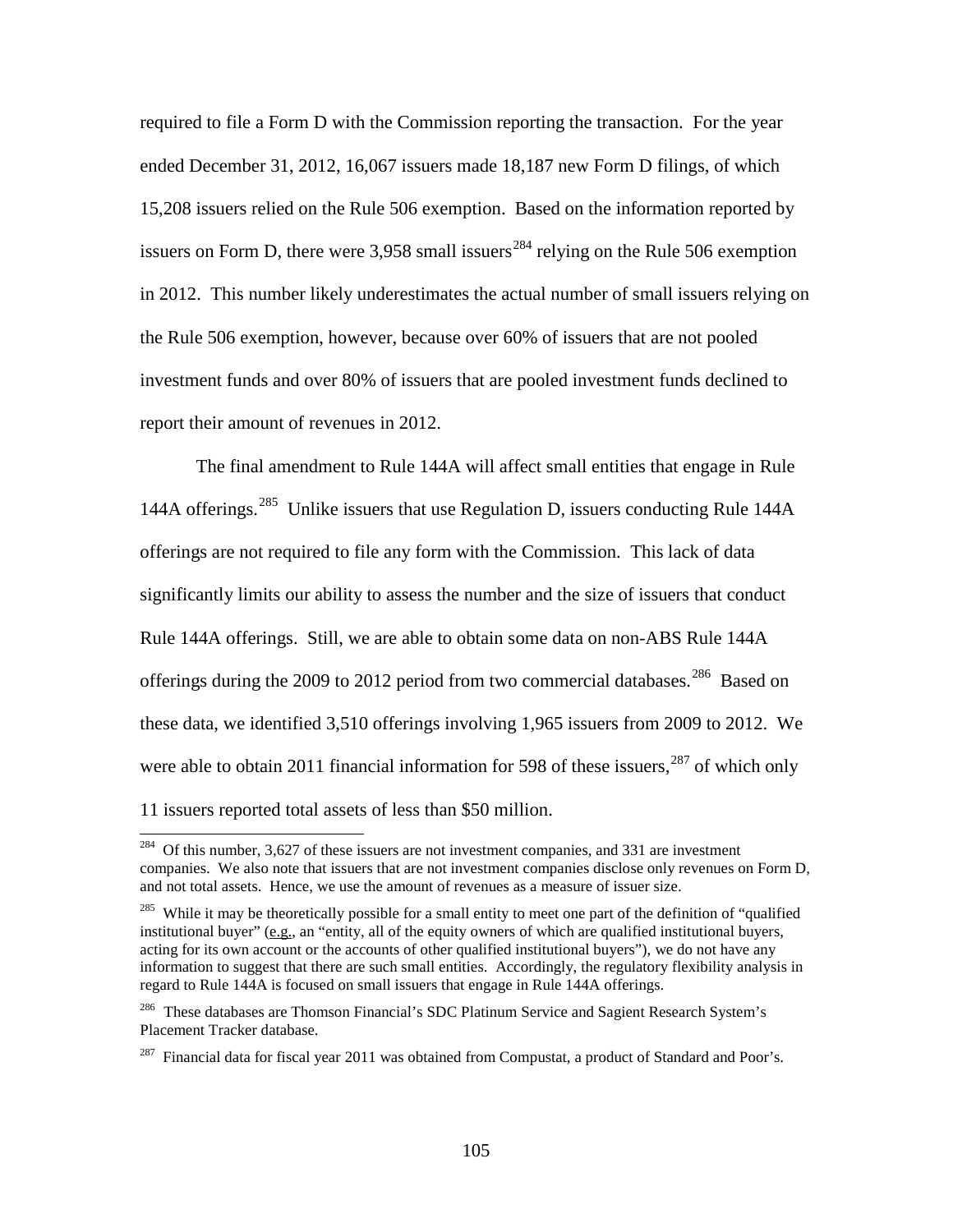# **D. Projected Reporting, Recordkeeping and Other Compliance Requirements**

The final amendment to Rule 506 will impose certain reporting and compliance requirements on issuers that engage in general solicitation in Rule 506 offerings. As discussed above, issuers taking advantage of Rule 506(c) to engage in general solicitation in Rule 506 offerings will be required to take reasonable steps to verify that the purchasers of the securities are accredited investors. The steps required will vary with the circumstances, but we anticipate that some potential investors may have to provide more information to issuers than they currently provide, while issuers may have to apply a stricter and more costly process to verify accredited investor status than what they currently use. We expect that the costs of compliance will vary depending on the size and nature of the offering, the nature and extent of the verification methods used, and the number and nature of purchasers in the offering. Rule 506(c) does not impose any recordkeeping requirements; however, we anticipate that issuers or their verification service providers will document the steps taken to verify that purchasers are accredited investors in Rule 506 offerings involving general solicitation because the issuer has the burden of demonstrating that its offering is entitled to an exemption from the registration requirements of Section 5 of the Securities Act. To promote legal certainty, we are including in Rule 506(c) a non-exclusive list of verification methods that in and of themselves will be deemed to satisfy the verification requirement.

The final amendment to Form D will also impose an information requirement with respect to Rule 506 offerings that use general solicitation. Each issuer submitting a Form D for a Rule 506 offering will be required to check a box on the form to indicate whether the issuer is relying on the Rule  $506(c)$  exemption. We do not believe that this

106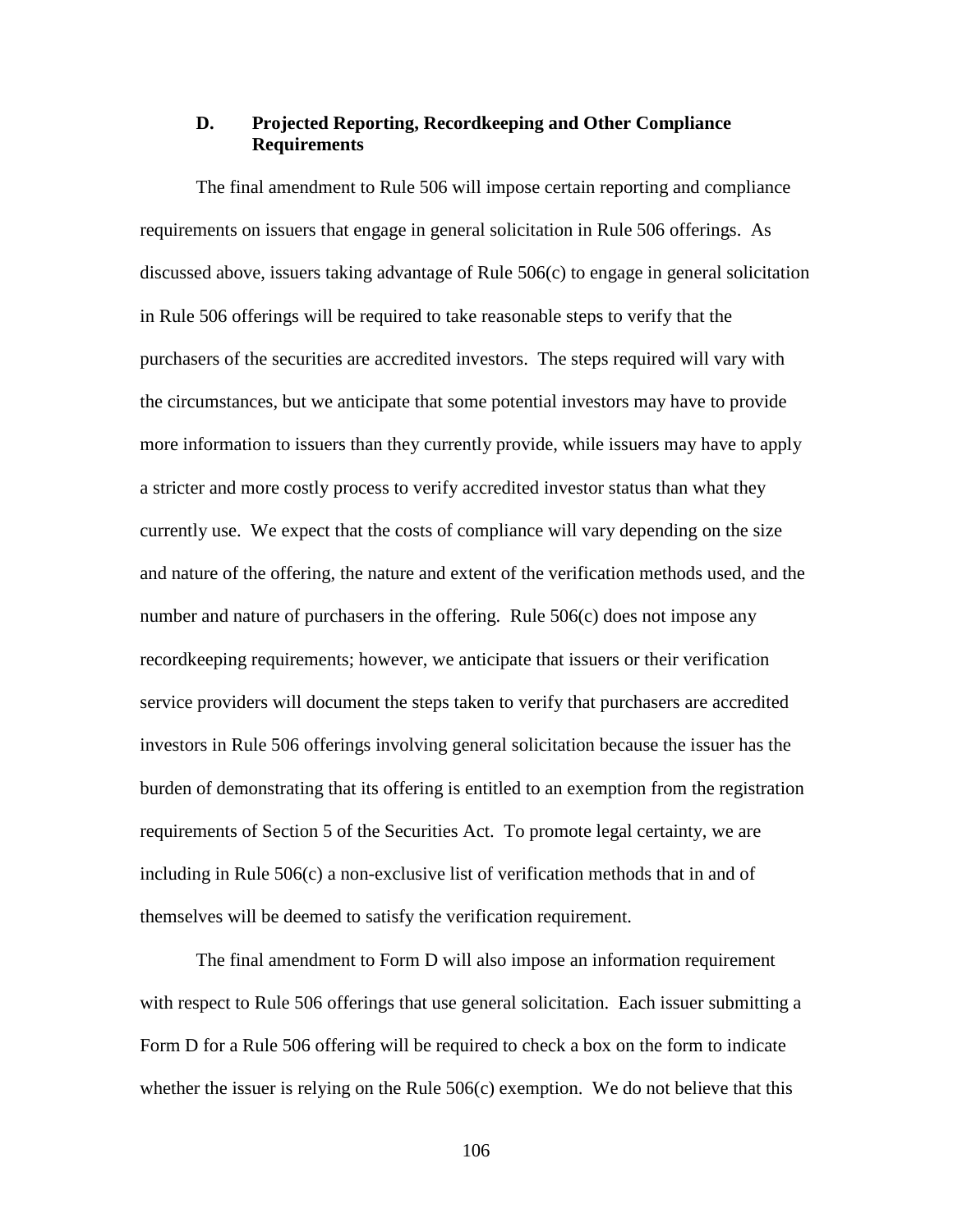revision to Form D will increase in any material way the time or information required to complete the Form D that must be filed with the Commission in connection with a Rule 506 offering.

The final amendment to Rule 144A contains no reporting, recordkeeping or compliance requirements for issuers that engage in Rule 144A offerings.

# **E. Duplicative, Overlapping or Conflicting Federal Rules**

The Commission believes that there are no rules that duplicate, overlap or conflict with the final amendments to Rule 144A, Form D, and Rules 500, 501, 502 and 506 of Regulation D.

## **F. Significant Alternatives**

The Regulatory Flexibility Act directs us to consider significant alternatives that would accomplish the stated objectives of our amendments, while minimizing any significant adverse impact on small entities. In regard to the final amendment to Rule 144A and the final amendment to Rule 506 to remove the prohibition against general solicitation in Rule 506 offerings where all purchasers are accredited investors and issuers have taken reasonable steps to verify purchasers' accredited investor status, there are no significant alternatives to these amendments that would accomplish the stated objectives of Section 201(a) of the JOBS Act. Eliminating the prohibition against general solicitation for a subset of Rule 506 offerings is intended to assist small entities – and other entities – seeking to raise capital. Small entities are not required to use Rule 506(c) to raise capital and would do so presumably only if it would be useful to them.

In connection with the final amendment to Form D and the final amendment to Rule 506 that requires issuers to take reasonable steps to verify that purchasers of securities are accredited investors, the Commission considered the following alternatives:

107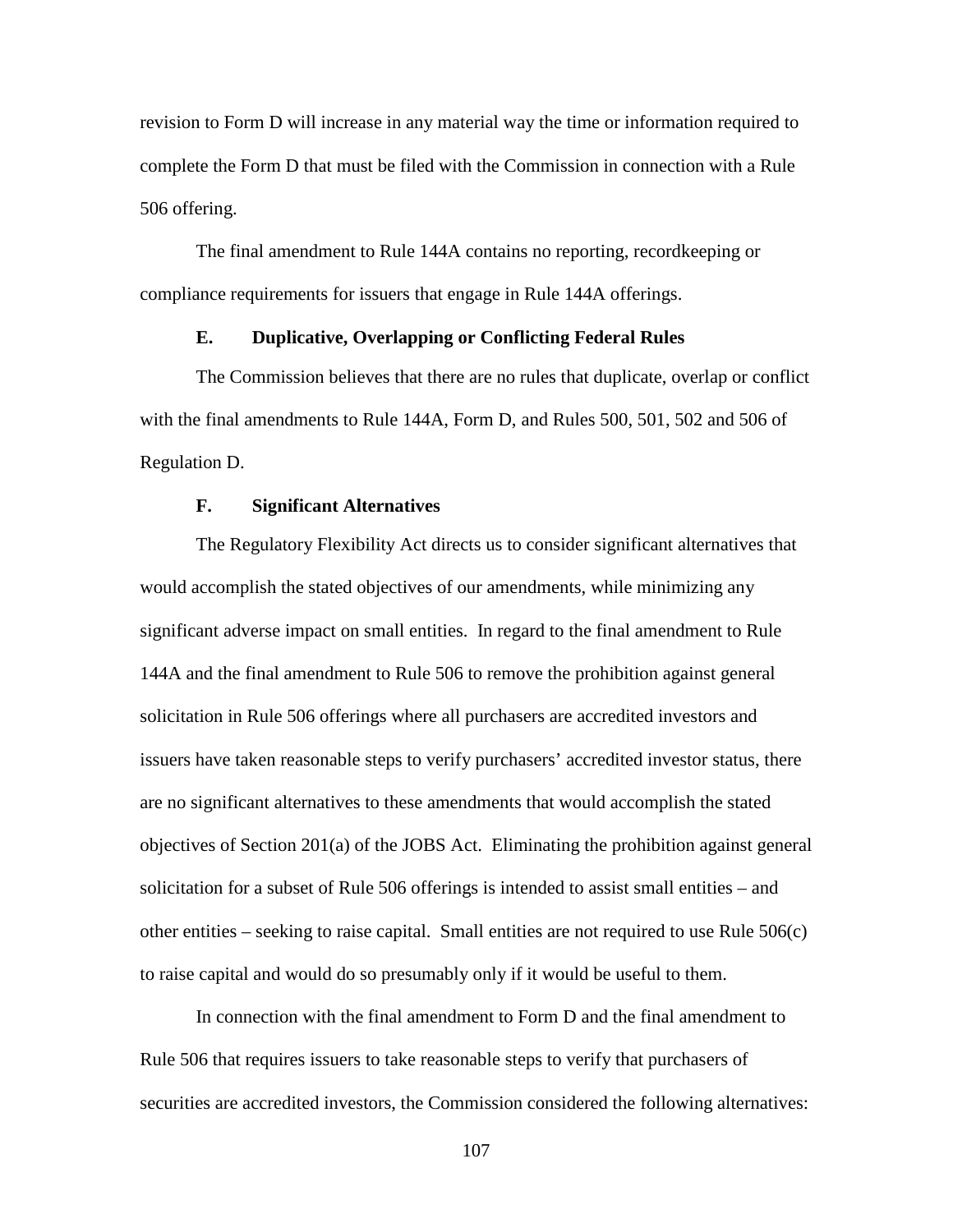(1) establishing different compliance or reporting standards that take into account the resources available to small entities; (2) clarifying, consolidating or simplifying compliance requirements under the rule; (3) using design rather than performance standards; and (4) exempting small entities from coverage of all or part of the amendment to Rule 506.

With respect to using design rather than performance standards, we note that the "reasonable steps to verify" requirement in Rule 506(c) is a performance standard. We believe that the flexibility of a performance standard accommodates different types of offerings and purchasers without imposing overly burdensome methods that may be illsuited or unnecessary to a particular offering or purchaser, given the facts and circumstances. The Commission is not adopting different compliance or reporting requirements or timetables for small entities under Rule 506(c). The particular steps necessary to meet the requirement to take reasonable steps to verify that purchasers are accredited investors will vary according to the circumstances. Different compliance requirements for small entities may create the risk that the requirements may be too prescriptive or, alternatively, insufficient to verify a purchaser's accredited investor status. Special requirements for small entities may also lead to investor confusion or reduced investor participation in Rule 506 offerings if they create the impression that small entities have a different standard of verification than other issuers of securities. As the verification requirement is intended to protect investors by limiting participation in unregistered offerings to those who are most able to bear the risk, we are of the view that a flexible standard applicable to all issuers better accomplishes the goal of investor protection that this requirement is intended to serve. At the same time, the non-exclusive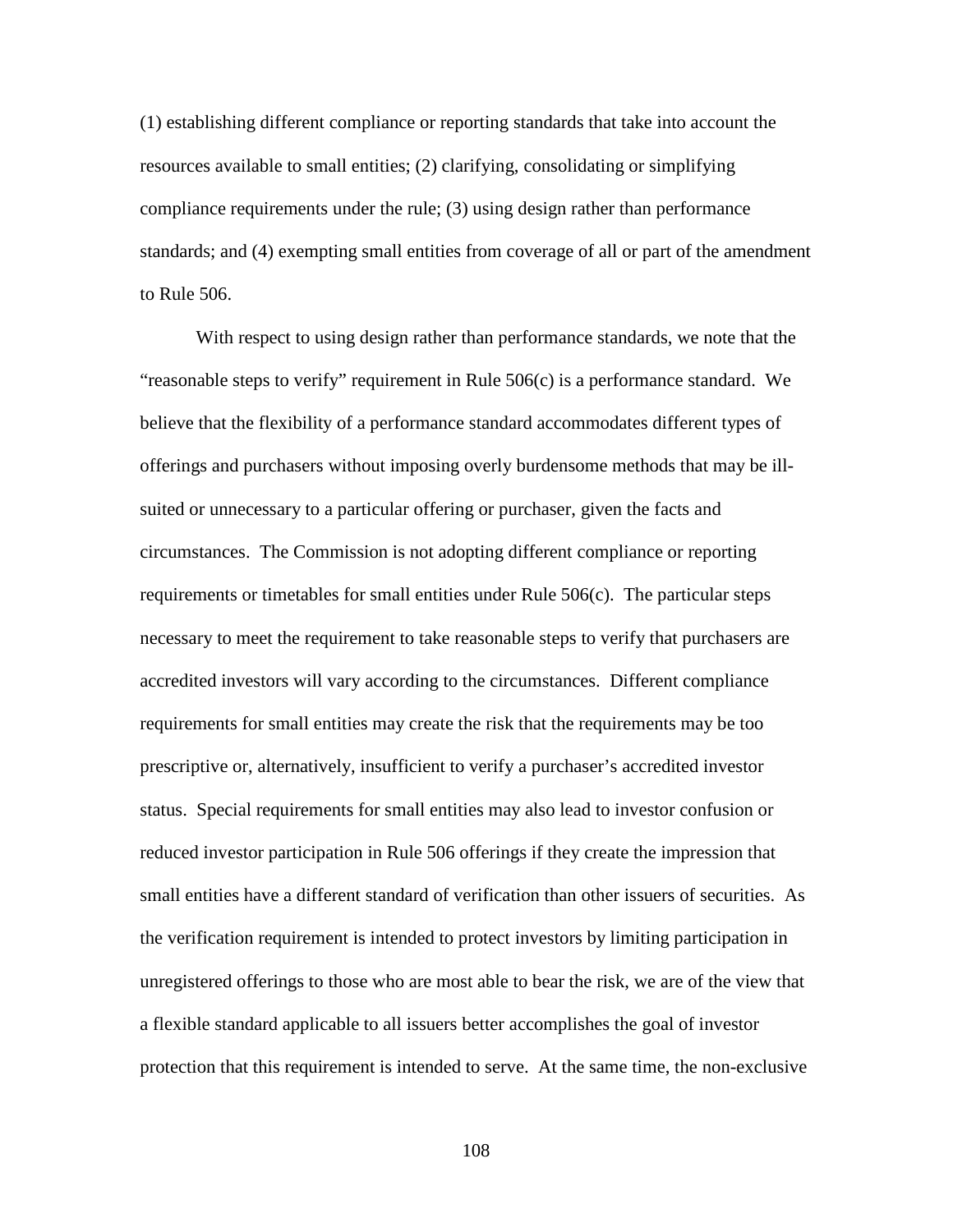list of verification methods that we are including in the final rule will provide additional legal certainty to all issuers, including small entities. The Commission is not adopting a different reporting requirement for small entities because the additional information that will be required in Form D is minimal and should not be unduly burdensome or costly for small entities.

We similarly believe that it does not appear consistent with the objective of the final amendments or the considerations described above regarding investor confusion and investor participation to further clarify, consolidate or simplify the amendments for small entities. With respect to exempting small entities from coverage of these final amendments, we believe such an approach would be contrary to the requirements of, and the legislative intent behind, Section 201(a) of the JOBS Act, as evidenced by the plain language of the statute.

### **VIII. STATUTORY AUTHORITY AND TEXT OF FINAL RULE AND FORM AMENDMENTS**

The final amendments contained in this release are being adopted under the authority set forth in Sections  $4(a)(1)$ ,  $4(a)(2)$ , 7, 17(a), 19 and 28 of the Securities Act, as amended, Sections 2, 3, 9(a), 10, 11A(c), 12, 13, 14, 15(c), 15(g), 17(a), 23(a) and 30 of the Exchange Act, as amended, Sections 23, 30 and 38 of the Investment Company Act, as amended, and Section 201(a) of the JOBS Act.<sup>[288](#page-108-0)</sup>

#### **List of Subjects in 17 CFR Parts 230, 239 and 242**

 $\overline{a}$ 

Reporting and recordkeeping requirements, Securities.

<span id="page-108-0"></span><sup>&</sup>lt;sup>288</sup> Although 15 U.S.C. 77d note is not an authority for the amendments in this release, it is being included in the instruction below for the general authority citation for Part 230 to ensure that the Code of Federal Regulations is correctly updated for purposes of the bad actor disqualification rule for Rule 506 offerings also published today. See Bad Actor Release.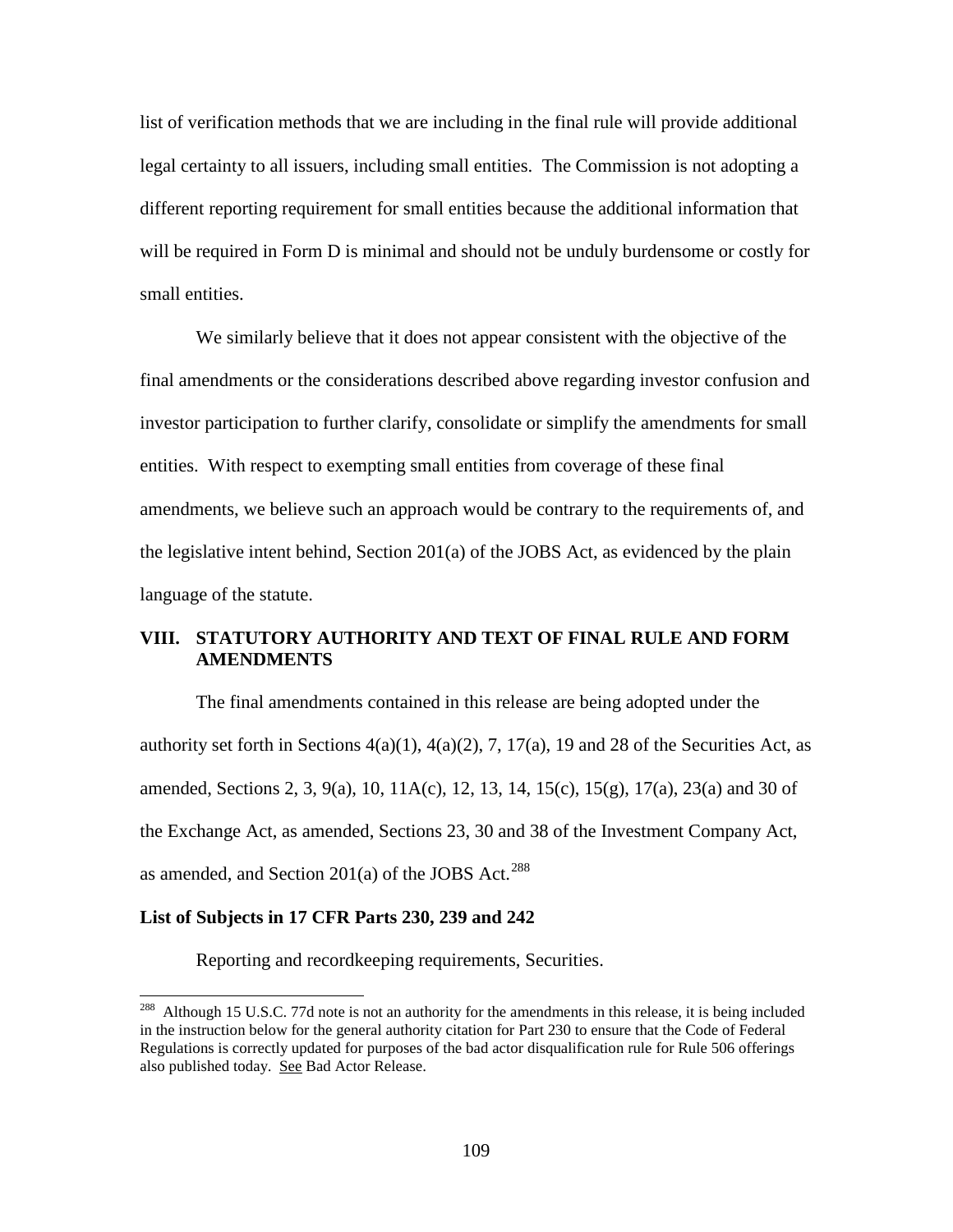For the reasons set out above, the Commission is amending Title 17, chapter II of the Code of Federal Regulations, as follows:

# **PART 230–-GENERAL RULES AND REGULATIONS, SECURITIES ACT OF 1933**

1. The general authority citation for Part 230 is revised to read as follows:

Authority: 15 U.S.C. 77b, 77b note, 77c, 77d, 77d note, 77f, 77g, 77h, 77j, 77r, 77s, 77z-3, 77sss, 78c, 78d, 78j, 78l, 78m, 78n, 78o, 78o-7 note, 78t, 78w, 78ll (d), 78mm, 80a-8, 80a-24, 80a-28, 80a-29, 80a-30, and 80a-37, and Pub. L. No. 112-106, sec. 201(a), 126 Stat. 313 (2012), unless otherwise noted.

\* \* \* \* \*

2. Amend § 230.144A by:

a. In Preliminary Note 7, removing the reference to "section 4(2)" and adding in its place "section  $4(a)(2)$ ";

b. In paragraph  $(a)(1)(i)(A)$ , removing the reference to "section"  $2(13)$ " and adding in its place "section  $2(a)(13)$ ";

c. In paragraph (b), removing the reference to "sections  $2(11)$  and  $4(1)$ " and adding in its place "sections  $2(a)(11)$  and  $4(a)(1)$ ";

d. In paragraph (c), removing the references to "section  $4(3)(C)$ ", "section 2(11)" and "section 4(3)(A)" and adding in their place "section  $4(a)(3)(C)$ ", "section  $2(a)(11)$ " and "section  $4(a)(3)(A)$ ," respectively;

e. In paragraph  $(d)(1)$ , first sentence, removing the phrase "offered" or"; and

f. In paragraph  $(d)(1)$ , first sentence, removing the phrase "an offeree" or" and adding in its place "a".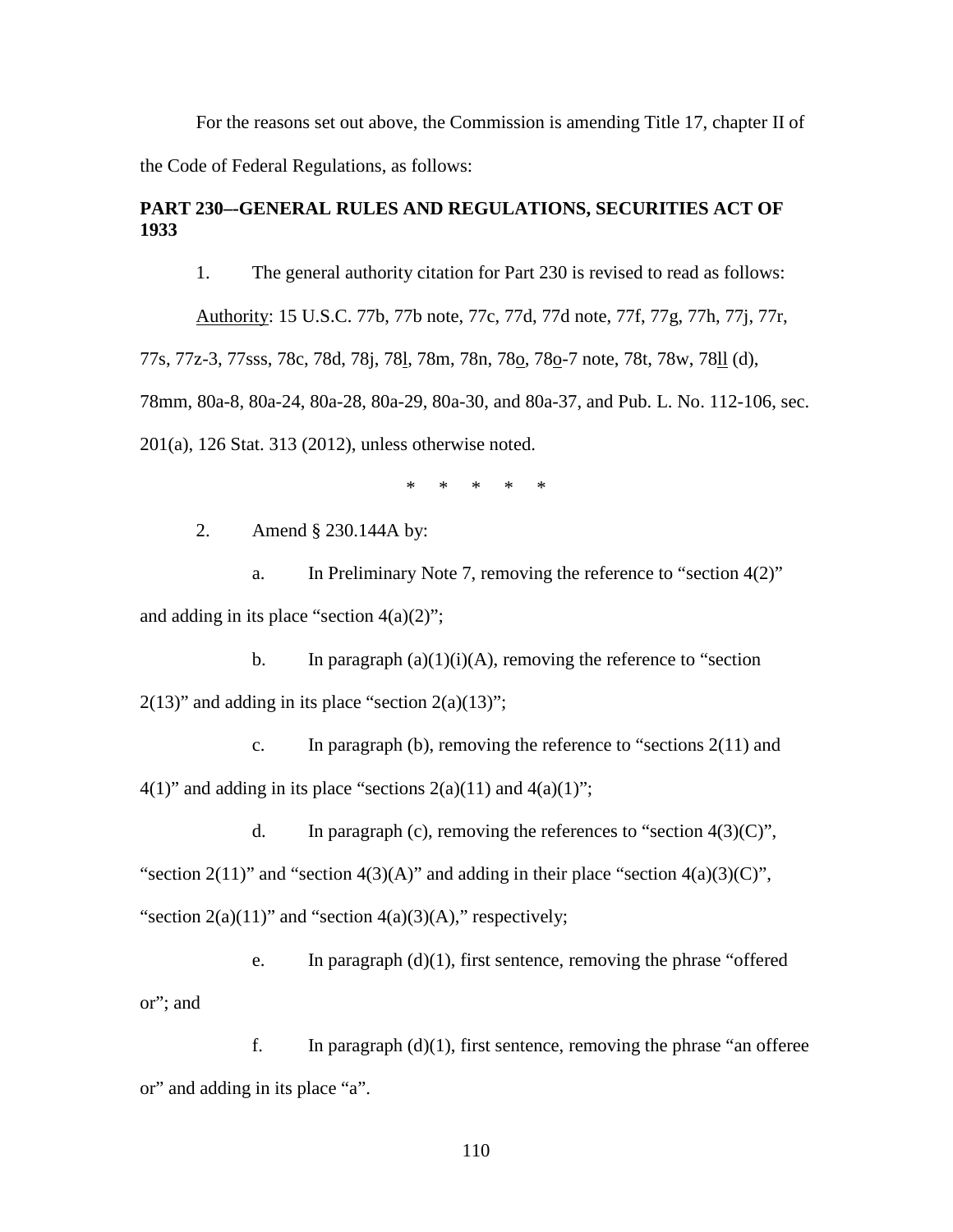3. Amend § 230.500(c) by:

a. Removing the reference to "section 4(2)" and adding in its place "section  $4(a)(2)$ "; and

b. In the second sentence, adding "(b)" after "rule 506" and after "(§230.506".

4. Amend § 230.501 by:

a. In paragraph  $(a)(1)$ , removing the reference to "section  $2(13)$ " and adding in its place "section  $2(a)(13)$ "; and

b. In paragraph (g), removing the reference to "section  $2(4)$ " and adding in its place "section  $2(a)(4)$ ".

5. Amend § 230.502 by:

a. In paragraphs  $(b)(1)$ ,  $(b)(2)(iv)$ ,  $(b)(2)(v)$  and  $(b)(2)(vii)$ , removing the reference to " $\S$  230.506" and adding in its place " $\S$  230.506(b)";

b. In paragraph (c), first sentence, adding the phrase "or  $\S$ 230.506(c)" after the phrase "Except as provided in § 230.504(b)(1)";

c. In paragraph (d), removing the reference to "section  $4(2)$ " and adding in its place "section  $4(a)(2)$ "; and

d. In paragraph (d), removing the reference to "section 2(11)" and adding in its place "section  $2(a)(11)$ ."

6. Amend § 230.506 by:

a. In paragraph (a), adding the phrase "or  $(c)$ " after the phrase "satisfy the conditions in paragraph (b)";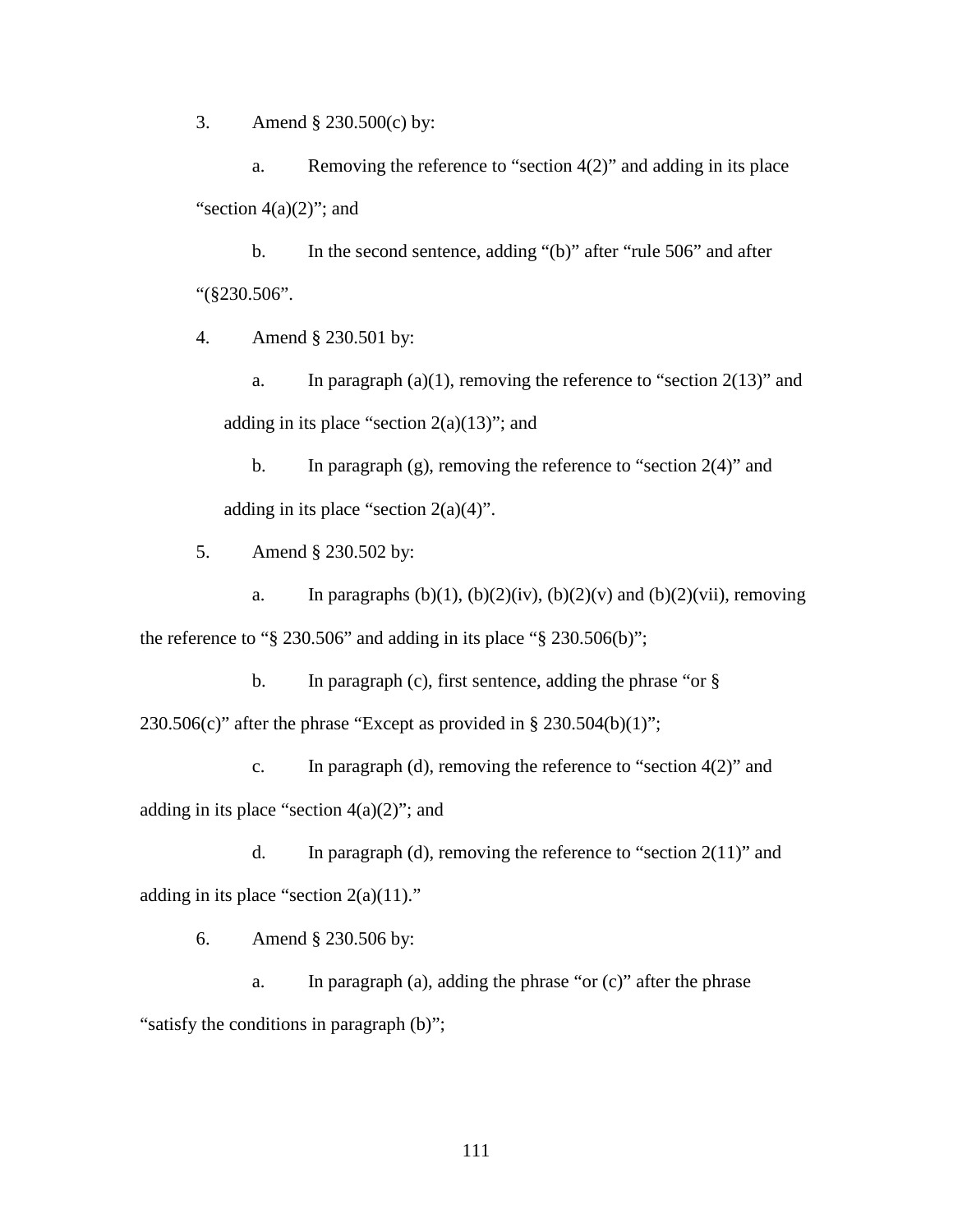b. In paragraph (a), removing the phrase "section  $4(2)$ " and adding in its place "section  $4(a)(2)$ ";

c. In the heading of paragraph (b), adding the phrase "in offerings subject to limitation on manner of offering" after the phrase "Conditions to be met";

d. In the note following paragraph  $(b)(2)(i)$ , removing the phrase "this section" and adding in its place "paragraph (b) of this section"; and

e. Adding paragraph (c) to read as follows:

## **§ 230.506 Exemption for limited offers and sales without regard to dollar amount of offering.**

\* \* \* \* \*

(c) Conditions to be met in offerings not subject to limitation on manner of offering -- (1) General conditions. To qualify for exemption under this section, sales must satisfy all the terms and conditions of §§ 230.501 and 230.502(a) and (d).

(2) Specific conditions -- (i) Nature of purchasers. All purchasers of

securities sold in any offering under paragraph (c) of this section are accredited investors.

(ii) Verification of accredited investor status. The issuer shall take reasonable steps to verify that purchasers of securities sold in any offering under paragraph (c) of this section are accredited investors. The issuer shall be deemed to take reasonable steps to verify if the issuer uses, at its option, one of the following non-exclusive and nonmandatory methods of verifying that a natural person who purchases securities in such offering is an accredited investor; provided, however, that the issuer does not have knowledge that such person is not an accredited investor:

(A) In regard to whether the purchaser is an accredited investor on the basis of income, reviewing any Internal Revenue Service form that reports the purchaser's income

112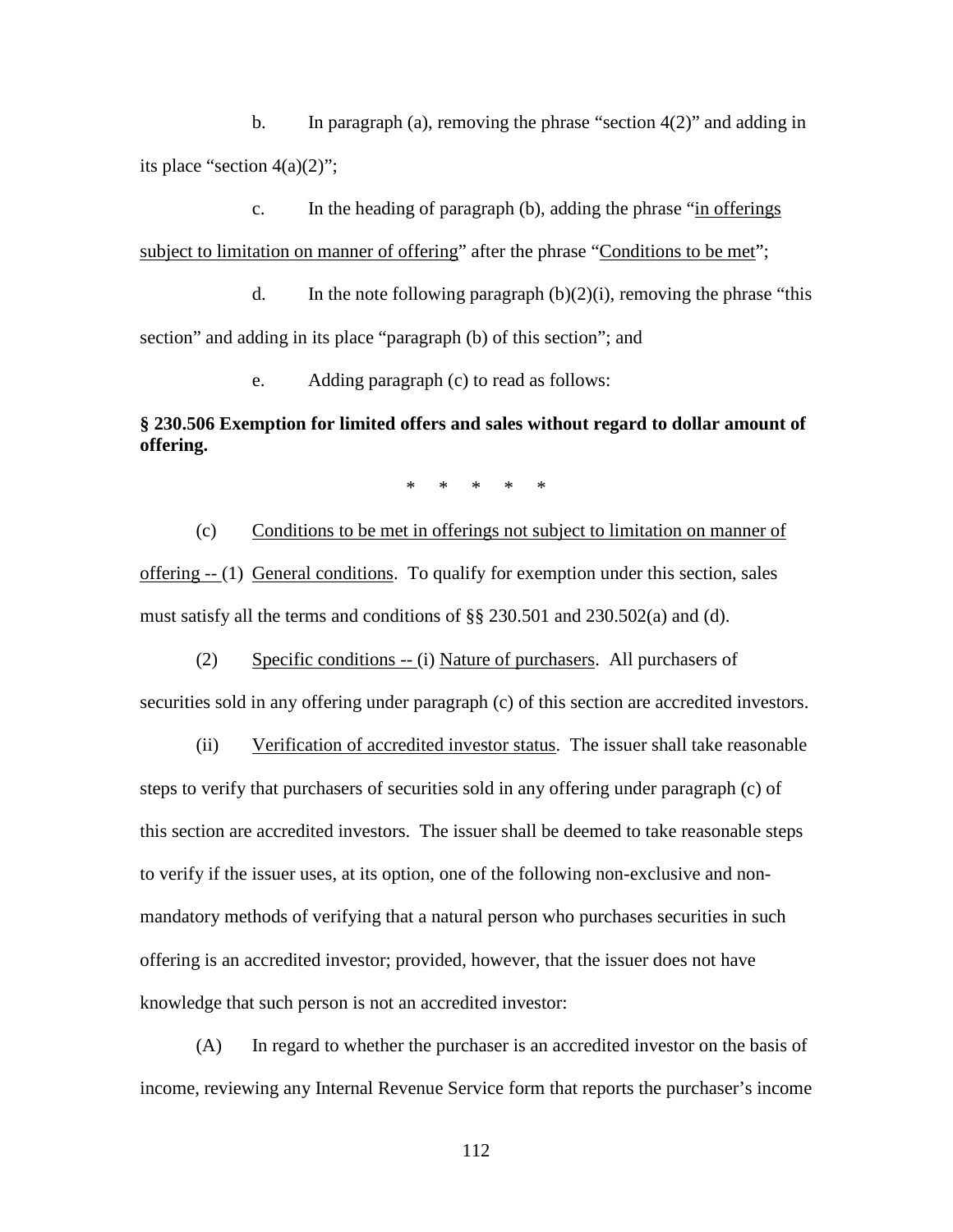for the two most recent years (including, but not limited to, Form W-2, Form 1099, Schedule K-1 to Form 1065, and Form 1040) and obtaining a written representation from the purchaser that he or she has a reasonable expectation of reaching the income level necessary to qualify as an accredited investor during the current year;

(B) In regard to whether the purchaser is an accredited investor on the basis of net worth, reviewing one or more of the following types of documentation dated within the prior three months and obtaining a written representation from the purchaser that all liabilities necessary to make a determination of net worth have been disclosed:

(1) With respect to assets: bank statements, brokerage statements and other statements of securities holdings, certificates of deposit, tax assessments, and appraisal reports issued by independent third parties; and

(2) With respect to liabilities: a consumer report from at least one of the nationwide consumer reporting agencies; or

(C) Obtaining a written confirmation from one of the following persons or entities that such person or entity has taken reasonable steps to verify that the purchaser is an accredited investor within the prior three months and has determined that such purchaser is an accredited investor:

(1) A registered broker-dealer;

(2) An investment adviser registered with the Securities and Exchange Commission;

(3) A licensed attorney who is in good standing under the laws of the jurisdictions in which he or she is admitted to practice law; or

113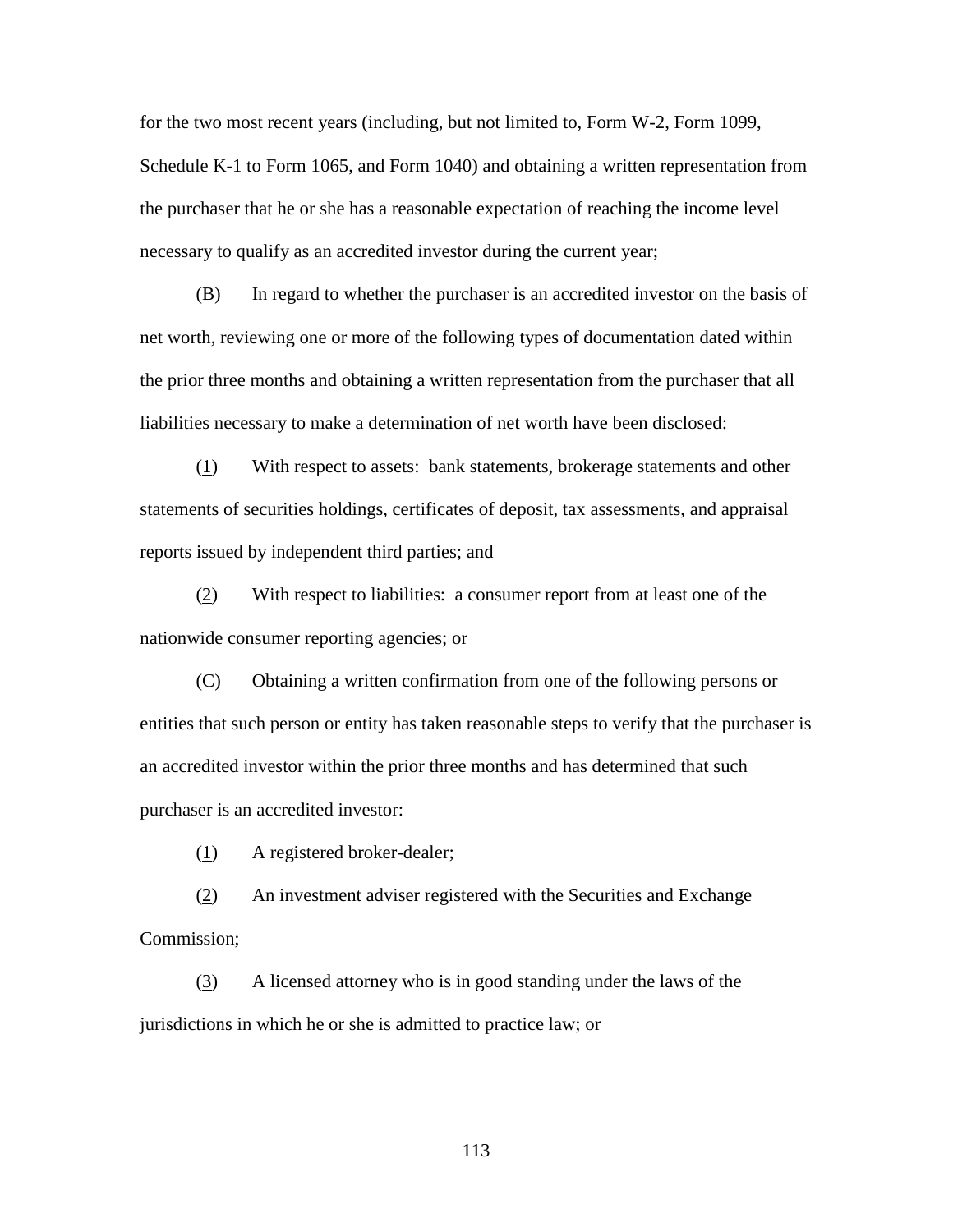(4) A certified public accountant who is duly registered and in good standing under the laws of the place of his or her residence or principal office.

(D) In regard to any person who purchased securities in an issuer's Rule 506(b) offering as an accredited investor prior to September 23, 2013. and continues to hold such securities, for the same issuer's Rule 506(c) offering, obtaining a certification by such person at the time of sale that he or she qualifies as an accredited investor.

#### Instructions to paragraph  $(c)(2)(ii)(A)$  through  $(D)$  of this section:

1. The issuer is not required to use any of these methods in verifying the accredited investor status of natural persons who are purchasers. These methods are examples of the types of non-exclusive and non-mandatory methods that satisfy the verification requirement in  $\S 230.506(c)(2)(ii)$ .

2. In the case of a person who qualifies as an accredited investor based on joint income with that person's spouse, the issuer would be deemed to satisfy the verification requirement in § 230.506(c)(2)(ii)(A) by reviewing copies of Internal Revenue Service forms that report income for the two most recent years in regard to, and obtaining written representations from, both the person and the spouse.

3. In the case of a person who qualifies as an accredited investor based on joint net worth with that person's spouse, the issuer would be deemed to satisfy the verification requirement in § 230.506(c)(2)(ii)(B) by reviewing such documentation in regard to, and obtaining written representations from, both the person and the spouse.

#### **PART 239 – FORMS PRESCRIBED UNDER THE SECURITIES ACT OF 1933**

7. The authority citation for Part 239 continues to read, in part, as follows:

114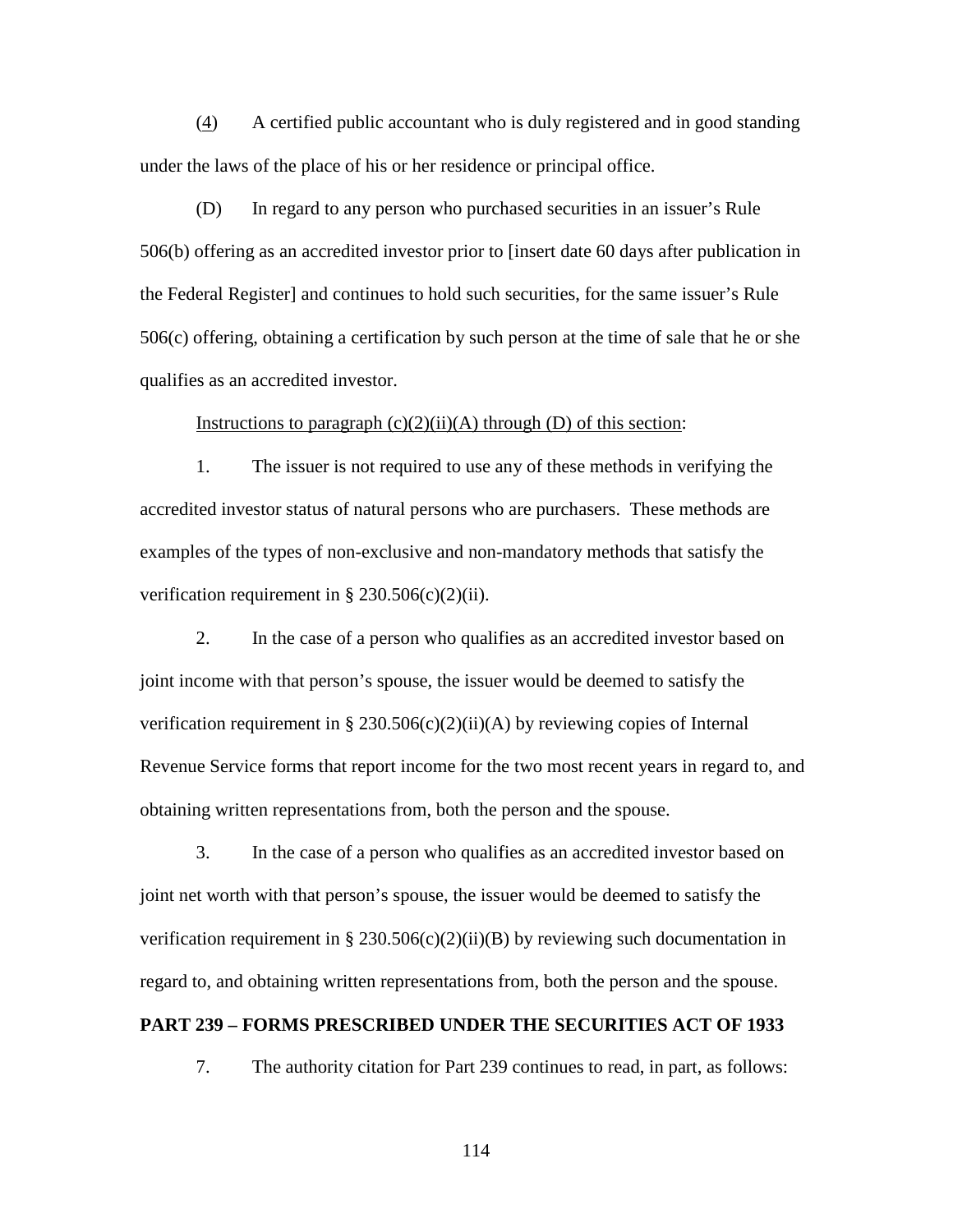Authority: 15 U.S.C. 77f, 77g, 77h, 77j, 77s, 77z-2, 77z-3, 77sss, 78c, 78l, 78m, 78n, 78o (d), 78o-7 note, 78u-5, 78w(a), 78ll, 78mm, 80a-2(a), 80a-3, 80a-8, 80a-9, 80a-10, 80a-13, 80a-24, 80a-26, 80a-29, 80a-30, and 80a-37, unless otherwise noted.

8. Amend Form D (referenced in § 239.500) by:

a. In Item 6, removing the phrase "Rule 506" and adding in its place "Rule 506(b)" next to the appropriate check box, and removing the phrase "Securities Act Section  $4(5)$ " and adding in its place "Securities Act Section  $4(a)(5)$ " next to the appropriate check box;

b. In Item 6, adding a check box that reads "Rule 506(c)" after the newly redesignated Rule 506(b) check box; and

c. In the instruction "Who must file:", removing the reference to "Section  $4(5)$ " and adding in its place "Section  $4(a)(5)$ ."

(Note: The text of Form D does not, and the amendments will not, appear in the Code of Federal Regulations.)

# **PART 242–-REGULATIONS M, SHO, ATS, AC, AND NMS AND CUSTOMER MARGIN REQUIREMENTS FOR SECURITY FUTURES**

9. The authority citation for Part 242 continues to read as follows:

Authority: 15 U.S.C. 77g, 77q(a), 77s(a), 78b, 78c, 78g(c)(2), 78i(a), 78j, 78k-

1(c), 78l, 78m, 78n, 78o(b), 78o(c), 78o(g), 78q(a), 78q(b), 78q(h), 78w(a), 78dd-1,

78mm, 80a-23, 80a-29, and 80a-37.

- 10. Amend § 242.101 by:
	- a. In paragraph  $(b)(10)$  introductory text, removing the phrase "offered or"; and
	- b. In paragraph  $(b)(10)(i)$ , removing the phrase "offerees or".